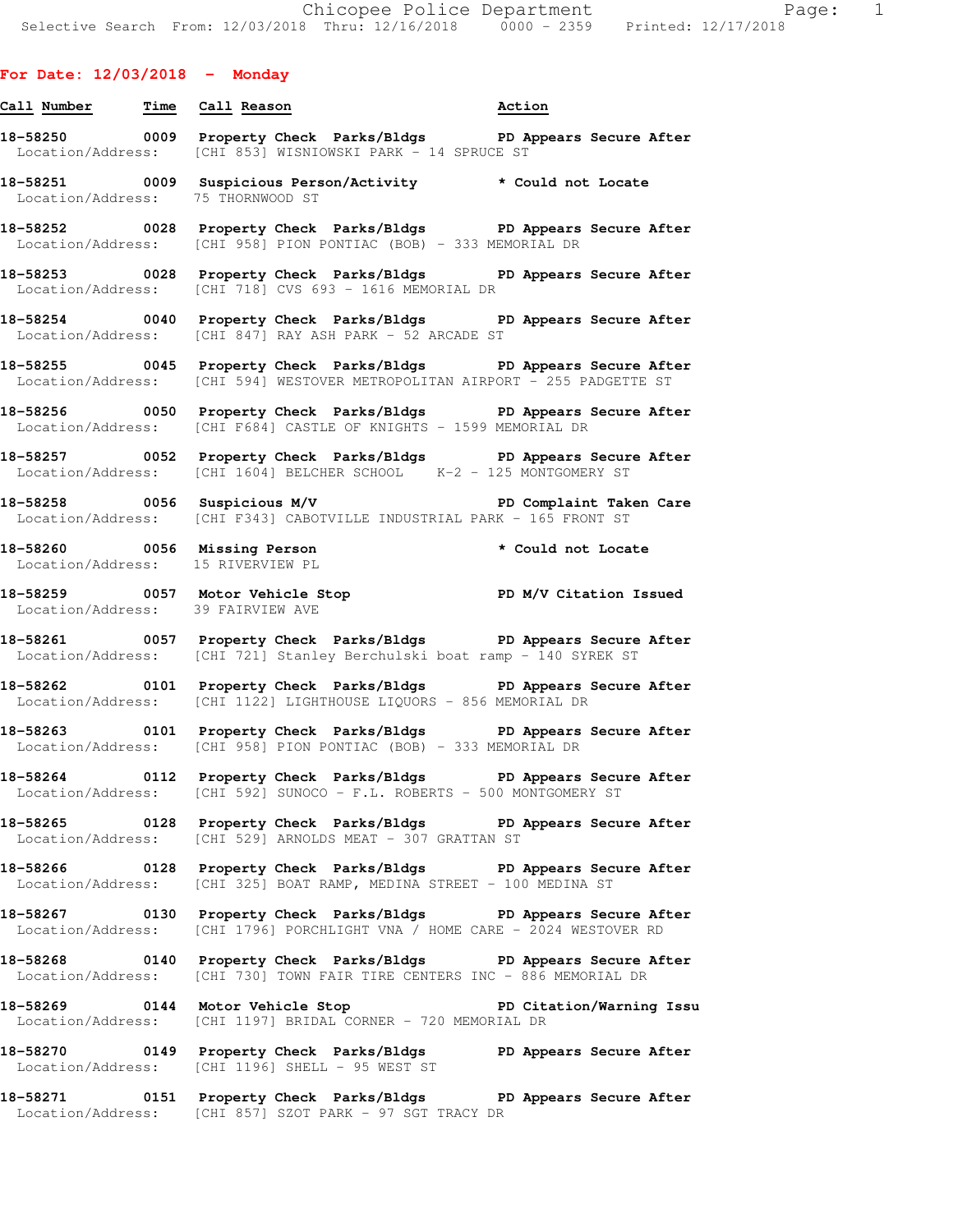Chicopee Police Department Fage: 2 Selective Search From: 12/03/2018 Thru: 12/16/2018 0000 - 2359 Printed: 12/17/2018 **18-58272 0159 Property Check Parks/Bldgs PD Appears Secure After**  Location/Address: [CHI F376] CURRY HONDA NISSAN - 767 MEMORIAL DR **18-58273 0200 Property Check Parks/Bldgs PD Appears Secure After**  Location/Address: [CHI 1665] ST GEORGE SCHOOL - 33 MAPLE ST **18-58274 0201 Property Check Parks/Bldgs PD Appears Secure After**  Location/Address: [CHI F659] UNIQUE MOTORS - 1021 MEMORIAL DR **18-58275 0216 Property Check Parks/Bldgs PD Appears Secure After**  Location/Address: [CHI F27] STOP & GO - 643 PROSPECT ST **18-58277 0222 Assist Ambulance PD Assist Given**  Location/Address: [CHI 1658] THE APARTMENTS AT AMES PRIVILEGE - 1 SPRINGFIELD ST Apt. #213 **18-58278 0242 Property Check Parks/Bldgs PD Appears Secure After**  Location/Address: [CHI 1738] PRIME FUEL - 1869 MEMORIAL DR **18-58280 0306 Property Check Parks/Bldgs PD Appears Secure After**  Location/Address: [CHI F734] AMVETS CLUB POST 12 - 754 MONTGOMERY ST **18-58281 0321 Property Check Parks/Bldgs PD Appears Secure After**  Location/Address: [CHI 276] SUNOCO A PLUS MINI MART - 1031 CHICOPEE ST **18-58282 0322 Property Check Parks/Bldgs PD Appears Secure After**  Location/Address: [CHI 56] WALGREENS - 583 JAMES ST **18-58283 0333 Property Check Parks/Bldgs PD Appears Secure After**  Location/Address: [CHI 958] PION PONTIAC (BOB) - 333 MEMORIAL DR **18-58284 0334 Suspicious M/V PD Advised**  Location/Address: [CHI 849] RIVERS PARK - 19 ALDEN ST **18-58285 0341 Property Check Parks/Bldgs PD Appears Secure After**  Location/Address: [CHI 1595] CURRY AUTO BODY SHOP - 769 MEMORIAL DR 18-58286 **0345** Suspicious M/V **PD Advised**  Location/Address: 47 GRAHAM DR **18-58287 0348 Property Check Parks/Bldgs PD Appears Secure After**  Location/Address: [CHI 188] PRIDE SERVICE STATION - 167 CHICOPEE ST **18-58288 0353 Property Check Parks/Bldgs PD Appears Secure After**  Location/Address: [CHI 856] NASH FIELD PARK - 90 CALL ST **18-58289 0359 Property Check Parks/Bldgs PD Appears Secure After**  Location/Address: [CHI 292] AMERICAN LEGION POST 452 - 43 EXCHANGE ST **18-58290 0400 Property Check Parks/Bldgs PD Appears Secure After**  Location/Address: 464 CHICOPEE ST **18-58291 0401 Property Check Parks/Bldgs PD Appears Secure After**  Location/Address: [CHI 1065] CHICOPEE HIGH SCHOOL - 820 FRONT ST **18-58292 0401 Property Check Parks/Bldgs PD Appears Secure After**  Location/Address: [CHI 834] BOWE SCHOOL, PATRICK E. K-5 - 115 HAMPDEN ST **18-58294 0404 Property Check Parks/Bldgs PD Appears Secure After**  Location/Address: [CHI 848] DANA PARK - 263 NEWBURY ST **18-58295 0407 Property Check Parks/Bldgs PD Appears Secure After**  Location/Address: [CHI F53] RIVERBEND MEDICAL GROUP - 444 MONTGOMERY ST **18-58296 0407 Property Check Parks/Bldgs PD Appears Secure After**  Location/Address: [CHI 178] BASICS PLUS MINI MART - 190 EAST ST **18-58297 0415 Property Check Parks/Bldgs PD Appears Secure After**  Location/Address: [CHI 1096] ARBOR KIDS, THE - 999 MEMORIAL DR **18-58298 0416 Property Check Parks/Bldgs PD Appears Secure After** 

Location/Address: DRESSER AVE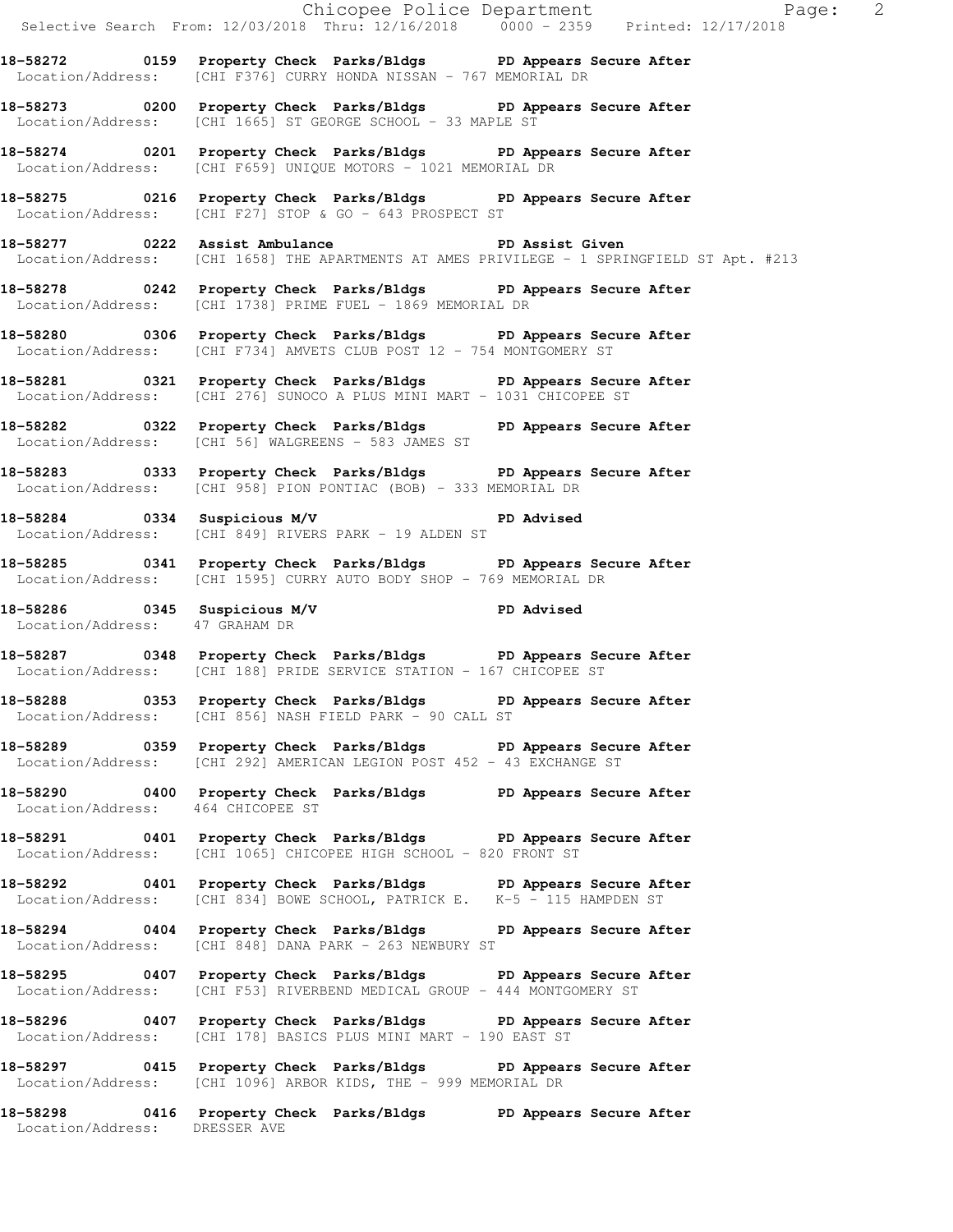Chicopee Police Department Fage: 3 Selective Search From: 12/03/2018 Thru: 12/16/2018 0000 - 2359 Printed: 12/17/2018 **18-58299 0427 Property Check Parks/Bldgs PD Appears Secure After**  Location/Address: [CHI 854] SARAH JANE PARK - 21 VIVIAN ST **18-58300 0427 Assist Fire Department PD Assist Given**  Location/Address: 20 QUAIL DR **18-58301 0433 Property Check Parks/Bldgs PD Appears Secure After**  Location/Address: [CHI 832] BELLAMY MIDDLE SCHOOL, EDWARD 6-8 - 314 PENDLETON AVE **18-58302 0448 Property Check Parks/Bldgs PD Appears Secure After**  Location/Address: [CHI 1886] BROTHERS PIZZA - 653 GRATTAN ST **18-58303 0500 Property Check Parks/Bldgs PD Appears Secure After**  Location/Address: [CHI XF1651] SUPER SAVER LAUNDROMAT - 199 EXCHANGE ST **18-58304 0506 Property Check Parks/Bldgs PD Appears Secure After**  Location/Address: [CHI 299] PRESTON PARK - 50 ACCESS RD 18-58305 **0508** Assist Ambulance **PD Assist Given**  Location/Address: 6 NUTMEG CIR **18-58308 0514 Property Check Parks/Bldgs PD Appears Secure After**  Location/Address: [CHI 202] THE DOUGH MAKER - 345 CHICOPEE ST **18-58309 0515 Suspicious M/V PD Advised**  Location/Address: [CHI 671] PLANET FITNESS - 1183 MEMORIAL DR **18-58310 0516 Property Check Parks/Bldgs PD Appears Secure After**  Location/Address: STERLING ST **18-58311 0526 Property Check Parks/Bldgs PD Appears Secure After**  Location/Address: [CHI 560] CHICOPEE CENTRAL MAINTENANCE GARAGE - 677 MEADOW ST **18-58314 0619 Public Service \* Could not Locate**  Location/Address: 69 OLEA ST Apt. #3FL **18-58317 0628 Traffic Assignment PD Complaint Taken Care**  Location/Address: FRONT ST 18-58316 **18-58316** 0639 Traffic Assignment **PD Complaint Taken Care** Location/Address: [CHI 832] BELLAMY MIDDLE SCHOOL, EDWARD 6-8 - 314 PENDLETON AVE **18-58318 0640 Traffic Assignment PD Complaint Taken Care**  Location/Address: [CHI F1150] CHICOPEE COMPREHENSIVE HIGH SCHOOL - 617 MONTGOMERY ST **18-58319 0640 Traffic Assignment PD M/V Citation Issued**  Location/Address: 161 CHICOPEE ST @ 11 WILSON AVE **18-58320 0641 Motor Vehicle Stop PD M/V Citation Issued**  Location/Address: [CHI 832] BELLAMY MIDDLE SCHOOL, EDWARD 6-8 - 314 PENDLETON AVE **18-58321 0648 Traffic/Parking Complaint PD Complaint Taken Care**  Location/Address: BURNETT RD **18-58323 0648 Transport Service PD Transport Complete**  Location/Address: 69 OLEA ST Apt. #3RD **18-58322 0649 Traffic Assignment PD Complaint Taken Care**  Location/Address: [CHI 832] BELLAMY MIDDLE SCHOOL, EDWARD 6-8 - 314 PENDLETON AVE **18-58324 0650 Assist Ambulance PD Report Made**  Location/Address: 87 FRINK ST **18-58325 0651 Public Service PD Complaint Taken Care**  Location/Address: [CHI 560] CHICOPEE CENTRAL MAINTENANCE GARAGE - 677 MEADOW ST **18-58328 0720 Public Service PD Transport Complete**  Location/Address: [CHI F825] MASS TRIAL COURT [CHICOPEE] - 30 CHURCH ST **18-58329 0722 Crash Personal Injury PD Report Made**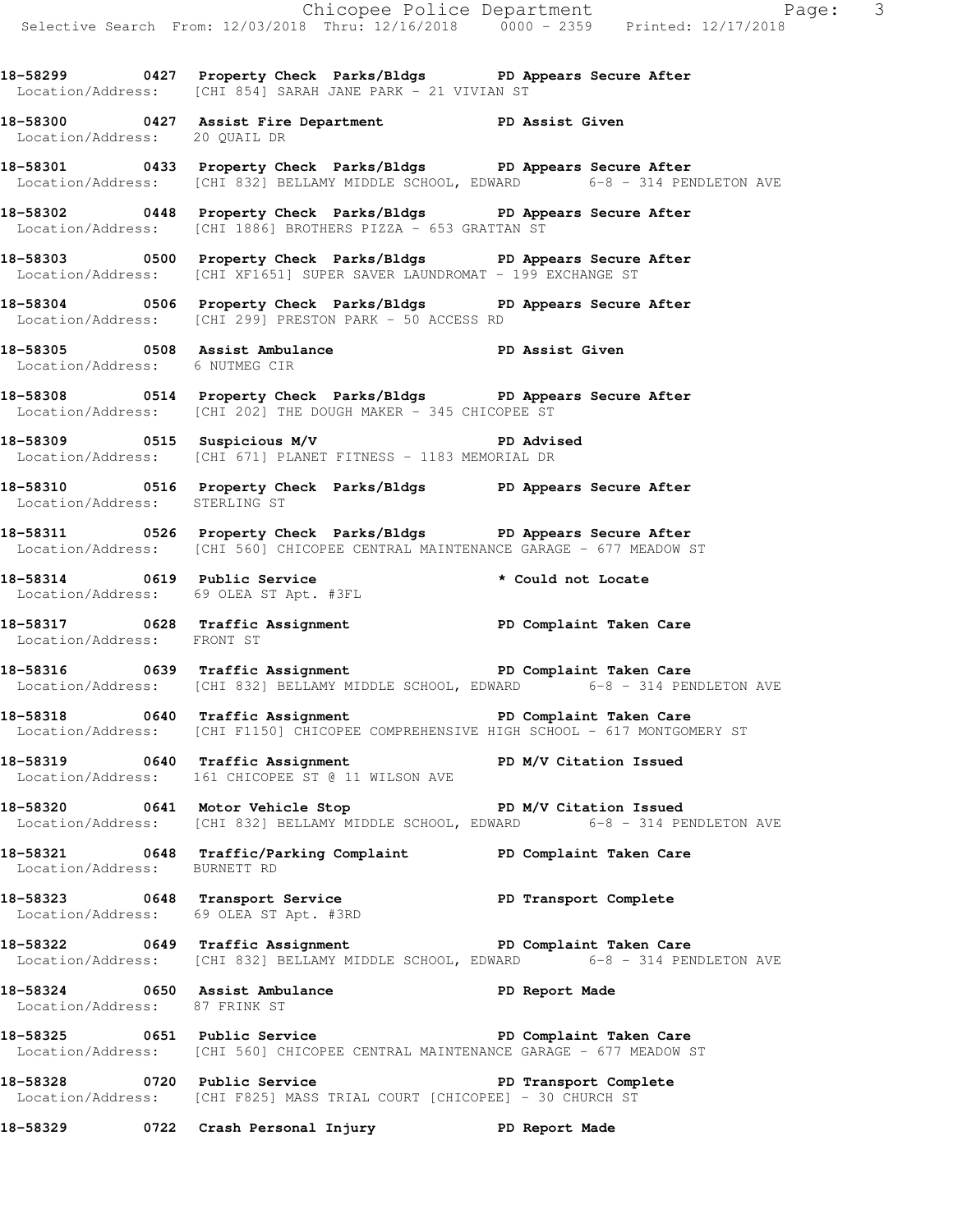|                                    |                                                                                                                                                       | Chicopee Police Department<br>Selective Search From: 12/03/2018 Thru: 12/16/2018 0000 - 2359 Printed: 12/17/2018 |  |
|------------------------------------|-------------------------------------------------------------------------------------------------------------------------------------------------------|------------------------------------------------------------------------------------------------------------------|--|
|                                    | Location/Address: [CHI 592] SUNOCO - F.L. ROBERTS - 500 MONTGOMERY ST                                                                                 |                                                                                                                  |  |
|                                    | 18-58332 0736 Assist Ambulance New PD Assist Given<br>Location/Address: [CHI 146] MCKINLEY HOUSE APARTMENTS - 38 ASINOF AVE Apt. #405                 |                                                                                                                  |  |
|                                    | 18-58334 0811 Property Check Parks/Bldgs PD Complaint Taken Care<br>Location/Address: [CHI 1604] BELCHER SCHOOL K-2 - 125 MONTGOMERY ST               |                                                                                                                  |  |
|                                    | 18-58335 0815 Property Check Parks/Bldgs PD Complaint Taken Care<br>Location/Address: [CHI 830] BARRY SCHOOL, ANNA E. K-5 - 44 CONNELL ST             |                                                                                                                  |  |
|                                    | 18-58336 6821 Property Check Parks/Bldgs PD Appears Secure After<br>Location/Address: [CHI XP2059] RIVOLI THE - 41 SPRINGFIELD ST                     |                                                                                                                  |  |
| Location/Address: 17 HOLLY ST      | 18-58337 0823 Traffic/Parking Complaint PD Citation/Warning Issu                                                                                      |                                                                                                                  |  |
|                                    | 18-58341 0825 Transport Service New PD Transport Complete<br>Location/Address: [CHI F825] MASS TRIAL COURT [CHICOPEE] - 30 CHURCH ST                  |                                                                                                                  |  |
|                                    | 18-58338 0827 Property Check Parks/Bldgs PD Complaint Taken Care<br>Location/Address: [CHI 841] SZETELA EARLY CHILDHOOD SCHOOL - 66 MACEK DR          |                                                                                                                  |  |
|                                    | 18-58340 0827 Crash Property Damage 50 PD Report Made<br>Location/Address: [CHI 361] CITGO, WYMAN - 451 GRATTAN ST                                    |                                                                                                                  |  |
| Location/Address: 76 MARGUERITE ST | 18-58339 0828 CHECK THE WELL BEING PD Appears Secure After                                                                                            |                                                                                                                  |  |
|                                    | 18-58342 0838 Motor Vehicle Stop PD M/V Citation Issued<br>Location/Address: 21 SPRINGFIELD ST @ 5 CENTER ST                                          |                                                                                                                  |  |
|                                    | 18-58346 0849 Assist Ambulance New PD Assisted other Agency<br>Location/Address: [CHI 1191] WALMART - 591 MEMORIAL DR                                 |                                                                                                                  |  |
|                                    | 18-58347 0852 Property Check Parks/Bldgs PD Appears Secure After<br>Location/Address: [CHI 162] POOR RICHARDS - 116 SCHOOL ST                         |                                                                                                                  |  |
|                                    | 18-58349 0904 Motor Vehicle Stop N/V Citation Issued<br>Location/Address: [CHI F1493] RIVER VALLEY COUNSELING CENTER - 152 CENTER ST                  |                                                                                                                  |  |
|                                    | 18-58350 0912 Property Check Parks/Bldgs PD Complaint Taken Care<br>Location/Address: [CHI F61] ST JOAN/ ST GEORGE SCHOOL - 587 GRATTAN ST            |                                                                                                                  |  |
|                                    | 18-58351 0915 Property Check Parks/Bldgs PD Complaint Taken Care<br>Location/Address: [CHI 836] LAMBERT - LAVOIE SCHOOL K-5 - 99 KENDALL ST           |                                                                                                                  |  |
|                                    | 18-58352 0915 CHECK THE WELL BEING * Could not Locate<br>Location/Address: [CHI F1278] HARMONY HOMES - 735 MEMORIAL DR Apt. #23                       |                                                                                                                  |  |
|                                    | 18-58353 0918 Motor Vehicle Stop PD M/V Citation Issued<br>Location/Address: 0 FAIRVIEW AVE @ 0 BELL ST                                               |                                                                                                                  |  |
|                                    | 18-58354 0926 Property Check Parks/Bldgs PD Appears Secure After<br>Location/Address: [CHI 325] BOAT RAMP, MEDINA STREET - 100 MEDINA ST              |                                                                                                                  |  |
| Location/Address: 43 MELLEN ST     | 18-58356 0931 Service of a Summons TPD Not Served                                                                                                     |                                                                                                                  |  |
| Location/Address: 58 EMPIRE ST     | $18-58357$ 0935 Abandoned MV $\star$ Unfounded                                                                                                        |                                                                                                                  |  |
|                                    | 18-58358 0944 Property Check Parks/Bldgs PD Complaint Taken Care<br>Location/Address: [CHI 832] BELLAMY MIDDLE SCHOOL, EDWARD 6-8 - 314 PENDLETON AVE |                                                                                                                  |  |
|                                    | 18-58359 0944 Crash Property Damage Name PD Complaint Taken Care<br>Location/Address: [CHI F1342] CVS PHARMACY - 235 CENTER ST                        |                                                                                                                  |  |
|                                    | 18-58360 0945 Crash Property Damage PD Report Made<br>Location/Address: [CHI F53] RIVERBEND MEDICAL GROUP - 444 MONTGOMERY ST                         |                                                                                                                  |  |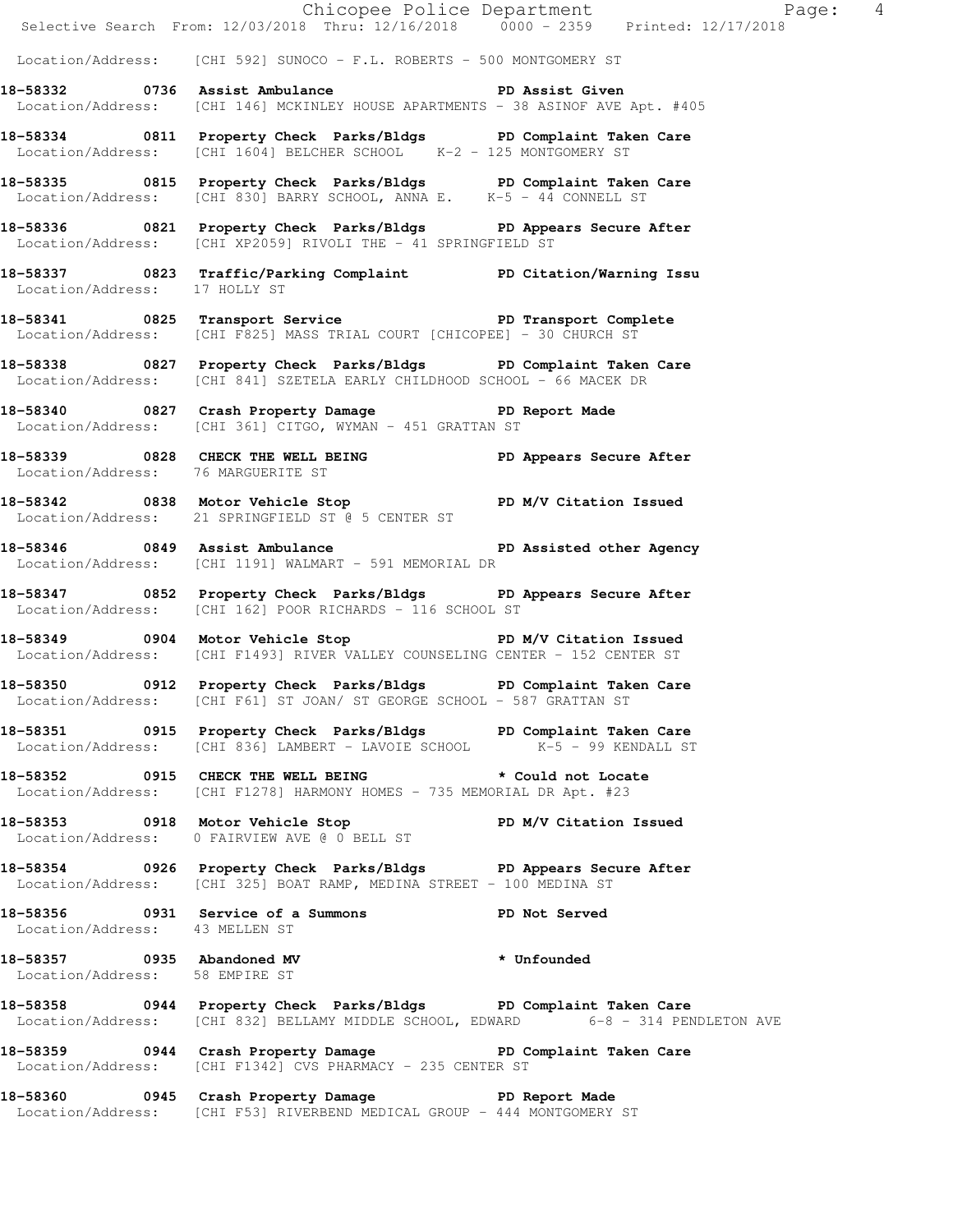|                                   |                                                                                                                                                                 | Chicopee Police Department<br>Selective Search From: 12/03/2018 Thru: 12/16/2018 0000 - 2359 Printed: 12/17/2018 |  |
|-----------------------------------|-----------------------------------------------------------------------------------------------------------------------------------------------------------------|------------------------------------------------------------------------------------------------------------------|--|
|                                   | 18-58361 		 0951 Property Check Parks/Bldgs 		 PD Complaint Taken Care<br>Location/Address: [CHI 844] FAIRVIEW MEMORIAL ELEMENTARY SCHOOL K-5 - 26 MEMORIAL AVE |                                                                                                                  |  |
|                                   | 18-58362 0952 Motor Vehicle Stop N/V Citation Issued<br>Location/Address: [CHI F542] DUGOUT - 134 MEADOW ST                                                     |                                                                                                                  |  |
|                                   | 18-58364 0956 Motor Vehicle Stop PD M/V Citation Issued<br>Location/Address: 131 CHURCH ST @ 145 GROVE ST                                                       |                                                                                                                  |  |
| Location/Address: 150 PADGETTE ST | 18-58365 0956 Public Service New PD Assist Given                                                                                                                |                                                                                                                  |  |
|                                   | 18-58366 0957 Property Check Parks/Bldgs PD Complaint Taken Care<br>Location/Address: [CHI 1564] HAMPDEN CHARTER SCHOOL OF SCIENCE - 20 JOHNSON RD              |                                                                                                                  |  |
|                                   | 18-58367 18-58367 0959 Property Check Parks/Bldgs 19D Complaint Taken Care<br>Location/Address: [CHI 838] CHICOPEE ACADEMY @SELSER 6-12 - 12 DARE WAY           |                                                                                                                  |  |
|                                   | 18-58369 1000 Property Check Parks/Bldgs PD Complaint Taken Care<br>Location/Address: [CHI 833] BOWIE SCHOOL, HERBERT V. K-5 - 80 DARE WAY                      |                                                                                                                  |  |
|                                   | 18-58370 1005 Property Check Parks/Bldgs PD Appears Secure After<br>Location/Address: [CHI 854] SARAH JANE PARK - 21 VIVIAN ST                                  |                                                                                                                  |  |
|                                   | 18-58371 1008 Crash Property Damage PD Assist Given<br>Location/Address: [SPR] 25 RIMMON AVE                                                                    |                                                                                                                  |  |
|                                   | 18-58372 1020 Property Check Parks/Bldgs PD Complaint Taken Care<br>Location/Address: [CHI 501] CHICOPEE CHILD DEVELOPMENT CENTER - 989 JAMES ST                |                                                                                                                  |  |
|                                   | 18-58373 1021 Property Check Parks/Bldgs PD Appears Secure After<br>Location/Address: [CHI 857] SZOT PARK - 97 SGT TRACY DR                                     |                                                                                                                  |  |
|                                   | 18-58374 1023 Property Check Parks/Bldgs PD Complaint Taken Care<br>Location/Address: [CHI F678] HOLYOKE CHICOPEE HEAD START INC - 30 GRIFFITH RD               |                                                                                                                  |  |
|                                   | 18-58375 1027 Motor Vehicle Stop 5 PD Advised<br>Location/Address: 1041 MEMORIAL DR @ 591 PENDLETON AVE                                                         |                                                                                                                  |  |
|                                   | 18-58376 1033 Traffic/Parking Complaint PD Complaint Taken Care<br>Location/Address: [CHI F1161] CHICOPEE MARKETPLACE - 591 MEMORIAL DR                         |                                                                                                                  |  |
|                                   | 18-58377 1034 Property Check Parks/Bldgs PD Complaint Taken Care<br>Location/Address: [CHI 840] STREIBER SCHOOL, HUGH SCOTT K-5 - 40 STREIBER DR                |                                                                                                                  |  |
|                                   | 18-58378 1035 Property Check Parks/Bldgs PD Appears Secure After<br>Location/Address: [CHI 334] CHICOPEE MOOSE FAMILY CENTER - 244 FULLER RD                    |                                                                                                                  |  |
| Location/Address: 39 MEDFORD ST   | 18-58380 1042 Breaking & Entering-Report TPD Report Made                                                                                                        |                                                                                                                  |  |
|                                   | 18-58381 1107 Larceny Complaint Past PD Report Made<br>Location/Address: [CHI F1278] HARMONY HOMES - 735 MEMORIAL DR Apt. #70                                   |                                                                                                                  |  |
|                                   | 18-58382 1107 Warrant Service<br>Location/Address: 99 DUCHARME AVE Apt. #2FL                                                                                    | PD Transport Complete                                                                                            |  |
|                                   | 18-58383 1115 Motor Vehicle Stop N/V Citation Issued<br>Location/Address: 21 SPRINGFIELD ST @ 5 CENTER ST                                                       |                                                                                                                  |  |
| 18-58384 1119 Shoplifter          | Location/Address: [CHI 938] HOME DEPOT - 655 MEMORIAL DR                                                                                                        | PD Complaint Taken Care                                                                                          |  |
|                                   | 18-58386 1151 Property Check Parks/Bldgs PD Appears Secure After<br>Location/Address: [CHI 299] PRESTON PARK - 50 ACCESS RD                                     |                                                                                                                  |  |
| 18-58387 1152 Motor Vehicle Stop  | Location/Address: 15 AMERICA ST @ 248 CHICOPEE ST                                                                                                               | PD M/V Citation Issued                                                                                           |  |
|                                   | 18-58388 1159 Motor Vehicle Stop North PD Arrest Made Location/Address: 32 RIMMON AVE                                                                           |                                                                                                                  |  |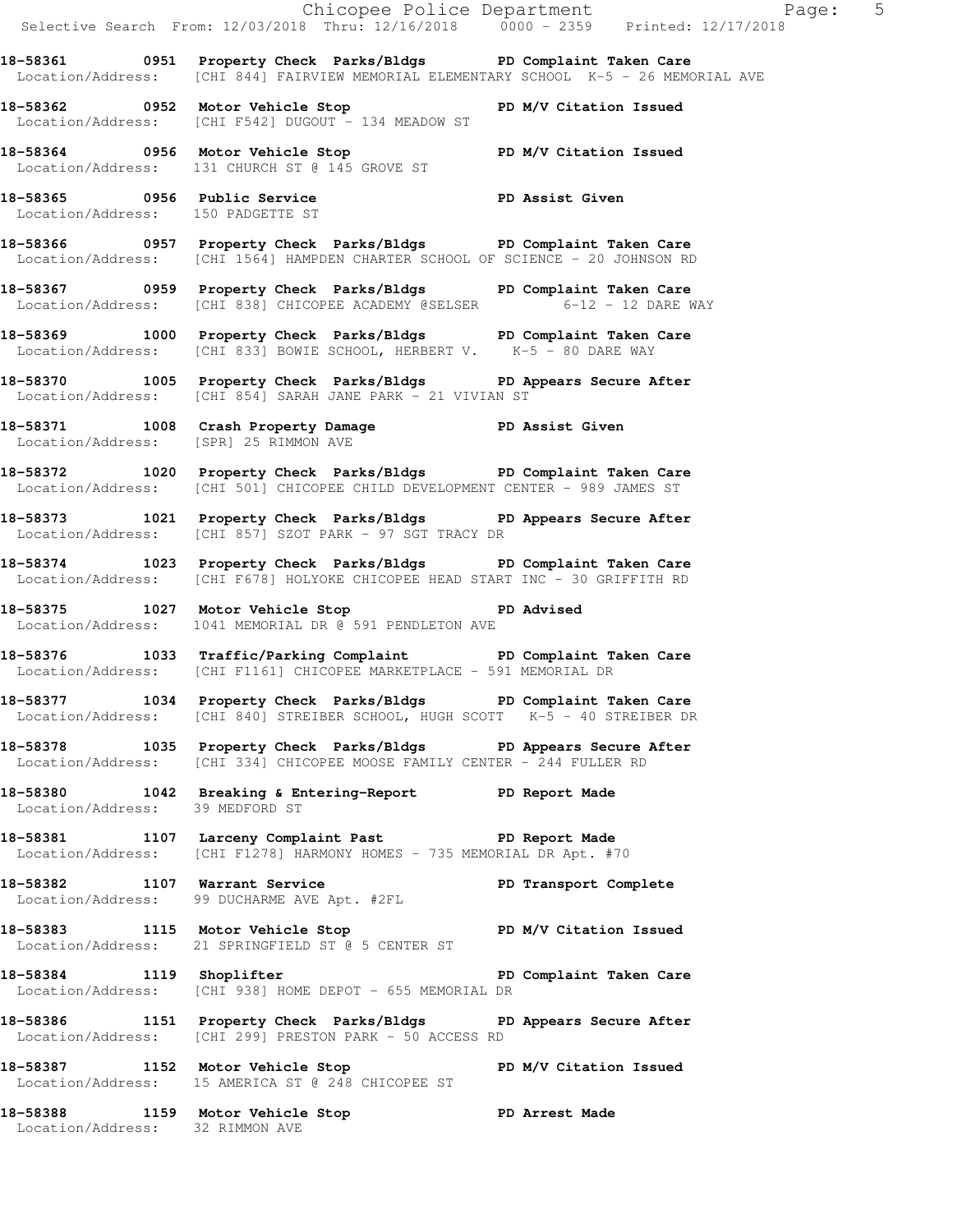**18-58390 1213 Abandoned MV PD Advised**  Location/Address: [CHI 359] AMERICAN LEGION POST 438, FAIRVIEW - 292 NEW LUDLOW RD

**18-58391 1213 Juvenile Complaint PD Report Made**  Location/Address: [CHI F1150] CHICOPEE COMPREHENSIVE HIGH SCHOOL - 617 MONTGOMERY ST

**18-58392 1221 Animal Complaint PD Report Made**  Location/Address: 120 OLD FIELD RD

**18-58393 1233 Property Check Parks/Bldgs PD Appears Secure After**  Location/Address: [CHI 1893] WILLIAMS PARK - 880 BURNETT RD

**18-58394 1241 Property Check Parks/Bldgs PD Appears Secure After**  Location/Address: [CHI 338] DOW JONES AND CO INC - 84 SECOND AVE

**18-58396 1251 Juvenile Complaint PD Complaint Taken Care**  Location/Address: [CHI 844] FAIRVIEW MEMORIAL ELEMENTARY SCHOOL K-5 - 26 MEMORIAL AVE

18-58397 **1259** Traffic Assignment **PD Complaint Taken Care** Location/Address: [CHI 891] CIERPIAL MEMORIAL HOME - 61 GRAPE ST

**18-58399 1302 Neighbor/Landlord Dispute PD Assisted other Agency**  Location/Address: 22 WELLS AVE

**18-58400 1308 Property Check Parks/Bldgs PD Appears Secure After**  Location/Address: [CHI 1173] WESTMASS DEVELOPMENT - 61 ROBBINS RD

**18-58402 1330 Property Check Parks/Bldgs PD Appears Secure After**  Location/Address: [CHI 1191] WALMART - 591 MEMORIAL DR

**18-58403 1343 Traffic/Parking Complaint PD Complaint Taken Care**  Location/Address: SHERIDAN ST

**18-58404 1346 Property Check Parks/Bldgs PD Appears Secure After**  Location/Address: [CHI 188] PRIDE SERVICE STATION - 167 CHICOPEE ST

**18-58405 1355 Assist Ambulance PD Assist Given**  Location/Address: [CHI 1658] THE APARTMENTS AT AMES PRIVILEGE - 1 SPRINGFIELD ST Apt. #308

**18-58410 1401 Threatening Phone Calls PD Report Made**  Location/Address: 40 ABBEY ST Apt. #BSMT

**18-58409 1402 Traffic/Parking Complaint PD Complaint Taken Care**  Location/Address: [CHI F1150] CHICOPEE COMPREHENSIVE HIGH SCHOOL - ROLF AVE

18-58411 1407 Motor Vehicle Stop **PD** Advised Location/Address: 600 FULLER RD @ 41 BASKIN DR

**18-58412 1418 Property Check Parks/Bldgs PD Appears Secure After**  Location/Address: [CHI 850] LINCOLN GROVE - PARK - 224 BROADWAY

**18-58413 1427 Traffic/Parking Complaint PD Report Made**  Location/Address: 16 CENTER ST @ 299 EXCHANGE ST

**18-58414 1429 Traffic/Parking Complaint PD Complaint Taken Care**  Location/Address: [CHI 836] LAMBERT - LAVOIE SCHOOL K-5 - 99 KENDALL ST

**18-58415 1443 Crash Property Damage PD Report Made**  Location/Address: [CHI XP2059] RIVOLI THE - 41 SPRINGFIELD ST

**18-58416 1445 Abandoned/Found Property PD Complaint Taken Care**  Location/Address: [CHI F1343] CEDARWOOD CONDOS - 343 CHICOPEE ST

**18-58417 1449 Unwanted Party/Undesirable PD Advised**  Location/Address: [CHI 1191] WALMART - 591 MEMORIAL DR

**18-58420 1503 Missing Person PD Report Made**  Location/Address: [CHI F1150] CHICOPEE COMPREHENSIVE HIGH SCHOOL - 617 MONTGOMERY ST

**18-58421 1506 Crash Property Damage PD Report Made**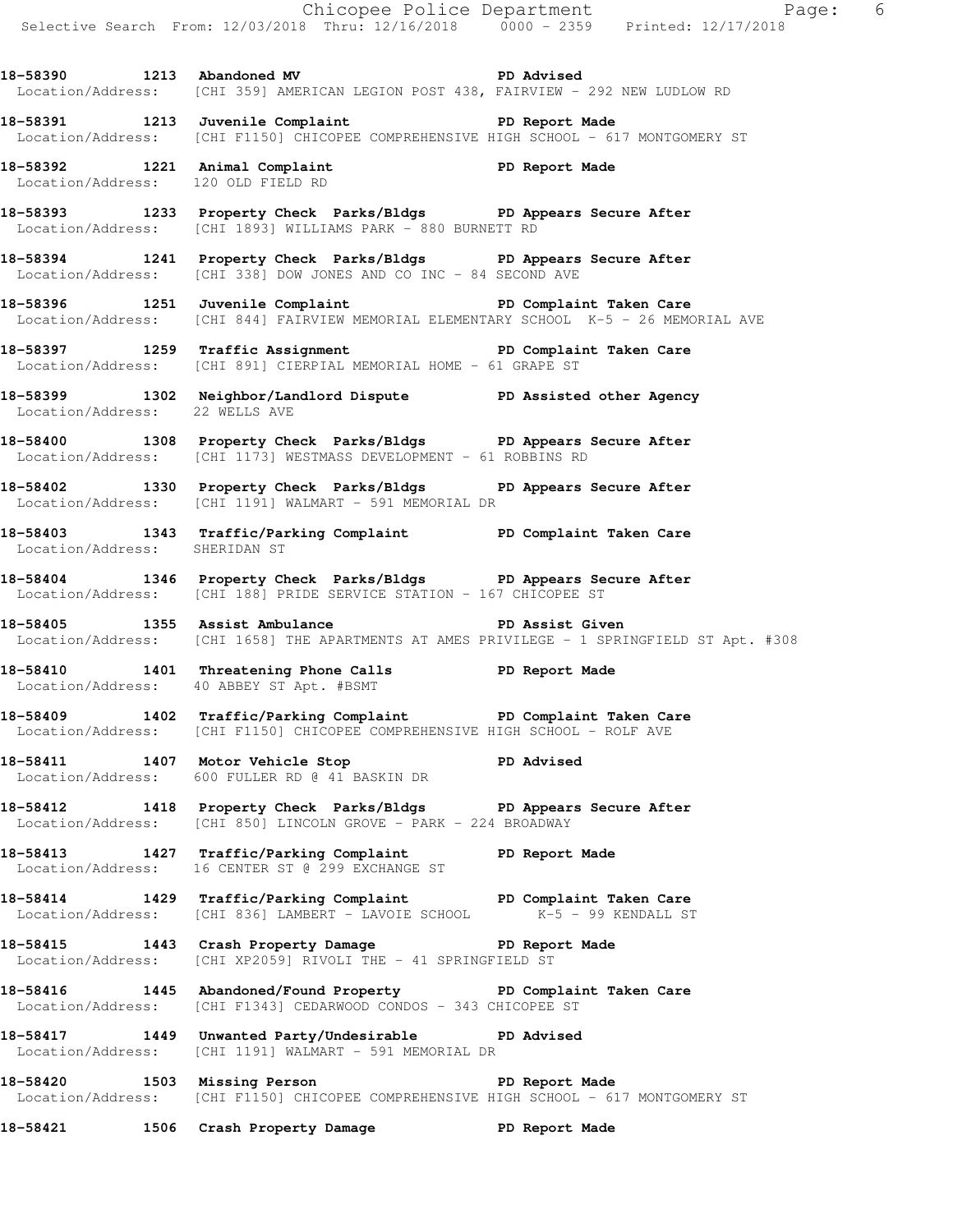|                                                                      |                                                                                                                                             | Chicopee Police Department<br>Selective Search From: 12/03/2018 Thru: 12/16/2018 0000 - 2359 Printed: 12/17/2018 |
|----------------------------------------------------------------------|---------------------------------------------------------------------------------------------------------------------------------------------|------------------------------------------------------------------------------------------------------------------|
|                                                                      | Location/Address: [CHI 837] 455 BURNETT RD                                                                                                  |                                                                                                                  |
|                                                                      | 18-58423 1509 Public Service Natural PD Advised<br>Location/Address: [CHI XF1591] MOE'S SOUTHWEST GRILL - 601 MEMORIAL DR Apt. #C           |                                                                                                                  |
|                                                                      | 18-58424 1518 Traffic/Parking Complaint PD Complaint Taken Care<br>Location/Address: [CHI 140] 45 AND 47 LINDEN STREET - 45 LINDEN ST       |                                                                                                                  |
|                                                                      | 18-58425 1526 Open Door/Window No PD Complaint Taken Care<br>Location/Address: [CHI 1434] GUILBERT RESIDENCE - 220 FULLER RD                |                                                                                                                  |
| Location/Address: 86 DEBRA DR Apt. #3C                               | 18-58426 1528 THREATS MADE                                                                                                                  | PD Advised                                                                                                       |
| Location/Address: 22 ARMANELLA ST                                    | 18-58430 1548 CHECK THE WELL BEING PD Advised                                                                                               |                                                                                                                  |
|                                                                      | 18-58431   1601   Animal Complaint   PD Report Made Location/Address: 89 ORCHARD ST                                                         |                                                                                                                  |
| Location/Address: 358 GRATTAN ST                                     | 18-58434 1625 Assist Ambulance New PD Assist Given                                                                                          |                                                                                                                  |
|                                                                      | 18-58437 1631 Traffic/Parking Complaint PD Report Made<br>Location/Address: [CHI 839] STEFANIK SCHOOL, GENERAL. JOHN J. K-5 - 720 MEADOW ST |                                                                                                                  |
| Location/Address: SUMMER ST @ BROADWAY                               | 18-58438 1636 Crash Property Damage Name PD Report Made                                                                                     |                                                                                                                  |
|                                                                      | 18-58439 1639 Service of a Summons * Could not Locate<br>Location/Address: [CHI F542] DUGOUT - 134 MEADOW ST                                |                                                                                                                  |
|                                                                      | 18-58440 1640 Crash Personal Injury 18-58440<br>Location/Address: [CHI 1121] BERKSHIRE BANK - 1339 MEMORIAL DR                              |                                                                                                                  |
| Location/Address: 55 NORMAN ST                                       | 18-58442 1646 Larceny Complaint Past PD Report Made                                                                                         |                                                                                                                  |
|                                                                      | 18-58444 1700 Disabled Motor Vehicle * Could not Locate<br>Location/Address: [CHI 1533] PRIDE TRUCK STOP - 363 BURNETT RD                   |                                                                                                                  |
| 18-58445 1700 Animal Complaint<br>Location/Address: 35 ST ANTHONY ST | PD Advised                                                                                                                                  |                                                                                                                  |
|                                                                      | 18-58448 1707 Assist Ambulance New PD Assist Given<br>Location/Address: [CHI 39] MAC ARTHUR TERRACE APARTMENTS - 70 BROADWAY Apt. #199      |                                                                                                                  |
|                                                                      | 18-58452 1716 Shoplifter<br>Location/Address: [CHI 1191] WALMART - 591 MEMORIAL DR                                                          | <b>PD Advised</b>                                                                                                |
| 18-58453 1733 Drug Overdose<br>Location/Address: 58 CRESCENT DR      |                                                                                                                                             | PD Report Made                                                                                                   |
| Location/Address: 44 HILLMAN ST                                      | 18-58454 1737 Service of a Summons TPD Served in Hand                                                                                       |                                                                                                                  |
|                                                                      | 18-58456 1801 Abandoned 911 Call <b>the Seap of the Seap Alarm</b><br>Location/Address: [CHI 563] RITE AID PHARMACY - 577 MEADOW ST         |                                                                                                                  |
|                                                                      | 18-58457 1802 Shoplifter 2008 1909 PD Arrest Made<br>Location/Address: [CHI 919] BIG Y WORLD CLASS MARKETS - 650 MEMORIAL DR                |                                                                                                                  |
|                                                                      | 18-58458 1808 Crash Personal Injury Ne PD Criminal Complaint Re<br>Location/Address: 227 CENTER ST @ 5 HAMPDEN ST                           |                                                                                                                  |
|                                                                      | 18-58460 1836 Suspicious M/V 30 * Unfounded<br>Location/Address: [CHI 276] SUNOCO A PLUS MINI MART - 1031 CHICOPEE ST                       |                                                                                                                  |
|                                                                      | 18-58461 1842 Breaking & Entering in progres PD Appears Secure After<br>Location/Address: 16 AMERICA ST Apt. #C                             |                                                                                                                  |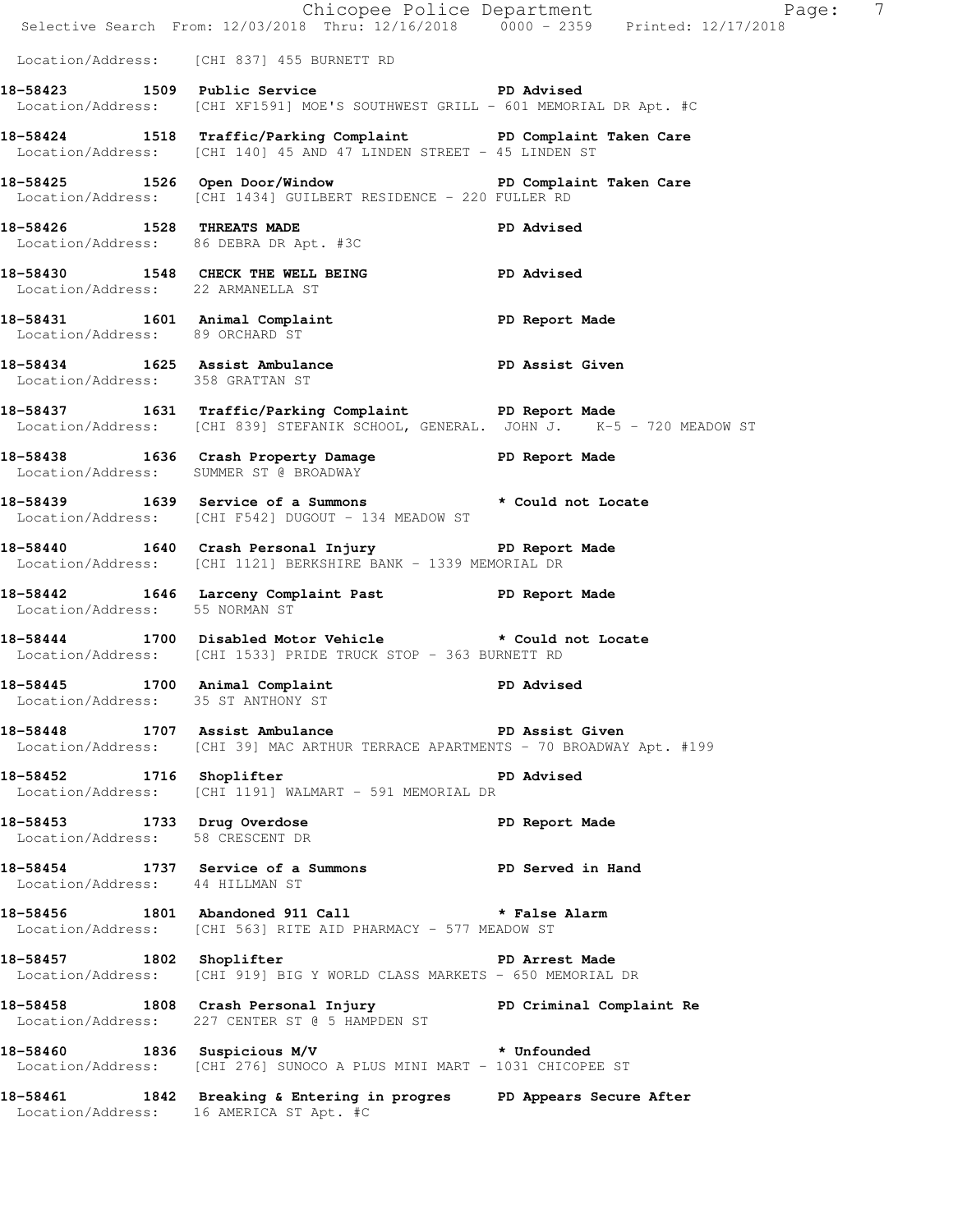|                                  |                                                                                                                                                | Chicopee Police Department<br>Selective Search From: 12/03/2018 Thru: 12/16/2018 0000 - 2359 Printed: 12/17/2018 |
|----------------------------------|------------------------------------------------------------------------------------------------------------------------------------------------|------------------------------------------------------------------------------------------------------------------|
| Location/Address: 189 CENTER ST  | 18-58462 1847 Firearms/Shots Fired PD Arrest Made                                                                                              |                                                                                                                  |
| Location/Address: 20 HILTON ST   | 18-58464 1856 ASSIST OTHER AGENCY PD Advised                                                                                                   |                                                                                                                  |
|                                  | 18-58466 1928 CHECK THE WELL BEING<br>Location/Address: 236 FULLER RD @ 9 DAVID ST                                                             | * Could not Locate                                                                                               |
| Location/Address: BURNETT RD     | 18-58467 1942 CHECK THE WELL BEING * Could not Locate                                                                                          |                                                                                                                  |
|                                  | 18-58469 1944 Motor Vehicle Stop PD M/V Citation Issued<br>Location/Address: 365 MEMORIAL DR @ 30 FULLER RD                                    |                                                                                                                  |
|                                  | 18-58471 2015 Crash Property Damage PD Report Made<br>Location/Address: 301 MONTGOMERY ST @ 15 MERCEDES ST                                     |                                                                                                                  |
|                                  | 18-58473 2022 Trespasser/Trespassing PD Complaint Taken Care<br>Location/Address: [CHI XF1591] MOE'S SOUTHWEST GRILL - 601 MEMORIAL DR Apt. #C |                                                                                                                  |
|                                  | 18-58474 2039 Assist Ambulance                                                                                                                 | PD Assist Given<br>Location/Address: [CHI F234] WILLIMANSETT (WEST) NURSING HOME - 546 CHICOPEE ST Apt. #310     |
| Location/Address: 358 GRATTAN ST | 18-58475 2048 Assist Ambulance New PD Assist Given                                                                                             |                                                                                                                  |
|                                  | 18-58478 2050 Assault & Battery Complaint PD Report Made<br>Location/Address: [CHI F499] WESTOVER JOB CORPS - 103 JOHNSON RD                   |                                                                                                                  |
|                                  | 18-58481 2122 Disturbance<br>Location/Address: [CHI F1373] PREMIER TRANSPORTATION - 26 TAXIWAY DR                                              | PD Arrest Made                                                                                                   |
| Location/Address: 27 NASH ST     | 18-58483 2133 Animal Complaint (2008) PD Complaint Taken Care                                                                                  |                                                                                                                  |
|                                  | 18-58485 2140 CHECK THE WELL BEING PD Advised<br>Location/Address: 21 NARRAGANSETT BLVD                                                        |                                                                                                                  |
|                                  | 18-58487 2233 Disturbance 2008 PD Arrest Made<br>Location/Address: [CHI 276] SUNOCO A PLUS MINI MART - 1031 CHICOPEE ST                        |                                                                                                                  |
|                                  | 18-58491 2313 Property Check Parks/Bldgs PD Appears Secure After<br>Location/Address: [CHI 651] ST STANISLAUS CEMETERY - 800 MONTGOMERY ST     |                                                                                                                  |
|                                  | 18-58492 2316 Property Check Parks/Bldgs PD Appears Secure After<br>Location/Address: [CHI 730] TOWN FAIR TIRE CENTERS INC - 886 MEMORIAL DR   |                                                                                                                  |
| Location/Address: LYNN AVE       | 18-58493 2324 Property Check Parks/Bldgs PD Appears Secure After                                                                               |                                                                                                                  |
|                                  | 18-58494 2328 Property Check Parks/Bldgs PD Appears Secure After<br>Location/Address: [CHI F1212] CHICOPEE HEALTH CENTER - 505 FRONT ST        |                                                                                                                  |
|                                  | 18-58495 2344 Assist Ambulance<br>Location/Address: [CHI 146] MCKINLEY HOUSE APARTMENTS - 38 ASINOF AVE Apt. #432                              | PD Assist Given                                                                                                  |
|                                  | 18-58497 2351 Motor Vehicle Stop 58497 PD Advised<br>Location/Address: FRONT ST @ RIVERVIEW TER                                                |                                                                                                                  |
|                                  | 18-58498 2359 Disturbance<br>Location/Address: [CHI 1325] APPLEBEE'S - 597 MEMORIAL DR                                                         | PD Report Made                                                                                                   |
| For Date: $12/04/2018$ - Tuesday |                                                                                                                                                |                                                                                                                  |
|                                  | 18-58501 0027 Property Check Parks/Bldgs PD Appears Secure After                                                                               |                                                                                                                  |

Location/Address: [CHI F505] LUCKY STRIKE - 703 GRATTAN ST **18-58503 0038 Property Check Parks/Bldgs PD Appears Secure After** 

Location/Address: [CHI 718] CVS 693 - 1616 MEMORIAL DR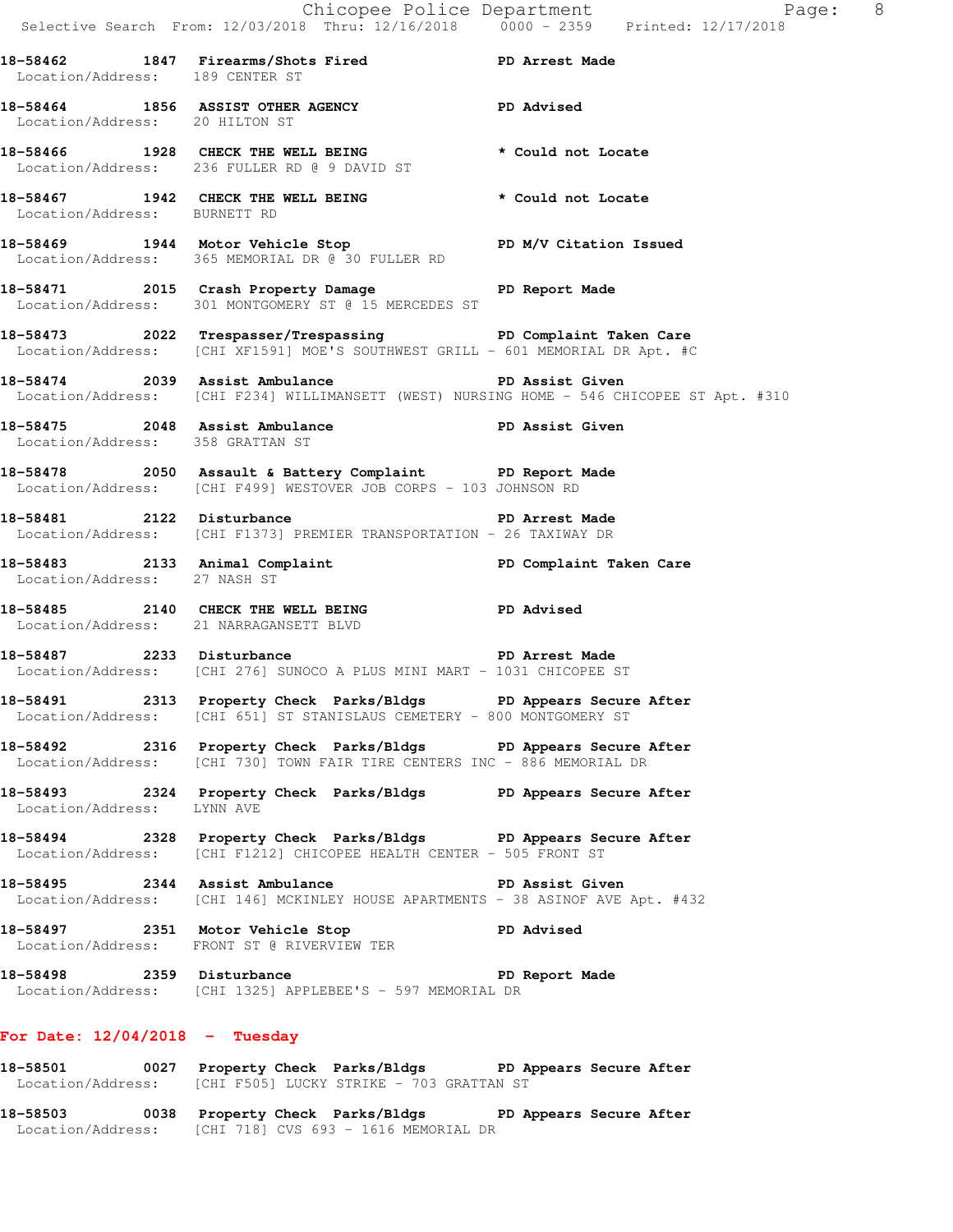**18-58504 0039 Property Check Parks/Bldgs PD Appears Secure After**  Location/Address: [CHI 1245] CHICOPEE STATE POOL - 750 MEADOW ST

**18-58505 0050 Property Check Parks/Bldgs PD Appears Secure After**  Location/Address: [CHI 592] SUNOCO - F.L. ROBERTS - 500 MONTGOMERY ST

**18-58506 0055 Property Check Parks/Bldgs PD Appears Secure After**  Location/Address: [CHI 1342] BULLSEYE BAR - 621 CENTER ST

**18-58507 0059 Property Check Parks/Bldgs PD Appears Secure After**  Location/Address: [CHI 1658] THE APARTMENTS AT AMES PRIVILEGE - 1 SPRINGFIELD ST

**18-58508 0105 Property Check Parks/Bldgs PD Appears Secure After**  Location/Address: [CHI 594] WESTOVER METROPOLITAN AIRPORT - 255 PADGETTE ST

**18-58509 0106 Property Check Parks/Bldgs PD Appears Secure After**  Location/Address: [CHI F988] F.L. ROBERTS CHICOPEE #04050 - 2012 MEMORIAL DR

**18-58510 0107 Property Check Parks/Bldgs PD Appears Secure After**  Location/Address: [CHI F343] CABOTVILLE INDUSTRIAL PARK - 165 FRONT ST

**18-58511 0113 Motor Vehicle Stop PD M/V Citation Issued**  Location/Address: 120 MEMORIAL DR @ 3 MONTGOMERY ST

**18-58512 0116 Property Check Parks/Bldgs PD Appears Secure After**  Location/Address: PLANTE CIR

**18-58513 0132 Motor Vehicle Stop PD M/V Citation Issued**  Location/Address: EAST ST

**18-58514 0138 Property Check Parks/Bldgs PD Appears Secure After**  Location/Address: [CHI 1796] PORCHLIGHT VNA / HOME CARE - 2024 WESTOVER RD

**18-58515 0148 Property Check Parks/Bldgs PD Appears Secure After**  Location/Address: [CHI 574] PRIDE - 27 MONTGOMERY ST

**18-58516 0152 Motor Vehicle Stop PD M/V Citation Issued**  Location/Address: [CHI 328] SAMS CONVENIENCE STORE - 147 BROADWAY

**18-58517 0200 Property Check Parks/Bldgs PD Appears Secure After**  Location/Address: [CHI 730] TOWN FAIR TIRE CENTERS INC - 886 MEMORIAL DR

18-58518 0202 Motor Vehicle Stop **PD M/V Citation Issued** Location/Address: [CHI 328] SAMS CONVENIENCE STORE - 147 BROADWAY

**18-58519 0203 Repossessed Motor Vehicle/Othe PD Assisted other Agency**  Location/Address: ORCHARD ST

**18-58520 0206 Property Check Parks/Bldgs PD Appears Secure After**  Location/Address: [CHI 856] NASH FIELD PARK - 90 CALL ST

**18-58521 0209 Property Check Parks/Bldgs PD Appears Secure After**  Location/Address: [CHI 1160] CHICOPEE LIBRARY-EMILY PARTYKA CENTER BRANCH - 449 FRONT ST

**18-58522 0209 Property Check Parks/Bldgs PD Appears Secure After**  Location/Address: [CHI 328] SAMS CONVENIENCE STORE - 147 BROADWAY

**18-58523 0212 Motor Vehicle Stop PD Citation/Warning Issu**  Location/Address: 43 GRANBY RD @ 26 CHICOPEE ST

**18-58524 0214 Property Check Parks/Bldgs PD Appears Secure After**  Location/Address: [CHI 857] SZOT PARK - 97 SGT TRACY DR

**18-58525 0216 Property Check Parks/Bldgs PD Appears Secure After**  Location/Address: [CHI 849] RIVERS PARK - 19 ALDEN ST

**18-58526 0216 Repossessed Motor Vehicle/Othe PD Assisted other Agency**  Location/Address: 24 MONROE ST Apt. #2FL

**18-58527 0218 Property Check Parks/Bldgs PD Appears Secure After**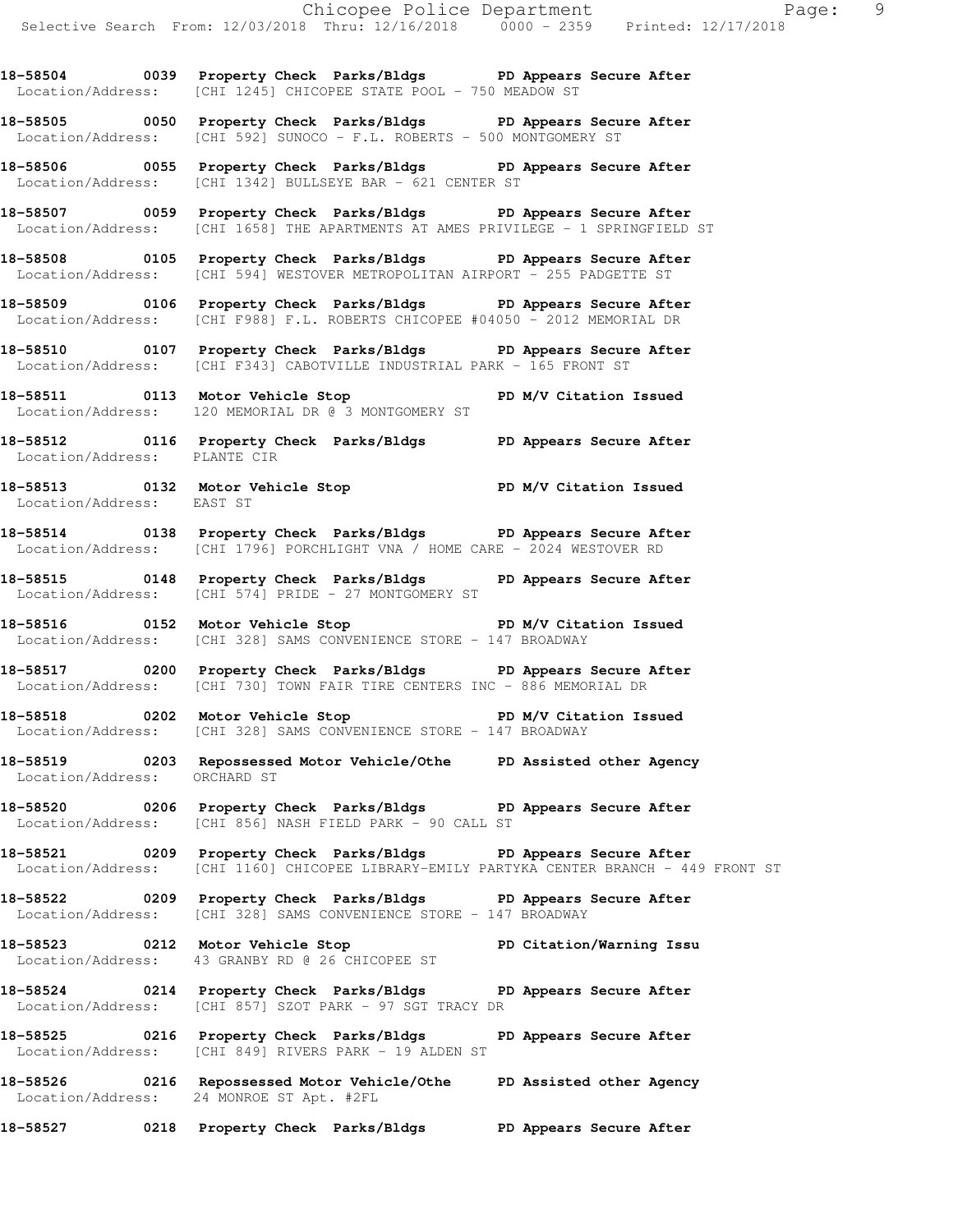Chicopee Police Department Page: 10 Selective Search From: 12/03/2018 Thru: 12/16/2018 0000 - 2359 Printed: 12/17/2018 Location/Address: 4 WOLFE ST **18-58528 0221 Property Check Parks/Bldgs PD Appears Secure After**  Location/Address: [CHI 958] PION PONTIAC (BOB) - 333 MEMORIAL DR **18-58529 0227 Property Check Parks/Bldgs PD Appears Secure After**  Location/Address: [CHI 292] AMERICAN LEGION POST 452 - 43 EXCHANGE ST **18-58530 0237 Property Check Parks/Bldgs PD Appears Secure After**  Location/Address: [CHI 188] PRIDE SERVICE STATION - 167 CHICOPEE ST **18-58531 0252 Property Check Parks/Bldgs PD Appears Secure After**  Location/Address: [CHI F620] ALS DINER - 14 YELLE ST **18-58533 0315 Property Check Parks/Bldgs PD Appears Secure After**  Location/Address: [CHI F659] UNIQUE MOTORS - 1021 MEMORIAL DR **18-58534 0315 Property Check Parks/Bldgs PD Appears Secure After**  Location/Address: [CHI 1122] LIGHTHOUSE LIQUORS - 856 MEMORIAL DR **18-58535 0318 Property Check Parks/Bldgs PD Appears Secure After**  Location/Address: [CHI 449] CVS 2339 - 1176 GRANBY RD **18-58536 0319 Property Check Parks/Bldgs PD Appears Secure After**  Location/Address: [CHI F1150] CHICOPEE COMPREHENSIVE HIGH SCHOOL - 617 MONTGOMERY ST **18-58537 0321 Property Check Parks/Bldgs PD Appears Secure After**  Location/Address: [CHI F1327] B&L AUTOMITIVE INC - 760 FRONT ST **18-58538 0323 Property Check Parks/Bldgs PD Appears Secure After**  Location/Address: [CHI 1356] PRIMA ELECTRO NORTH AMERICA INC - 711 EAST MAIN ST **18-58539 0327 Property Check Parks/Bldgs PD Appears Secure After**  Location/Address: [CHI 847] RAY ASH PARK - 52 ARCADE ST **18-58540 0331 Property Check Parks/Bldgs PD Appears Secure After**  Location/Address: [CHI 56] WALGREENS - 583 JAMES ST **18-58541 0338 Property Check Parks/Bldgs PD Appears Secure After**  Location/Address: [CHI 730] TOWN FAIR TIRE CENTERS INC - 886 MEMORIAL DR **18-58543 0346 Property Check Parks/Bldgs PD Appears Secure After**  Location/Address: [CHI 832] BELLAMY MIDDLE SCHOOL, EDWARD 6-8 - 314 PENDLETON AVE **18-58544 0408 Property Check Parks/Bldgs PD Appears Secure After**  Location/Address: [CHI 1933] SHELL FOOD MART - 197 GROVE ST **18-58545 0410 Property Check Parks/Bldgs PD Appears Secure After**  Location/Address: [CHI 1065] CHICOPEE HIGH SCHOOL - 820 FRONT ST **18-58546 0411 Property Check Parks/Bldgs PD Appears Secure After**  Location/Address: [CHI 1714] UNION MART-2 - 457 GRANBY RD **18-58547 0411 Property Check Parks/Bldgs PD Appears Secure After**  Location/Address: [CHI F2500] RIVERMILLS CENTER - 5 WEST MAIN ST **18-58548 0421 Property Check Parks/Bldgs PD Appears Secure After**  Location/Address: [CHI 1096] ARBOR KIDS, THE - 999 MEMORIAL DR **18-58549 0423 Property Check Parks/Bldgs PD Appears Secure After**  Location/Address: [CHI 188] PRIDE SERVICE STATION - 167 CHICOPEE ST **18-58550 0443 Property Check Parks/Bldgs PD Appears Secure After**  Location/Address: [CHI F458] EASTERN ETCHING & MFG - 35 LOWER GRAPE ST **18-58551 0501 Property Check Parks/Bldgs PD Appears Secure After**  Location/Address: [CHI F1059] BERNIES DINING DEPOT - 749 JAMES ST **18-58552 0512 Repossessed Motor Vehicle/Othe PD Assisted other Agency** 

Location/Address: 200 COLUMBA ST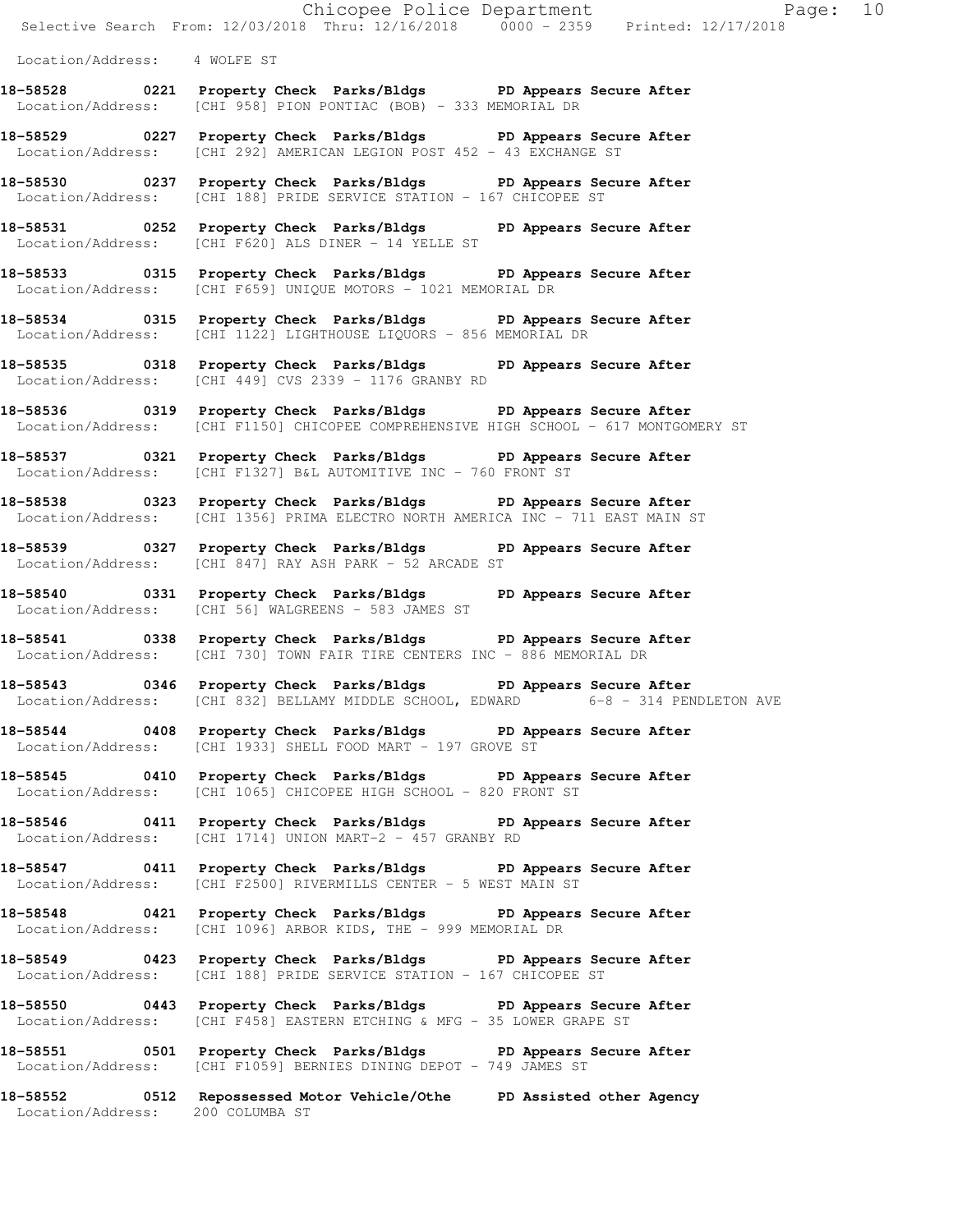|                                    |                                                                                                                                                          | Chicopee Police Department<br>Selective Search From: 12/03/2018 Thru: 12/16/2018 0000 - 2359 Printed: 12/17/2018 |
|------------------------------------|----------------------------------------------------------------------------------------------------------------------------------------------------------|------------------------------------------------------------------------------------------------------------------|
|                                    | 18-58553 0518 Property Check Parks/Bldgs PD Appears Secure After<br>Location/Address: [CHI 854] SARAH JANE PARK - 21 VIVIAN ST                           |                                                                                                                  |
|                                    | 18-58554 0522 Property Check Parks/Bldgs PD Appears Secure After                                                                                         | Location/Address: [CHI 842] DUPONT MEM MID SCHOOL, 1ST SGT. KEVIN A. - 650 FRONT ST                              |
|                                    | 18-58555 0559 Property Check Parks/Bldgs PD Appears Secure After<br>Location/Address: [CHI F884] VILLAGE GRAIN STORE - 1296 MONTGOMERY ST                |                                                                                                                  |
|                                    | 18-58556 0608 Property Check Parks/Bldgs PD Appears Secure After<br>Location/Address: [CHI F734] AMVETS CLUB POST 12 - 754 MONTGOMERY ST                 |                                                                                                                  |
|                                    | 18-58557 0609 Suspicious M/V * No Action Required<br>Location/Address: [CHI 299] PRESTON PARK - 50 ACCESS RD                                             |                                                                                                                  |
|                                    | 18-58558 0609 Suspicious M/V PD Advised<br>Location/Address: [CHI 299] PRESTON PARK - 50 ACCESS RD                                                       |                                                                                                                  |
| Location/Address: 22 KENNEDY ST    | 18-58560 0613 Suspicious M/V PD Complaint Taken Care<br>Location/Address: 22 KENNEDY ST                                                                  |                                                                                                                  |
|                                    | 18-58561 0617 Property Check Parks/Bldgs PD Appears Secure After<br>Location/Address: [CHI 299] PRESTON PARK - 50 ACCESS RD                              |                                                                                                                  |
|                                    | 18-58562 0621 Property Check Parks/Bldgs PD Appears Secure After<br>Location/Address: [CHI 1604] BELCHER SCHOOL K-2 - 125 MONTGOMERY ST                  |                                                                                                                  |
|                                    | 18-58563 0630 Traffic Assignment New PD Complaint Taken Care                                                                                             | Location/Address: [CHI F1150] CHICOPEE COMPREHENSIVE HIGH SCHOOL - 617 MONTGOMERY ST                             |
|                                    | 18-58564 0632 Traffic Assignment Number 2001 PD Complaint Taken Care                                                                                     | Location/Address: [CHI 832] BELLAMY MIDDLE SCHOOL, EDWARD 6-8 - 314 PENDLETON AVE                                |
|                                    | 18-58565 0640 Traffic Assignment PD M/V Citation Issued<br>Location/Address: 161 CHICOPEE ST @ 11 WILSON AVE                                             |                                                                                                                  |
|                                    | 18-58566 0644 Motor Vehicle Stop N/V Citation Issued<br>Location/Address: 162 PENDLETON AVE @ 22 LONGWOOD DR                                             |                                                                                                                  |
| Location/Address: FRONT ST         | 18-58567 0655 Traffic Assignment 18-58567 PD Complaint Taken Care                                                                                        |                                                                                                                  |
|                                    | 18-58570 0722 Threatening Phone Calls PD Advised<br>Location/Address: 54 EDWARD ST Apt. #1FL                                                             |                                                                                                                  |
|                                    | 18-58569 0723 Public Service New PD Complaint Taken Care<br>Location/Address: [CHI F825] MASS TRIAL COURT [CHICOPEE] - 30 CHURCH ST                      |                                                                                                                  |
|                                    | 18-58571 0725 Breaking & Entering-Report TPD Report Made<br>Location/Address: 631 PENDLETON AVE Apt. #A                                                  |                                                                                                                  |
| Location/Address: 71 BOUTIN ST     | 18-58572 0726 Assist Ambulance New PD Assist Given                                                                                                       |                                                                                                                  |
| Location/Address: 127 WOODCREST DR | 18-58575 0819 Assist Other Police Department * Could not Locate                                                                                          |                                                                                                                  |
| Location/Address: 28 MERCEDES ST   | 18-58576 0821 Animal Complaint PD Assisted other Agency                                                                                                  |                                                                                                                  |
|                                    | 18-58577 0822 Property Check Parks/Bldgs PD Appears Secure After<br>Location/Address: [CHI 162] POOR RICHARDS - 116 SCHOOL ST                            |                                                                                                                  |
|                                    | 18-58579 0839 Public Service National PD Report Made<br>Location/Address: [CHI 1065] CHICOPEE HIGH SCHOOL - 820 FRONT ST                                 |                                                                                                                  |
|                                    | 18-58580 0845 Property Check Parks/Bldgs PD Complaint Taken Care<br>Location/Address: [CHI F1150] CHICOPEE COMPREHENSIVE HIGH SCHOOL - 617 MONTGOMERY ST |                                                                                                                  |
| Location/Address: 431 EAST MAIN ST | 18-58581 0848 Motor Vehicle Stop N/V Citation Issued                                                                                                     |                                                                                                                  |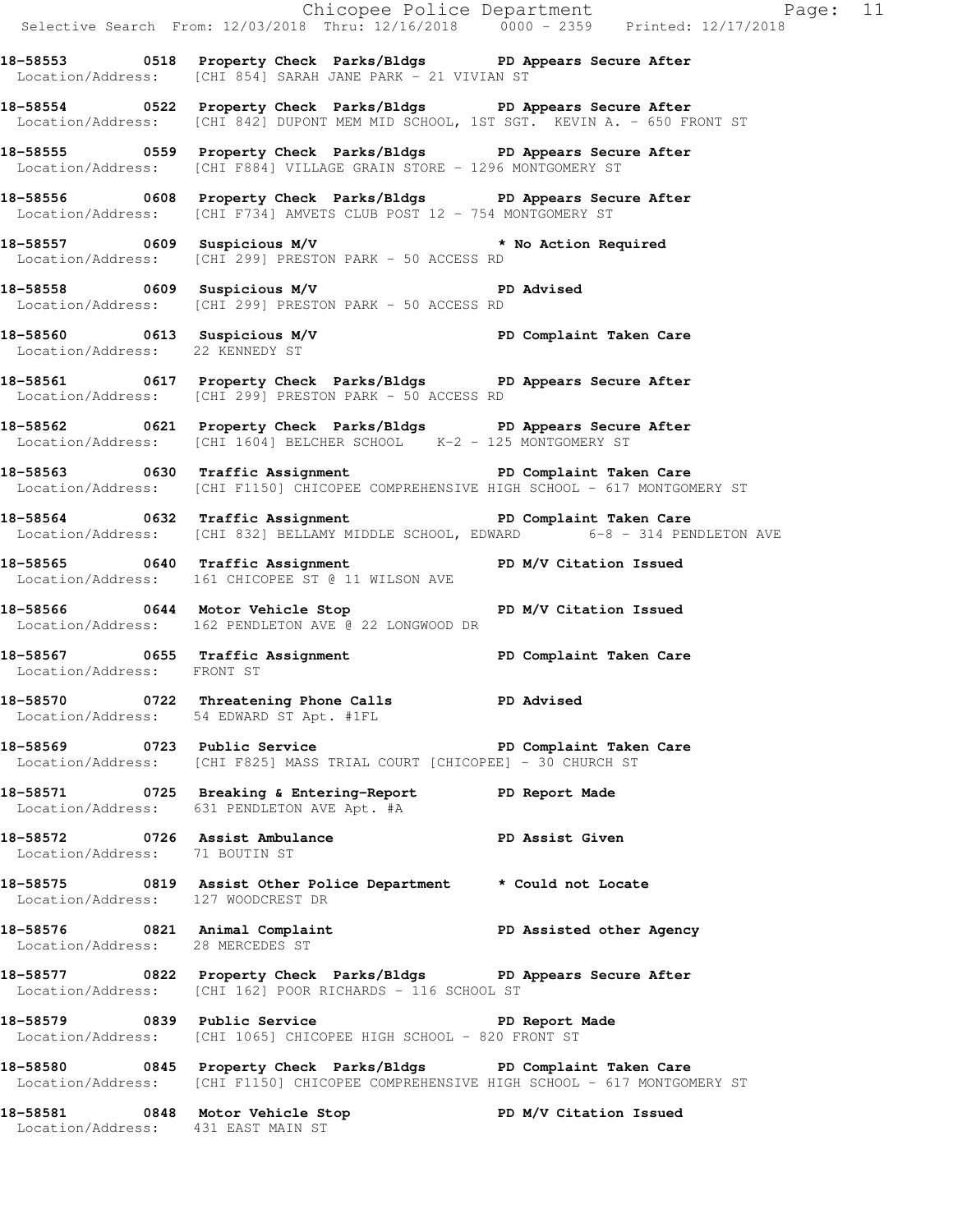**18-58582 0859 Motor Vehicle Stop PD Advised** 

Location/Address: 431 EAST MAIN ST

**18-58584 0905 Motor Vehicle Stop PD M/V Citation Issued**  Location/Address: 431 EAST MAIN ST **18-58585 0910 Property Check Parks/Bldgs PD Appears Secure After**  Location/Address: [CHI 325] BOAT RAMP, MEDINA STREET - 100 MEDINA ST **18-58586 0917 Property Check Parks/Bldgs PD Complaint Taken Care**  Location/Address: [CHI 1604] BELCHER SCHOOL K-2 - 125 MONTGOMERY ST **18-58587 0918 Motor Vehicle Stop PD M/V Citation Issued**  Location/Address: 431 EAST MAIN ST **18-58588 0919 Property Check Parks/Bldgs PD Complaint Taken Care**  Location/Address: [CHI 830] BARRY SCHOOL, ANNA E. K-5 - 44 CONNELL ST **18-58589 0921 Property Check Parks/Bldgs PD Appears Secure After**  Location/Address: [CHI 842] DUPONT MEM MID SCHOOL, 1ST SGT. KEVIN A. - 650 FRONT ST **18-58590 0923 Property Check Parks/Bldgs PD Complaint Taken Care**  Location/Address: [CHI 841] SZETELA EARLY CHILDHOOD SCHOOL - 66 MACEK DR **18-58591 0928 Property Check Parks/Bldgs PD Complaint Taken Care**  Location/Address: [CHI F61] ST JOAN/ ST GEORGE SCHOOL - 587 GRATTAN ST **18-58592 0931 Motor Vehicle Stop PD Citation/Warning Issu**  Location/Address: 447 PROSPECT ST **18-58593 0932 Property Check Parks/Bldgs PD Complaint Taken Care**  Location/Address: [CHI 836] LAMBERT - LAVOIE SCHOOL K-5 - 99 KENDALL ST **18-58595 0935 Assault & Battery Complaint PD Criminal Complaint Re**  Location/Address: [CHI 838] CHICOPEE ACADEMY @SELSER 6-12 - 12 DARE WAY **18-58596 0935 Motor Vehicle Stop PD M/V Citation Issued**  Location/Address: 582 EAST MAIN ST **18-58597 0938 Traffic/Parking Complaint PD Citation/Warning Issu**  Location/Address: 10 CENTER ST **18-58598 0939 Property Check Parks/Bldgs PD Complaint Taken Care**  Location/Address: [CHI 832] BELLAMY MIDDLE SCHOOL, EDWARD 6-8 - 314 PENDLETON AVE **18-58599 0943 Assist Fire Department PD Complaint Taken Care**  Location/Address: 180 MEETINGHOUSE RD **18-58600 0944 Motor Vehicle Stop PD M/V Citation Issued**  Location/Address: [CHI 1273] WINGS OVER CHICOPEE - 1408 MEMORIAL DR **18-58601 0944 Property Check Parks/Bldgs PD Appears Secure After**  Location/Address: [CHI XP2059] RIVOLI THE - 41 SPRINGFIELD ST **18-58602 0945 Traffic/Parking Complaint PD Citation/Warning Issu**  Location/Address: 34 ABBEY ST **18-58603 0946 Motor Vehicle Stop PD M/V Citation Issued**  Location/Address: 431 EAST MAIN ST **18-58604 0948 Property Check Parks/Bldgs PD Complaint Taken Care**  Location/Address: [CHI 844] FAIRVIEW MEMORIAL ELEMENTARY SCHOOL K-5 - 26 MEMORIAL AVE **18-58605 0950 Property Check Parks/Bldgs PD Appears Secure After**  Location/Address: [CHI 334] CHICOPEE MOOSE FAMILY CENTER - 244 FULLER RD 18-58606 **0957** Motor Vehicle Stop **PD** Report Made Location/Address: [CHI 647] BURGER KING - 1284 MEMORIAL DR **18-58608 1000 Motor Vehicle Stop PD M/V Citation Issued**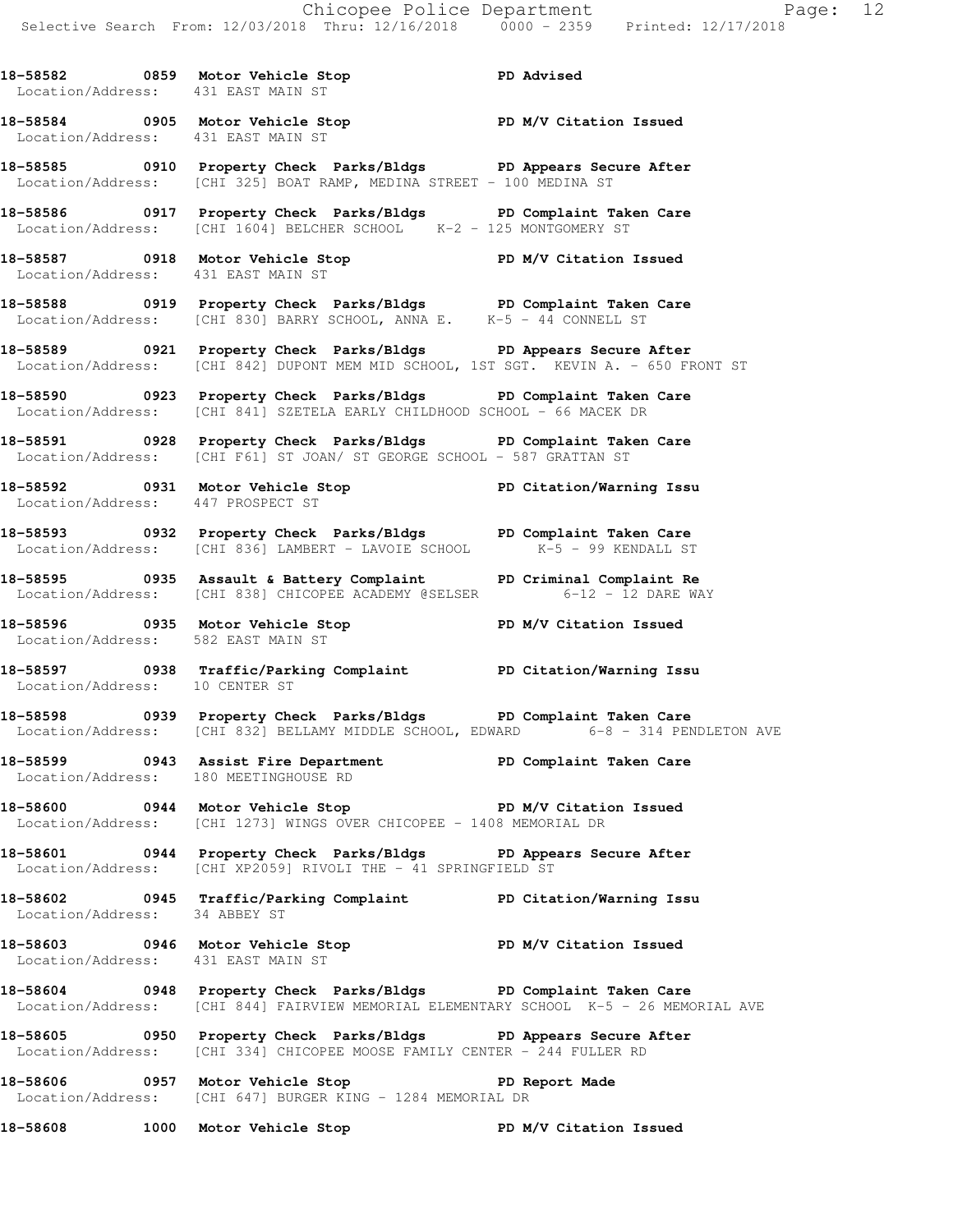|                                    | Chicopee Police Department<br>Selective Search From: 12/03/2018 Thru: 12/16/2018 0000 - 2359 Printed: 12/17/2018                                   |                    |  |
|------------------------------------|----------------------------------------------------------------------------------------------------------------------------------------------------|--------------------|--|
|                                    |                                                                                                                                                    |                    |  |
| Location/Address: ST JAMES AVE     |                                                                                                                                                    |                    |  |
|                                    | 18-58609 1004 Property Check Parks/Bldgs PD Complaint Taken Care<br>Location/Address: [CHI 1564] HAMPDEN CHARTER SCHOOL OF SCIENCE - 20 JOHNSON RD |                    |  |
|                                    | 18-58610 1007 Property Check Parks/Bldgs PD Complaint Taken Care<br>Location/Address: [CHI 838] CHICOPEE ACADEMY @SELSER 6-12 - 12 DARE WAY        |                    |  |
|                                    | 18-58611 1009 Property Check Parks/Bldgs PD Complaint Taken Care<br>Location/Address: [CHI 833] BOWIE SCHOOL, HERBERT V. K-5 - 80 DARE WAY         |                    |  |
|                                    | 18-58612 1012 Property Check Parks/Bldgs PD Complaint Taken Care<br>Location/Address: [CHI 501] CHICOPEE CHILD DEVELOPMENT CENTER - 989 JAMES ST   |                    |  |
|                                    | 18-58613 1013 Property Check Parks/Bldgs PD Complaint Taken Care<br>Location/Address: [CHI F678] HOLYOKE CHICOPEE HEAD START INC - 30 GRIFFITH RD  |                    |  |
|                                    | 18-58614 1014 Crash Property Damage PD Report Made<br>Location/Address: 347 FRONT ST @ 43 GRAPE ST                                                 |                    |  |
|                                    | 18-58615 1016 Property Check Parks/Bldgs PD Advised<br>Location/Address: [CHI 1191] WALMART - 591 MEMORIAL DR                                      |                    |  |
|                                    | 18-58616 1017 Property Check Parks/Bldgs PD Appears Secure After<br>Location/Address: [CHI 565] MCDONALDS - 777 MEADOW ST                          |                    |  |
|                                    | 18-58617 1020 Crash Property Damage PD Report Made<br>Location/Address: 1041 MEMORIAL DR @ 591 PENDLETON AVE                                       |                    |  |
|                                    | 18-58618 1020 Property Check Parks/Bldgs PD Complaint Taken Care<br>Location/Address: [CHI 840] STREIBER SCHOOL, HUGH SCOTT K-5 - 40 STREIBER DR   |                    |  |
|                                    | 18-58619 1029 Property Check Parks/Bldgs PD Appears Secure After<br>Location/Address: [CHI 857] SZOT PARK - 97 SGT TRACY DR                        |                    |  |
| 18-58620 1034 Disturbance          | PD Report Made<br>Location/Address: 0 CHICOPEE ST @ 0 ERLINE ST                                                                                    |                    |  |
|                                    | 18-58621 1048 Motor Vehicle Stop<br>Location/Address: 0 COURT ST @ 0 CHURCH ST                                                                     |                    |  |
|                                    | 18-58622 1054 Property Check Parks/Bldgs PD Appears Secure After<br>Location/Address: [CHI F122] SALTER COLLEGE - 645 SHAWINIGAN DR                |                    |  |
| Location/Address: 649 MEADOW ST    | 18-58625 1138 Motor Vehicle Stop 5 12 PD Report Made                                                                                               |                    |  |
|                                    | 18-58627 1152 Traffic/Parking Complaint PD Complaint Taken Care<br>Location/Address: [CHI F1161] CHICOPEE MARKETPLACE - 591 MEMORIAL DR            |                    |  |
|                                    | 18-58630 1236 Property Check Parks/Bldgs PD Complaint Taken Care<br>Location/Address: [CHI 638] BJS WHOLESALE FOOD WAREHOUSE - 650 MEMORIAL DR     |                    |  |
|                                    | 18-58631 1237 Property Check Parks/Bldgs PD Appears Secure After<br>Location/Address: [CHI 1173] WESTMASS DEVELOPMENT - 61 ROBBINS RD              |                    |  |
|                                    | 18-58632 1238 Motor Vehicle Stop PD M/V Citation Issued<br>Location/Address: 431 EAST MAIN ST                                                      |                    |  |
| Location/Address: NONOTUCK AVE     | 18-58633 1242 Public Service                                                                                                                       | * Could not Locate |  |
|                                    | 18-58635 1249 Transport Service PD Transport Complete<br>Location/Address: [SPR] JUVENILE COURT - 80 STATE ST                                      |                    |  |
| Location/Address: 431 EAST MAIN ST | 18-58634 1250 Motor Vehicle Stop North PD M/V Citation Issued                                                                                      |                    |  |
| Location/Address: 80 BELL ST       | 18-58636 1257 Motor Vehicle Stop New Yorkitation Issued                                                                                            |                    |  |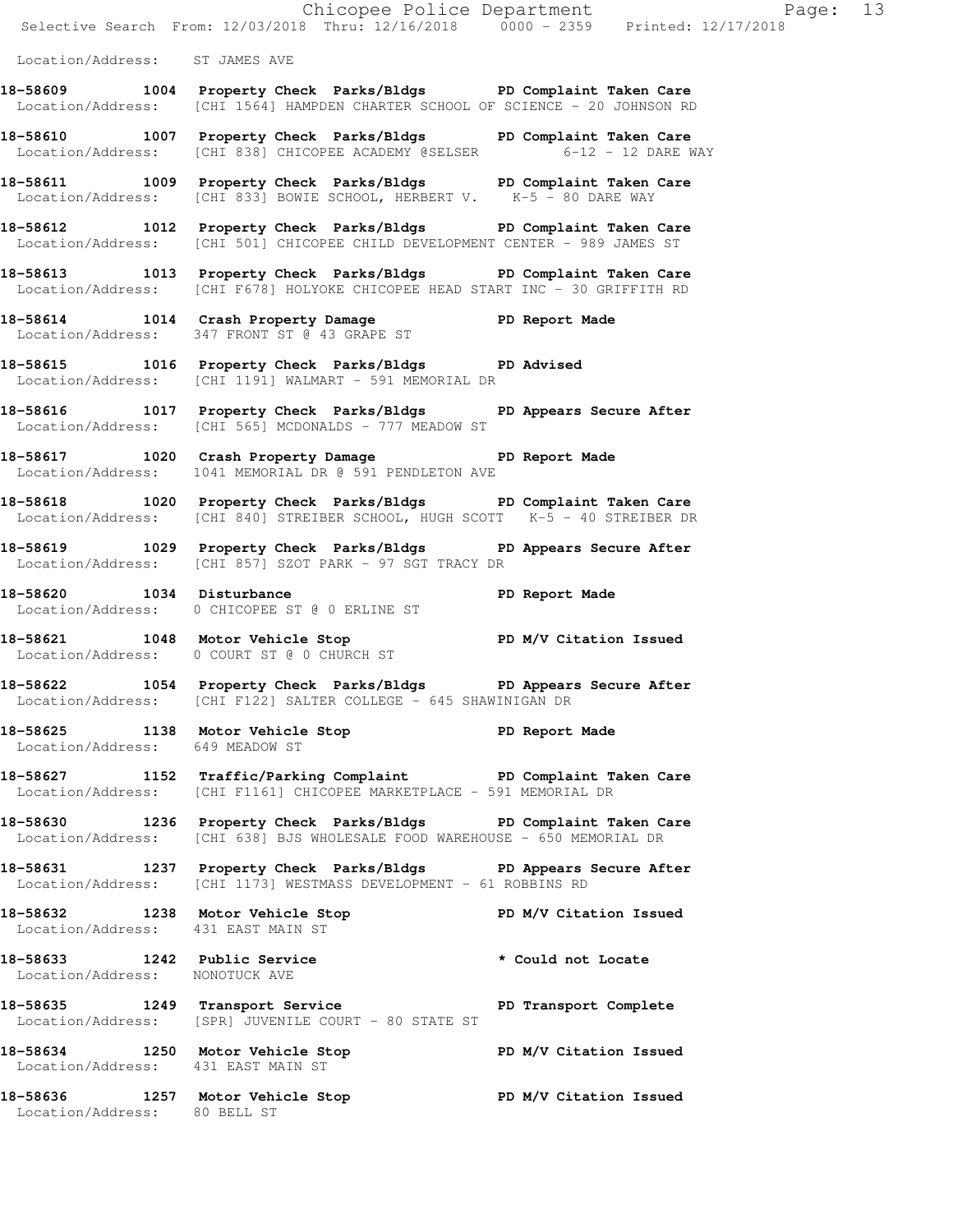|                                                             |                                                                                                                                                          | Chicopee Police Department<br>Selective Search From: 12/03/2018 Thru: 12/16/2018 0000 - 2359 Printed: 12/17/2018 |  |
|-------------------------------------------------------------|----------------------------------------------------------------------------------------------------------------------------------------------------------|------------------------------------------------------------------------------------------------------------------|--|
|                                                             | 18-58637 1304 Motor Vehicle Stop PD Arrest Made<br>Location/Address: 180 CHICOPEE ST @ 11 FLORENCE ST                                                    |                                                                                                                  |  |
|                                                             | 18-58638 1324 Property Check Parks/Bldgs PD Citation/Warning Issu<br>Location/Address: 14 CENTER ST                                                      |                                                                                                                  |  |
|                                                             | 18-58639 1331 Warrant Service PD Complaint Taken Care<br>Location/Address: [CHI 838] CHICOPEE ACADEMY @SELSER 6-12 - 12 DARE WAY                         |                                                                                                                  |  |
| Location/Address: 58 ROOSEVELT AVE                          | 18-58640 1339 Criminal Harassment 18-58640                                                                                                               |                                                                                                                  |  |
|                                                             | 18-58641 1340 Repossessed Motor Vehicle/Othe PD Complaint Taken Care<br>Location/Address: [CHI 638] BJS WHOLESALE FOOD WAREHOUSE - 650 MEMORIAL DR       |                                                                                                                  |  |
| Location/Address: 431 EAST MAIN ST                          | 18-58642 1356 Motor Vehicle Stop N/V Citation Issued                                                                                                     |                                                                                                                  |  |
| Location/Address: SHERIDAN ST                               | 18-58643 1356 Traffic/Parking Complaint PD Complaint Taken Care                                                                                          |                                                                                                                  |  |
|                                                             | 18-58644 1401 Crash Personal Injury 18-58644<br>Location/Address: 0 FAIRVIEW AVE @ 0 MOORE ST                                                            |                                                                                                                  |  |
|                                                             | 18-58646 1407 Motor Vehicle Stop N/V Citation Issued<br>Location/Address: 431 EAST MAIN ST                                                               |                                                                                                                  |  |
|                                                             | 18-58647 1433 Property Check Parks/Bldgs PD Appears Secure After<br>Location/Address: [CHI 892] CIERPIAL MEMORIAL HOME - 69 EAST ST                      |                                                                                                                  |  |
|                                                             | 18-58648 1433 Motor Vehicle Stop November 2015<br>Location/Address: [CHI F615] IGLESIA CRISTIANA CASA DE DIOS - 41 SHERIDAN ST                           |                                                                                                                  |  |
|                                                             | 18-58649 1438 CHECK THE WELL BEING PD Advised<br>Location/Address: [CHI 328] SAMS CONVENIENCE STORE - 147 BROADWAY                                       |                                                                                                                  |  |
|                                                             | 18-58652 1439 Motor Vehicle Stop PD Advised<br>Location/Address: 521 SHERIDAN ST                                                                         |                                                                                                                  |  |
|                                                             | 18-58654 1452 Motor Vehicle Stop PD M/V Citation Issued<br>Location/Address: 570 BROADWAY                                                                |                                                                                                                  |  |
|                                                             | 18-58658 1518 Traffic/Parking Complaint PD Complaint Taken Care<br>Location/Address: [CHI 919] BIG Y WORLD CLASS MARKETS - 650 MEMORIAL DR               |                                                                                                                  |  |
| Location/Address: VOLPE DR                                  | 18-58660 1607 Traffic/Parking Complaint * No Action Required                                                                                             |                                                                                                                  |  |
| 18-58663 1632 Drug Overdose<br>Location/Address: 43 BELL ST |                                                                                                                                                          | PD Report Made                                                                                                   |  |
| Location/Address: 171 STATE ST                              | 18-58665 1648 Service of a Summons PD Not Served                                                                                                         |                                                                                                                  |  |
|                                                             | 18-58666 1703 Service of a Summons PD Not Served<br>Location/Address: [CHI F4] CHICOPEE PROPERTY, CITY OF - 716 CHICOPEE ST Apt. #4                      |                                                                                                                  |  |
| Location/Address: 411 GRANBY RD                             | 18-58667 1715 Crash Personal Injury 10 PD Report Made                                                                                                    |                                                                                                                  |  |
| Location/Address: 106 MUZZY ST                              | 18-58670 1736 Traffic/Parking Complaint PD Citation/Warning Issu                                                                                         |                                                                                                                  |  |
|                                                             | 18-58672 1743 Motor Vehicle Stop 50 PD Advised<br>Location/Address: [CHI 660] OCEAN STATE JOB LOT - 1451 MEMORIAL DR                                     |                                                                                                                  |  |
|                                                             | 18-58675 1752 Assault & Battery Complaint PD Report Made<br>Location/Address: [CHI F542] DUGOUT - 134 MEADOW ST                                          |                                                                                                                  |  |
|                                                             | 18-58679 1809 Property Check Parks/Bldgs PD Appears Secure After<br>Location/Address: [CHI F1150] CHICOPEE COMPREHENSIVE HIGH SCHOOL - 617 MONTGOMERY ST |                                                                                                                  |  |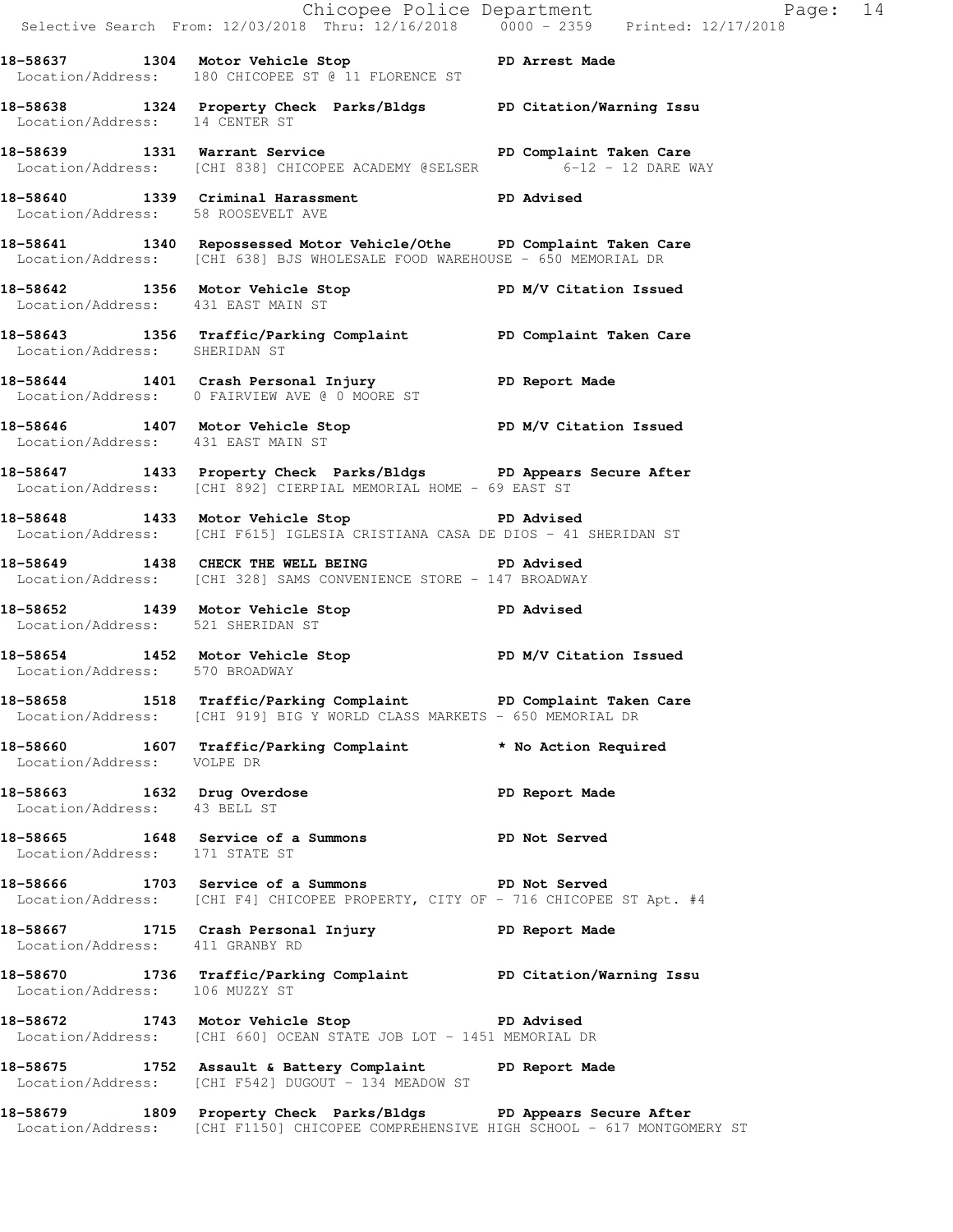**18-58681 1813 Assist Ambulance PD Assist Given**  Location/Address: 90 DEBRA DR Apt. #4F **18-58683 1818 Identity Fraud/Theft PD Report Made**  Location/Address: 98 EXCHANGE ST **18-58684 1832 Missing Person PD Report Made**  Location/Address: 40 ROYALTON ST **18-58686 1842 Identity Fraud/Theft PD Advised**  Location/Address: 42 STEWART ST **18-58688 1901 Disturbance PD Complaint Taken Care**  Location/Address: [CHI F621] FAMILY DOLLAR - 209 EXCHANGE ST **18-58692 1954 Disabled Motor Vehicle PD Assist Given**  Location/Address: EAST MAIN ST @ VETERANS BRDG 18-58696 2044 Assist Ambulance **PD Assist Given**  Location/Address: 1316 MEMORIAL DR Apt. #1B **18-58699 2048 ASSIST OTHER AGENCY \* Could not Locate**  Location/Address: 19 DWIGHT ST **18-58697 2051 Assist Ambulance PD Assist Given**  Location/Address: [CHI 1636] GRACE EPISCOPAL CHURCH - 156 SPRINGFIELD ST **18-58701 2114 Property Check Parks/Bldgs PD Appears Secure After**  Location/Address: [CHI 857] SZOT PARK - 97 SGT TRACY DR **18-58702 2121 Suspicious M/V PD Advised**  Location/Address: [CHI 857] SZOT PARK - 97 SGT TRACY DR **18-58703 2126 Suspicious M/V PD Advised**  Location/Address: [CHI 958] PION PONTIAC (BOB) - 333 MEMORIAL DR **18-58704 2127 Property Check Parks/Bldgs PD Appears Secure After**  Location/Address: [CHI 1065] CHICOPEE HIGH SCHOOL - 820 FRONT ST **18-58705 2127 Suspicious M/V \* Could not Locate**  Location/Address: BROMONT ST **18-58706 2136 Property Check Parks/Bldgs PD Appears Secure After**  Location/Address: [CHI 105] LIQUORSHED - 1345 BURNETT RD **18-58707 2143 Assist Ambulance PD Assist Given**  Location/Address: 16 SERGEANT AVE **18-58709 2156 Motor Vehicle Stop PD M/V Citation Issued**  Location/Address: [CHI 671] PLANET FITNESS - 1183 MEMORIAL DR **18-58711 2157 Property Check Parks/Bldgs PD Appears Secure After**  Location/Address: [CHI 873] ST PATRICK CHURCH - 319 BROADWAY **18-58713 2219 Traffic/Parking Complaint PD Complaint Taken Care**  Location/Address: [CHI F1187] MONTCALM HEIGHTS - 185 NEW LUDLOW RD **18-58714 2254 Motor Vehicle Stop PD Advised**  Location/Address: [CHI XF1665] MASS ALTERNATIVE CARE - 1247 EAST MAIN ST **18-58716 2302 Traffic Assignment PD Complaint Taken Care**  Location/Address: 442 EAST MAIN ST @ 27 RUSKIN ST 18-58717 2306 Motor Vehicle Stop **PD M/V Citation Issued**  Location/Address: 375 EAST MAIN ST @ 45 KEITH ST **18-58718 2312 Motor Vehicle Stop PD Advised**  Location/Address: [CHI 1600] MONTY'S ROADHOUSE - 733 CHICOPEE ST **18-58719 2319 Assist Ambulance PD Assist Given**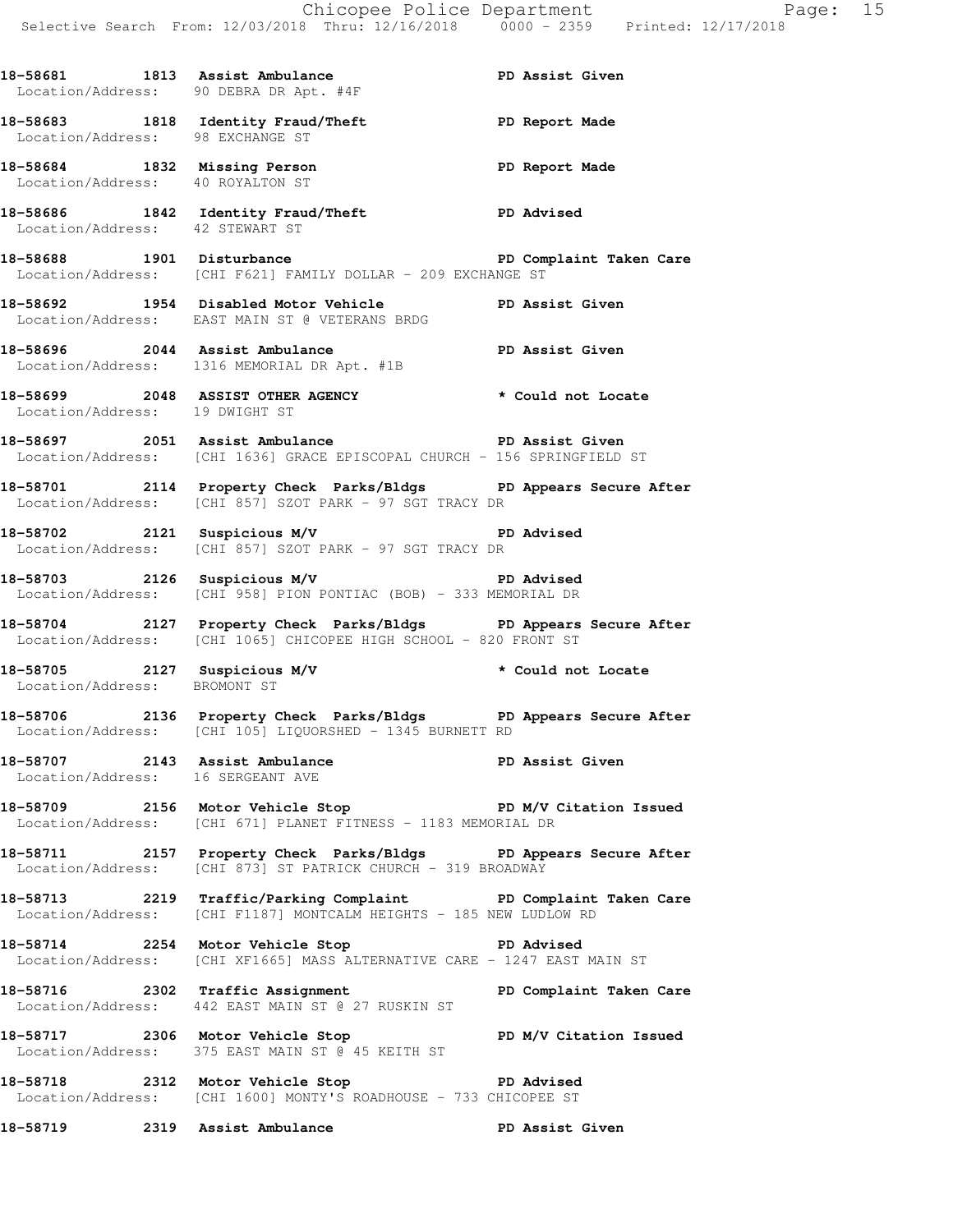Location/Address: 31 EAST ST Apt. #3L

## **For Date: 12/05/2018 - Wednesday**

- **18-58721 0010 Property Check Parks/Bldgs PD Appears Secure After**  Location/Address: PLANTE CIR **18-58722 0025 Property Check Parks/Bldgs PD Appears Secure After**  Location/Address: [CHI F1345] ALL STAR RENTAL - 399 MEMORIAL DR
- **18-58723 0027 Property Check Parks/Bldgs PD Appears Secure After**  Location/Address: [CHI 574] PRIDE - 27 MONTGOMERY ST
- **18-58724 0027 Property Check Parks/Bldgs PD Appears Secure After**  Location/Address: [CHI 188] PRIDE SERVICE STATION - 167 CHICOPEE ST
- **18-58725 0030 Motor Vehicle Stop PD M/V Citation Issued**  Location/Address: [CHI 426] ARBORS (THE) AT CHICOPEE - 929 MEMORIAL DR
- **18-58726 0037 Property Check Parks/Bldgs PD Appears Secure After**  Location/Address: [CHI F621] FAMILY DOLLAR - 209 EXCHANGE ST
- **18-58727 0037 Property Check Parks/Bldgs PD Appears Secure After**  Location/Address: [CHI 1065] CHICOPEE HIGH SCHOOL - 820 FRONT ST
- **18-58728 0044 Motor Vehicle Stop PD Citation/Warning Issu**  Location/Address: 733 BAR - CHICOPEE ST
- **18-58729 0047 Property Check Parks/Bldgs PD Appears Secure After**  Location/Address: [CHI 670] CUMBERLAND FARMS - 1061 MEMORIAL DR
- **18-58730 0049 Property Check Parks/Bldgs PD Appears Secure After**  Location/Address: [CHI F641] WENDYS OLD FASHIONED HAMBURGERS AREA OFFICE - 786 MEMORIAL DR
- **18-58731 0052 Property Check Parks/Bldgs PD Appears Secure After**  Location/Address: [CHI 853] WISNIOWSKI PARK - 14 SPRUCE ST
- **18-58732 0053 Property Check Parks/Bldgs PD Appears Secure After**  Location/Address: [CHI 832] BELLAMY MIDDLE SCHOOL, EDWARD 6-8 - 314 PENDLETON AVE
- **18-58733 0055 Property Check Parks/Bldgs PD Appears Secure After**  Location/Address: [CHI 857] SZOT PARK - 97 SGT TRACY DR
- **18-58734 0055 Property Check Parks/Bldgs PD Appears Secure After**  Location/Address: [CHI 938] HOME DEPOT - 655 MEMORIAL DR
- **18-58735 0101 Motor Vehicle Stop PD M/V Citation Issued**  Location/Address: [CHI 1600] MONTY'S ROADHOUSE - 733 CHICOPEE ST
- **18-58736 0101 Motor Vehicle Stop PD Criminal Complaint Re**  Location/Address: [CHI 1191] WALMART - 591 MEMORIAL DR
- **18-58750 0104 Property Check Parks/Bldgs PD Appears Secure After**  Location/Address: MOORE ST
- **18-58737 0107 Property Check Parks/Bldgs PD Appears Secure After**  Location/Address: [CHI 854] SARAH JANE PARK - 21 VIVIAN ST
- **18-58738 0111 Property Check Parks/Bldgs PD Appears Secure After**  Location/Address: [CHI 1761] RESIDENCE INN BY MARRIOTT - 500 MEMORIAL DR
- **18-58739 0113 Animal Complaint \* Could not Locate**  Location/Address: 41 BELVIDERE ST
- **18-58740 0116 Property Check Parks/Bldgs PD Appears Secure After**  Location/Address: [CHI 361] CITGO, WYMAN - 451 GRATTAN ST
- **18-58741 0119 Property Check Parks/Bldgs PD Appears Secure After**  Location/Address: REAR LOT SZOT PARK - ABBEY MEMORIAL DR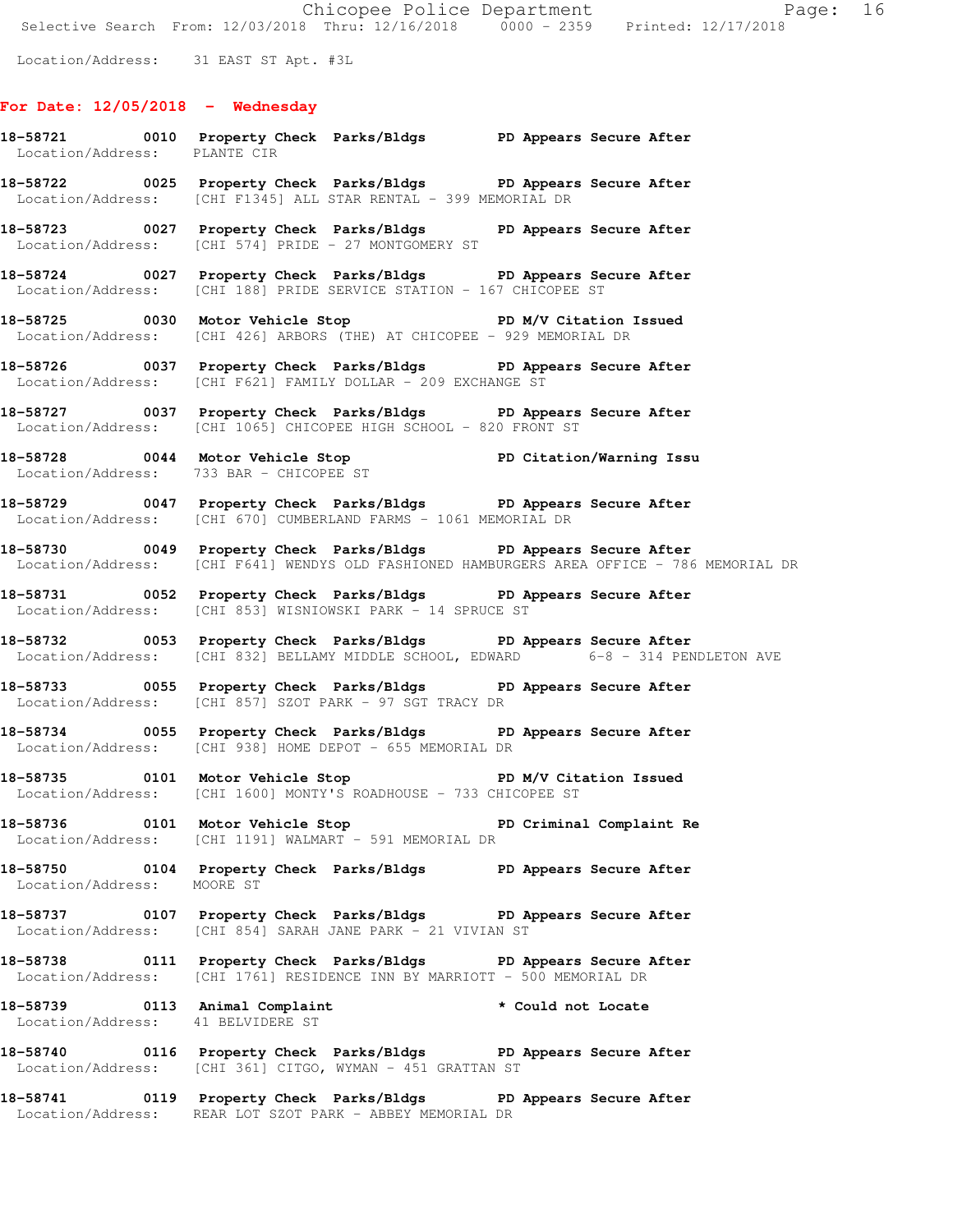Selective Search From: 12/03/2018 Thru: 12/16/2018 0000 - 2359 Printed: 12/17/2018 **18-58742 0120 Property Check Parks/Bldgs PD Appears Secure After**  Location/Address: [CHI 728] MCDONALDS - 1460 MEMORIAL DR **18-58743 0120 Motor Vehicle Stop PD Report Made**  Location/Address: [CHI 849] RIVERS PARK - 19 ALDEN ST **18-58744 0129 Disturbance PD Arrest Made**  Location/Address: [CHI F542] DUGOUT - 134 MEADOW ST **18-58746 0149 Property Check Parks/Bldgs PD Appears Secure After**  Location/Address: [CHI 507] ALDEN CREDIT UNION MAIN BRANCH - 710 GRATTAN ST **18-58748 0156 Animal Complaint PD Complaint Taken Care**  Location/Address: 16 ABBEY ST Apt. #2FL R 18-58747 **0159** Motor Vehicle Stop **PD M/V Citation Issued**  Location/Address: [CHI 735] ARBYS ROAST BEEF RESTUARANT - 1483 GRANBY RD **18-58749 0200 Property Check Parks/Bldgs PD Appears Secure After**  Location/Address: [CHI 276] SUNOCO A PLUS MINI MART - 1031 CHICOPEE ST **18-58751 0231 Property Check Parks/Bldgs PD Appears Secure After**  Location/Address: [CHI 852] GARRITY PARK - 44 PETER ST **18-58752 0236 Property Check Parks/Bldgs PD Appears Secure After**  Location/Address: [CHI XF1665] MASS ALTERNATIVE CARE - 1247 EAST MAIN ST **18-58753 0237 Property Check Parks/Bldgs PD Appears Secure After**  Location/Address: CHAPIN ST **18-58754 0239 Property Check Parks/Bldgs PD Appears Secure After**  Location/Address: [CHI F208] CAVALIER RESTAURANT, ALCOA CATERING - 366 CHICOPEE ST **18-58755 0245 Property Check Parks/Bldgs PD Appears Secure After**  Location/Address: [CHI 1122] LIGHTHOUSE LIQUORS - 856 MEMORIAL DR **18-58756 0246 Property Check Parks/Bldgs PD Appears Secure After**  Location/Address: [CHI 1027] DUNKIN DONUTS - 820 MEMORIAL DR **18-58757 0251 Property Check Parks/Bldgs PD Appears Secure After**  Location/Address: [CHI F1328] GALLAGHER OLDE FASHIONED SERVICE - 560 EAST ST **18-58758 0252 Property Check Parks/Bldgs PD Appears Secure After**  Location/Address: [CHI F1276] MASSES SEAFOOD - 1329 MEMORIAL DR **18-58759 0254 Property Check Parks/Bldgs PD Appears Secure After**  Location/Address: [CHI XF1652] FAMILY DOLLAR - 251 MEADOW ST **18-58760 0254 Property Check Parks/Bldgs PD Appears Secure After**  Location/Address: [CHI F1276] MASSES SEAFOOD - 1329 MEMORIAL DR **18-58761 0301 Property Check Parks/Bldgs PD Appears Secure After**  Location/Address: [CHI 366] HIGHLAND FARMS - 466 CHICOPEE ST **18-58762 0308 Property Check Parks/Bldgs PD Appears Secure After**  Location/Address: [CHI 674] KENTUCKY FRIED CHICKEN - 1307 MEMORIAL DR **18-58763 0312 Property Check Parks/Bldgs PD Appears Secure After**  Location/Address: [CHI 292] AMERICAN LEGION POST 452 - 43 EXCHANGE ST **18-58765 0314 Property Check Parks/Bldgs PD Appears Secure After**  Location/Address: [CHI 834] BOWE SCHOOL, PATRICK E. K-5 - 115 HAMPDEN ST **18-58766 0318 Property Check Parks/Bldgs PD Appears Secure After**  Location/Address: [CHI F1442] GOOD DOG SPOT - 35 N CHICOPEE ST **18-58767 0319 Property Check Parks/Bldgs PD Appears Secure After**  Location/Address: [CHI 328] SAMS CONVENIENCE STORE - 147 BROADWAY **18-58768 0320 Property Check Parks/Bldgs PD Appears Secure After**  Location/Address: [CHI 566] SAM'S FOOD STORES (SUNOCO) - 810 MEADOW ST

Chicopee Police Department Page: 17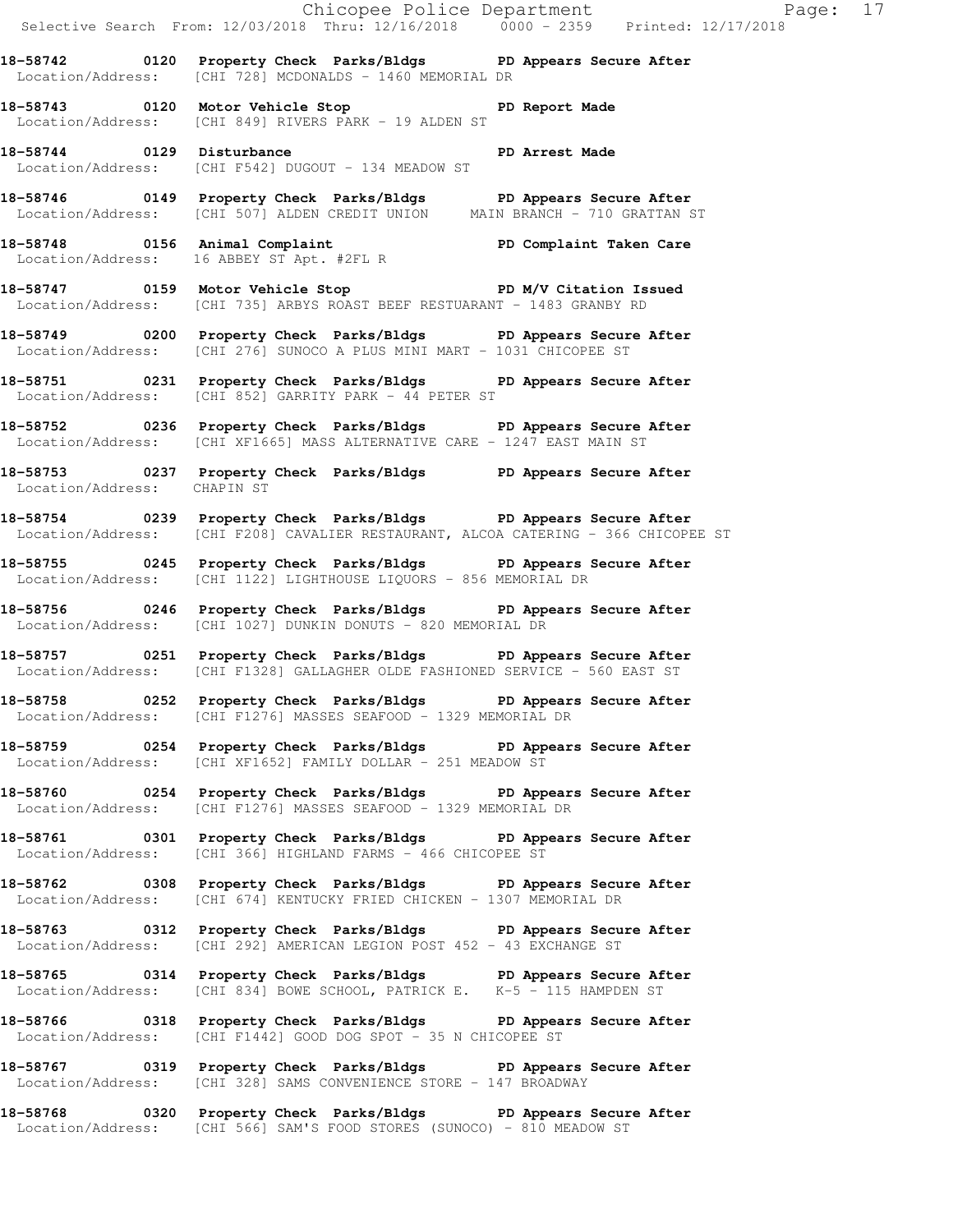**18-58769 0324 Property Check Parks/Bldgs PD Appears Secure After**  Location/Address: [CHI 839] STEFANIK SCHOOL, GENERAL. JOHN J.

**18-58770 0327 Property Check Parks/Bldgs PD Appears Secure After**  Location/Address: [CHI 563] RITE AID PHARMACY - 577 MEADOW ST

**18-58772 0340 Property Check Parks/Bldgs PD Appears Secure After**  Location/Address: [CHI 1886] BROTHERS PIZZA - 653 GRATTAN ST

**18-58773 0340 Property Check Parks/Bldgs PD Appears Secure After**  Location/Address: [CHI 286] TWINS VARIETY - 112 DUCHARME AVE

**18-58774 0342 Property Check Parks/Bldgs PD Appears Secure After**  Location/Address: [CHI 188] PRIDE SERVICE STATION - 167 CHICOPEE ST

**18-58775 0350 Property Check Parks/Bldgs PD Appears Secure After**  Location/Address: [CHI 529] ARNOLDS MEAT - 307 GRATTAN ST

**18-58776 0432 Property Check Parks/Bldgs PD Appears Secure After**  Location/Address: [CHI 555] TELLIERS AUTO BODY INC - 386 MEADOW ST

**18-58779 0442 Property Check Parks/Bldgs PD Appears Secure After**  Location/Address: [CHI F729] U-HAUL MOVING AND STORAGE OF MEMORIAL DRIVE - 878 MEMORIAL DR

**18-58778 0443 Property Check Parks/Bldgs PD Appears Secure After**  Location/Address: [CHI 334] CHICOPEE MOOSE FAMILY CENTER - 244 FULLER RD

**18-58780 0444 Assault & Battery Complaint PD Report Made**  Location/Address: 161 WILSON AVE

**18-58781 0533 Property Check Parks/Bldgs PD Appears Secure After**  Location/Address: WESTOVER RD

**18-58783 0553 Property Check Parks/Bldgs PD Appears Secure After**  Location/Address: [CHI 833] BOWIE SCHOOL, HERBERT V. K-5 - 80 DARE WAY

**18-58784 0600 Property Check Parks/Bldgs PD Appears Secure After**  Location/Address: [CHI F1272] LIFE POINT CHURCH - 603 NEW LUDLOW RD

**18-58785 0601 Property Check Parks/Bldgs PD Appears Secure After**  Location/Address: [CHI 856] NASH FIELD PARK - 90 CALL ST

**18-58786 0621 Abandoned/Found Property PD Report Made**  Location/Address: 475 DALE ST @ 955 MONTGOMERY ST

**18-58787 0625 Assist Ambulance PD Assist Given**  Location/Address: 264 GROVE ST

**18-58790 0627 Abandoned MV PD Arrest Made**  Location/Address: [CHI 1564] HAMPDEN CHARTER SCHOOL OF SCIENCE - 20 JOHNSON RD

**18-58789 0628 Property Check Parks/Bldgs PD Appears Secure After**  Location/Address: [CHI 269] JENROSE WINES & LIQUORS - 945 CHICOPEE ST

**18-58791 0630 Traffic Assignment PD Complaint Taken Care**  Location/Address: [CHI F1150] CHICOPEE COMPREHENSIVE HIGH SCHOOL - 617 MONTGOMERY ST

**18-58792 0630 Traffic/Parking Complaint PD Complaint Taken Care**  Location/Address: 1050 BURNETT RD

**18-58793 0631 Traffic Assignment PD Complaint Taken Care**  Location/Address: FRONT ST

**18-58794 0634 Traffic Assignment PD Complaint Taken Care**  Location/Address: FULLER RD

**18-58795 0637 Traffic Assignment PD Complaint Taken Care**  Location/Address: [CHI 839] STEFANIK SCHOOL, GENERAL. JOHN J. K-5 - 720 MEADOW ST

**18-58796 0638 Traffic Assignment PD Complaint Taken Care**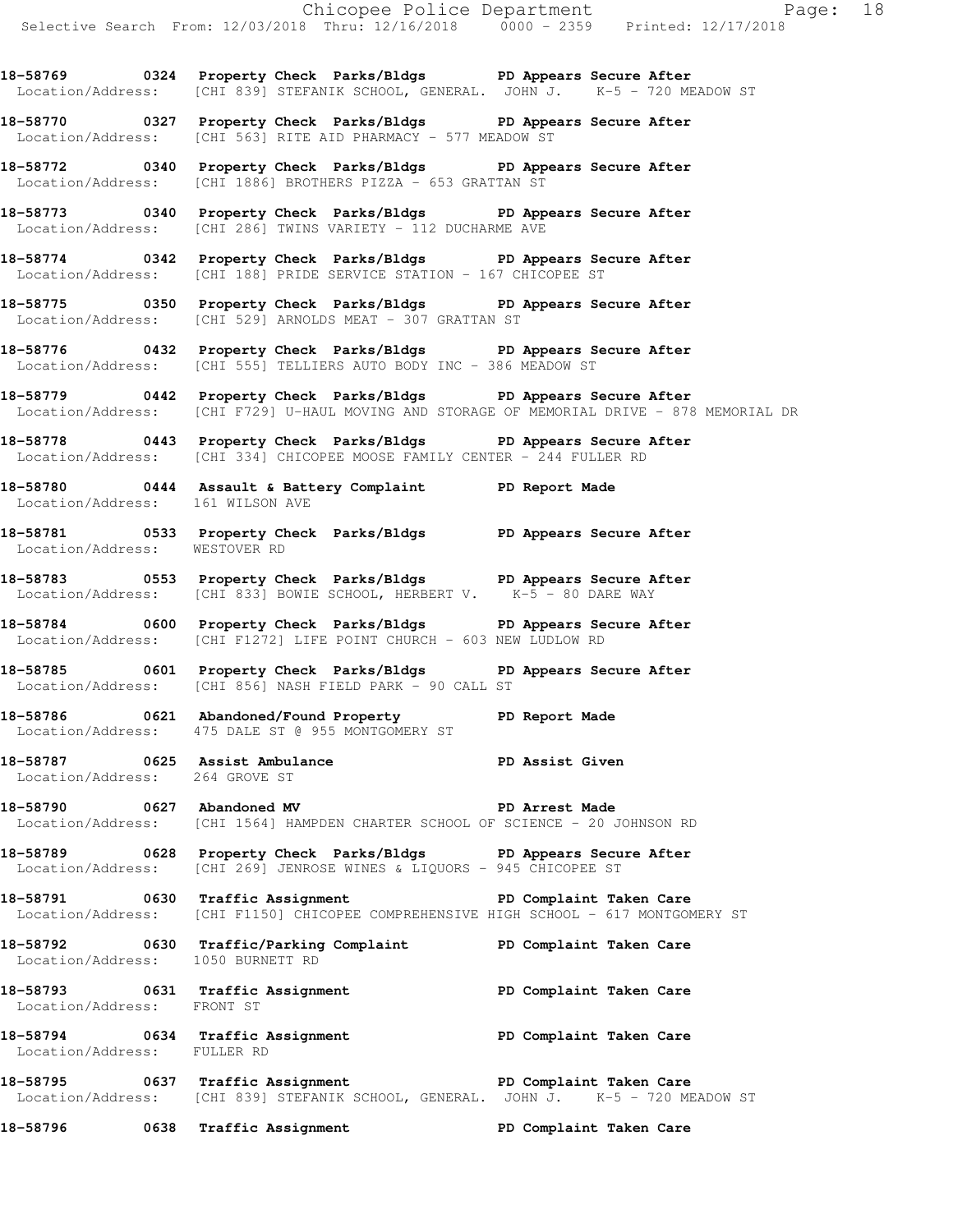|                                        | E Chicopee Police Department<br>Selective Search From: 12/03/2018 Thru: 12/16/2018 0000 - 2359 Printed: 12/17/2018                         | Page: 19 |  |
|----------------------------------------|--------------------------------------------------------------------------------------------------------------------------------------------|----------|--|
|                                        |                                                                                                                                            |          |  |
|                                        | Location/Address: 197 GROVE ST @ 19 GROVE AVE                                                                                              |          |  |
| Location/Address: 49 MONTELLO RD       | 18-58798 0657 Transport Service 20 PD Transport Complete                                                                                   |          |  |
|                                        | 18-58799 0700 Motor Vehicle Stop 30 PD Advised<br>Location/Address: 95 EAST ST @ 27 LINDEN ST                                              |          |  |
|                                        | 18-58800 0713 Public Service National PD Served in Hand<br>Location/Address: [CHI F825] MASS TRIAL COURT [CHICOPEE] - 30 CHURCH ST         |          |  |
| Location/Address: 96.5 MEETINGHOUSE RD | 18-58802 0737 Assist Other Police Department PD Assist Given                                                                               |          |  |
|                                        | Location/Address: 96.5 MEETINGHOUSE RD                                                                                                     |          |  |
|                                        | 18-58805 0811 Transport Service PD Transport Complete<br>Location/Address: [CHI F825] MASS TRIAL COURT [CHICOPEE] - 30 CHURCH ST           |          |  |
|                                        | 18-58807 0840 Property Check Parks/Bldgs PD Appears Secure After<br>Location/Address: [CHI XF1662] GRANITE CITY ELECTROC - 451 MEADOW ST   |          |  |
|                                        | 18-58808 0844 Motor Vehicle Stop PD M/V Citation Issued<br>Location/Address: 1013 MONTGOMERY ST                                            |          |  |
|                                        | 18-58809 0853 Larceny Complaint Past PD Report Made<br>Location/Address: [CHI 643] REGISTRY OF MOTOR VEHICLES - 1011 CHICOPEE ST           |          |  |
|                                        | 18-58810 0853 Missing Person <b>18-58810</b> * No Action Required<br>Location/Address: [CHI F1048] HAMPTON INN CHICOPEE - 600 MEMORIAL DR  |          |  |
| Location/Address: FAIRVIEW AVE         | 18-58811 0905 Traffic Assignment Telephone PD Complaint Taken Care                                                                         |          |  |
| Location/Address: 58 PLANTE CIR        | 18-58813 0912 Assist Ambulance New PD Assist Given                                                                                         |          |  |
|                                        | 18-58815 0935 Property Check Parks/Bldgs PD Appears Secure After<br>Location/Address: [CHI 719] PRICE RITE - 1600 MEMORIAL DR              |          |  |
| Location/Address: 782 FRONT ST         | 18-58816 0936 Motor Vehicle Stop Communist PD Advised                                                                                      |          |  |
| Location/Address: 260 COLLEGE ST       | 18-58818 0947 Assist Ambulance New PD Assist Given                                                                                         |          |  |
|                                        | 18-58820 1006 Motor Vehicle Stop PD Advised<br>Location/Address: [CHI F53] RIVERBEND MEDICAL GROUP - 444 MONTGOMERY ST                     |          |  |
|                                        | 18-58822 1018 CHECK THE WELL BEING PD Complaint Taken Care<br>Location/Address: [CHI 1189] PIONEER PACKAGING INC - 220 PADGETTE ST         |          |  |
| Location/Address: EAST MAIN ST         | 18-58823 1024 Speed Trailer / Radar Box PD Advised                                                                                         |          |  |
|                                        | 18-58824 1029 Motor Vehicle Stop Notor PD Citation/Warning Issu<br>Location/Address: 420 EAST ST @ 319 BEAUCHAMP TER                       |          |  |
|                                        | 18-58825 1030 CHECK THE WELL BEING PD Assist Given<br>Location/Address: 180 MEETINGHOUSE RD                                                |          |  |
|                                        | 18-58826 1033 Transport Service PD M/V Citation Issued<br>Location/Address: [CHI F825] MASS TRIAL COURT [CHICOPEE] - 30 CHURCH ST          |          |  |
| Location/Address: MADISON ST           | 18-58827 1033 Motor Vehicle Stop North PD Citation/Warning Issu                                                                            |          |  |
|                                        | 18-58828 1037 Traffic/Parking Complaint * No Action Required<br>Location/Address: [CHI 638] BJS WHOLESALE FOOD WAREHOUSE - 650 MEMORIAL DR |          |  |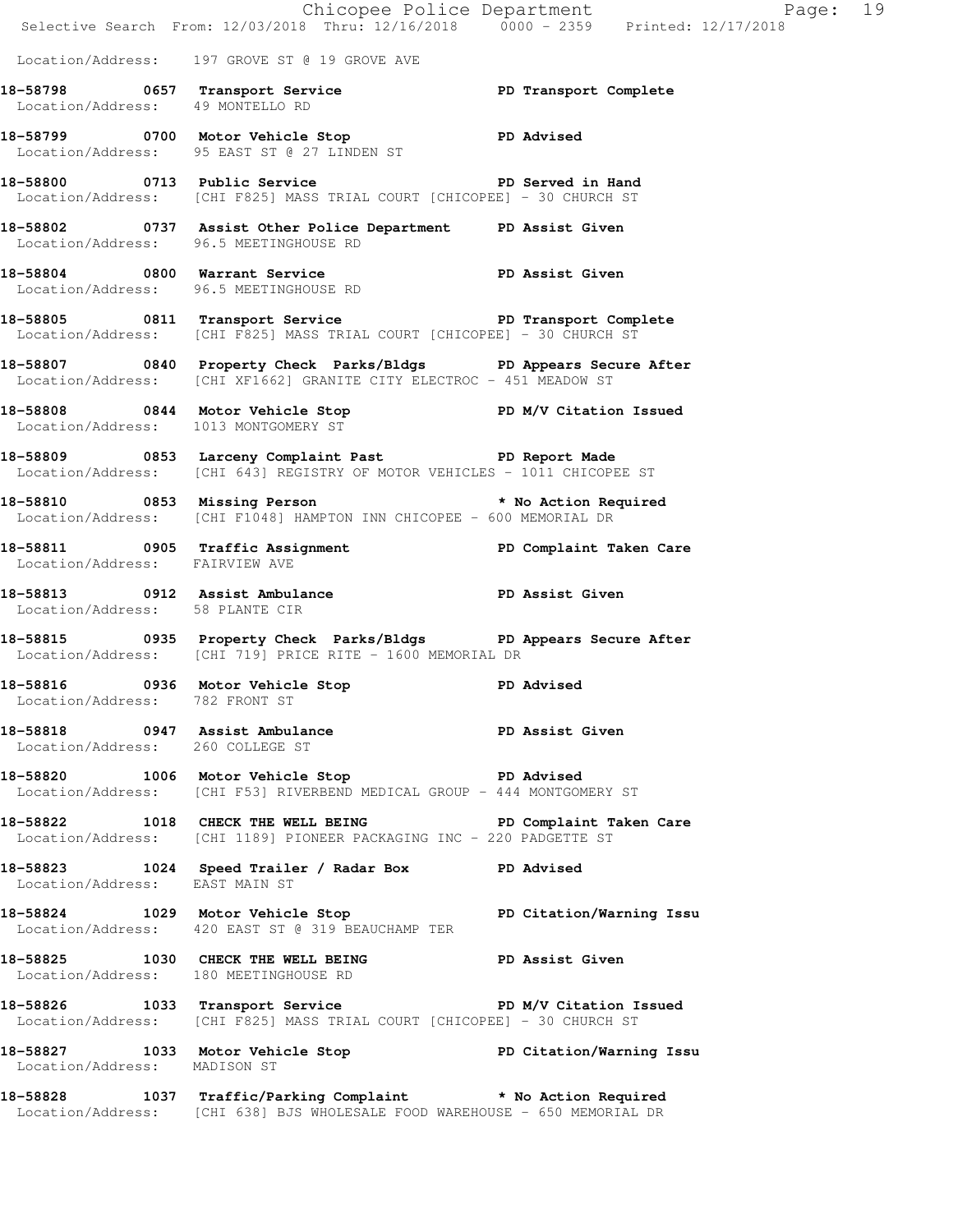|                                      |                                                                                                                                                            | E Chicopee Police Department<br>Selective Search From: 12/03/2018 Thru: 12/16/2018 0000 - 2359 Printed: 12/17/2018<br>Page: 20 |  |
|--------------------------------------|------------------------------------------------------------------------------------------------------------------------------------------------------------|--------------------------------------------------------------------------------------------------------------------------------|--|
|                                      | 18-58829 1042 Traffic/Parking Complaint <b>*</b> No Action Required<br>Location/Address: [CHI 919] BIG Y WORLD CLASS MARKETS - 650 MEMORIAL DR             |                                                                                                                                |  |
|                                      | 18-58833 1046 Unwanted Party/Undesirable PD Assist Given<br>Location/Address: [CHI F1212] CHICOPEE HEALTH CENTER - 505 FRONT ST                            |                                                                                                                                |  |
|                                      | 18-58832 1047 Motor Vehicle Stop PD Citation/Warning Issu<br>Location/Address: [CHI 958] PION PONTIAC (BOB) - 333 MEMORIAL DR                              |                                                                                                                                |  |
| Location/Address: 451 EAST MAIN ST   | 18-58834 1052 Motor Vehicle Stop N/V Citation Issued                                                                                                       |                                                                                                                                |  |
|                                      | 18-58835 1055 Warrant Service <b>PD Arrest Made</b> Location/Address: 19 DWIGHT ST                                                                         |                                                                                                                                |  |
|                                      | 18-58836 1106 Crash Property Damage No Report Necessary<br>Location/Address: [CHI 639] BANK OF AMERICA - 638 MEMORIAL DR                                   |                                                                                                                                |  |
| Location/Address: ST JAMES AVE       | 18-58837 1109 Speed Trailer / Radar Box PD Complaint Taken Care                                                                                            |                                                                                                                                |  |
| Location/Address: 33 WHITE BIRCH AVE | 18-58838 1115 Service of a Summons PD Not Served                                                                                                           |                                                                                                                                |  |
|                                      | 18-58839 1138 Traffic/Parking Complaint * No Action Required<br>Location/Address: [CHI 938] HOME DEPOT - 655 MEMORIAL DR                                   |                                                                                                                                |  |
| Location/Address: 42 STEWART ST      | 18-58840 1152 Identity Fraud/Theft <b>18-58840</b> PD Report Made                                                                                          |                                                                                                                                |  |
| Location/Address: 4 HASTINGS ST      | 18-58843 1211 CHECK THE WELL BEING THE PD No Report Necessary                                                                                              |                                                                                                                                |  |
|                                      | 18-58846 1232 Crash Property Damage PD Advised<br>Location/Address: 199 BROADWAY Apt. #2L                                                                  |                                                                                                                                |  |
| Location/Address: 14 DRESSER AVE     | 18-58847 1237 Suspicious M/V                                                                                                                               | * Could not Locate                                                                                                             |  |
|                                      | 18-58848 1242 Traffic Assignment PD No Report Necessary<br>Location/Address: IRENE ST                                                                      |                                                                                                                                |  |
| Location/Address: 261 IRENE ST       | 18-58849 1244 Motor Vehicle Stop                                                                                                                           | <b>PD Advised</b>                                                                                                              |  |
|                                      | 18-58850 1249 Identity Fraud/Theft * Could not Locate<br>Location/Address: 95 WASHINGTON ST                                                                |                                                                                                                                |  |
| Location/Address: 81 PLANTE CIR      | 18-58851 1252 Larceny Complaint Past PD Report Made                                                                                                        |                                                                                                                                |  |
| Location/Address: ASSELIN ST         | 18-58852 1308 Property Check Parks/Bldgs PD Appears Secure After                                                                                           |                                                                                                                                |  |
|                                      | 18-58853 1311 Crash Property Damage PD Report Made<br>Location/Address: 3 BURTON ST @ 42 HAMPDEN ST                                                        |                                                                                                                                |  |
|                                      | Location/Address: [CHI F122] SALTER COLLEGE - 645 SHAWINIGAN DR                                                                                            |                                                                                                                                |  |
|                                      | 18-58857 1338 Motor Vehicle Stop North PD M/V Citation Issued<br>Location/Address: 799 PROSPECT ST @ 445 JAMES ST                                          |                                                                                                                                |  |
|                                      | 18-58863 1413 CHECK THE WELL BEING PD Advised<br>Location/Address: [CHI 1839] MCDONALDS - 639 MEMORIAL DR                                                  |                                                                                                                                |  |
|                                      | 18-58865 1428 Disturbance <b>18-18 PD</b> Complaint Taken Care<br>Location/Address: [CHI 1160] CHICOPEE LIBRARY-EMILY PARTYKA CENTER BRANCH - 449 FRONT ST |                                                                                                                                |  |
|                                      | 18-58866 1433 Traffic/Parking Complaint * No Action Required<br>Location/Address: [CHI 644] STOP & SHOP SUPERMARKET - 672 MEMORIAL DR                      |                                                                                                                                |  |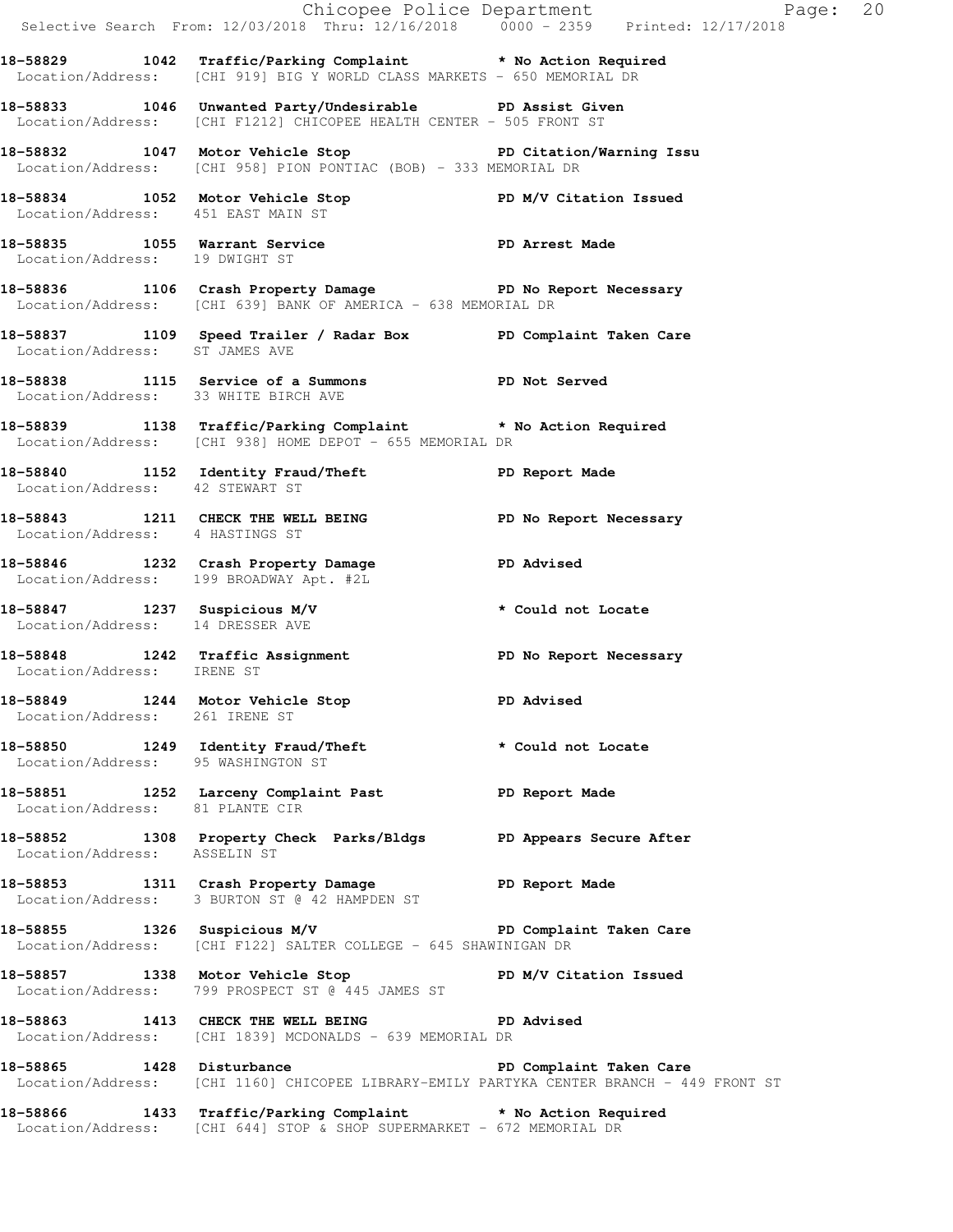**18-58867 1438 Traffic/Parking Complaint \* No Action Required**  Location/Address: [CHI 638] BJS WHOLESALE FOOD WAREHOUSE - 650 MEMORIAL DR

**18-58872 1450 Traffic Assignment PD Complaint Taken Care**  Location/Address: JAMES ST

**18-58875 1504 Malicious Damage-Past PD Report Made**  Location/Address: [CHI 595] ASH (ROBERT R) CPA - 665 PROSPECT ST

**18-58876 1505 Crash Property Damage PD Report Made**  Location/Address: 626 MCKINSTRY AVE

**18-58877 1507 Abandoned/Found Property PD Report Made**  Location/Address: [CHI 838] CHICOPEE ACADEMY @SELSER 6-12 - 12 DARE WAY

**18-58879 1531 Suspicious Person/Activity PD Criminal Complaint Re**  Location/Address: 672 EAST MAIN ST

**18-58880 1532 Public Service \* No Action Required**  Location/Address: 591 MEMORIAL DR

**18-58881 1535 Public Service \* Could not Locate**  Location/Address: [CHI F825] MASS TRIAL COURT [CHICOPEE] - 30 CHURCH ST

**18-58882 1539 ASSIST OTHER AGENCY \* No Action Required**  Location/Address: [CHI F1332] CENTER AUTO REPAIR LLC - 184 CENTER ST

**18-58883 1540 ASSIST OTHER AGENCY \* No Action Required**  Location/Address: [CHI F1332] CENTER AUTO REPAIR LLC - 184 CENTER ST

**18-58884 1540 Breaking & Entering-Report PD Report Made**  Location/Address: 57 COLONIAL CIR Apt. #B

**18-58887 1546 Crash Property Damage PD Assist Given**  Location/Address: 0 MEMORIAL DR @ 0 LABRIE AVE

**18-58888 1549 Investigation/DB PD Complaint Taken Care**  Location/Address: [CHI F1332] CENTER AUTO REPAIR LLC - 184 CENTER ST

**18-58889 1555 Malicious Damage-Past PD No Report Necessary**  Location/Address: [CHI 1191] WALMART - 591 MEMORIAL DR

**18-58891 1631 Traffic/Parking Complaint \* Could not Locate**  Location/Address: 130 SUNFLOWER AVE

18-58892 1634 Crash Property Damage **PD Criminal Complaint Re** Location/Address: BRIDGE ST @ EAST MAIN ST

**18-58893 1645 Abandoned/Found Property PD Complaint Taken Care**  Location/Address: DEPOT ST

**18-58894 1649 Suspicious Person/Activity PD Advised**  Location/Address: 43 ASSELIN ST

**18-58895 1657 Traffic Assignment PD Assist Given**  Location/Address: [CHI 429] KNIGHTS OF COLUMBUS - 460 GRANBY RD

**18-58896 1701 Suspicious Person/Activity \* Could not Locate**  Location/Address: PASSING THE 391 ON RAMP - GRATTAN ST

**18-58897 1703 Assault & Battery Complaint PD Advised**  Location/Address: [CHI 730] TOWN FAIR TIRE CENTERS INC - 886 MEMORIAL DR

**18-58899 1712 CHECK THE WELL BEING PD Advised**  Location/Address: [CHI 1440] PANERA BREAD - 601 MEMORIAL DR

18-58900 1715 Assist Ambulance **PD Assist Given** Location/Address: 46 DORRANCE ST

**18-58902 1734 Identity Fraud/Theft PD No Report Necessary**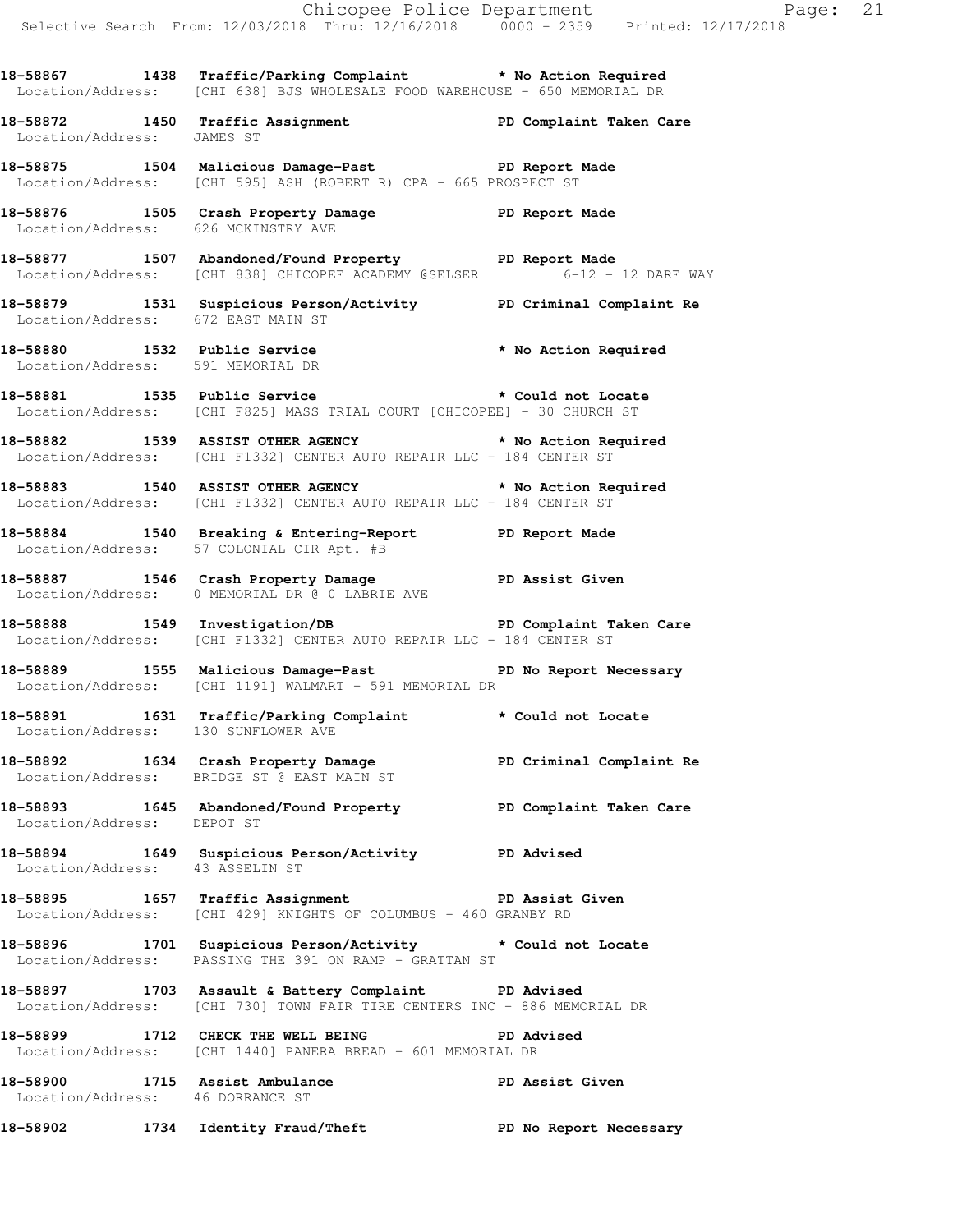Chicopee Police Department Page: 22 Selective Search From: 12/03/2018 Thru: 12/16/2018 0000 - 2359 Printed: 12/17/2018 Location/Address: [CHI 1191] WALMART - 591 MEMORIAL DR **18-58903 1737 Crash Property Damage PD Report Made**  Location/Address: BY THE 291 ON RAMP - FULLER RD **18-58904 1746 Warrant Service \* Could not Locate**  Location/Address: 200 MEETINGHOUSE RD 18-58907 1809 Malicious Damage-Past **PD Complaint Taken Care**  Location/Address: 135 OLD LYMAN RD **18-58906 1810 Disturbance \* Could not Locate**  Location/Address: [CHI 1301] KING WARD COACH LINES - 70 JUSTIN DR **18-58912 1853 Crash Property Damage PD No Report Necessary**  Location/Address: [CHI 938] HOME DEPOT - 655 MEMORIAL DR **18-58913 1932 Crash Property Damage PD Report Made**  Location/Address: 16 ALVORD AVE Apt. #2FL L **18-58914 1933 Abandoned MV PD Complaint Taken Care**  Location/Address: 1121 JAMES ST **18-58915 1934 Drug/Narcotic Activity PD Report Made**  Location/Address: 7 VOLPE DR Apt. #34 **18-58916 1955 Assist Ambulance PD Assist Given**  Location/Address: 107 EASTERN DR **18-58919 2010 Property Check Parks/Bldgs PD Appears Secure After**  Location/Address: [CHI 837] LITWIN SCHOOL, SGT. ROBERT R. K-5 - 135 LITWIN LN **18-58920 2026 Property Check Parks/Bldgs PD Appears Secure After**  Location/Address: [CHI 1893] WILLIAMS PARK - 880 BURNETT RD **18-58922 2113 Traffic/Parking Complaint \* Could not Locate**  Location/Address: 92 SHERIDAN ST @ 13 EMMET ST **18-58923 2128 Motor Vehicle Stop PD Advised**  Location/Address: [CHI 561] POLEP, J. DISTR SERVICES - 705 MEADOW ST **18-58926 2136 Malicious Damage-Past PD Advised**  Location/Address: 80 DEBRA DR Apt. #4D 18-58927 **2137** CHECK THE WELL BEING PD Assist Given Location/Address: 80 DUNN ST **18-58930 2204 Suspicious M/V \* Could not Locate**  Location/Address: BY CRICKETS CORNER - 187 MARION ST @ 257 HAMPDEN ST **18-58932 2218 Traffic/Parking Complaint PD Complaint Taken Care**  Location/Address: [CHI F1088] MEMORIAL APTS [ INC DEBRA DR.] - 1302 MEMORIAL DR Apt. #5C **18-58933 2232 Assist Ambulance PD Assist Given**  Location/Address: [CHI F234] WILLIMANSETT (WEST) NURSING HOME - 546 CHICOPEE ST Apt. #3FL 18-58935 **2255** Assist Ambulance **PD Complaint Taken Care**  Location/Address: 46 ALVORD AVE **18-58938 2328 CHECK THE WELL BEING PD Complaint Taken Care**  Location/Address: [CHI 497] MOTEL 6 - 36 JOHNNY CAKE HOLLOW RD Apt. #120 **18-58939 2335 CHECK THE WELL BEING PD Complaint Taken Care**  Location/Address: 59 MEETINGHOUSE RD **18-58941 2347 Unwanted Party/Undesirable PD Complaint Taken Care**  Location/Address: 138 GRATTAN ST Apt. #2FL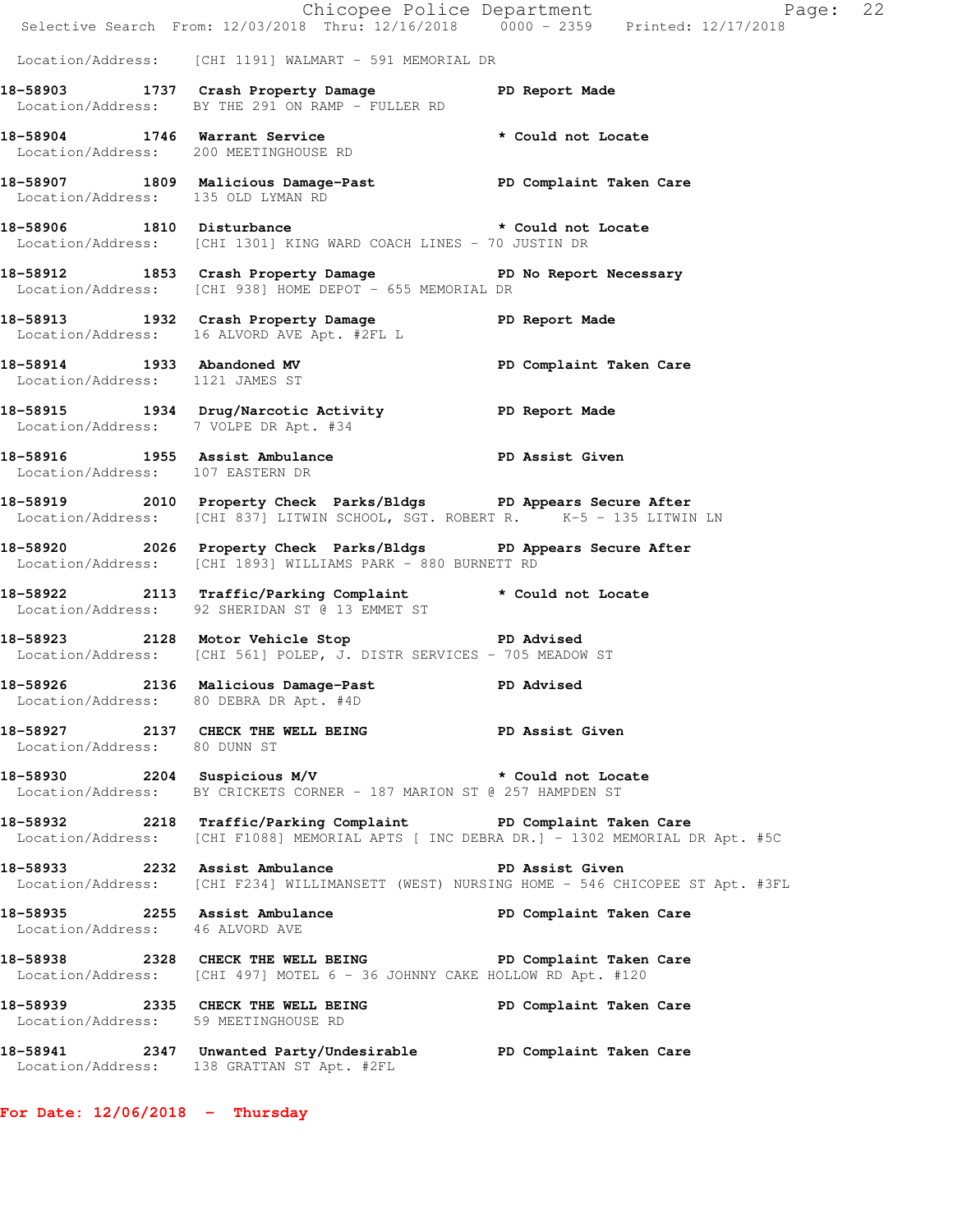|                              | Chicopee Police Department<br>Selective Search From: 12/03/2018 Thru: 12/16/2018 0000 - 2359 Printed: 12/17/2018                                      |
|------------------------------|-------------------------------------------------------------------------------------------------------------------------------------------------------|
|                              | 18-58943 0013 Property Check Parks/Bldgs PD Appears Secure After<br>Location/Address: [CHI 574] PRIDE - 27 MONTGOMERY ST                              |
| Location/Address: PLANTE CIR | 18-58944 0014 Property Check Parks/Bldgs PD Appears Secure After                                                                                      |
|                              | 18-58945 0022 Property Check Parks/Bldgs PD Appears Secure After<br>Location/Address: [CHI 958] PION PONTIAC (BOB) - 333 MEMORIAL DR                  |
|                              | 18-58946 0023 Property Check Parks/Bldgs PD Appears Secure After<br>Location/Address: [CHI F1345] ALL STAR RENTAL - 399 MEMORIAL DR                   |
|                              | 18-58947 0025 Motor Vehicle Stop 50 PD Advised<br>Location/Address: [CHI 670] CUMBERLAND FARMS - 1061 MEMORIAL DR                                     |
|                              | 18-58948 0025 Property Check Parks/Bldgs PD Appears Secure After<br>Location/Address: [CHI 188] PRIDE SERVICE STATION - 167 CHICOPEE ST               |
|                              | 18-58949 0031 Property Check Parks/Bldgs PD Appears Secure After<br>Location/Address: [CHI 1196] SHELL - 95 WEST ST                                   |
|                              | 18-58950 0036 Property Check Parks/Bldgs PD Appears Secure After<br>Location/Address: [CHI 379] PEOPLES BANK - 610 MEMORIAL DR                        |
|                              | 18-58951 0038 Property Check Parks/Bldgs PD Appears Secure After<br>Location/Address: [CHI 306] RITE AID PHARMACY - 1-5 ST JAMES AVE                  |
|                              | 18-58952 0045 Property Check Parks/Bldgs PD Appears Secure After<br>Location/Address: [CHI 832] BELLAMY MIDDLE SCHOOL, EDWARD 6-8 - 314 PENDLETON AVE |
|                              | 18-58953 0050 Property Check Parks/Bldgs PD Appears Secure After<br>Location/Address: REAR LOT SZOT PARK - ABBEY MEMORIAL DR                          |
|                              | 18-58954 0050 Property Check Parks/Bldgs PD Appears Secure After<br>Location/Address: [CHI 670] CUMBERLAND FARMS - 1061 MEMORIAL DR                   |
|                              | 18-58955 0051 Property Check Parks/Bldgs PD Appears Secure After<br>Location/Address: [CHI 188] PRIDE SERVICE STATION - 167 CHICOPEE ST               |
|                              | 18-58956 0052 Motor Vehicle Stop PD Citation/Warning Issu<br>Location/Address: 22 NEWS - CHICOPEE ST                                                  |
|                              | 18-58957 0054 Motor Vehicle Stop N/V Citation Issued<br>Location/Address: 0 MEADOW ST @ 0 STEDMAN ST                                                  |
|                              | 18-58958 0055 Motor Vehicle Stop 30 PD Advised<br>Location/Address: [CHI 907] TACO BELL - 1471 MEMORIAL DR                                            |
|                              | 18-58959 0056 Property Check Parks/Bldgs PD Appears Secure After<br>Location/Address: [CHI 857] SZOT PARK - 97 SGT TRACY DR                           |
|                              | 18-58960 0103 Property Check Parks/Bldgs PD Appears Secure After<br>Location/Address: [CHI 1065] CHICOPEE HIGH SCHOOL - 820 FRONT ST                  |
|                              | 18-58961 0106 Motor Vehicle Stop North PD M/V Citation Issued<br>Location/Address: [CHI 958] PION PONTIAC (BOB) - 333 MEMORIAL DR                     |
|                              | 18-58962 0106 Property Check Parks/Bldgs PD Appears Secure After<br>Location/Address: [CHI 592] SUNOCO - F.L. ROBERTS - 500 MONTGOMERY ST             |
|                              | 18-58963 0110 Property Check Parks/Bldgs PD Appears Secure After<br>Location/Address: [CHI 848] DANA PARK - 263 NEWBURY ST                            |
|                              | 18-58964 0113 Property Check Parks/Bldgs PD Appears Secure After<br>Location/Address: [CHI 1096] ARBOR KIDS, THE - 999 MEMORIAL DR                    |
|                              | 18-58965 0114 Property Check Parks/Bldgs PD Appears Secure After<br>Location/Address: [CHI 854] SARAH JANE PARK - 21 VIVIAN ST                        |
|                              | 18-58967   0120   Transport Service   PD Complaint Taken Care   Location/Address: 52   PAUL AVE                                                       |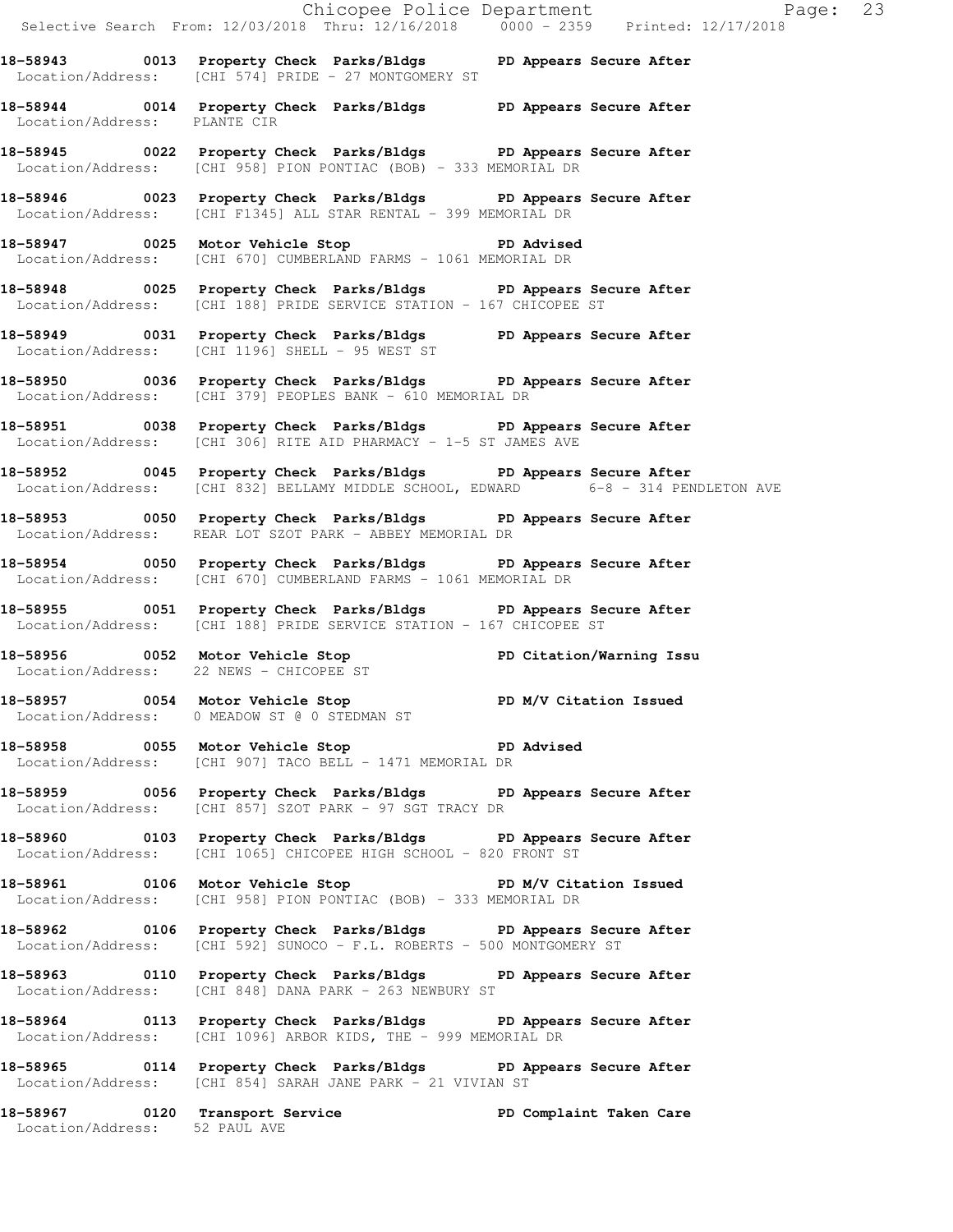**18-58968 0121 Property Check Parks/Bldgs PD Appears Secure After**  Location/Address: [CHI 1933] SHELL FOOD MART - 197 GROVE ST

**18-58969 0129 Property Check Parks/Bldgs PD Appears Secure After**  Location/Address: [CHI F2500] RIVERMILLS CENTER - 5 WEST MAIN ST

**18-58970 0130 Property Check Parks/Bldgs PD Appears Secure After**  Location/Address: [CHI F734] AMVETS CLUB POST 12 - 754 MONTGOMERY ST

**18-58971 0130 Property Check Parks/Bldgs PD Appears Secure After**  Location/Address: [CHI 276] SUNOCO A PLUS MINI MART - 1031 CHICOPEE ST

**18-58972 0133 Motor Vehicle Stop PD Advised**  Location/Address: AMERICA ST

**18-58973 0142 Property Check Parks/Bldgs PD Appears Secure After**  Location/Address: [CHI 269] JENROSE WINES & LIQUORS - 945 CHICOPEE ST

**18-58974 0143 Property Check Parks/Bldgs PD Appears Secure After**  Location/Address: [CHI 1027] DUNKIN DONUTS - 820 MEMORIAL DR

**18-58975 0144 Property Check Parks/Bldgs PD Appears Secure After**  Location/Address: [CHI 958] PION PONTIAC (BOB) - 333 MEMORIAL DR

**18-58977 0155 Assist Other Police Department PD Assist Given**  Location/Address: SIMARD DR

**18-58978 0156 Property Check Parks/Bldgs PD Appears Secure After**  Location/Address: [CHI 832] BELLAMY MIDDLE SCHOOL, EDWARD 6-8 - 314 PENDLETON AVE

**18-58979 0156 Property Check Parks/Bldgs PD Appears Secure After**  Location/Address: [CHI XF1665] MASS ALTERNATIVE CARE - 1247 EAST MAIN ST

**18-58980 0157 Property Check Parks/Bldgs PD Appears Secure After**  Location/Address: [CHI 882] VIEW STREET TAVERN - 13 VIEW ST

**18-58981 0202 Property Check Parks/Bldgs PD Appears Secure After**  Location/Address: [CHI 56] WALGREENS - 583 JAMES ST

**18-58982 0205 Property Check Parks/Bldgs PD Appears Secure After**  Location/Address: [CHI 853] WISNIOWSKI PARK - 14 SPRUCE ST

**18-58983 0205 Property Check Parks/Bldgs PD Appears Secure After**  Location/Address: [CHI 299] PRESTON PARK - 50 ACCESS RD

**18-58984 0207 Property Check Parks/Bldgs PD Appears Secure After**  Location/Address: [CHI F208] CAVALIER RESTAURANT, ALCOA CATERING - 366 CHICOPEE ST

**18-58986 0208 Property Check Parks/Bldgs PD Appears Secure After**  Location/Address: [CHI 594] WESTOVER METROPOLITAN AIRPORT - 255 PADGETTE ST

**18-58985 0209 Property Check Parks/Bldgs PD Appears Secure After**  Location/Address: [CHI F1150] CHICOPEE COMPREHENSIVE HIGH SCHOOL - 617 MONTGOMERY ST

**18-58988 0211 Assist Ambulance PD Assist Given**  Location/Address: [CHI F1278] HARMONY HOMES - 735 MEMORIAL DR Apt. #117

**18-58987 0212 Property Check Parks/Bldgs PD Appears Secure After**  Location/Address: [CHI 429] KNIGHTS OF COLUMBUS - 460 GRANBY RD

**18-58990 0217 Property Check Parks/Bldgs PD Appears Secure After**  Location/Address: [CHI 579] MARTINS, KATHERINE L - 1095 CHICOPEE ST

**18-58991 0226 Property Check Parks/Bldgs PD Appears Secure After**  Location/Address: [CHI 563] RITE AID PHARMACY - 577 MEADOW ST

**18-58992 0226 Property Check Parks/Bldgs PD Appears Secure After**  Location/Address: [CHI XF1652] FAMILY DOLLAR - 251 MEADOW ST

**18-58993 0227 Property Check Parks/Bldgs PD Appears Secure After**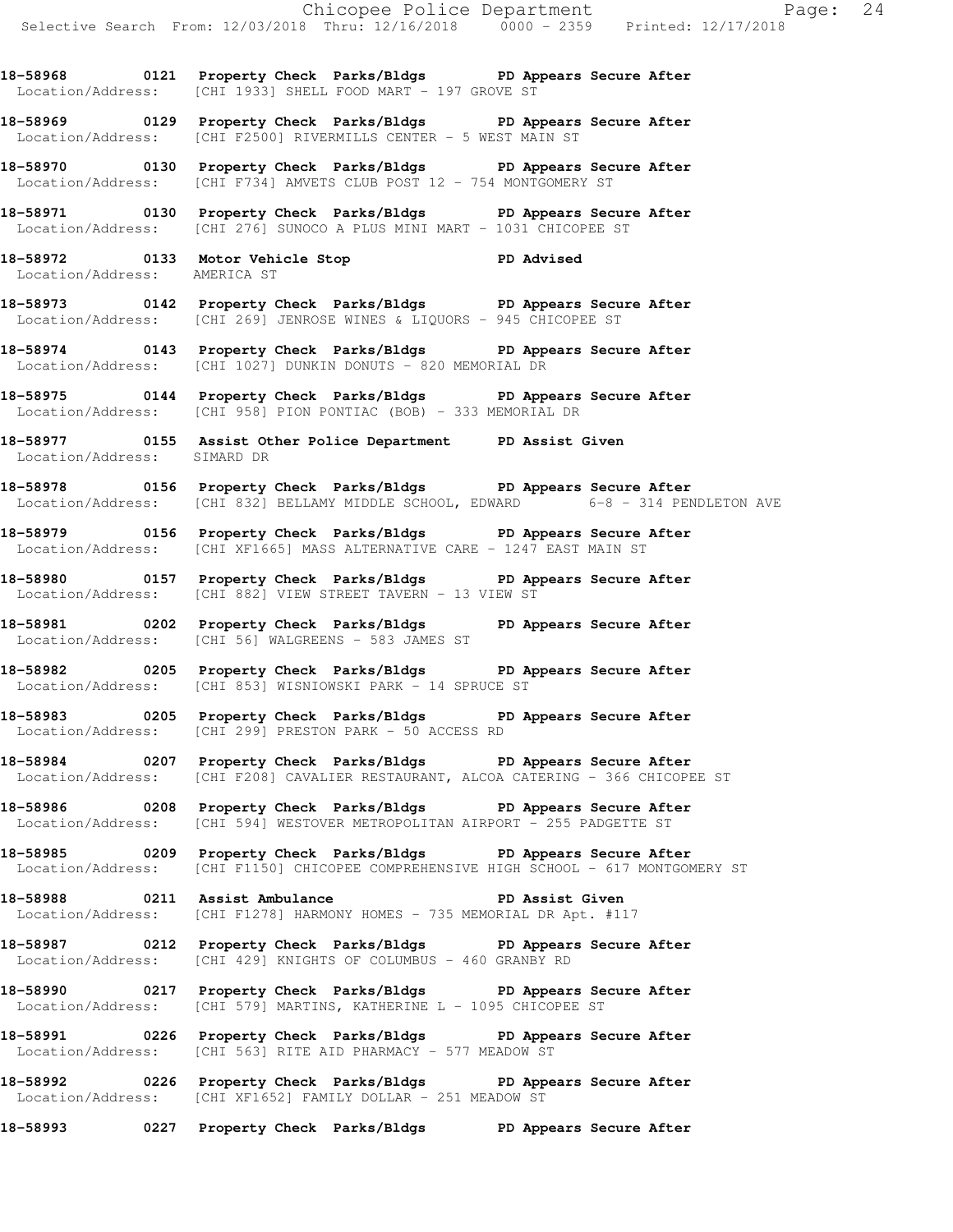|                                   | Chicopee Police Department Page: 25<br>Selective Search From: $12/03/2018$ Thru: $12/16/2018$ 0000 - 2359 Printed: $12/17/2018$                  |  |
|-----------------------------------|--------------------------------------------------------------------------------------------------------------------------------------------------|--|
|                                   | Location/Address: [CHI 1122] LIGHTHOUSE LIQUORS - 856 MEMORIAL DR                                                                                |  |
| Location/Address: MOORE ST        | 18-58997 0231 Property Check Parks/Bldgs PD Appears Secure After                                                                                 |  |
|                                   | 18-58994 0238 Property Check Parks/Bldgs PD Appears Secure After<br>Location/Address: [CHI F122] SALTER COLLEGE - 645 SHAWINIGAN DR              |  |
|                                   | 18-58995 0241 Property Check Parks/Bldgs PD Appears Secure After<br>Location/Address: [CHI 335] PAUL BUNYANS FARM & NURSERY - 516 FULLER RD      |  |
|                                   | 18-58996 0241 Property Check Parks/Bldgs PD Appears Secure After<br>Location/Address: [CHI F1276] MASSES SEAFOOD - 1329 MEMORIAL DR              |  |
|                                   | 18-58998 0243 Property Check Parks/Bldgs PD Appears Secure After<br>Location/Address: [CHI 449] CVS 2339 - 1176 GRANBY RD                        |  |
|                                   | 18-58999 0249 Property Check Parks/Bldgs PD Appears Secure After<br>Location/Address: [CHI F988] F.L. ROBERTS CHICOPEE #04050 - 2012 MEMORIAL DR |  |
|                                   | 18-59000 0252 Motor Vehicle Stop N/V Citation Issued<br>Location/Address: 1701 MEMORIAL DR @ 14 PAUL AVE                                         |  |
|                                   | 18-59001 0302 Property Check Parks/Bldgs PD Appears Secure After<br>Location/Address: [CHI F207] WESTOVER SUPER MART - 1782 WESTOVER RD          |  |
|                                   | 18-59002 0320 Property Check Parks/Bldgs PD Appears Secure After<br>Location/Address: [CHI F458] EASTERN ETCHING & MFG - 35 LOWER GRAPE ST       |  |
|                                   | 18-59003 0323 Property Check Parks/Bldgs PD Appears Secure After<br>Location/Address: [CHI 252] DUNKIN DONUTS - 751 MEADOW ST                    |  |
|                                   | 18-59004 0330 Property Check Parks/Bldgs PD Appears Secure After<br>Location/Address: [CHI 834] BOWE SCHOOL, PATRICK E. K-5 - 115 HAMPDEN ST     |  |
|                                   | 18-59005 0331 Property Check Parks/Bldgs PD Appears Secure After<br>Location/Address: [CHI 366] HIGHLAND FARMS - 466 CHICOPEE ST                 |  |
|                                   | 18-59007 0413 Property Check Parks/Bldgs PD Appears Secure After<br>Location/Address: [CHI 286] TWINS VARIETY - 112 DUCHARME AVE                 |  |
|                                   | 18-59008 0428 Unwanted Party/Undesirable PD Complaint Taken Care<br>Location/Address: [CHI 718] CVS 693 - 1616 MEMORIAL DR                       |  |
|                                   | 18-59009 0504 Property Check Parks/Bldgs PD Appears Secure After<br>Location/Address: [CHI 1933] SHELL FOOD MART - 197 GROVE ST                  |  |
|                                   | 18-59010 0510 Property Check Parks/Bldgs PD Appears Secure After<br>Location/Address: [CHI 38] U-HAUL (FORMER BRIDGE CAFE) - 840 MEMORIAL DR     |  |
|                                   | 18-59011 0547 CHECK THE WELL BEING * Could not Locate<br>Location/Address: [CHI 1065] CHICOPEE HIGH SCHOOL - 820 FRONT ST                        |  |
|                                   | 18-59012 0554 Property Check Parks/Bldgs PD Appears Secure After<br>Location/Address: [CHI 849] RIVERS PARK - 19 ALDEN ST                        |  |
|                                   | 18-59014 0630 Traffic Assignment (PD No Report Necessary<br>Location/Address: 197 GROVE ST @ 19 GROVE AVE                                        |  |
|                                   | 18-59015 0630 Traffic Assignment PD Complaint Taken Care<br>Location/Address: [CHI 839] STEFANIK SCHOOL, GENERAL. JOHN J. K-5 - 720 MEADOW ST    |  |
| Location/Address: 1050 BURNETT RD | 18-59016 0630 Traffic/Parking Complaint PD Complaint Taken Care                                                                                  |  |
|                                   | 18-59017 0631 Traffic Assignment PD Complaint Taken Care<br>Location/Address: [CHI F1150] CHICOPEE COMPREHENSIVE HIGH SCHOOL - 617 MONTGOMERY ST |  |
| Location/Address: FRONT ST        | 18-59018 0631 Traffic Assignment<br>* No Action Required                                                                                         |  |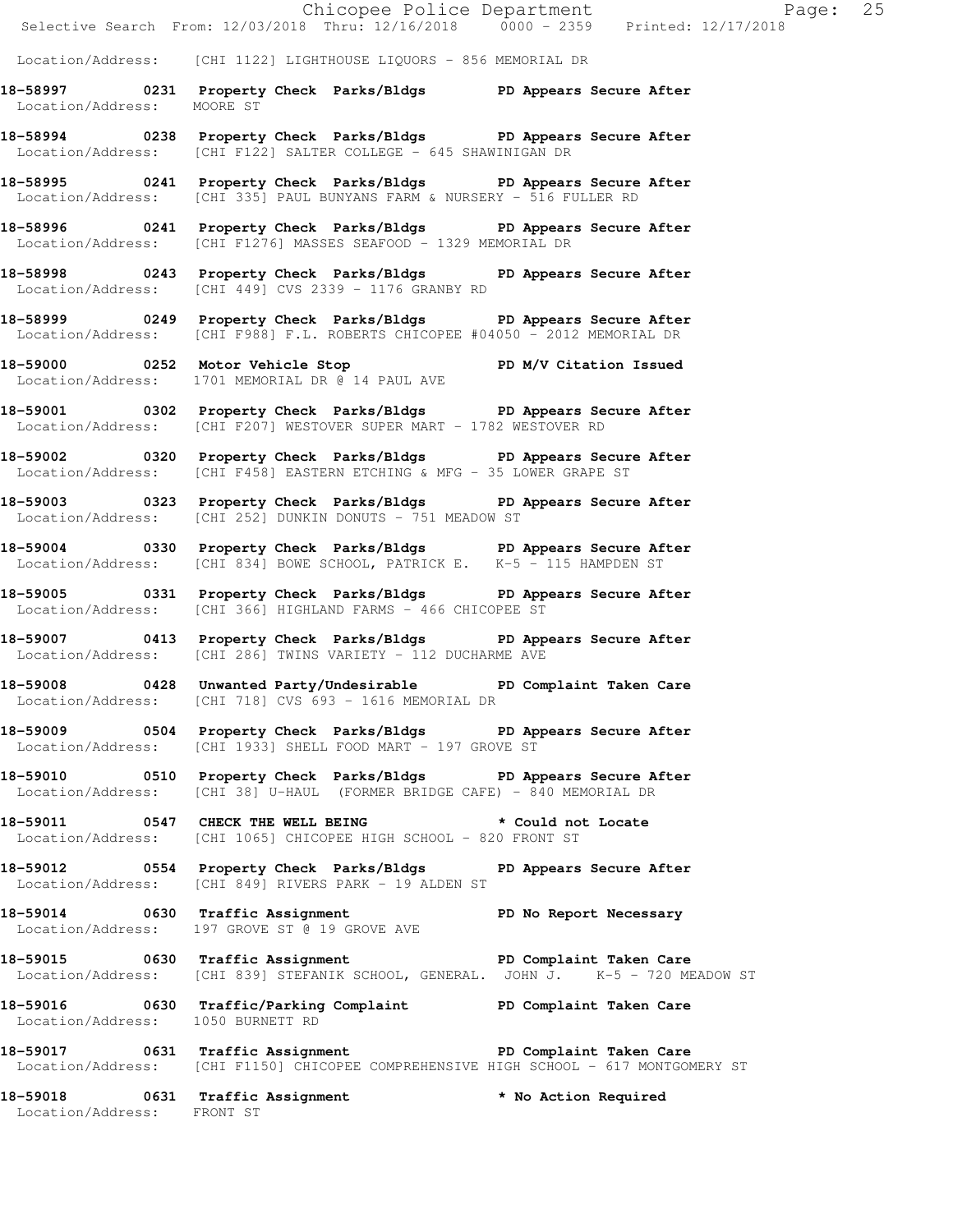|                                                           | E Chicopee Police Department<br>Selective Search From: 12/03/2018 Thru: 12/16/2018 0000 - 2359 Printed: 12/17/2018                              | Page: 26        |
|-----------------------------------------------------------|-------------------------------------------------------------------------------------------------------------------------------------------------|-----------------|
| Location/Address: PENDLETON AVE                           | 18-59019 0632 Traffic Assignment 1990 PD Complaint Taken Care                                                                                   |                 |
| Location/Address: FULLER RD                               | 18-59020 0641 Traffic Assignment New PD Complaint Taken Care                                                                                    |                 |
|                                                           | 18-59022 0702 Crash Property Damage PD Report Made<br>Location/Address: [CHI F1469] ATLAS APARTMENTS - 94 PROSPECT ST                           |                 |
| Location/Address: 216 FLETCHER CIR                        | 18-59023 0705 CHECK THE WELL BEING FOR PD Complaint Taken Care                                                                                  |                 |
|                                                           | 18-59024 0709 Public Service PD Served in Hand<br>Location/Address: [CHI F825] MASS TRIAL COURT [CHICOPEE] - 30 CHURCH ST                       |                 |
|                                                           | 18-59026 0737 Property Check Parks/Bldgs PD Appears Secure After<br>Location/Address: [CHI 425] ELKS, FRATERNAL ORDERS OF - 431 GRANBY RD       |                 |
|                                                           | 18-59027 0817 Disturbance PD Report Made<br>Location/Address: [CHI F1150] CHICOPEE COMPREHENSIVE HIGH SCHOOL - 617 MONTGOMERY ST                |                 |
|                                                           | 18-59028 0822 Transport Service New PD Transport Complete<br>Location/Address: [CHI F825] MASS TRIAL COURT [CHICOPEE] - 30 CHURCH ST            |                 |
|                                                           | 18-59029 0829 Property Check Parks/Bldgs PD Appears Secure After<br>Location/Address: [CHI 305] CUMBERLAND FARMS - 37 MONTCALM ST               |                 |
|                                                           | 18-59030 0840 Suspicious Person/Activity PD Complaint Taken Care<br>Location/Address: [CHI 643] REGISTRY OF MOTOR VEHICLES - 1011 CHICOPEE ST   |                 |
|                                                           | 18-59031 0843 Traffic/Parking Complaint PD Complaint Taken Care<br>Location/Address: NEAR 391 RAMP - GRATTAN ST                                 |                 |
|                                                           | 18-59032 0849 Suspicious M/V PD Advised<br>Location/Address: [CHI 1308] IDEAL KITCHEN HOME IMPROVEMENTS - 838 GRATTAN ST                        |                 |
| Location/Address: 9 HAMPDEN AVE                           | 18-59034 18-0906 Firearms Investigation 1900 Report Made                                                                                        |                 |
|                                                           | 18-59035 0915 Public Service <b>18-18-40 Public Service 18-59035</b><br>Location/Address: [CHI 325] BOAT RAMP, MEDINA STREET - 100 MEDINA ST    |                 |
|                                                           | 18-59038 0951 Suspicious Person/Activity PD Advised<br>Location/Address: [CHI 306] RITE AID PHARMACY - 1-5 ST JAMES AVE                         |                 |
| 18-59042 0957 Public Service<br>Location/Address: EAST ST |                                                                                                                                                 | PD Assist Given |
| Location/Address: 886 MONTGOMERY ST                       | 18-59043 1011 Traffic Assignment PD Complaint Taken Care                                                                                        |                 |
|                                                           | 18-59044 1021 Property Check Parks/Bldgs PD Appears Secure After<br>Location/Address: [CHI F1272] LIFE POINT CHURCH - 603 NEW LUDLOW RD         |                 |
|                                                           | 18-59045 1021 Property Check Parks/Bldgs PD Appears Secure After<br>Location/Address: [CHI 594] WESTOVER METROPOLITAN AIRPORT - 255 PADGETTE ST |                 |
| Location/Address: 451 BROADWAY                            | 18-59046 1032 Motor Vehicle Stop 50 PD M/V Citation Issued                                                                                      |                 |
|                                                           | 18-59047 1033 Assist Ambulance No PD Report Made<br>Location/Address: 38 SHERIDAN ST Apt. #LL                                                   |                 |
| Location/Address: 71 WHITE BIRCH AVE                      | 18-59048 1036 Service of a Summons PD Not Served                                                                                                |                 |
| Location/Address: ASSELIN ST                              | 18-59049 1048 Property Check Parks/Bldgs PD Appears Secure After                                                                                |                 |
|                                                           | 18-59050 1058 Crash Property Damage The PD Report Made<br>Location/Address: [CHI F368] CITY HALL ANNEX - 274 FRONT ST                           |                 |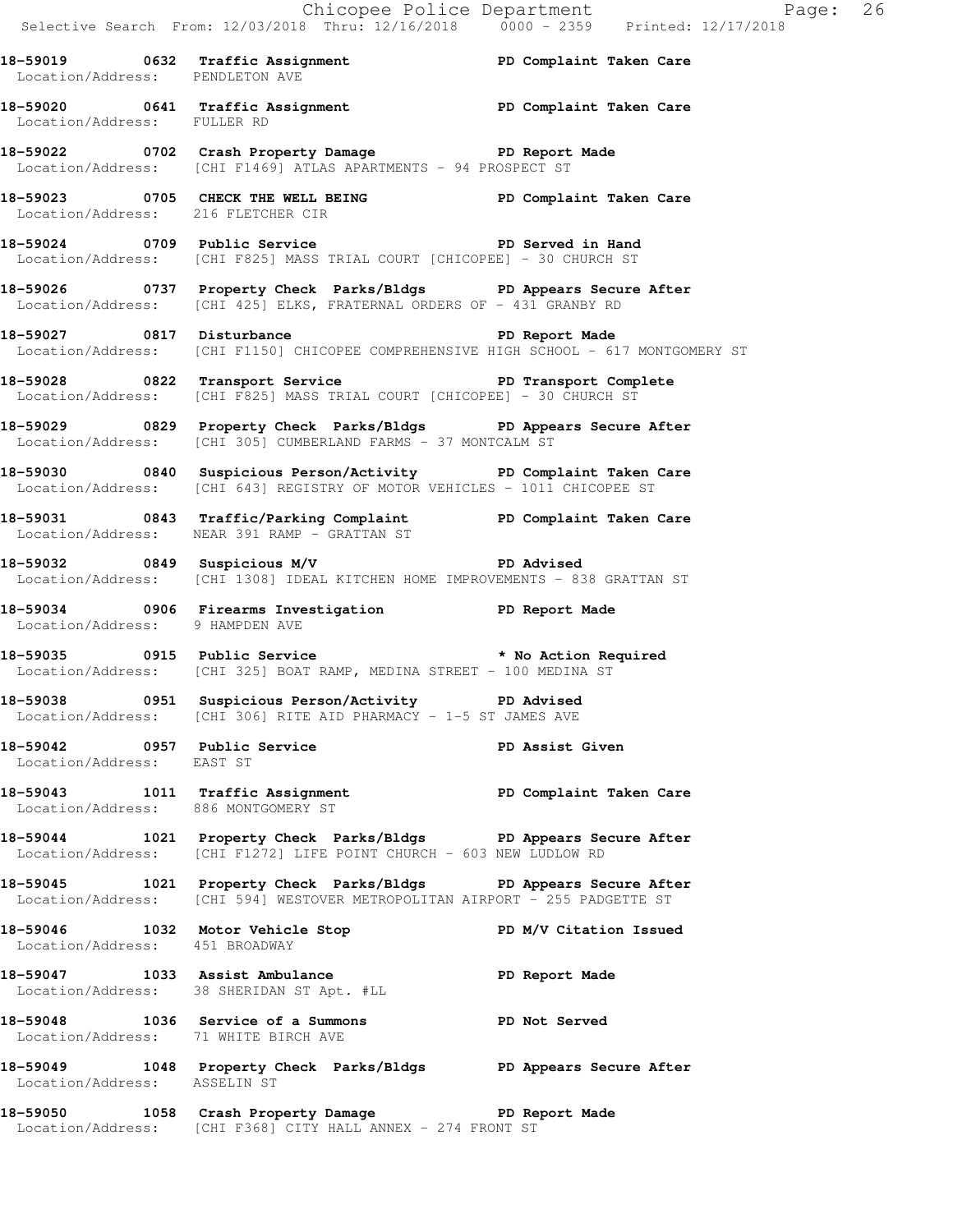**18-59056 1113 Property Check Parks/Bldgs PD Appears Secure After**  Location/Address: [CHI 366] HIGHLAND FARMS - 466 CHICOPEE ST

**18-59059 1125 Animal Complaint PD Report Made**  Location/Address: 28 BEMIS ST

**18-59061 1146 Traffic Assignment PD Complaint Taken Care**  Location/Address: JAMES ST **18-59063 1158 Motor Vehicle Stop PD M/V Citation Issued** 

 Location/Address: 0 JAMES ST @ 0 DAVIS RD **18-59066 1201 CHECK THE WELL BEING PD Advised**  Location/Address: 10 ROBINSON DR

**18-59067 1219 Motor Vehicle Stop PD Citation/Warning Issu**  Location/Address: 732 MEMORIAL DR @ 196 BEAUREGARD TER

18-59068 1219 Transport Service **1219 PD** Transport Complete Location/Address: [CHI F1279] CHICOPEE FIRE HQ - 80 CHURCH ST

**18-59070 1240 Assault & Battery Complaint PD Report Made**  Location/Address: 42 BEECH ST

**18-59072 1243 Motor Vehicle Stop PD Citation/Warning Issu**  Location/Address: 215 CAREW ST

**18-59075 1257 Motor Vehicle Stop PD M/V Citation Issued**  Location/Address: FRONT ST @ RIVERVIEW TER

**18-59074 1258 Traffic/Parking Complaint \* No Action Required**  Location/Address: [CHI 638] BJS WHOLESALE FOOD WAREHOUSE - 650 MEMORIAL DR

**18-59076 1305 Traffic/Parking Complaint \* No Action Required**  Location/Address: [CHI 919] BIG Y WORLD CLASS MARKETS - 650 MEMORIAL DR

**18-59077 1309 Motor Vehicle Stop PD Citation/Warning Issu**  Location/Address: 451 EAST MAIN ST

18-59079 1322 Crash Property Damage **PD Complaint Taken Care** Location/Address: [CHI 834] BOWE SCHOOL, PATRICK E. K-5 - 115 HAMPDEN ST

**18-59082 1333 Assault & Battery Complaint PD Assist Given**  Location/Address: [CHI F499] WESTOVER JOB CORPS - 103 JOHNSON RD

**18-59083 1340 Property Check Parks/Bldgs PD Appears Secure After**  Location/Address: [CHI 854] SARAH JANE PARK - 21 VIVIAN ST

**18-59087 1430 Unwanted Party/Undesirable \* Could not Locate**  Location/Address: [CHI F1393] CHICK FIL A - 501 MEMORIAL DR

**18-59089 1438 Property Check Parks/Bldgs PD Appears Secure After**  Location/Address: [CHI XF1662] GRANITE CITY ELECTROC - 451 MEADOW ST

**18-59090 1439 Public Service \* Could not Locate**  Location/Address: [CHI F825] MASS TRIAL COURT [CHICOPEE] - 30 CHURCH ST

18-59091 1441 Motor Vehicle Stop **PD M/V Citation Issued**  Location/Address: 672 EAST MAIN ST **18-59093 1451 Disturbance PD Complaint Taken Care** 

Location/Address: 111 EXCHANGE ST

**18-59094 1505 Service of a Summons PD Served in Hand**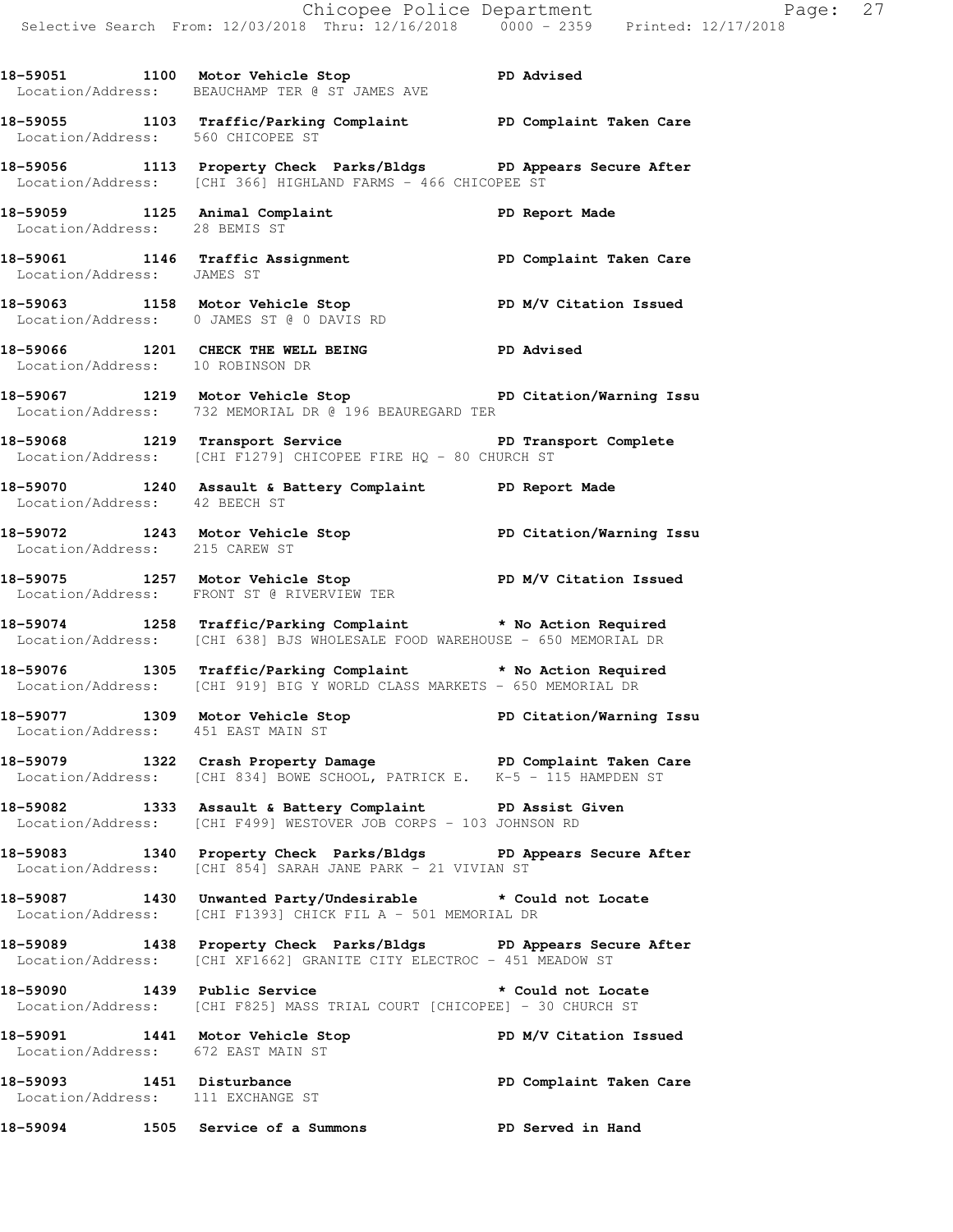|                                                                       | E<br>Chicopee Police Department<br>Selective Search From: 12/03/2018 Thru: 12/16/2018 0000 - 2359 Printed: 12/17/2018                                    | Page: 28          |  |
|-----------------------------------------------------------------------|----------------------------------------------------------------------------------------------------------------------------------------------------------|-------------------|--|
| Location/Address: 33 WHITE BIRCH AVE                                  |                                                                                                                                                          |                   |  |
|                                                                       | 18-59095 1506 CHECK THE WELL BEING PD Complaint Taken Care<br>Location/Address: 232 HAMPDEN ST Apt. #3 FLR                                               |                   |  |
|                                                                       | 18-59097 1518 Crash Personal Injury 18-59097 PD Report Made<br>Location/Address: [CHI 643] REGISTRY OF MOTOR VEHICLES - 1011 CHICOPEE ST                 |                   |  |
| Location/Address: 36 DALEY ST                                         | 18-59101 1600 Juvenile Complaint 18-59101 PD Complaint Taken Care                                                                                        |                   |  |
| Location/Address: 44 DALEY ST                                         | 18-59102 1609 Juvenile Complaint * No Action Required                                                                                                    |                   |  |
|                                                                       | 18-59612 1610 Crash Personal Injury 18-59612 PD Report Made<br>Location/Address: [CHI 938] HOME DEPOT ACCESS RD - 655 MEMORIAL DR                        |                   |  |
|                                                                       | 18-59104 1611 Suspicious Person/Activity * Unfounded<br>Location/Address: [CHI 306] RITE AID PHARMACY - 1-5 ST JAMES AVE                                 |                   |  |
| Location/Address: 20 GROUSE DR                                        | 18-59107 1633 Breaking & Entering-Report PD Report Made                                                                                                  |                   |  |
|                                                                       | 18-59108 1646 Unwanted Party/Undesirable PD Complaint Taken Care<br>Location/Address: [CHI 1191] WALMART - 591 MEMORIAL DR                               |                   |  |
| Location: CHUCKS TOW YARD                                             | 18-59109 1653 Property Check Parks/Bldgs PD Appears Secure After                                                                                         |                   |  |
|                                                                       | 18-59110 1723 Motor Vehicle Stop PD Advised<br>Location/Address: 0 CASINO AVE @ 0 NONOTUCK AVE                                                           |                   |  |
|                                                                       | 18-59115 1745 CHECK THE WELL BEING PD Appears Secure After<br>  Location/Address: [CHI F1556] FALLS VIEW APARTMENTS - 132 EAST MAIN ST Apt. #204         |                   |  |
|                                                                       | 18-59118 1756 Property Check Parks/Bldgs PD Appears Secure After<br>Location/Address: [CHI F1329] A D M TRANSMISSION - 1090 CHICOPEE ST                  |                   |  |
|                                                                       | 18-59121 1804 Property Check Parks/Bldgs PD Appears Secure After<br>Location/Address: [CHI F1150] CHICOPEE COMPREHENSIVE HIGH SCHOOL - 617 MONTGOMERY ST |                   |  |
| 18-59122 1815 Service of a Summons<br>Location/Address: 50 TREMONT ST |                                                                                                                                                          | PD Served in Hand |  |
|                                                                       | 18-59123 1820 Suspicious M/V PD No Report Necessary<br>Location/Address: [CHI 1831] LAFLAMME TRUCKS - 347 MCKINSTRY AVE                                  |                   |  |
|                                                                       | 18-59124 1837 Unwanted Party/Undesirable PD Complaint Taken Care<br>Location/Address: [CHI 1191] WALMART - 591 MEMORIAL DR                               |                   |  |
|                                                                       | 18-59126 1925 CHECK THE WELL BEING * No Action Required<br>Location/Address: [CHI F621] FAMILY DOLLAR - 209 EXCHANGE ST                                  |                   |  |
|                                                                       | 18-59127 1929 Suspicious M/V PD Complaint Taken Care<br>Location/Address: [CHI 856] NASH FIELD PARK - 90 CALL ST                                         |                   |  |
|                                                                       | 18-59129 1948 Abandoned/Found Property PD Report Made<br>Location/Address: [CHI XF1591] MOE'S SOUTHWEST GRILL - 601 MEMORIAL DR Apt. #C                  |                   |  |
| Location/Address: RIVERVIEW TER                                       | 18-59130 1948 Suspicious Person/Activity * Could not Locate                                                                                              |                   |  |
| Location/Address: 77 ELM ST Apt. #3R                                  | 18-59133 1954 Loud Music                                                                                                                                 | <b>PD Advised</b> |  |
| Location/Address: 1294 MONTGOMERY ST                                  | 18-59135 2006 Larceny Complaint Past PD Advised                                                                                                          |                   |  |
| 18-59136 2041 Assist Ambulance<br>Location/Address: 28 BROAD ST       |                                                                                                                                                          | PD Assist Given   |  |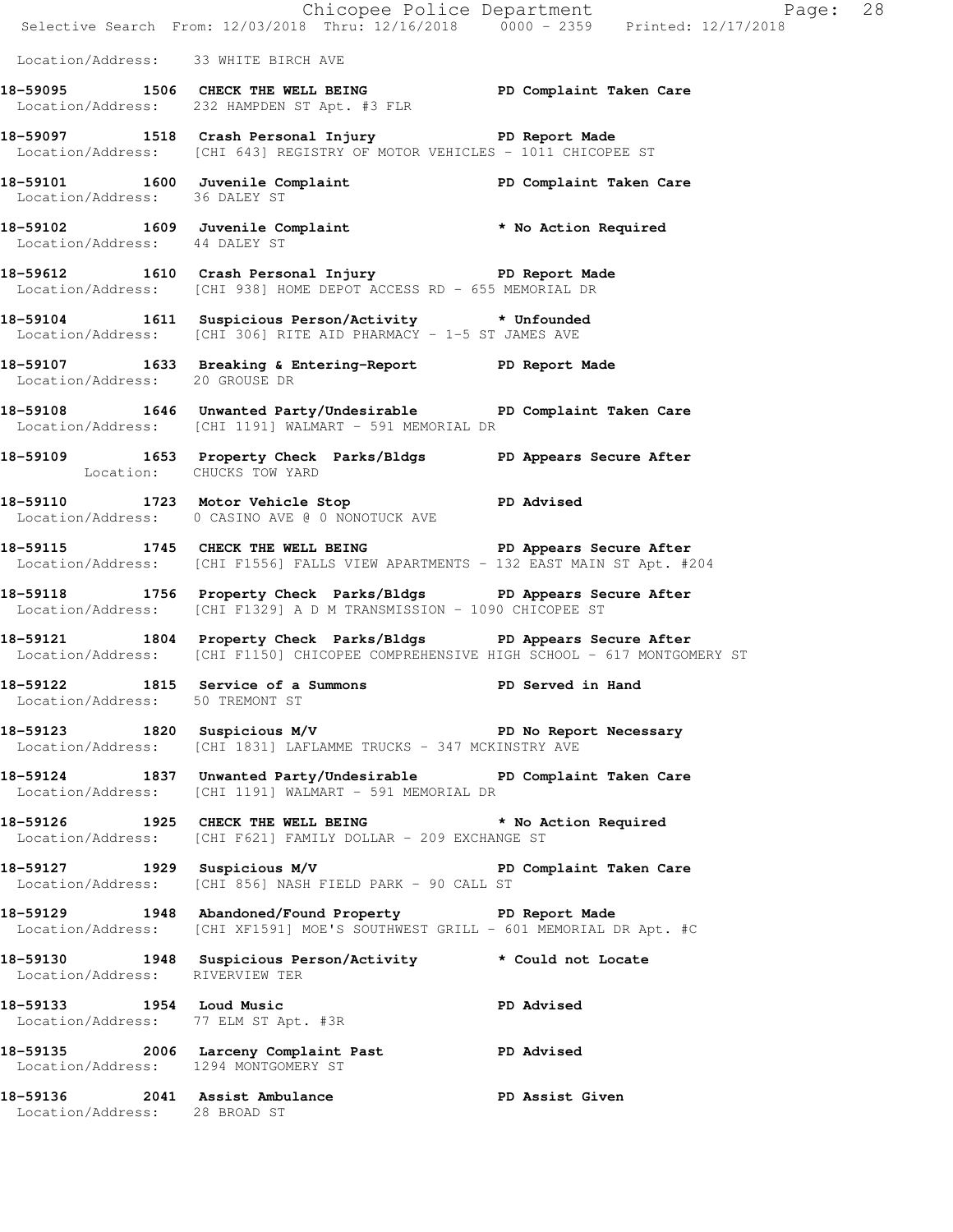**18-59139 2122 Suspicious Person/Activity PD Advised**  Location/Address: [CHI 1018] DANGELO SANDWICH SHOP - 1606 MEMORIAL DR

18-59138 2047 Disturbance **PD Complaint Taken Care** 

**18-59141 2201 Disturbance \* Could not Locate**  Location/Address: [CHI 565] MCDONALDS - 777 MEADOW ST

- **18-59143 2210 Traffic/Parking Complaint PD Assist Given**  Location/Address: 1210 GRATTAN ST
- **18-59144 2210 Public Service PD Assist Given**  Location/Address: AREA OF - 825 CHICOPEE ST
- **18-59146 2241 CHECK THE WELL BEING PD Advised**  Location/Address: 71 FERNWOOD ST
- **18-59147 2252 Disabled Motor Vehicle PD Assist Given**  Location/Address: [CHI 82] COUNTRY TRADING POST - 771 BURNETT RD

## **For Date: 12/07/2018 - Friday**

Location/Address: 138 GRATTAN ST

- **18-59149 0009 Firearms/Shots Fired PD Report Made**  Location/Address: 525 GRANBY RD
- **18-59150 0014 Property Check Parks/Bldgs PD Appears Secure After**  Location/Address: [CHI 958] PION PONTIAC (BOB) - 333 MEMORIAL DR

**18-59151 0025 Disabled Motor Vehicle PD Assist Given**  Location/Address: 442 EAST MAIN ST @ 27 RUSKIN ST

**18-59152 0037 Property Check Parks/Bldgs PD Appears Secure After**  Location/Address: [CHI 1196] SHELL - 95 WEST ST

**18-59153 0042 Loud Music PD Complaint Taken Care**  Location/Address: 342 FRONT ST Apt. #2FL

**18-59154 0050 Property Check Parks/Bldgs PD Appears Secure After**  Location/Address: [CHI 1289] ALL STAR CAR AND TRUCK RENTAL - 385 MEMORIAL DR

**18-59155 0053 Crash Personal Injury PD Report Made**  Location/Address: [CHI 507] ALDEN CREDIT UNION

**18-59157 0109 Property Check Parks/Bldgs PD Appears Secure After**  Location/Address: [CHI F1328] GALLAGHER OLDE FASHIONED SERVICE - 560 EAST ST

**18-59158 0124 Property Check Parks/Bldgs PD Appears Secure After**  Location/Address: [CHI 1342] BULLSEYE BAR - 621 CENTER ST

**18-59159 0124 Property Check Parks/Bldgs PD Appears Secure After**  Location/Address: [CHI 334] CHICOPEE MOOSE FAMILY CENTER - 244 FULLER RD

**18-59160 0126 Property Check Parks/Bldgs PD Appears Secure After**  Location/Address: [CHI 849] RIVERS PARK - 19 ALDEN ST

**18-59161 0131 Property Check Parks/Bldgs PD Appears Secure After**  Location/Address: [CHI 1065] CHICOPEE HIGH SCHOOL - 820 FRONT ST

**18-59162 0134 Property Check Parks/Bldgs PD Appears Secure After**  Location/Address: [CHI 719] PRICE RITE - 1600 MEMORIAL DR

**18-59163 0151 Property Check Parks/Bldgs PD Appears Secure After**  Location/Address: [CHI F337] WHITE EAGLE LIQUORS - 620 FULLER RD

**18-59164 0153 Property Check Parks/Bldgs PD Appears Secure After**  Location/Address: [CHI F113] MILANOS PIZZERIA & RESTAURANT - 340 CAREW ST

**18-59165 0158 Property Check Parks/Bldgs PD Appears Secure After**  Location/Address: [CHI 1160] CHICOPEE LIBRARY-EMILY PARTYKA CENTER BRANCH - 449 FRONT ST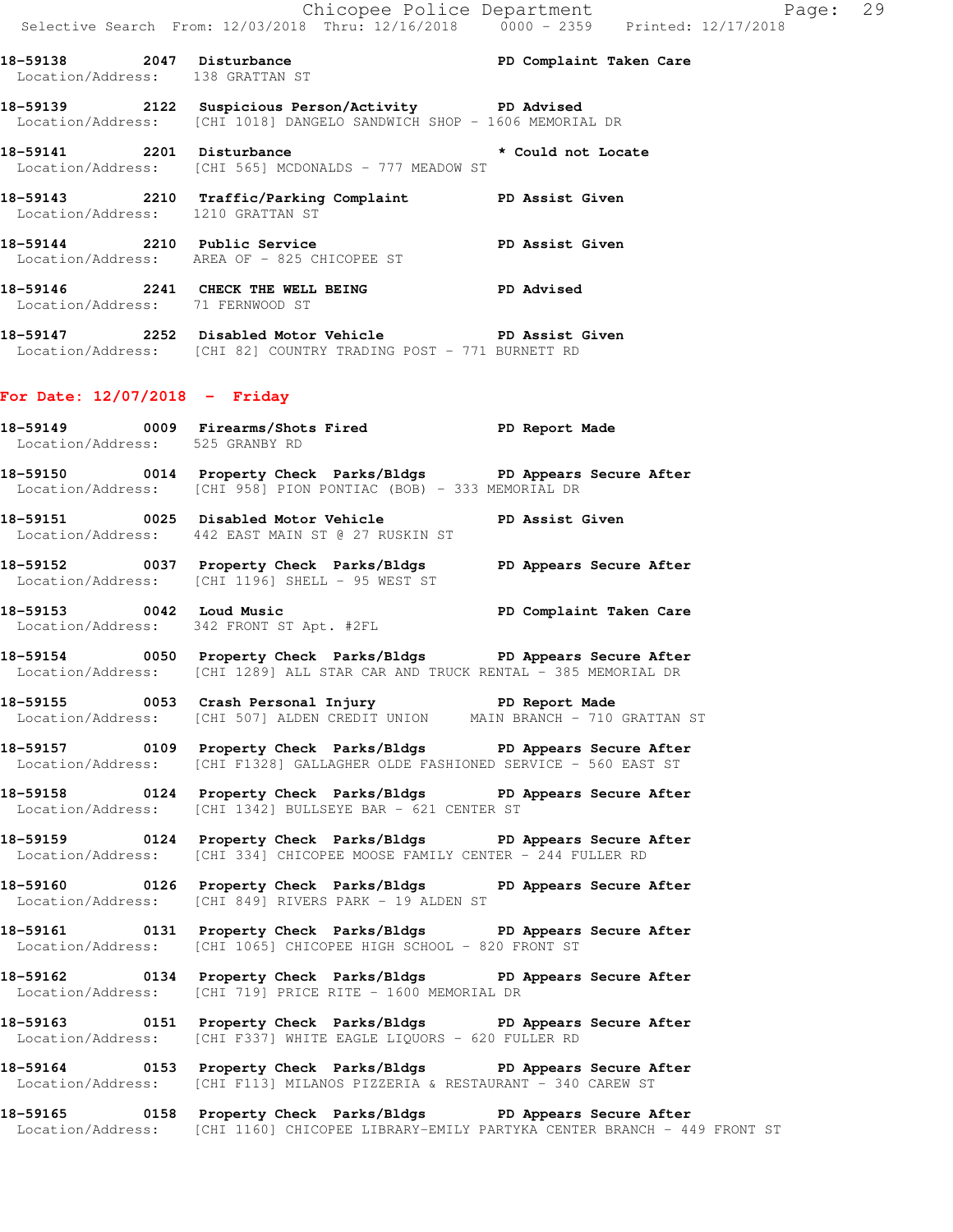**18-59166 0201** Property Check Parks/Bldgs PD Appears Secure After Location/Address: EDMUND ST @ ST JAMES AVE Location/Address: EDMUND ST @ ST JAMES AVE

**18-59169 0214 Property Check Parks/Bldgs PD Appears Secure After**  Location/Address: [CHI F122] SALTER COLLEGE - 645 SHAWINIGAN DR

**18-59170 0219 Property Check Parks/Bldgs PD Appears Secure After**  Location/Address: REAR LOT SZOT PARK - ABBEY MEMORIAL DR

**18-59171 0223 Property Check Parks/Bldgs PD Appears Secure After**  Location/Address: [CHI 856] NASH FIELD PARK - 90 CALL ST

**18-59172 0224 Property Check Parks/Bldgs PD Appears Secure After**  Location/Address: [CHI 587] OREGON SPORTSMAN CLUB - 610 NEW LOMBARD RD

**18-59173 0227 Property Check Parks/Bldgs PD Appears Secure After**  Location/Address: 464 CHICOPEE ST

Location/Address: [CHI 857] SZOT PARK - 97 SGT TRACY DR

**18-59175 0233 Property Check Parks/Bldgs PD Appears Secure After**  Location/Address: BLUEBIRD ACRES - 15 KIWI DR

Location/Address: [CHI F1345] ALL STAR RENTAL - 399 MEMORIAL DR

**18-59177 0240 Property Check Parks/Bldgs PD Advised**  Location/Address: [CHI 1600] MONTY'S ROADHOUSE - 733 CHICOPEE ST

**18-59178 0244 Property Check Parks/Bldgs PD Appears Secure After**  Location/Address: [CHI F1048] HAMPTON INN CHICOPEE - 600 MEMORIAL DR

**18-59179 0245 Property Check Parks/Bldgs PD Appears Secure After**  Location/Address: [CHI 105] LIQUORSHED - 1345 BURNETT RD

**18-59181 0248 Property Check Parks/Bldgs PD Appears Secure After**  Location/Address: [CHI 529] ARNOLDS MEAT - 307 GRATTAN ST

**18-59183 0301 Property Check Parks/Bldgs PD Appears Secure After**  Location/Address: [CHI 75] DUNKIN DONUTS - 470 BURNETT RD

**18-59184 0301 Property Check Parks/Bldgs PD Appears Secure After**  Location/Address: [CHI 852] GARRITY PARK - 44 PETER ST

**18-59185 0302 Property Check Parks/Bldgs PD Appears Secure After**  Location/Address: [CHI F1276] MASSES SEAFOOD - 1329 MEMORIAL DR

**18-59187 0316 Property Check Parks/Bldgs PD Appears Secure After**  Location/Address: [CHI XF1652] FAMILY DOLLAR - 251 MEADOW ST

**18-59188 0320 Property Check Parks/Bldgs PD Appears Secure After**  Location/Address: [CHI 958] PION PONTIAC (BOB) - 333 MEMORIAL DR

**18-59189 0323 Property Check Parks/Bldgs PD Appears Secure After**  Location/Address: [CHI F1442] GOOD DOG SPOT - 35 N CHICOPEE ST

**18-59190 0330 Property Check Parks/Bldgs PD Appears Secure After**  Location/Address: [CHI F734] AMVETS CLUB POST 12 - 754 MONTGOMERY ST

**18-59193 0342 Property Check Parks/Bldgs PD Appears Secure After**  Location/Address: [CHI 1287] CHANNEL 22 NEWS CENTER - 1 BROADCAST CTR

**18-59194 0345 Property Check Parks/Bldgs PD Appears Secure After**  Location/Address: [CHI 74] WESTFIELD BANK - 435 BURNETT RD

**18-59195 0346 Traffic/Parking Complaint PD City Ordinance Violat**  Location/Address: TOURTELOTTE AVE

**18-59196 0349 Property Check Parks/Bldgs PD Appears Secure After** 

**18-59174 0230 Property Check Parks/Bldgs PD Appears Secure After** 

**18-59176 0235 Property Check Parks/Bldgs PD Appears Secure After**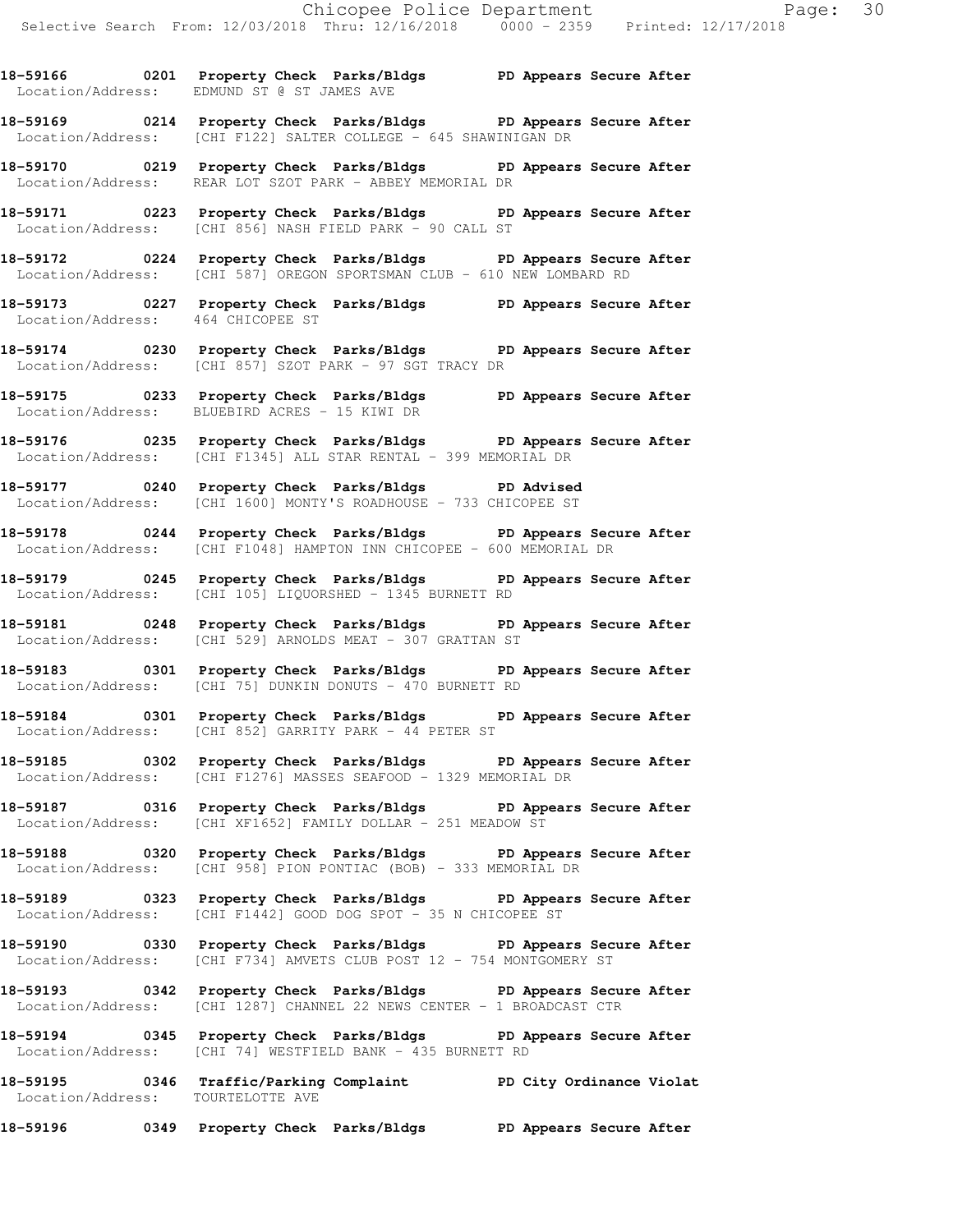Chicopee Police Department Fage: 31 Selective Search From: 12/03/2018 Thru: 12/16/2018 0000 - 2359 Printed: 12/17/2018 Location/Address: [CHI 188] PRIDE SERVICE STATION - 167 CHICOPEE ST **18-59197 0410 Property Check Parks/Bldgs PD Appears Secure After**  Location/Address: [CHI 497] MOTEL 6 - 36 JOHNNY CAKE HOLLOW RD **18-59198 0413 Property Check Parks/Bldgs PD Appears Secure After**  Location/Address: [CHI 1816] RESTAURANT DEPOT - 123 FIRST AVE **18-59199 0416 Property Check Parks/Bldgs PD Appears Secure After**  Location/Address: [CHI 188] PRIDE SERVICE STATION - 167 CHICOPEE ST **18-59200 0418 Traffic/Parking Complaint PD City Ordinance Violat**  Location/Address: 0 ADAMS ST @ 0 RIVERS AVE **18-59201 0422 Property Check Parks/Bldgs PD Appears Secure After**  Location/Address: [CHI 310] SUBWAY - 105 CENTER ST **18-59202 0432 Traffic/Parking Complaint PD City Ordinance Violat**  Location/Address: WHITMAN ST **18-59203 0434 Property Check Parks/Bldgs PD Appears Secure After**  Location/Address: 401 HAMPDEN ST **18-59204 0438 Traffic/Parking Complaint PD City Ordinance Violat**  Location/Address: 62 JOHN ST **18-59205 0439 Property Check Parks/Bldgs PD Appears Secure After**  Location/Address: [CHI 68] AMF LANES CHICOPEE - 291 BURNETT RD **18-59206 0448 Property Check Parks/Bldgs PD Appears Secure After**  Location/Address: [CHI XF1656] MERCEDES-BENZ OF SPRINGFIELD - 295 BURNETT RD **18-59207 0453 Property Check Parks/Bldgs PD Appears Secure After**  Location/Address: EASTERN DR **18-59208 0503 Property Check Parks/Bldgs PD Appears Secure After**  Location/Address: FOSS AVE **18-59209 0521 Property Check Parks/Bldgs PD Appears Secure After**  Location/Address: [CHI 854] SARAH JANE PARK - 21 VIVIAN ST **18-59211 0528 Property Check Parks/Bldgs PD Appears Secure After**  Location/Address: [CHI 847] RAY ASH PARK - 52 ARCADE ST **18-59212 0537 Property Check Parks/Bldgs PD Appears Secure After**  Location/Address: [CHI 728] MCDONALDS - 1460 MEMORIAL DR **18-59213 0543 Property Check Parks/Bldgs PD Appears Secure After**  Location/Address: [CHI 1697] A-1 SCREW MACHINE PRODUTS - 717 FULLER RD **18-59214 0545 Property Check Parks/Bldgs PD Appears Secure After**  Location/Address: [CHI 1217] UNITED TRACTOR TRAILER SCHOOL INC - 710 FULLER RD **18-59215 0552 Public Service PD Assist Given**  Location/Address: [CHI 242] BIRCH PARK PLACE APARTMENTS CHICOPEE HOUSING - 630 CHICOPEE ST 18-59216 **0628** Traffic Assignment **PD No Report Necessary**  Location/Address: 197 GROVE ST @ 19 GROVE AVE **18-59217 0629 Traffic Assignment PD Citation/Warning Issu**  Location/Address: [CHI 842] DUPONT MEM MID SCHOOL, 1ST SGT. KEVIN A. - 650 FRONT ST **18-59218 0630 Traffic Assignment PD Complaint Taken Care**  Location/Address: [CHI F1150] CHICOPEE COMPREHENSIVE HIGH SCHOOL - 617 MONTGOMERY ST **18-59219 0634 Traffic Assignment PD Appears Secure After**  Location/Address: BURNETT RD **18-59220 0639 Traffic Assignment PD Complaint Taken Care**  Location/Address: GRANBY RD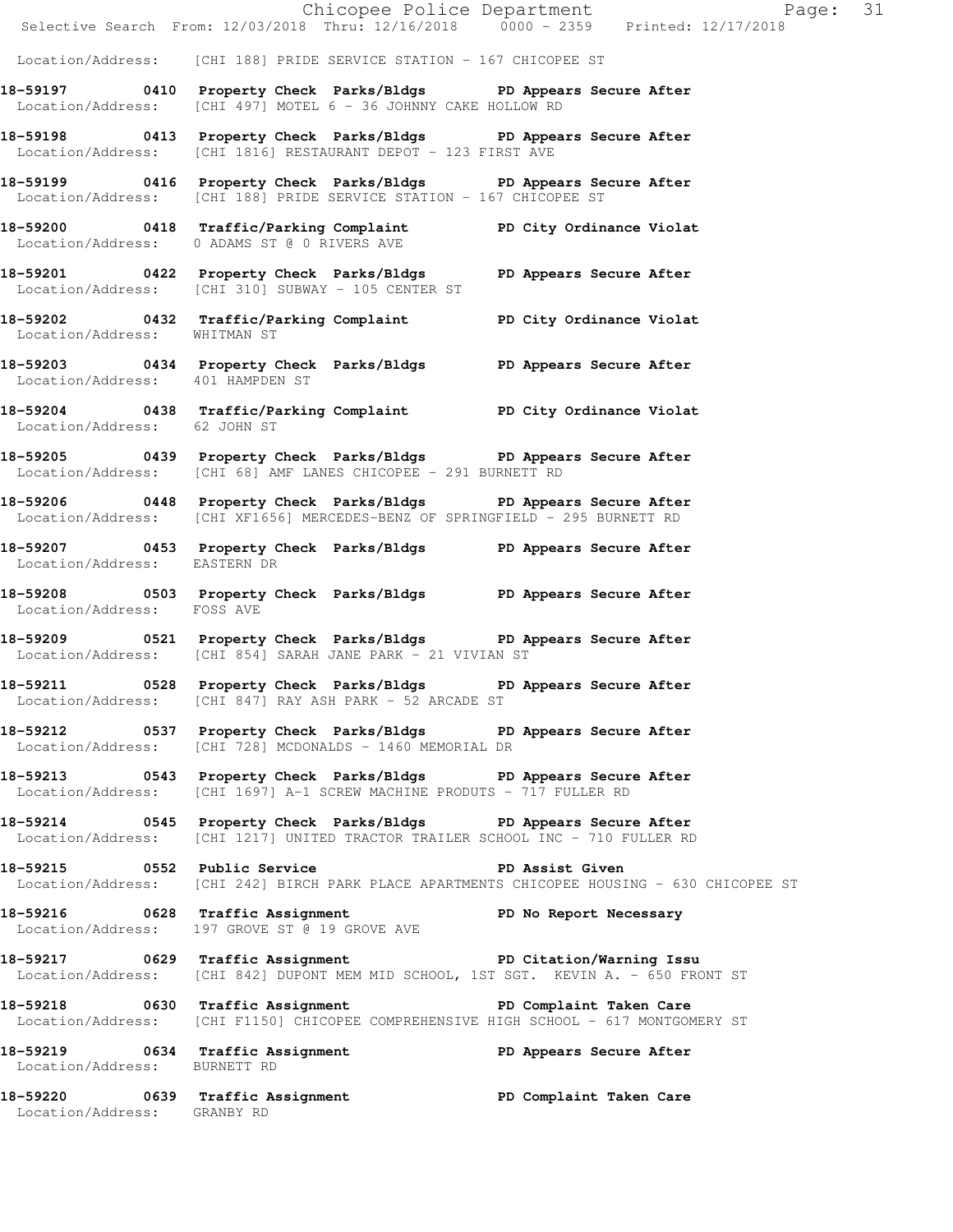|                                  |                                                                                                                                                          | Chicopee Police Department<br>Selective Search From: 12/03/2018 Thru: 12/16/2018 0000 - 2359 Printed: 12/17/2018 |  |
|----------------------------------|----------------------------------------------------------------------------------------------------------------------------------------------------------|------------------------------------------------------------------------------------------------------------------|--|
|                                  | 18-59221 0646 Motor Vehicle Stop North PD Citation/Warning Issu<br>Location/Address: [CHI F1058] FIRST AMERICAN INSURANCE AGENCY - 625 FRONT ST          |                                                                                                                  |  |
|                                  | 18-59223 0656 Motor Vehicle Stop North PD Citation/Warning Issu<br>Location/Address: [CHI 842] DUPONT MEM MID SCHOOL, 1ST SGT. KEVIN A. - 650 FRONT ST   |                                                                                                                  |  |
|                                  | 18-59226 0722 Public Service PD Served in Hand<br>Location/Address: [CHI F825] MASS TRIAL COURT [CHICOPEE] - 30 CHURCH ST                                |                                                                                                                  |  |
| Location/Address: CAREW ST       | 18-59228 0728 Motor Vehicle Stop North PD Advised                                                                                                        |                                                                                                                  |  |
| Location/Address: 290 COLUMBA ST | 18-59229 0752 Abandoned 911 Call * False Alarm                                                                                                           |                                                                                                                  |  |
|                                  | 18-59230 0814 Investigation/Traffic PD Complaint Taken Care<br>Location/Address: [CHI 507] ALDEN CREDIT UNION MAIN BRANCH - 710 GRATTAN ST               |                                                                                                                  |  |
|                                  | 18-59233 0821 Traffic Assignment<br>Location/Address: 0 JAMES ST @ 0 DAVIS RD<br>Location/Address: 0 JAMES ST @ 0 DAVIS RD                               |                                                                                                                  |  |
| Location/Address: EAST MAIN ST   | 18-59235 0831 Traffic Assignment PD Complaint Taken Care                                                                                                 |                                                                                                                  |  |
|                                  | 18-59236 0835 Property Check Parks/Bldgs PD Appears Secure After<br>Location/Address: [CHI F621] FAMILY DOLLAR - 209 EXCHANGE ST                         |                                                                                                                  |  |
|                                  | 18-59237 0841 Traffic/Parking Complaint PD Citation/Warning Issu<br>Location/Address: [CHI F1120] CANTERBURY ARMS APTS - 165 EAST MAIN ST                |                                                                                                                  |  |
|                                  | 18-59238 1845 Disabled Motor Vehicle 1990 PD Assist Given<br>Location/Address: 1231 MEMORIAL DR @ 59 JAMROG DR                                           |                                                                                                                  |  |
|                                  | 18-59241 0905 Property Check Parks/Bldgs PD Appears Secure After<br>Location/Address: [CHI XP2059] RIVOLI THE - 41 SPRINGFIELD ST                        |                                                                                                                  |  |
|                                  | 18-59243 0909 Motor Vehicle Stop Noter PD Criminal Complaint Re<br>Location/Address: [CHI 829] CHICOPEE PUBLIC SCHOOL ADMINISTRATION BLDG - 180 BROADWAY |                                                                                                                  |  |
|                                  | 18-59245 0925 Property Check Parks/Bldgs PD Appears Secure After<br>$Location/Address:$ [CHI F1193] CABOT PUB II - 66 CABOT ST                           |                                                                                                                  |  |
|                                  | 18-59247 0948 CHECK THE WELL BEING FD Report Made<br>Location/Address: [CHI F3001] KIRBY SCHOOL APARTMENTS - 90 MCKINSTRY AVE Apt. #302                  |                                                                                                                  |  |
|                                  | 18-59248 0951 Motor Vehicle Stop North PD M/V Citation Issued<br>Location/Address: [CHI 1356] PRIMA ELECTRO NORTH AMERICA INC - 711 EAST MAIN ST         |                                                                                                                  |  |
|                                  | 18-59252 1007 Traffic/Parking Complaint PD Complaint Taken Care<br>Location/Address: [CHI 1440] PANERA BREAD - 601 MEMORIAL DR                           |                                                                                                                  |  |
|                                  | 18-59251 1008 Motor Vehicle Stop N/V Citation Issued<br>Location/Address: [CHI 1065] CHICOPEE HIGH SCHOOL - 820 FRONT ST                                 |                                                                                                                  |  |
|                                  | 18-59253 1028 Motor Vehicle Stop 5 100 PD Arrest Made<br>Location/Address: [CHI 1498] HONEYLAND FARMS - 206 NEWBURY ST                                   |                                                                                                                  |  |
| Location/Address: 700 JAMES ST   | 18-59254 1033 Motor Vehicle Stop N/V Citation Issued                                                                                                     |                                                                                                                  |  |
|                                  | 18-59255 1052 Motor Vehicle Stop North PD Citation/Warning Issu<br>Location/Address: 0 MONTCALM ST @ 0 BEAUDRY AVE                                       |                                                                                                                  |  |
| Location/Address: 700 JAMES ST   | 18-59256 1100 Motor Vehicle Stop North PD Citation/Warning Issu                                                                                          |                                                                                                                  |  |
|                                  | 18-59258 1113 Motor Vehicle Stop PD Advised<br>Location/Address: 700 JAMES ST                                                                            |                                                                                                                  |  |
|                                  | 18-59259 1121 Motor Vehicle Stop<br>Location/Address: 431 EAST MAIN ST                                                                                   | PD M/V Citation Issued                                                                                           |  |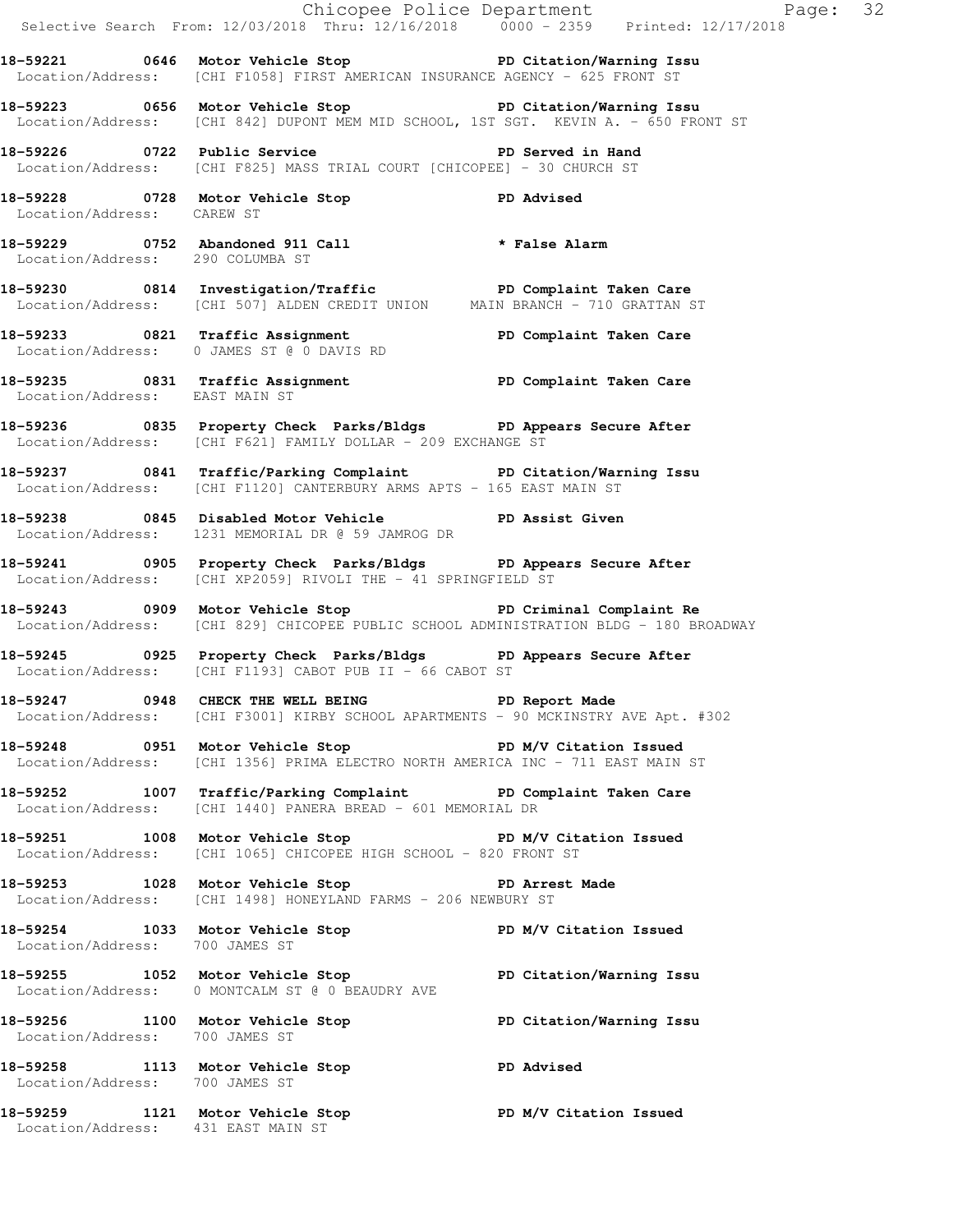18-59260 1138 Traffic Assignment **PD Complaint Taken Care** 

 Location/Address: HAMPDEN ST **18-59261 1141 Motor Vehicle Stop PD M/V Citation Issued**  Location/Address: 228 HAMPDEN ST 18-59262 1144 Motor Vehicle Stop **PD Complaint Taken Care**  Location/Address: EAST MAIN ST @ BROADWAY **18-59263 1147 Crash Personal Injury PD Report Made**  Location/Address: 0 CAREW ST @ 0 MARGUERITE ST **18-59267 1206 Motor Vehicle Stop PD Advised**  Location/Address: 0 IRENE ST @ 0 CYRAN ST **18-59268 1207 Crash Property Damage PD Report Made**  Location/Address: [CHI F583] TIGER AC - 14 MONTGOMERY ST **18-59272 1218 Motor Vehicle Stop PD Advised**  Location/Address: 0 IRENE ST @ 0 DEBRA DR **18-59274 1253 Motor Vehicle Stop PD Citation/Warning Issu**  Location/Address: 161 CHICOPEE ST @ 11 WILSON AVE **18-59276 1302 Service of a Summons PD Not Served**  Location/Address: 171 STATE ST **18-59275 1304 Motor Vehicle Stop PD Citation/Warning Issu**  Location/Address: 1643 MEMORIAL DR **18-59277 1313 Service of a Summons PD Not Served**  Location/Address: 76 MEADOW ST Apt. #D **18-59279 1343 Motor Vehicle Stop PD M/V Citation Issued**  Location/Address: 236 MONTCALM ST @ 15 LANGEVIN ST 18-59280 1343 Motor Vehicle Stop **PD M/V Citation Issued**  Location/Address: 431 EAST MAIN ST **18-59281 1356 Motor Vehicle Stop PD Citation/Warning Issu**  Location/Address: STOPPED NEAR PRIDE - MEADOW ST **18-59282 1413 Motor Vehicle Stop PD Advised**  Location/Address: 378 JAMES ST **18-59283 1415 Disturbance PD Report Made**  Location/Address: [CHI 854] SARAH JANE PARK - 21 VIVIAN ST 18-59285 1428 Motor Vehicle Stop **PD M/V Citation Issued**  Location/Address: 681 JAMES ST **18-59287 1436 Motor Vehicle Stop PD M/V Citation Issued**  Location/Address: ABBEY MEMORIAL DR **18-59288 1439 Traffic/Parking Complaint PD Complaint Taken Care**  Location/Address: GAYLORD ST **18-59289 1441 Loud Music \* Unfounded**  Location/Address: 306 MANDALAY RD **18-59290 1445 Motor Vehicle Stop PD Advised**  Location/Address: 681 JAMES ST **18-59291 1503 Property Check Parks/Bldgs PD Appears Secure After**  Location/Address: [CHI 1160] CHICOPEE LIBRARY-EMILY PARTYKA CENTER BRANCH - 449 FRONT ST **18-59292 1530 Missing Person PD Report Made**  Location/Address: 106.5 MEETINGHOUSE RD **18-59296 1538 Traffic/Parking Complaint PD Report Made**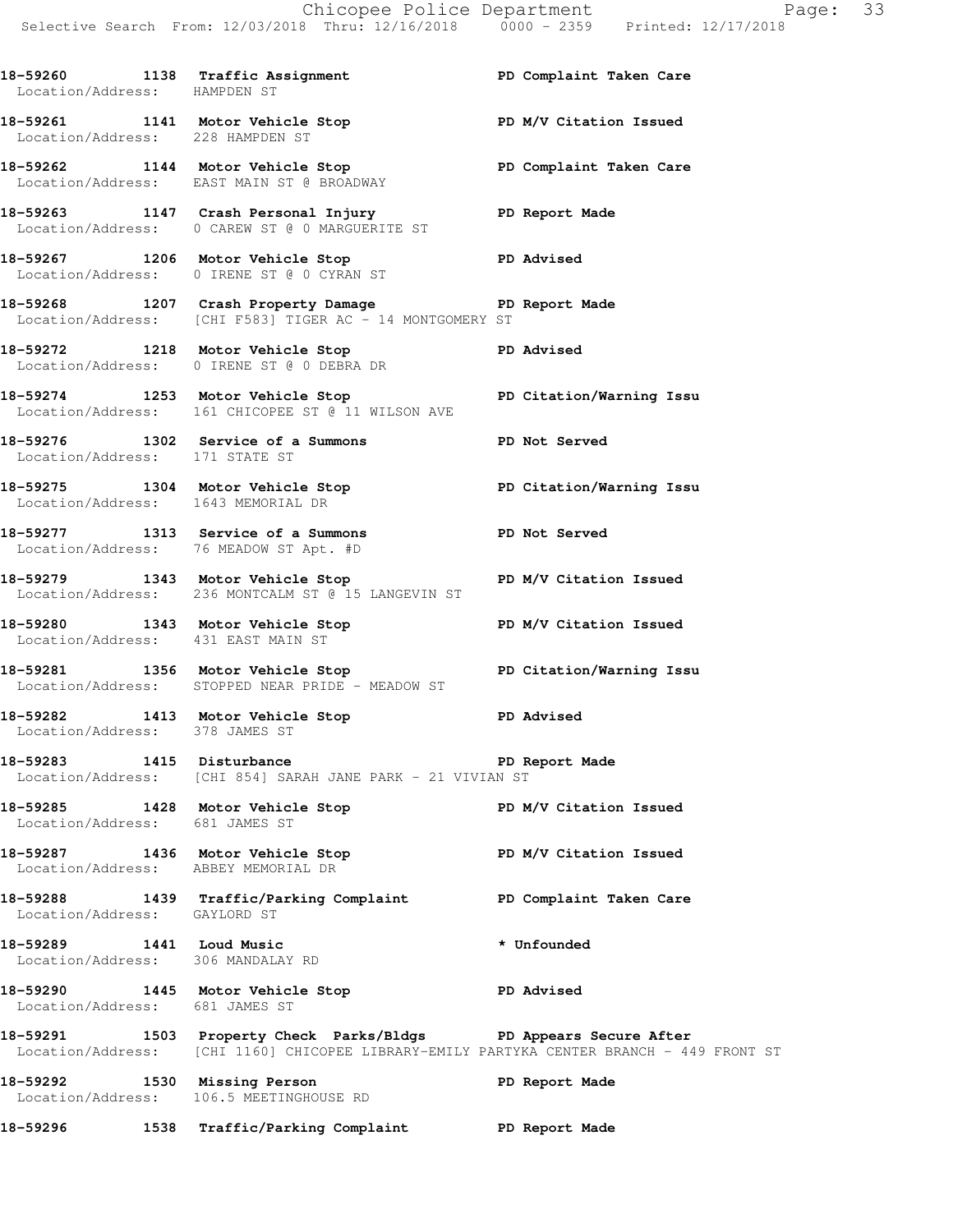|                                      |                                                                                                                                             | Chicopee Police Department<br>Selective Search From: 12/03/2018 Thru: 12/16/2018 0000 - 2359 Printed: 12/17/2018 |  |
|--------------------------------------|---------------------------------------------------------------------------------------------------------------------------------------------|------------------------------------------------------------------------------------------------------------------|--|
| Location/Address: 19 MYRTLE ST       |                                                                                                                                             |                                                                                                                  |  |
|                                      | 18-59297 1610 Crash Property Damage PD Report Made                                                                                          | Location/Address: [CHI F641] WENDYS OLD FASHIONED HAMBURGERS AREA OFFICE - 786 MEMORIAL DR                       |  |
|                                      | 18-59298 1624 Motor Vehicle Stop 50 PD M/V Citation Issued<br>Location/Address: [CHI 1027] DUNKIN DONUTS - 820 MEMORIAL DR                  |                                                                                                                  |  |
| Location/Address: 9 ELMER DR         | 18-59299 1706 Neighbor/Landlord Dispute PD Advised                                                                                          |                                                                                                                  |  |
|                                      | 18-59301 1739 Disturbance<br>Location/Address: 50 THEROUX DR Apt. #I                                                                        | PD Advised                                                                                                       |  |
|                                      | 18-59302 1747 Unwanted Party/Undesirable PD Served in Hand<br>Location/Address: [CHI F1048] HAMPTON INN CHICOPEE - 600 MEMORIAL DR          |                                                                                                                  |  |
|                                      | 18-59303 1754 Assist Ambulance No PD Assist Given<br>Location/Address: [CHI 849] RIVERS PARK - 19 ALDEN ST                                  |                                                                                                                  |  |
|                                      | 18-59304 1755 Assist Ambulance National PD Assist Given                                                                                     | Location/Address: [CHI 1859] WILLIMANSETT (EAST) NURSING HOME - 11 ST ANTHONY ST Apt. #311                       |  |
|                                      | 18-59308 1819 Motor Vehicle Stop North PD Criminal Complaint Re<br>Location/Address: [CHI 730] TOWN FAIR TIRE CENTERS INC - 886 MEMORIAL DR |                                                                                                                  |  |
| Location/Address: MCKINSTRY AVE      | 18-59309 1819 Disabled Motor Vehicle PD Complaint Taken Care                                                                                |                                                                                                                  |  |
| Location/Address: 71 WHITE BIRCH AVE | 18-59311 1837 Service of a Summons PD Not Served                                                                                            |                                                                                                                  |  |
|                                      | 18-59313 1843 ASSIST OTHER AGENCY <b>18-59313</b> tould not Locate<br>Location/Address: [CHI F162] 30 CENTER ST - 30 CENTER ST Apt. #11     |                                                                                                                  |  |
|                                      | 18-59316 1932 Motor Vehicle Stop<br>Location/Address: 145 CABOT ST @ 132 CENTER ST                                                          | <b>PD Advised</b>                                                                                                |  |
| Location/Address: 534 PENDLETON AVE  | 18-59317 1932 Assist Ambulance National PD Assist Given                                                                                     |                                                                                                                  |  |
| Location/Address: 6 ASINOF AVE       | 18-59320 1943 Traffic/Parking Complaint PD City Ordinance Violat                                                                            |                                                                                                                  |  |
| Location/Address: 86 DEBRA DR        | 18-59321 1946 Harassing Phone Calls 18-59321                                                                                                |                                                                                                                  |  |
|                                      | 18-59322 1946 Disturbance New PD Complaint Taken Care<br>Location/Address: [CHI 306] RITE AID PHARMACY - 1-5 ST JAMES AVE                   |                                                                                                                  |  |
|                                      | 18-59323 2004 Assist Ambulance PD Assist Given<br>Location/Address: 53 ROOSEVELT AVE Apt. #2                                                |                                                                                                                  |  |
| Location/Address: 25 LAVOIE DR       | 18-59325 2021 Neighbor/Landlord Dispute PD Report Made                                                                                      |                                                                                                                  |  |
|                                      | 18-59326 2026 Traffic/Parking Complaint PD City Ordinance Violat<br>Location/Address: [CHI F1512] PARADISE PIZZA - 140 EXCHANGE ST          |                                                                                                                  |  |
|                                      | 18-59327 2028 Disturbance 2008 PD Assist Given<br>Location/Address: 309 GRATTAN ST @ 199 COLUMBA ST                                         |                                                                                                                  |  |
|                                      | 18-59328 2036 Missing Person New York PD Report Made<br>Location/Address: 25 PLEASANT ST Apt. #1FL                                          |                                                                                                                  |  |
|                                      | 18-59329 2040 Motor Vehicle Stop 30 PD Arrest Made<br>Location/Address: [CHI 1166] AUTO FUEL WASH CENTER - 919 MEADOW ST                    |                                                                                                                  |  |
|                                      | 18-59330 2105 Assist Ambulance New PD Assist Given<br>Location/Address: [CHI 574] PRIDE - 27 MONTGOMERY ST                                  |                                                                                                                  |  |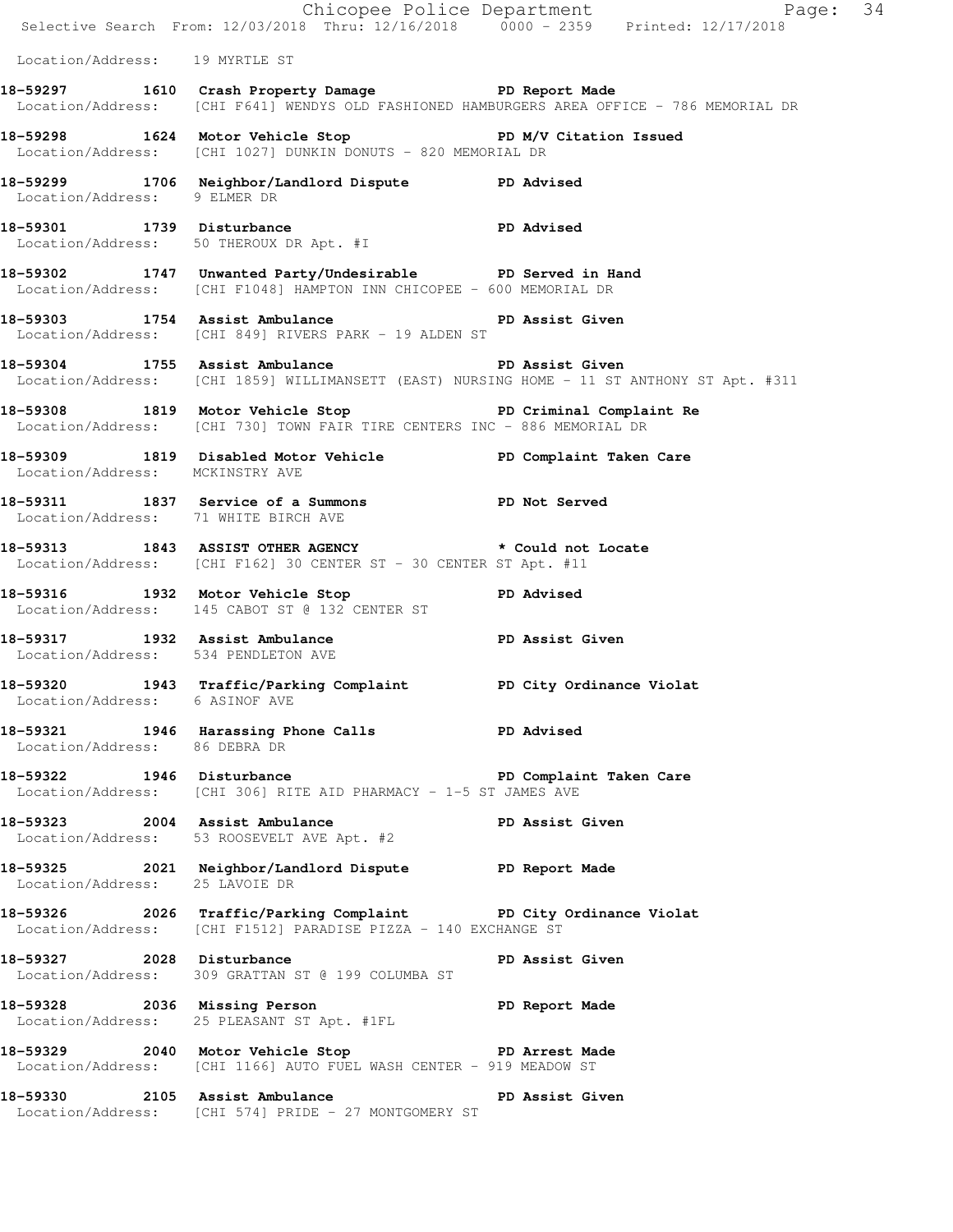Chicopee Police Department Fage: 35 Selective Search From: 12/03/2018 Thru: 12/16/2018 0000 - 2359 Printed: 12/17/2018 **18-59334 2120 Assist Ambulance PD Assist Given**  Location/Address: 31 ROSEMONT ST **18-59336 2150 Unwanted Party/Undesirable PD Report Made**  Location/Address: 100 EXCHANGE ST **18-59337 2153 Property Check Parks/Bldgs PD Appears Secure After**  Location/Address: [CHI F1150] CHICOPEE COMPREHENSIVE HIGH SCHOOL - 617 MONTGOMERY ST **18-59339 2210 Animal Complaint PD No Report Necessary**  Location/Address: BY THE 291 ON RAMP - SHAWINIGAN DR **18-59341 2218 Assault & Battery Complaint PD Report Made**  Location/Address: [CHI F234] WILLIMANSETT (WEST) NURSING HOME - 546 CHICOPEE ST **18-59342 2220 Transport Service PD Transport Complete**  Location/Address: [CHI F182] HAMPDEN COUNTY WOMANS HOUSE OF CORRECTION - 701 CENTER ST **18-59345 2252 CHECK THE WELL BEING \* No Action Required**  Location/Address: [CHI 565] MCDONALDS - 777 MEADOW ST **18-59346 2254 Missing Person PD Report Made**  Location/Address: 29 ARLINGTON ST **18-59347 2335 Unwanted Party/Undesirable PD Advised**  Location/Address: [CHI 276] SUNOCO A PLUS MINI MART - 1031 CHICOPEE ST **For Date: 12/08/2018 - Saturday 18-59350 0013 Property Check Parks/Bldgs PD Appears Secure After**  Location/Address: [CHI F1345] ALL STAR RENTAL - 399 MEMORIAL DR **18-59351 0017 Property Check Parks/Bldgs PD Appears Secure After**  Location/Address: [CHI 1160] CHICOPEE LIBRARY-EMILY PARTYKA CENTER BRANCH - 449 FRONT ST **18-59352 0024 Property Check Parks/Bldgs PD Appears Secure After**  Location/Address: [CHI 849] RIVERS PARK - 19 ALDEN ST **18-59353 0024 Property Check Parks/Bldgs PD Appears Secure After**  Location/Address: [CHI 508] TD'S SPORTS PUB - 699 GRATTAN ST **18-59354 0025 Property Check Parks/Bldgs PD Appears Secure After**  Location/Address: [CHI 1738] PRIME FUEL - 1869 MEMORIAL DR **18-59355 0034 Property Check Parks/Bldgs PD Appears Secure After**  Location/Address: [CHI 276] SUNOCO A PLUS MINI MART - 1031 CHICOPEE ST **18-59356 0036 Property Check Parks/Bldgs PD Appears Secure After**  Location/Address: [CHI F1276] MASSES SEAFOOD - 1329 MEMORIAL DR

**18-59357 0037 Property Check Parks/Bldgs PD Appears Secure After**  Location/Address: [CHI 919] BIG Y WORLD CLASS MARKETS - 650 MEMORIAL DR

**18-59358 0039 Property Check Parks/Bldgs PD Appears Secure After**  Location/Address: [CHI F1272] LIFE POINT CHURCH - 603 NEW LUDLOW RD

**18-59359 0042 Property Check Parks/Bldgs PD Appears Secure After**  Location/Address: [CHI XF1665] MASS ALTERNATIVE CARE - 1247 EAST MAIN ST

**18-59360 0046 Assault & Battery Complaint \* Unfounded**  Location/Address: [CHI 1196] SHELL - 95 WEST ST

**18-59361 0051 Traffic/Parking Complaint PD City Ordinance Violat**  Location/Address: ERLINE ST

**18-59362 0052 Property Check Parks/Bldgs PD Appears Secure After**  Location/Address: [CHI 1533] PRIDE TRUCK STOP - 363 BURNETT RD

**18-59363 0057 Property Check Parks/Bldgs PD Appears Secure After**  Location/Address: [CHI F1328] GALLAGHER OLDE FASHIONED SERVICE - 560 EAST ST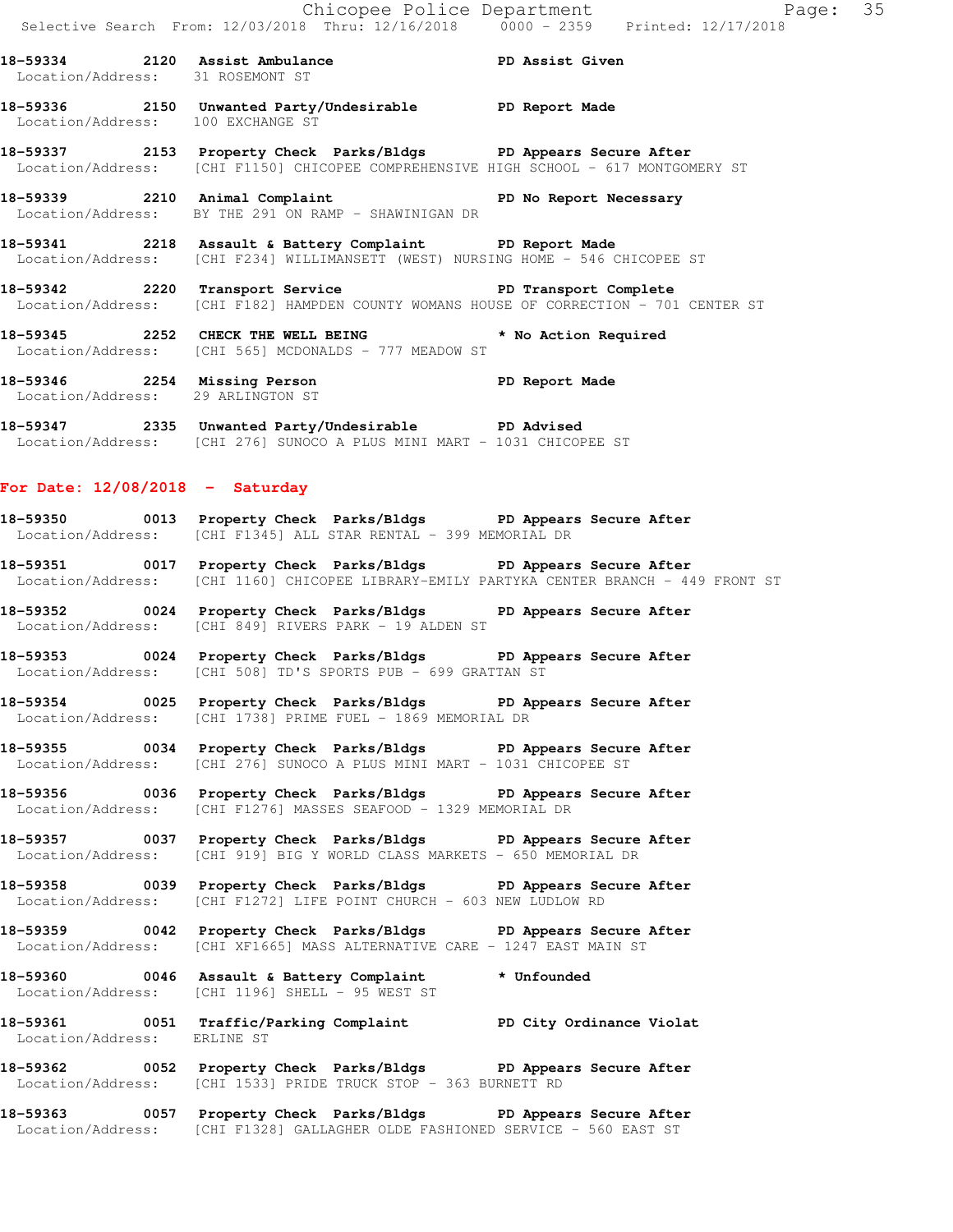- **18-59365 0109 Motor Vehicle Stop PD M/V Citation Issued**  Location/Address: 900 CHICOPEE ST
- **18-59366 0111 Property Check Parks/Bldgs PD Appears Secure After**  Location/Address: [CHI F168] EXCHANGE ST BAR - 258 EXCHANGE ST
- **18-59367 0114 Property Check Parks/Bldgs PD Appears Secure After**  Location/Address: [CHI 1761] RESIDENCE INN BY MARRIOTT - 500 MEMORIAL DR
- **18-59368 0115 Property Check Parks/Bldgs PD Appears Secure After**  Location/Address: [CHI 958] PION PONTIAC (BOB) - 333 MEMORIAL DR
- **18-59369 0117 Property Check Parks/Bldgs PD Appears Secure After**  Location/Address: [CHI 178] BASICS PLUS MINI MART - 190 EAST ST
- **18-59370 0120 Property Check Parks/Bldgs PD Appears Secure After**  Location/Address: [CHI 999] MIKES VARIETY - 355 DALE ST
- **18-59371 0124 Breaking & Entering-Report PD Advised**  Location/Address: 44 VICTORIA PARK
- **18-59372 0135 Traffic/Parking Complaint PD City Ordinance Violat**  Location/Address: 0 SKEELE ST @ 0 JOHN ST
- **18-59374 0141 Traffic/Parking Complaint PD City Ordinance Violat**  Location/Address: 60 WALTER ST
- **18-59375 0142 Property Check Parks/Bldgs PD Appears Secure After**  Location/Address: [CHI F621] FAMILY DOLLAR - 209 EXCHANGE ST
- **18-59376 0146 Property Check Parks/Bldgs PD Appears Secure After**  Location/Address: [CHI F734] AMVETS CLUB POST 12 - 754 MONTGOMERY ST
- **18-59377 0148 Property Check Parks/Bldgs PD Appears Secure After**  Location/Address: [CHI 328] SAMS CONVENIENCE STORE - 147 BROADWAY
- **18-59378 0148 Property Check Parks/Bldgs PD Appears Secure After**  Location/Address: [CHI 856] NASH FIELD PARK - 90 CALL ST
- **18-59379 0148 Property Check Parks/Bldgs PD Appears Secure After**  Location/Address: [CHI XF1656] MERCEDES-BENZ OF SPRINGFIELD - 295 BURNETT RD
- **18-59380 0154 Property Check Parks/Bldgs PD Appears Secure After**  Location/Address: [CHI 850] LINCOLN GROVE - PARK - 224 BROADWAY
- **18-59382 0156 Assist Ambulance PD Assist Given**  Location/Address: 20 MILLER ST
- **18-59381 0157 Property Check Parks/Bldgs PD Appears Secure After**  Location/Address: [CHI F163] RUMBLE SEAT LOUNGE - 482 SPRINGFIELD ST
- **18-59384 0157 Traffic/Parking Complaint PD City Ordinance Violat**  Location/Address: 0 SKEELE ST @ 0 NASH ST
- **18-59385 0207 Property Check Parks/Bldgs PD Appears Secure After**  Location/Address: [CHI 1122] LIGHTHOUSE LIQUORS - 856 MEMORIAL DR
- **18-59386 0208 Property Check Parks/Bldgs PD Appears Secure After**  Location/Address: REAR LOT SZOT PARK - ABBEY MEMORIAL DR
- **18-59387 0213 Traffic/Parking Complaint PD City Ordinance Violat**  Location/Address: NARRAGANSETT BLVD
- **18-59388 0216 Crash Property Damage PD Report Made**  Location/Address: [CHI 1578] DOC'S PLACE - 1264 GRANBY RD
- **18-59389 0219 Property Check Parks/Bldgs PD Appears Secure After**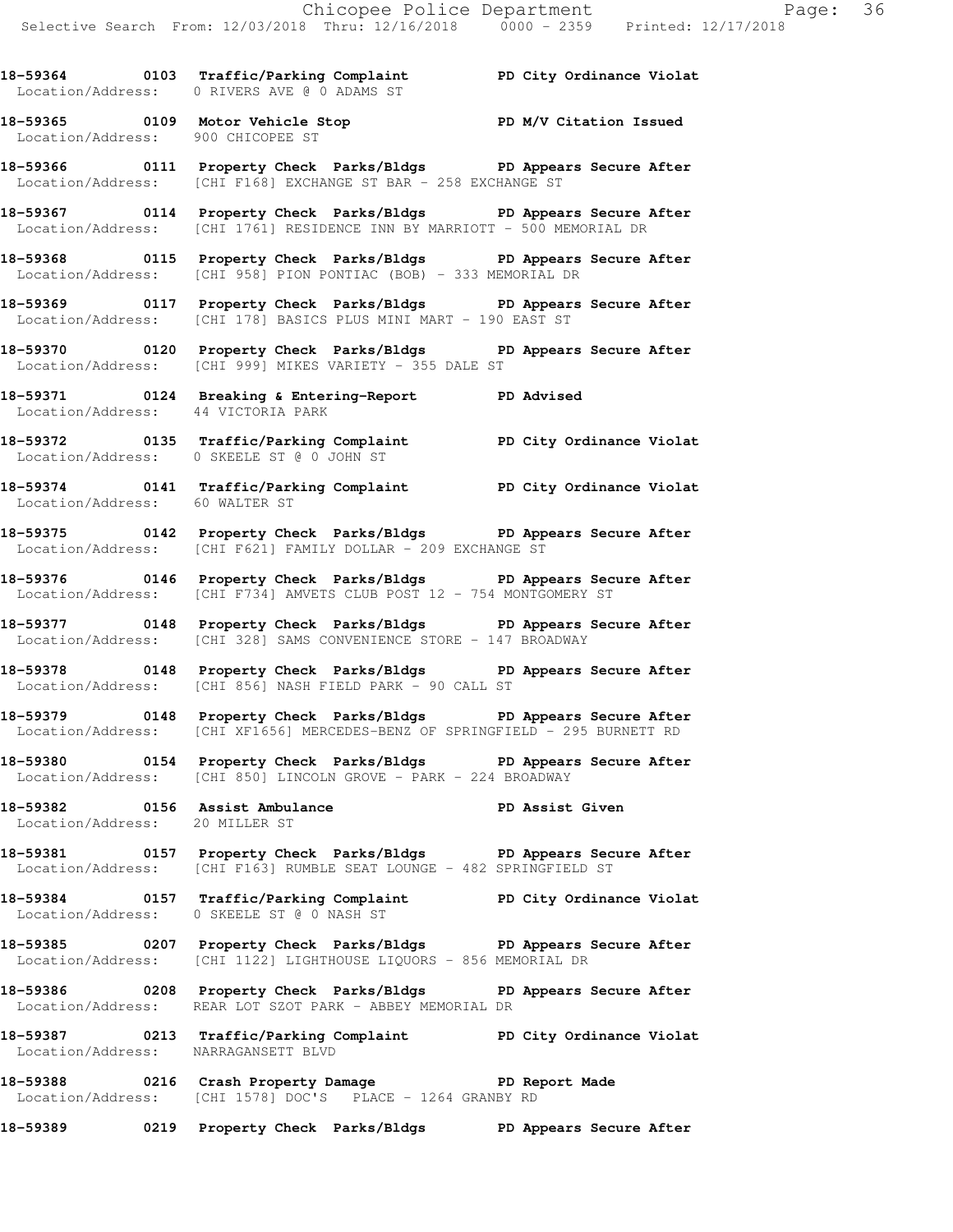|                                     |                                                                                                                                                         | Chicopee Police Department<br>Selective Search From: 12/03/2018 Thru: 12/16/2018 0000 - 2359 Printed: 12/17/2018 |  |
|-------------------------------------|---------------------------------------------------------------------------------------------------------------------------------------------------------|------------------------------------------------------------------------------------------------------------------|--|
|                                     | Location/Address: [CHI 857] SZOT PARK - 97 SGT TRACY DR                                                                                                 |                                                                                                                  |  |
|                                     | 18-59390 0220 Property Check Parks/Bldgs PD Appears Secure After<br>Location/Address: [CHI 692] GIOVANNIS PIZZA SHOP - 1885 MEMORIAL DR                 |                                                                                                                  |  |
|                                     | 18-59391 		 0221 Property Check Parks/Bldgs 		 PD Appears Secure After<br>Location/Address: [CHI 292] AMERICAN LEGION POST 452 - 43 EXCHANGE ST         |                                                                                                                  |  |
|                                     | 18-59392 0222 Suspicious M/V<br>Location/Address: 39 PERKINS ST @ 166 FRONT ST                                                                          | <b>PD Advised</b>                                                                                                |  |
| Location/Address: 11 NEW LOMBARD RD | 18-59394 0224 Drug Overdose National PD Report Made                                                                                                     |                                                                                                                  |  |
|                                     | 18-59395 0226 Property Check Parks/Bldgs PD Appears Secure After<br>Location/Address: [CHI 162] POOR RICHARDS - 116 SCHOOL ST                           |                                                                                                                  |  |
|                                     | 18-59396 0228 Traffic/Parking Complaint PD City Ordinance Violat<br>Location/Address: 99 BONNER ST                                                      |                                                                                                                  |  |
|                                     | 18-59397 0228 Property Check Parks/Bldgs PD Appears Secure After<br>Location/Address: [CHI 153] CHICOPEE SAVINGS BANK MAIN BRANCH - 70 CENTER ST        |                                                                                                                  |  |
| Location/Address: 315 CHICOPEE ST   | 18-59398 0234 Motor Vehicle Stop North PD Arrest Made                                                                                                   |                                                                                                                  |  |
|                                     | 18-59399 0303 Property Check Parks/Bldgs PD Appears Secure After<br>Location/Address: [CHI 842] DUPONT MEM MID SCHOOL, 1ST SGT. KEVIN A. - 650 FRONT ST |                                                                                                                  |  |
| Location/Address: 33 LOUISE AVE     | 18-59400 0312 Suspicious M/V <b>PD</b> Complaint Taken Care                                                                                             |                                                                                                                  |  |
|                                     | 18-59401 0355 Property Check Parks/Bldgs PD Appears Secure After<br>Location/Address: [CHI 834] BOWE SCHOOL, PATRICK E. K-5 - 115 HAMPDEN ST            |                                                                                                                  |  |
|                                     | 18-59402 0407 Property Check Parks/Bldgs PD Appears Secure After<br>Location/Address: [CHI F1342] CVS PHARMACY - 235 CENTER ST                          |                                                                                                                  |  |
|                                     | 18-59403 0412 Neighbor/Landlord Dispute PD Advised<br>Location/Address: 18 WALNUT ST Apt. #3FL                                                          |                                                                                                                  |  |
| 18-59405                            | 0415 Property Check Parks/Bldgs PD Appears Secure After<br>Location/Address: [CHI 730] TOWN FAIR TIRE CENTERS INC - 886 MEMORIAL DR                     |                                                                                                                  |  |
| Location/Address: PEACE ST          | 18-59406 0422 Property Check Parks/Bldgs PD Appears Secure After                                                                                        |                                                                                                                  |  |
|                                     | 18-59407 0437 CHECK THE WELL BEING PD Complaint Taken Care<br>Location/Address: [CHI 1761] RESIDENCE INN BY MARRIOTT - 500 MEMORIAL DR                  |                                                                                                                  |  |
| Location/Address: YVONNE ST         | 18-59408 0454 Property Check Parks/Bldgs PD Appears Secure After                                                                                        |                                                                                                                  |  |
| Location/Address: ELCON DR          | 18-59409 0504 Traffic/Parking Complaint PD City Ordinance Violat                                                                                        |                                                                                                                  |  |
|                                     | 18-59410 0522 Property Check Parks/Bldgs PD Appears Secure After<br>Location/Address: [CHI F107] POLISH CULTRAL CENTER - 33 SOUTH ST                    |                                                                                                                  |  |
|                                     | 18-59411 		 0523 Property Check Parks/Bldgs 		 PD Appears Secure After<br>Location/Address: [CHI 1196] SHELL - 95 WEST ST                               |                                                                                                                  |  |
| Location/Address: WESTERN DR        | 18-59412 0530 Traffic/Parking Complaint PD City Ordinance Violat                                                                                        |                                                                                                                  |  |
| Location/Address: CRESCENT DR       | 18-59413 0533 Traffic/Parking Complaint PD City Ordinance Violat                                                                                        |                                                                                                                  |  |
|                                     | 18-59414 0541 Property Check Parks/Bldgs PD Appears Secure After<br>Location/Address: [CHI 480] YANKEE ROD SHOP - 162 CHICOPEE ST                       |                                                                                                                  |  |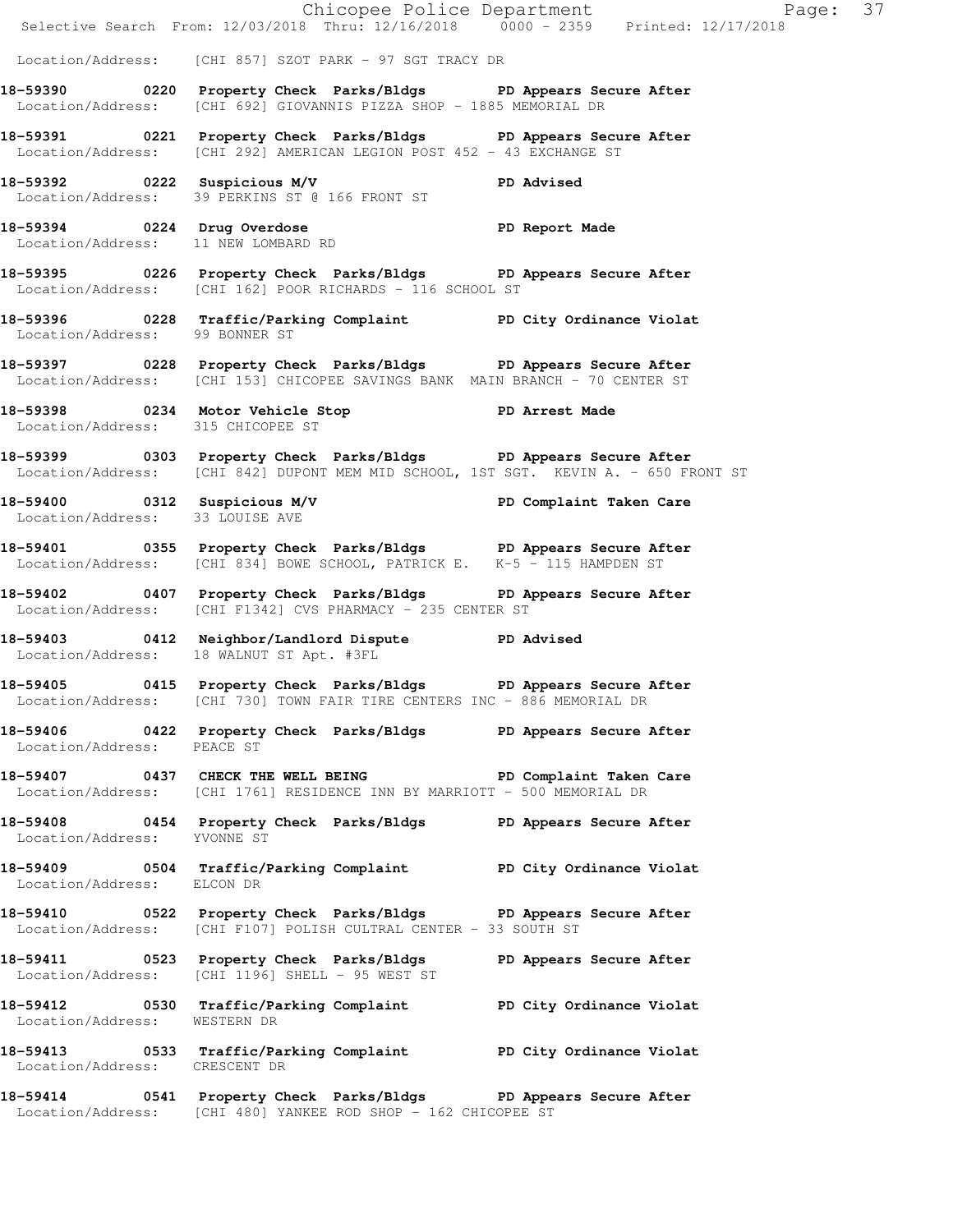|                                  | Chicopee Police Department<br>Selective Search From: 12/03/2018 Thru: 12/16/2018 0000 - 2359 Printed: 12/17/2018                                            |                          |
|----------------------------------|-------------------------------------------------------------------------------------------------------------------------------------------------------------|--------------------------|
|                                  | Location/Address: 632 CHICOPEE ST @ 17 BEMIS ST                                                                                                             |                          |
| Location/Address: 46 FLORENCE ST | 18-59417 0549 Assist Ambulance National PD Assist Given                                                                                                     |                          |
|                                  | 18-59418 0601 Property Check Parks/Bldgs PD Appears Secure After<br>Location/Address: [CHI 1831] LAFLAMME TRUCKS - 347 MCKINSTRY AVE                        |                          |
|                                  | 18-59419 0605 Property Check Parks/Bldgs PD Appears Secure After<br>Location/Address: [CHI 361] CITGO, WYMAN - 451 GRATTAN ST                               |                          |
|                                  | 18-59421 0612 Property Check Parks/Bldgs PD Appears Secure After<br>Location/Address: [CHI F684] CASTLE OF KNIGHTS - 1599 MEMORIAL DR                       |                          |
|                                  | 18-59422 18-59422 0619 Motor Vehicle Stop 19 PD Citation/Warning Issu<br>Location/Address: 807 CHICOPEE ST @ 13 YVONNE ST                                   |                          |
| Location/Address: BUSH AVE       | 18-59423 0634 Traffic/Parking Complaint PD City Ordinance Violat                                                                                            |                          |
|                                  | 18-59424 18-59424 0651 Property Check Parks/Bldgs 19 PD Appears Secure After<br>Location/Address: [CHI 647] BURGER KING - 1284 MEMORIAL DR                  |                          |
| Location/Address: ROY ST         | 18-59425 0655 Traffic/Parking Complaint PD City Ordinance Violat                                                                                            |                          |
| Location/Address: BEMIS ST       | 18-59426 0718 Traffic/Parking Complaint PD City Ordinance Violat                                                                                            |                          |
|                                  | 18-59427 0724 Motor Vehicle Stop North PD Citation/Warning Issu<br>Location/Address: 583 CHICOPEE ST @ 30 GRATTAN ST                                        |                          |
|                                  | <br> 18-59430            0749    Public Service                                    PD Report Made<br>Location/Address: [CHI 309] MCDONALDS - 350 BURNETT RD |                          |
|                                  | 18-59431 0754 Stolen M/V L/P Report The PD Report Made<br>Location/Address: [CHI 927] CHUCKS AUTO SERVICE - 78 WEST ST                                      |                          |
| Location/Address: 143 WILSON AVE | 18-59435 0859 Motor Vehicle Stop Notor PD Citation/Warning Issu                                                                                             |                          |
|                                  | 18-59436 0908 Motor Vehicle Stop<br>Location/Address: 0 BUCKLEY BLVD @ 0 BUSH AVE                                                                           | PD Citation/Warning Issu |
|                                  | 18-59437 		 0911 Malicious Damage-Past 		 PD Complaint Taken Care<br>Location/Address: 100 EXCHANGE ST Apt. #2L                                             |                          |
|                                  | 18-59438 0913 Assault & Battery Complaint PD Report Made<br>Location/Address: [CHI F1556] FALLS VIEW APARTMENTS - 132 EAST MAIN ST                          |                          |
| Location/Address: BUCKLEY BLVD   | 18-59440 0930 Motor Vehicle Stop N/V Citation Issued                                                                                                        |                          |
|                                  | 18-59442 0934 Crash Property Damage PD Report Made<br>Location/Address: [CHI F1174] FIRE STA #7 - 739 GRATTAN ST                                            |                          |
|                                  | 18-59441 0935 Motor Vehicle Stop PD Advised<br>Location/Address: 166 FRONT ST @ 39 PERKINS ST                                                               |                          |
|                                  | 18-59443 0942 Motor Vehicle Stop<br>Location/Address: 225 DALE ST @ 119 ROLF AVE                                                                            | <b>PD Advised</b>        |
| Location/Address: 54 ELDRIDGE ST | 18-59446 0947 CHECK THE WELL BEING                                                                                                                          | <b>PD Advised</b>        |
|                                  | 18-59445 0950 Motor Vehicle Stop Notor PD Citation/Warning Issu<br>Location/Address: 418 DALE ST @ 61 MONTELLO RD                                           |                          |
|                                  | 18-59447 1004 Motor Vehicle Stop<br>Location/Address: 418 DALE ST @ 61 MONTELLO RD                                                                          | PD M/V Citation Issued   |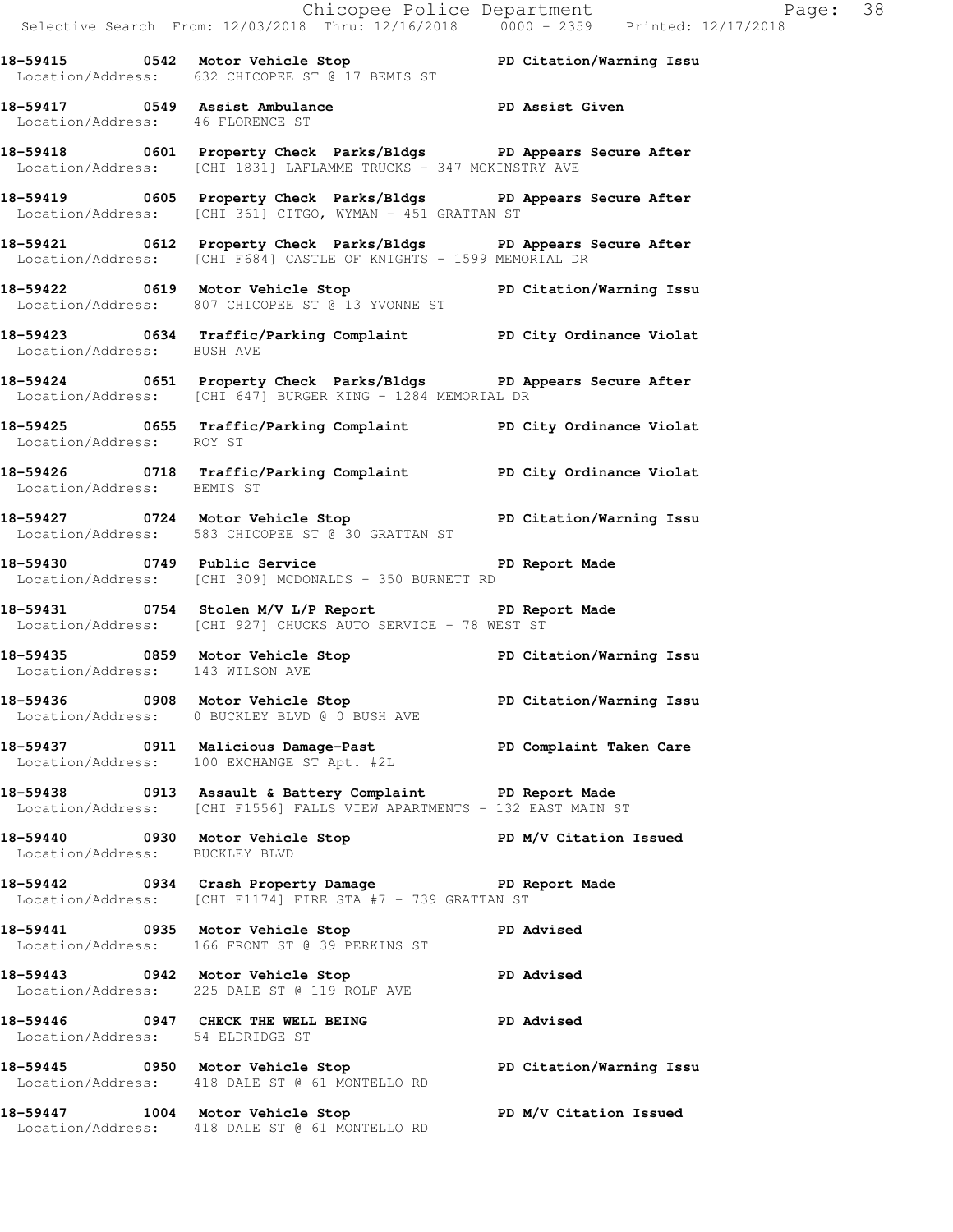18-59448 1020 Motor Vehicle Stop **PD City Ordinance Violat** Location/Address: [CHI 999] MIKES VARIETY - 355 DALE ST

**18-59449 1106 Property Check Parks/Bldgs PD Appears Secure After**  Location/Address: [CHI 837] LITWIN SCHOOL, SGT. ROBERT R. <sup>-</sup> K-5 - 135 LITWIN LN

**18-59450 1108 Property Check Parks/Bldgs PD Appears Secure After**  Location/Address: [CHI 1792] EAST ST GRILL AND CREAMERY - 415 EAST ST

**18-59451 1115 Animal Complaint PD Report Made** Location/Address: MOORE ST Location/Address:

**18-59452 1202 Motor Vehicle Stop PD Advised**  Location/Address: 0 CELEBRATION CIR @ 0 SHERIDAN ST

**18-59453 1209 Motor Vehicle Stop PD City Ordinance Violat**  Location/Address: 351 PROSPECT ST @ 15 INGHAM ST

**18-59454 1219 Motor Vehicle Stop PD Citation/Warning Issu**  Location/Address: 420 EAST ST @ 319 BEAUCHAMP TER

**18-59455 1220 Harassing Phone Calls PD Report Made**  Location/Address: 44 BELL ST Apt. #2FL

**18-59456 1229 Abandoned 911 Call \* False Alarm**  Location/Address: [CHI F1048] HAMPTON INN CHICOPEE - 600 MEMORIAL DR

**18-59459 1256 Crash Property Damage PD Report Made**  Location/Address: [CHI 1191] WALMART - 591 MEMORIAL DR

**18-59461 1307 CHECK THE WELL BEING PD No Report Necessary**  Location/Address: [CHI 410] POLISH NATIONAL CREDIT UNION - 923 FRONT ST

**18-59462 1308 Assist Ambulance PD Assist Given**  Location/Address: 344 PROSPECT ST

**18-59464 1318 THREATS MADE PD Report Made**  Location/Address: 22 JOHN ST Apt. #3R

**18-59465 1322 Trespasser/Trespassing PD Complaint Taken Care**  Location/Address: [CHI 1160] CHICOPEE LIBRARY-EMILY PARTYKA CENTER BRANCH - 449 FRONT ST

**18-59467 1330 Motor Vehicle Stop PD Advised**  Location/Address: 88 CHICOPEE ST @ 2 BROADCAST CTR

**18-59468 1330 Property Check Parks/Bldgs \* Could not Locate**  Location/Address: [CHI 919] BIG Y WORLD CLASS MARKETS - 650 MEMORIAL DR

**18-59469 1336 Property Check Parks/Bldgs PD Appears Secure After**  Location/Address: [CHI 1893] WILLIAMS PARK - 880 BURNETT RD

**18-59473 1409 Public Service PD Advised**  Location/Address: [CHI 1191] WALMART - 591 MEMORIAL DR

**18-59474 1503 Crash Property Damage PD Advised**  Location/Address: [CHI 1252] MARSHALL'S - 591P MEMORIAL DR

**18-59475 1504 Crash Property Damage PD Report Made**  Location/Address: [CHI 1824] CHICOPEE STREET GENERAL STORE - 957 CHICOPEE ST

**18-59478 1613 Suspicious Person/Activity \* Could not Locate**  Location/Address: [CHI 638] BJS WHOLESALE FOOD WAREHOUSE - 650 MEMORIAL DR

**18-59480 1630 Motor Vehicle Stop PD Advised**  Location/Address: 100 CHICOPEE ST

**18-59482 1634 Disturbance PD Complaint Taken Care**  Location/Address: [CHI 857] SZOT PARK - 97 SGT TRACY DR

**18-59485 1644 Traffic/Parking Complaint PD Citation/Warning Issu**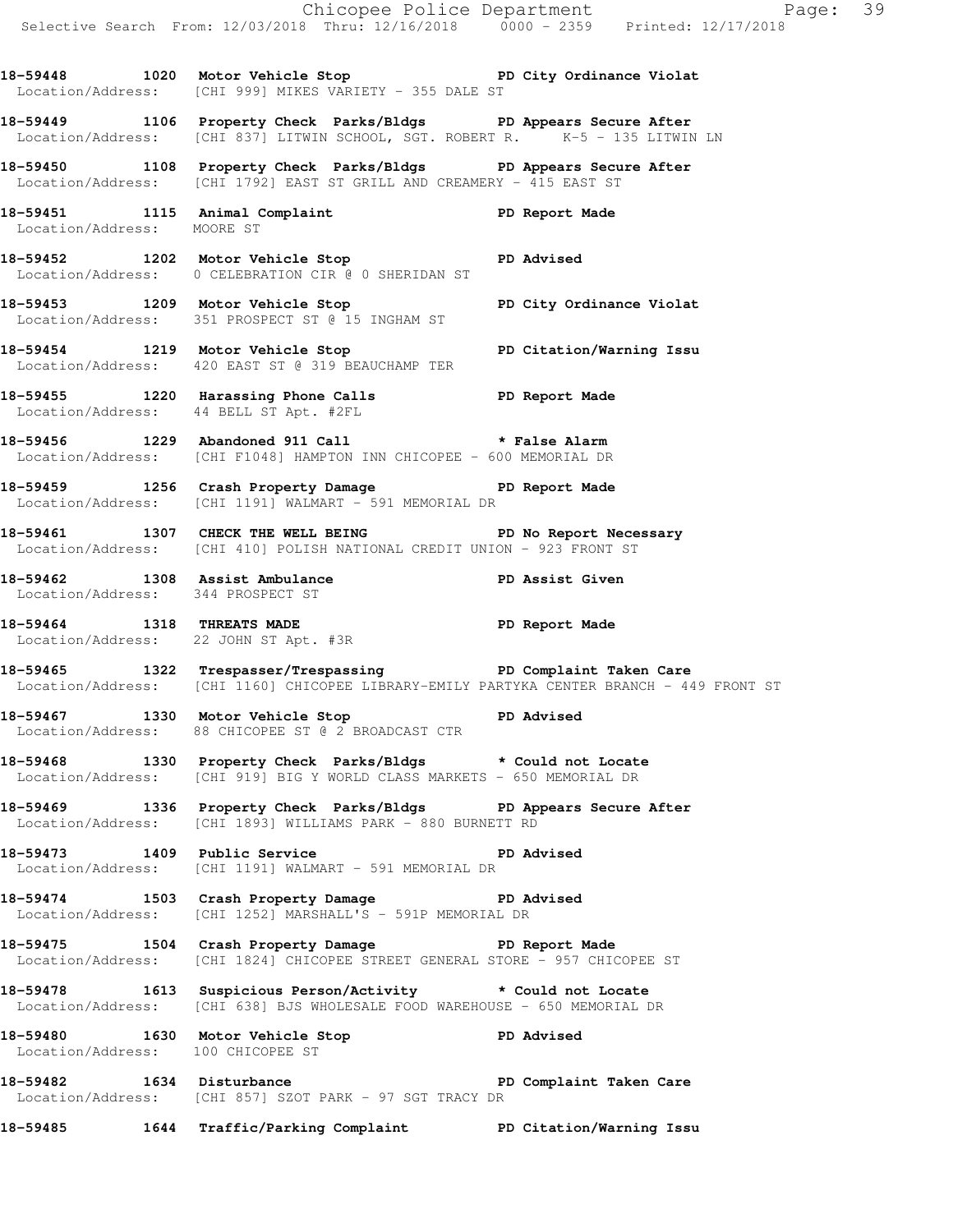|                                   |                                                                                                                                                                | Chicopee Police Department<br>Selective Search From: 12/03/2018 Thru: 12/16/2018 0000 - 2359 Printed: 12/17/2018 |  |
|-----------------------------------|----------------------------------------------------------------------------------------------------------------------------------------------------------------|------------------------------------------------------------------------------------------------------------------|--|
|                                   | Location/Address: [CHI F1309] FIVE BELOW - 591 MEMORIAL DR Apt. #K                                                                                             |                                                                                                                  |  |
|                                   | 18-59486 1649 Property Check Parks/Bldgs PD Appears Secure After<br>Location/Address: [CHI 854] SARAH JANE PARK - 21 VIVIAN ST                                 |                                                                                                                  |  |
|                                   | 18-59489 1652 Property Check Parks/Bldgs PD Advised<br>Location/Address: [CHI 325] BOAT RAMP, MEDINA STREET - 100 MEDINA ST                                    |                                                                                                                  |  |
|                                   | 18-59488 1653 Motor Vehicle Stop North PD Advised<br>Location/Address: [CHI XP2040] ARBORS KIDS AT CHICOPEE - 999 MEMORIAL DR                                  |                                                                                                                  |  |
|                                   | 18-59490   1655   Traffic/Parking Complaint   PD Complaint Taken Care<br>Location/Address: 68   COTE AVE                                                       |                                                                                                                  |  |
| Location/Address: FOSS AVE        | 18-59491 1702 Property Check Parks/Bldgs PD Appears Secure After                                                                                               |                                                                                                                  |  |
|                                   | 18-59493 1712 Missing Person PD Complaint Taken Care<br>Location/Address: 25 FISHER ST                                                                         |                                                                                                                  |  |
|                                   | 18-59494 1714 Property Check Parks/Bldgs PD Appears Secure After<br>Location/Address: [CHI 837] LITWIN SCHOOL, SGT. ROBERT R. X-5 - 135 LITWIN LN              |                                                                                                                  |  |
|                                   | 18-59496 1718 Property Check Parks/Bldgs PD Appears Secure After<br>Location/Address: [CHI 839] STEFANIK SCHOOL, GENERAL. JOHN J. K-5 - 720 MEADOW ST          |                                                                                                                  |  |
|                                   | 18-59498 1725 Motor Vehicle Stop North PD Advised<br>Location/Address: 5 NELSON ST @ 317 GRANBY RD                                                             |                                                                                                                  |  |
| Location/Address: 25 DEPOT ST     | 18-59500 1757 Stolen M/V L/P Report 18-59500                                                                                                                   |                                                                                                                  |  |
|                                   | 18-59501 1823 Assist Ambulance New PD Assist Given<br>Location/Address: [CHI F1217] PATTIS 4-10 - 32 QUINCY AVE                                                |                                                                                                                  |  |
|                                   | 18-59503 1826 Motor Vehicle Stop<br>Location/Address: [CHI F602] J POLEP - MEADOW ST                                                                           | <b>PD Advised</b>                                                                                                |  |
|                                   | 18-59504 1826 Loud Music the set of the set of the set of the set of the set of the set of the set of the set o<br>Location/Address: 0 DWIGHT ST @ 0 SCHOOL ST |                                                                                                                  |  |
|                                   | 18-59508 1849 Crash Property Damage Name PD Report Made<br>Location/Address: [CHI F685] FRONTERA GRILL - 1625 MEMORIAL DR                                      |                                                                                                                  |  |
|                                   | 18-59511 1918 Recovered Stolen M/V L/P PD Complaint Taken Care<br>Location/Address: [CHI 287] TEDDY BEAR POOLS & SPAS - 41 EAST ST                             |                                                                                                                  |  |
|                                   | 18-59510 1924 Abandoned/Found Property PD Report Made<br>Location/Address: [CHI F1206] ST STANISLAUS SOCIAL CLUB - 21 CHESTNUT ST                              |                                                                                                                  |  |
| Location/Address: 96 NONOTUCK AVE | 18-59512 1927 Crash Property Damage 50 PD Report Made                                                                                                          |                                                                                                                  |  |
|                                   | 18-59514 1951 Motor Vehicle Stop Notes and PD Advised<br>Location/Address: [CHI 670] CUMBERLAND FARMS - 1061 MEMORIAL DR                                       |                                                                                                                  |  |
|                                   | 18-59515 2005 Motor Vehicle Stop North PD Advised<br>Location/Address: 0 MEADOW ST @ 0 RANGER ST                                                               |                                                                                                                  |  |
| 18-59516 2011 Shoplifter          | Location/Address: [CHI 638] BJS WHOLESALE FOOD WAREHOUSE - 650 MEMORIAL DR                                                                                     | PD Report Made                                                                                                   |  |
| Location/Address: HOLMES DR       | 18-59517 2018 Suspicious M/V                                                                                                                                   | * Unfounded                                                                                                      |  |
|                                   | 18-59519 2051 Motor Vehicle Stop North PD Criminal Complaint Re<br>Location/Address: 1177 GRATTAN ST @ 135 MEADOW ST                                           |                                                                                                                  |  |
| Location/Address: 29 ARLINGTON ST | 18-59523 2121 Missing Person                                                                                                                                   | PD Complaint Taken Care                                                                                          |  |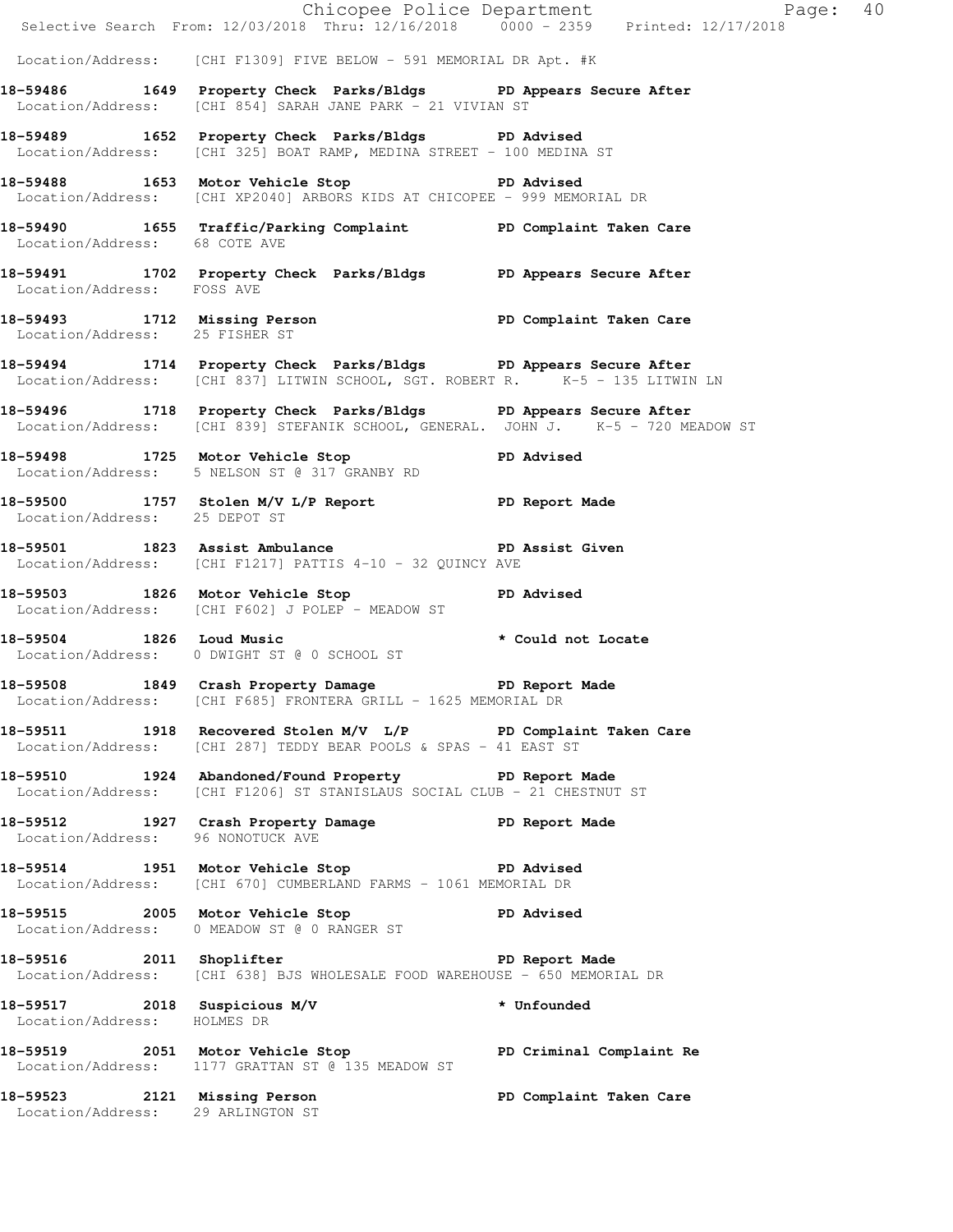Chicopee Police Department Fage: 41 Selective Search From: 12/03/2018 Thru: 12/16/2018 0000 - 2359 Printed: 12/17/2018 **18-59524 2140 Traffic/Parking Complaint PD M/V Citation Issued**  Location/Address: 8 CHARLES ST **18-59526 2215 Property Check Parks/Bldgs PD Appears Secure After**  Location/Address: [CHI 1893] WILLIAMS PARK - 880 BURNETT RD **18-59528 2254 Shoplifter \* Could not Locate**  Location/Address: [CHI 1191] WALMART - 591 MEMORIAL DR **18-59529 2303 Crash Property Damage PD No Report Necessary**  Location/Address: [CHI 504] ALDENVILLE LIQUOR STORE - 742 GRATTAN ST **18-59532 2322 Assist Ambulance \* No Action Required**  Location/Address: 260 COLLEGE ST Apt. #A **For Date: 12/09/2018 - Sunday 18-59535 0023 Property Check Parks/Bldgs PD Appears Secure After**  Location/Address: [CHI 958] PION PONTIAC (BOB) - 333 MEMORIAL DR

**18-59536 0025 Property Check Parks/Bldgs PD Appears Secure After**  Location/Address: [CHI F1301] FACE TO NAILS - 600 SPRINGFIELD ST

**18-59537 0028 Motor Vehicle Stop PD Advised**  Location/Address: [CHI 1289] ALL STAR CAR AND TRUCK RENTAL - 385 MEMORIAL DR

**18-59538 0032 Property Check Parks/Bldgs PD Appears Secure After**  Location/Address: [CHI 718] CVS 693 - 1616 MEMORIAL DR

**18-59539 0032 Property Check Parks/Bldgs PD Appears Secure After**  Location/Address: [CHI 958] PION PONTIAC (BOB) - 333 MEMORIAL DR

**18-59540 0040 Assist Ambulance PD Assist Given**  Location/Address: [CHI 612] QUICKYS - 2 SPRINGFIELD ST Apt. #110

**18-59542 0045 Property Check Parks/Bldgs PD Appears Secure After**  Location/Address: [CHI 276] SUNOCO A PLUS MINI MART - 1031 CHICOPEE ST

**18-59543 0047 Property Check Parks/Bldgs PD Appears Secure After**  Location/Address: [CHI 1122] LIGHTHOUSE LIQUORS - 856 MEMORIAL DR

**18-59544 0048 Property Check Parks/Bldgs PD Appears Secure After**  Location/Address: [CHI F988] F.L. ROBERTS CHICOPEE #04050 - 2012 MEMORIAL DR

**18-59545 0053 Property Check Parks/Bldgs PD Appears Secure After**  Location/Address: [CHI 1533] PRIDE TRUCK STOP - 363 BURNETT RD

**18-59546 0103 Property Check Parks/Bldgs PD Appears Secure After**  Location/Address: [CHI F376] CURRY HONDA NISSAN - 767 MEMORIAL DR

**18-59547 0106 Property Check Parks/Bldgs PD Appears Secure After**  Location/Address: [CHI 587] OREGON SPORTSMAN CLUB - 610 NEW LOMBARD RD

**18-59549 0108 CHECK THE WELL BEING PD Assisted other Agency**  Location/Address: [CHI F1373] PREMIER TRANSPORTATION - 26 TAXIWAY DR

**18-59548 0112 Property Check Parks/Bldgs PD Appears Secure After**  Location/Address: PLANTE CIR

**18-59550 0114 Property Check Parks/Bldgs PD Appears Secure After**  Location/Address: [CHI 856] NASH FIELD PARK - 90 CALL ST

**18-59551 0121 Property Check Parks/Bldgs PD Appears Secure After**  Location/Address: WILLIAM ST

**18-59552 0123 Public Service PD Complaint Taken Care**  Location/Address: 470 PROSPECT ST

**18-59553 0126 Property Check Parks/Bldgs PD Appears Secure After**  Location/Address: [CHI 105] LIQUORSHED - 1345 BURNETT RD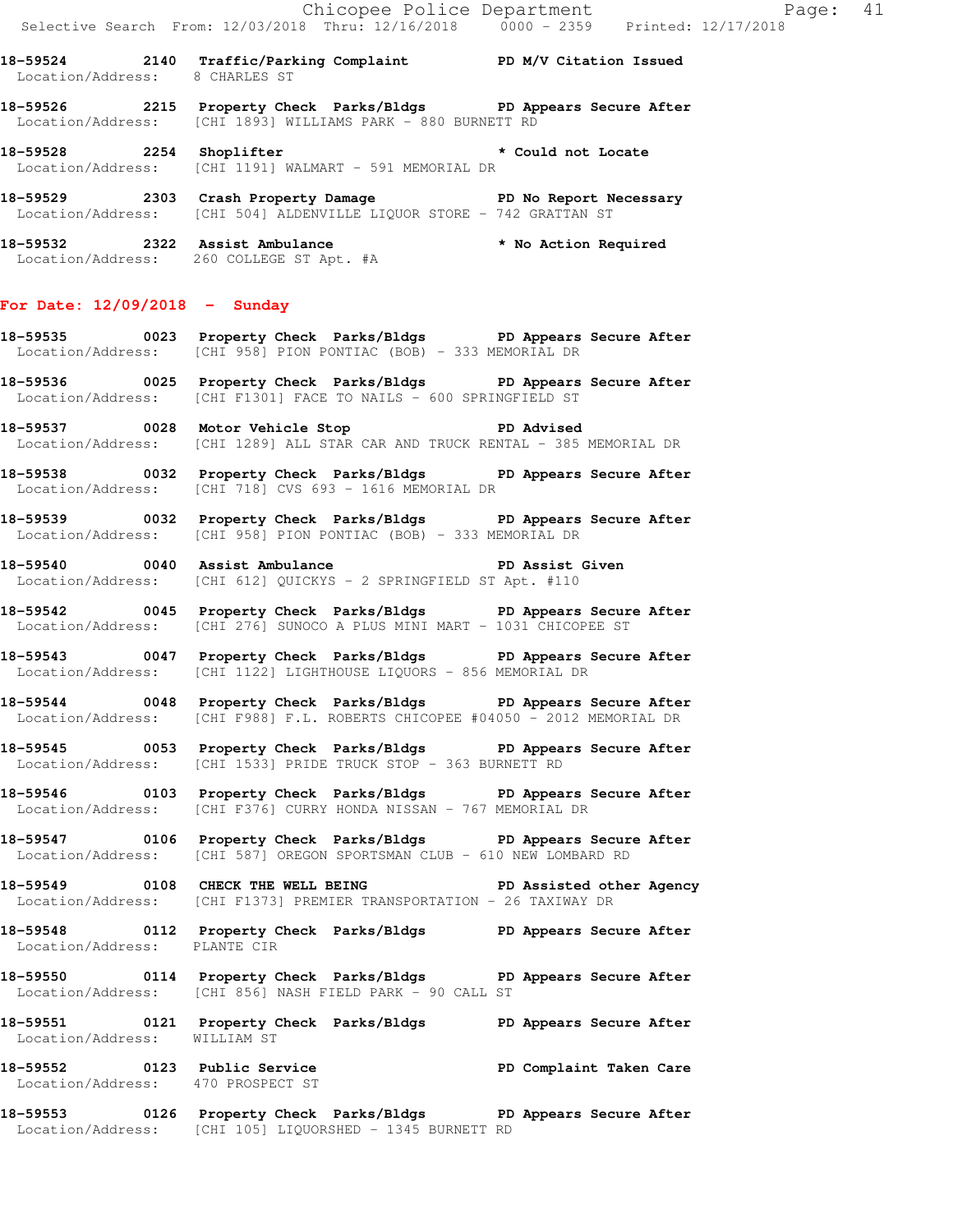**18-59556 0131 Loud Music PD Advised**  Location/Address: BEAUREGARD TER **18-59557 0143 Property Check Parks/Bldgs PD Appears Secure After**  Location/Address: [CHI 592] SUNOCO - F.L. ROBERTS - 500 MONTGOMERY ST **18-59558 0146 Motor Vehicle Stop PD Citation/Warning Issu**  Location/Address: [CHI 426] ARBORS (THE) AT CHICOPEE - 929 MEMORIAL DR **18-59559 0146 Motor Vehicle Stop \* No Action Required**  Location/Address: [CHI 426] ARBORS (THE) AT CHICOPEE - 929 MEMORIAL DR **18-59561 0206 Property Check Parks/Bldgs PD Appears Secure After**  Location/Address: [CHI 1567] FAIRVIEW EYECARE - 1176 MEMORIAL DR Apt. #STE B 18-59562 0207 Motor Vehicle Stop **PD Complaint Taken Care**  Location/Address: 73 SCHOOL ST **18-59563 0219 Property Check Parks/Bldgs PD Appears Secure After**  Location/Address: [CHI F734] AMVETS CLUB POST 12 - 754 MONTGOMERY ST **18-59564 0222 Transport Service PD Transport Complete**  Location/Address: [SPR F1] BAYSTATE MEDICAL CENTER - 759 CHESTNUT ST **18-59565 0227 Property Check Parks/Bldgs PD Appears Secure After**  Location/Address: [CHI 555] TELLIERS AUTO BODY INC - 386 MEADOW ST **18-59566 0228 Property Check Parks/Bldgs PD Appears Secure After**  Location/Address: [CHI 670] CUMBERLAND FARMS - 1061 MEMORIAL DR **18-59568 0245 Property Check Parks/Bldgs PD Appears Secure After**  Location/Address: [CHI 730] TOWN FAIR TIRE CENTERS INC - 886 MEMORIAL DR **18-59569 0303 Property Check Parks/Bldgs PD Appears Secure After**  Location/Address: [CHI 1886] BROTHERS PIZZA - 653 GRATTAN ST **18-59570 0306 Assist Ambulance PD Assist Given**  Location/Address: [CHI F863] PARTRIDGE HOLLOW APARTMENTS, LLC. - 59 NEW LUDLOW RD Apt. #12A **18-59573 0309 Assist Ambulance PD Assist Given**  Location/Address: 19 PENNSYLVANIA AVE Apt. #2FL **18-59575 0333 Property Check Parks/Bldgs PD Appears Secure After**  Location/Address: [CHI 1714] UNION MART-2 - 457 GRANBY RD **18-59576 0346 Property Check Parks/Bldgs PD Appears Secure After**  Location/Address: [CHI 832] BELLAMY MIDDLE SCHOOL, EDWARD 6-8 - 314 PENDLETON AVE **18-59578 0404 Property Check Parks/Bldgs PD Appears Secure After**  Location/Address: [CHI 188] PRIDE SERVICE STATION - 167 CHICOPEE ST **18-59580 0447 Property Check Parks/Bldgs PD Appears Secure After**  Location: METHADONE CLINIC **18-59581 0454 Property Check Parks/Bldgs PD Appears Secure After**  Location/Address: [CHI F1225] ATLAS PUB - 300 CAREW ST **18-59582 0500 Property Check Parks/Bldgs PD Appears Secure After**  Location/Address: [CHI 1289] ALL STAR CAR AND TRUCK RENTAL - 385 MEMORIAL DR **18-59583 0505 Property Check Parks/Bldgs PD Appears Secure After**  Location/Address: [CHI 849] RIVERS PARK - 19 ALDEN ST **18-59584 0515 Property Check Parks/Bldgs PD Appears Secure After**  Location/Address: 151 EAST ST **18-59585 0521 Property Check Parks/Bldgs PD Appears Secure After**  Location/Address: [CHI F473] MY BROTHERS PLACE - 185 GROVE ST **18-59586 0541 Property Check Parks/Bldgs PD Appears Secure After**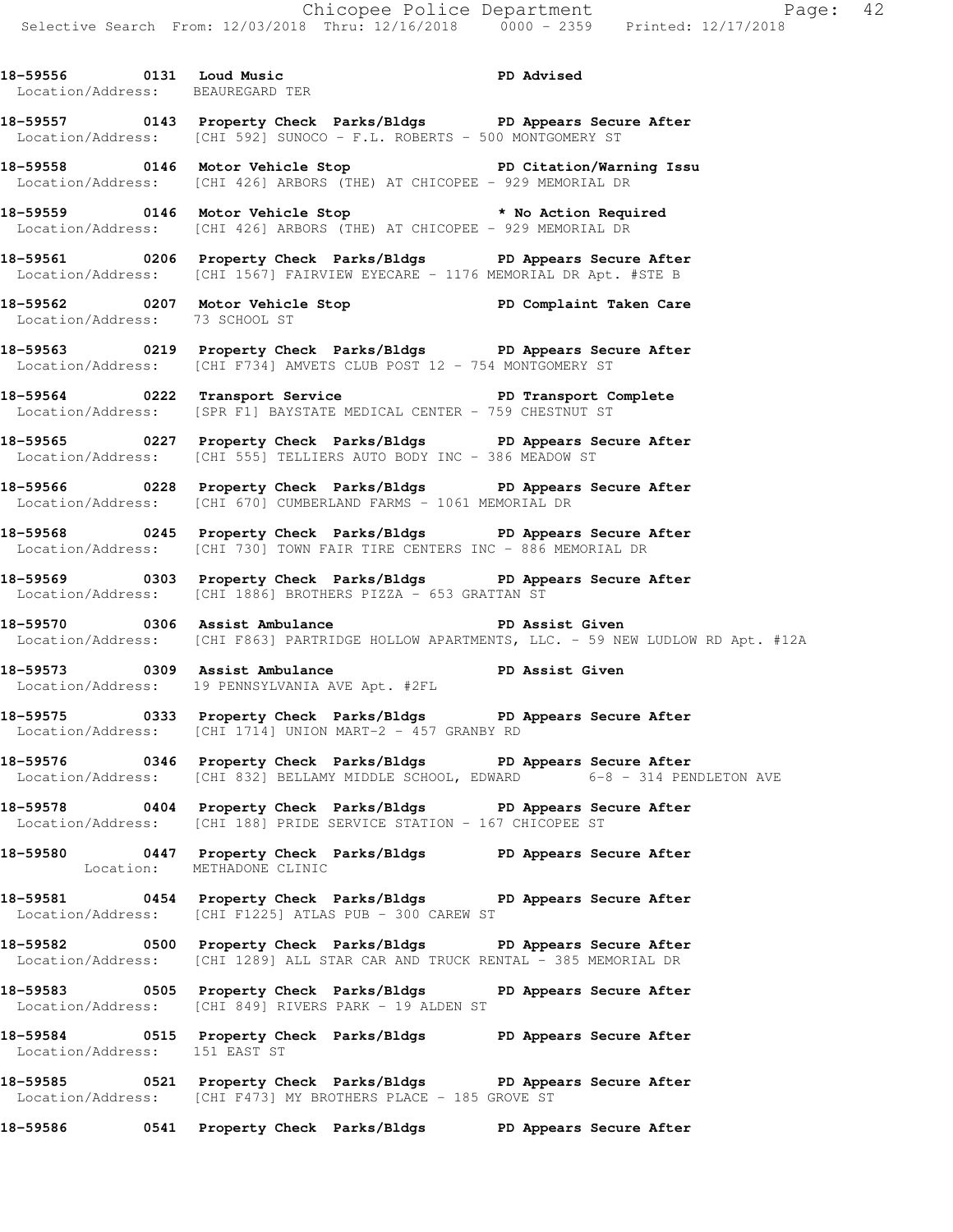|                                    |                                                                                                                                              | Chicopee Police Department<br>Selective Search From: 12/03/2018 Thru: 12/16/2018 0000 - 2359 Printed: 12/17/2018 |  |
|------------------------------------|----------------------------------------------------------------------------------------------------------------------------------------------|------------------------------------------------------------------------------------------------------------------|--|
|                                    | Location/Address: [CHI 1096] ARBOR KIDS, THE - 999 MEMORIAL DR                                                                               |                                                                                                                  |  |
|                                    | 18-59587 		 0557 Property Check Parks/Bldgs 		 PD Appears Secure After<br>Location/Address: [CHI 178] BASICS PLUS MINI MART - 190 EAST ST    |                                                                                                                  |  |
|                                    | 18-59590 0635 Property Check Parks/Bldgs PD Appears Secure After<br>Location/Address: [CHI 574] PRIDE - 27 MONTGOMERY ST                     |                                                                                                                  |  |
|                                    | 18-59591 0642 CHECK THE WELL BEING FD Advised<br>Location/Address: [CHI 1932] PRINCE RESIDENCE (BOB) - 122 LUDLOW RD                         |                                                                                                                  |  |
|                                    | 18-59592 0647 Motor Vehicle Stop North PD Arrest Made<br>Location/Address: [CHI 276] SUNOCO A PLUS MINI MART - 1031 CHICOPEE ST              |                                                                                                                  |  |
| Location/Address: CENTER ST        | 18-59593 0656 Motor Vehicle Stop 30 PD Advised                                                                                               |                                                                                                                  |  |
|                                    | 18-59595 0732 Property Check Parks/Bldgs PD Appears Secure After<br>Location/Address: [CHI F787] METRO CHRYSLER DODGE JEEP - 650 MEMORIAL DR |                                                                                                                  |  |
|                                    | 18-59598 0741 Assist Ambulance<br>Location/Address: 4 VOLPE DR Apt. #18                                                                      |                                                                                                                  |  |
|                                    | 18-59600 0757 CHECK THE WELL BEING * Could not Locate<br>Location/Address: TOWARDS LUDLOW - BURNETT RD                                       |                                                                                                                  |  |
|                                    | 18-59604 0848 Traffic/Parking Complaint PD Complaint Taken Care<br>Location/Address: [CHI F1161] CHICOPEE MARKETPLACE - 591 MEMORIAL DR      |                                                                                                                  |  |
|                                    | 18-59605 0858 CHECK THE WELL BEING THE PD No Report Necessary<br>Location/Address: E STREET AVE @ VETERANS BRDG                              |                                                                                                                  |  |
|                                    | 18-59606 0900 Property Check Parks/Bldgs PD Appears Secure After<br>Location/Address: [CHI 429] KNIGHTS OF COLUMBUS - 460 GRANBY RD          |                                                                                                                  |  |
| Location/Address: 37 HASTINGS ST   | 18-59607 0920 Motor Vehicle Stop PD M/V Citation Issued                                                                                      |                                                                                                                  |  |
|                                    | 18-59609 0943 Traffic Assignment the theory of the No Action Required<br>Location/Address: 191 SPRINGFIELD ST @ 13 FAIRVIEW AVE              |                                                                                                                  |  |
|                                    | 18-59611 0955 Stolen M/V L/P Report The PD Report Made<br>Location/Address: [CHI 1345] GATZOUNAS RESIDENCE - 11 GILBERT AVE                  |                                                                                                                  |  |
|                                    | 18-59613 1006 CHECK THE WELL BEING FOR PP Appears Secure After<br>Location/Address: [CHI 1932] PRINCE RESIDENCE (BOB) - 122 LUDLOW RD        |                                                                                                                  |  |
| Location/Address: 83 CHURCH ST     | 18-59618 1042 Service of a Summons PD Served in Hand                                                                                         |                                                                                                                  |  |
| Location/Address: 11 WASHINGTON ST | 18-59619 1050 Service of a Summons TPD Served in Hand                                                                                        |                                                                                                                  |  |
| Location/Address: 50 FRONT ST      | 18-59620 1054 Breaking & Entering in progres * Unfounded                                                                                     |                                                                                                                  |  |
|                                    | 18-59621 1057 CHECK THE WELL BEING PD Complaint Taken Care<br>Location/Address: [CHI 1287] CHANNEL 22 NEWS CENTER - 1 BROADCAST CTR          |                                                                                                                  |  |
| Location/Address: 18 MAPLE ST      | 18-59623 1114 Service of a Summons PD Served in Hand                                                                                         |                                                                                                                  |  |
| Location/Address: 10 WEST ST       | 18-59625 1137 CHECK THE WELL BEING PD Advised                                                                                                |                                                                                                                  |  |
|                                    | 18-59626 1140 Assault & Battery Complaint PD Report Made<br>Location/Address: [CHI 1816] RESTAURANT DEPOT - 123 FIRST AVE                    |                                                                                                                  |  |
|                                    | 18-59629 1228 Crash Property Damage PD Advised<br>Location/Address: [CHI 1473] PAYLESS SHOE SOURCE - 591 M MEMORIAL DR                       |                                                                                                                  |  |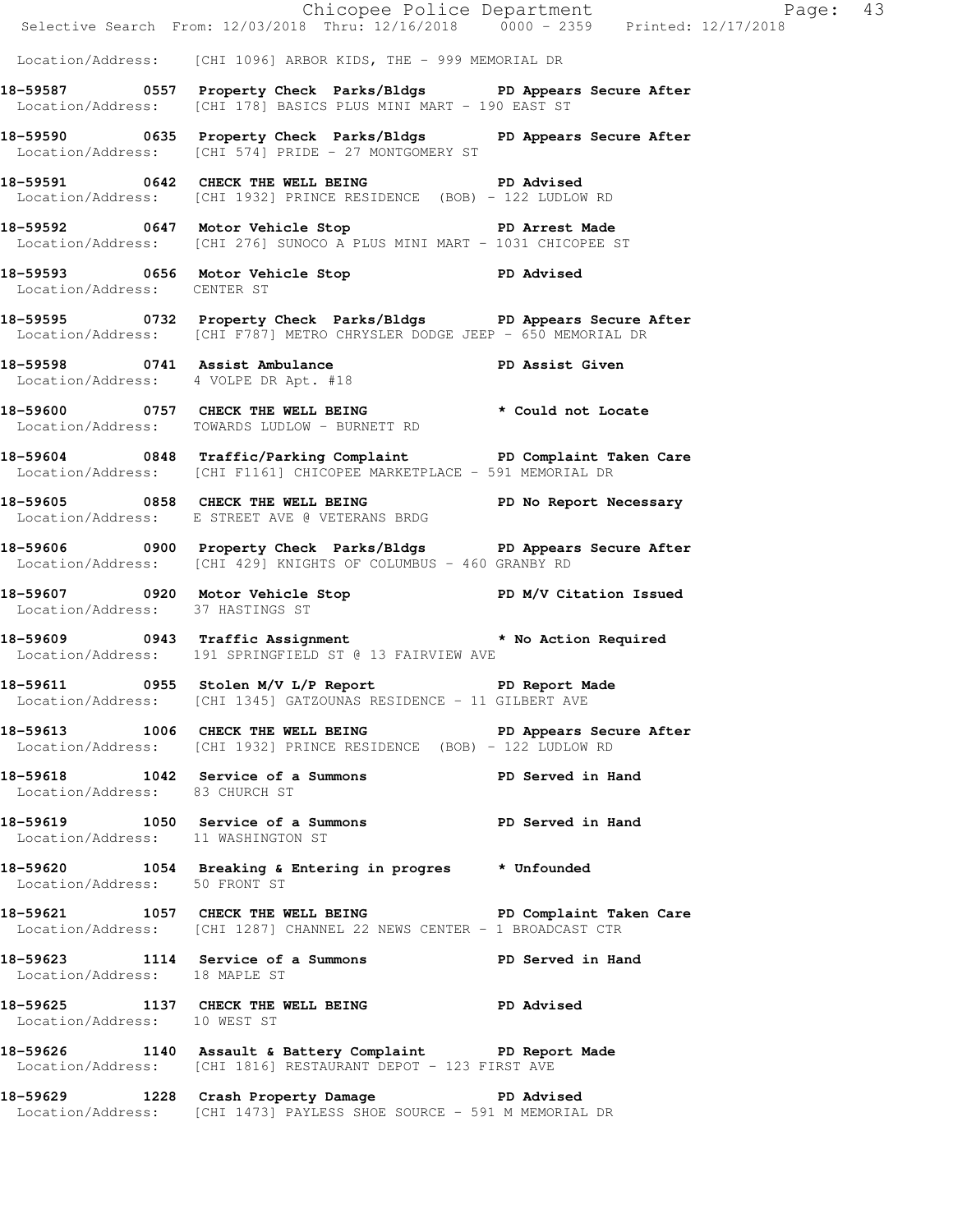|                                      | E<br>Chicopee Police Department<br>Selective Search From: 12/03/2018 Thru: 12/16/2018 0000 - 2359 Printed: 12/17/2018                          | Page: $44$    |
|--------------------------------------|------------------------------------------------------------------------------------------------------------------------------------------------|---------------|
|                                      | 18-59630 1247 Property Check Parks/Bldgs PD Appears Secure After<br>Location/Address: [CHI F621] FAMILY DOLLAR - 209 EXCHANGE ST               |               |
| Location/Address: 25 SPRING ST       | 18-59631 1249 CHECK THE WELL BEING FD Complaint Taken Care                                                                                     |               |
|                                      | 18-59632 1251 Traffic Assignment PD Complaint Taken Care<br>Location/Address: [CHI F1161] CHICOPEE MARKETPLACE - 591 MEMORIAL DR               |               |
|                                      | 18-59634 1317 Motor Vehicle Stop North PD Citation/Warning Issu<br>Location/Address: 88 SPRINGFIELD ST @ 13 CHAPMAN ST                         |               |
|                                      | 18-59635 1317 Malicious Damage-Past PD Report Made<br>Location/Address: 268 EAST MAIN ST                                                       |               |
|                                      | 18-59636 1324 Abandoned 911 Call <b>PD</b> Appears Secure After<br>Location/Address: [CHI 718] CVS 693 - 1616 MEMORIAL DR                      |               |
|                                      | 18-59638 1326 Traffic/Parking Complaint * Unfounded<br>Location/Address: EXTENSION - MARION ST                                                 |               |
|                                      | 18-59639 1338 Crash Property Damage PD Assisted other Agency<br>Location/Address: 540 MONTGOMERY ST @ 1161 GRANBY RD                           |               |
| Location/Address: ASSELIN ST         | 18-59640 1343 Traffic/Parking Complaint PD Complaint Taken Care                                                                                |               |
|                                      | 18-59641 1346 Traffic/Parking Complaint PD Advised<br>Location/Address: 0 HAMPDEN ST @ 0 CASINO AVE                                            |               |
| Location/Address: DAVIS RD @ WARD ST | 18-59642 1354 Motor Vehicle Stop November 2012                                                                                                 |               |
|                                      | 18-59643 1404 Property Check Parks/Bldgs PD Complaint Taken Care<br>Location/Address: [CHI 638] BJS WHOLESALE FOOD WAREHOUSE - 650 MEMORIAL DR |               |
|                                      | 18-59645 1415 Service of a Summons PD Served in Hand<br>Location/Address: 226 EAST MAIN ST Apt. #3L                                            |               |
|                                      | 18-59647 1426 Property Check Parks/Bldgs PD Complaint Taken Care<br>Location/Address: [CHI 1191] WALMART - 591 MEMORIAL DR                     |               |
|                                      | 18-59649 1437 Service of a Summons<br>Location/Address: 27 DUCHARME AVE Apt. #2FL                                                              | PD Not Served |
| Location/Address: 171 STATE ST       | 18-59652 1448 Service of a Summons PD Not Served                                                                                               |               |
| Location/Address: 310 CAREW ST       | 18-59653 1448 Service of a Summons PD Not Served                                                                                               |               |
|                                      | 18-59655 1505 Service of a Summons PD Not Served<br>Location/Address: [CHI F542] THE DUGOUT CAFE - 134 MEADOW ST                               |               |
|                                      | 18-59656 1506 Crash Property Damage Name PD Report Made<br>Location/Address: [CHI 1191] WALMART - 591 MEMORIAL DR                              |               |
|                                      | 18-59657 1518 Service of a Summons PD Not Served<br>Location/Address: [CHI F1305] 1060 CHICOPEE ST - 1060 CHICOPEE ST Apt. #APT2               |               |
|                                      | 18-59658 1531 Service of a Summons PD Not Served<br>Location/Address: 76 MEADOW ST Apt. #APTD                                                  |               |
| Location/Address: 209 MEADOW ST      | 18-59659 1535 Crash Property Damage PD Report Made                                                                                             |               |
|                                      | 18-59661 1539 Motor Vehicle Stop 18-59661<br>Location/Address: 1003 MCKINSTRY AVE @ 1148 GRANBY RD                                             |               |
|                                      | 18-59662 1539 Suspicious M/V PD Complaint Taken Care<br>Location/Address: [CHI F805] HUKE LAU - 705 MEMORIAL DR                                |               |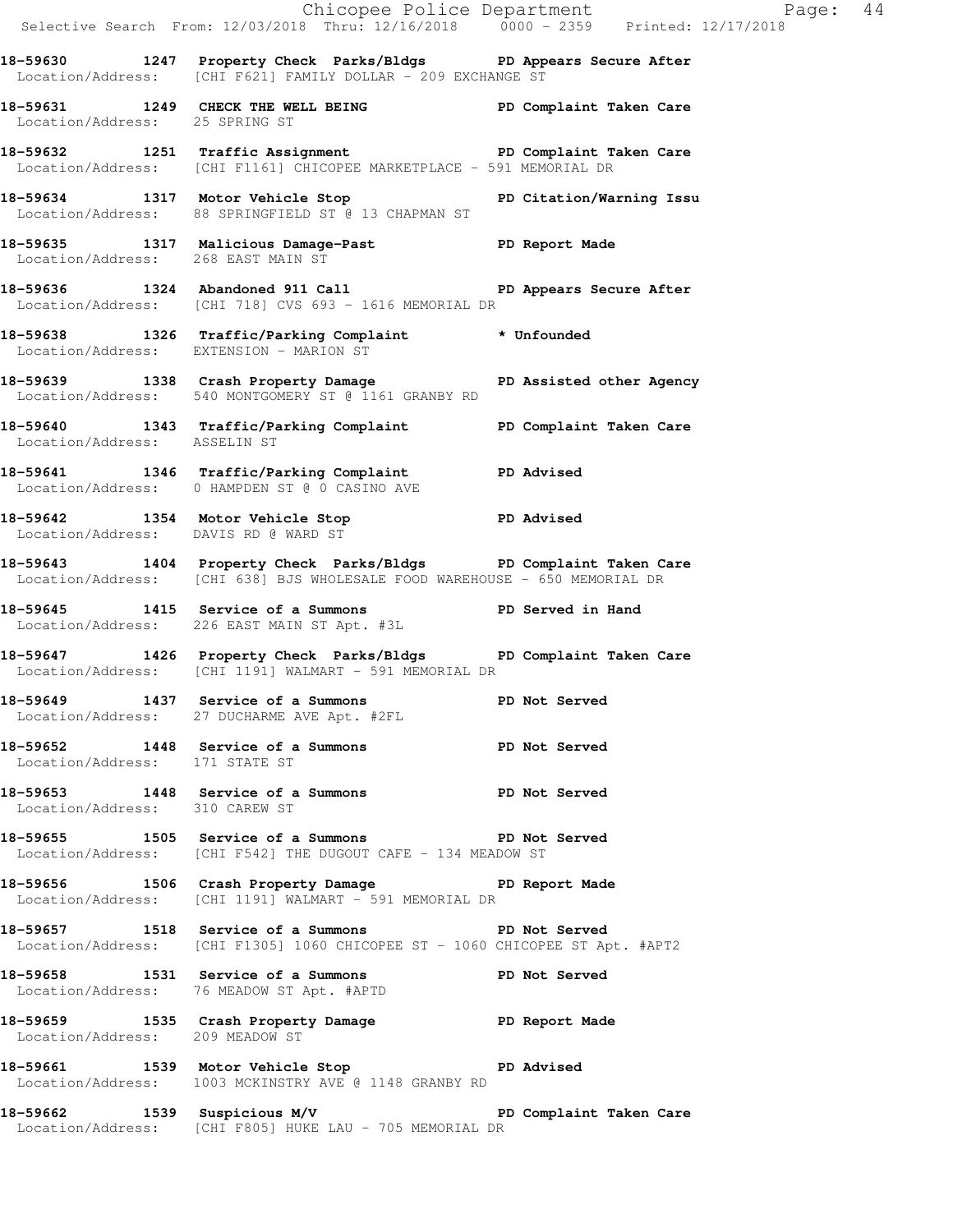18-59663 1558 Larceny Complaint Past **PD** Report Made

**18-59664 1613 Suspicious Person/Activity PD Complaint Taken Care** 

**18-59667 1634 Trespasser/Trespassing PD Complaint Taken Care** 

Location/Address: 17 CANARY DR

Location/Address: 135 NEWBURY ST

 Location/Address: [CHI 1191] WALMART - 591 MEMORIAL DR **18-59668 1708 CHECK THE WELL BEING PD Advised**  Location/Address: [CHI 1191] WALMART - 591 MEMORIAL DR **18-59672 1737 Service of a Summons PD Not Served**  Location/Address: 85 CRESCENT DR 18-59674 1804 CHECK THE WELL BEING **PD** Report Made Location/Address: 18 MAPLE ST **18-59676 1822 Disabled Motor Vehicle PD Complaint Taken Care**  Location/Address: NEAR NEWS 22 - CHICOPEE ST **18-59677 1836 Suspicious M/V \* Could not Locate**  Location/Address: SHERIDAN ST **18-59681 1859 Suspicious M/V PD Advised**  Location/Address: 4 FRANKLIN ST **18-59687 2009 Service of a Summons PD Not Served**  Location/Address: [CHI F4] CHICOPEE PROPERTY, CITY OF - 716 CHICOPEE ST **18-59689 2132 Assist Ambulance PD Assist Given**  Location/Address: [CHI 1533] PRIDE TRUCK STOP - 363 BURNETT RD **18-59691 2205 Assist Fire Department PD Assist Given**  Location/Address: [CHI XF1665] MASS ALTERNATIVE CARE - 1247 EAST MAIN ST 18-59693 2215 Loud Music **PD Complaint Taken Care**  Location/Address: 78 DEBRA DR Apt. #3F **18-59694 2249 Motor Vehicle Stop PD M/V Citation Issued**  Location/Address: 696 EAST MAIN ST @ 9 CAREW ST **18-59695 2306 Suspicious M/V \* Could not Locate**  Location/Address: 41 AMES AVE **18-59696 2310 Property Check Parks/Bldgs PD Appears Secure After**  Location/Address: [CHI 857] SZOT PARK - 97 SGT TRACY DR **18-59697 2310 Robbery- Armed PD Report Made**  Location/Address: [CHI 305] CUMBERLAND FARMS - 37 MONTCALM ST **18-59699 2323 Public Service \* No Action Required**  Location/Address: [CHI 105] LIQUORSHED - 1345 BURNETT RD **18-59700 2329 Property Check Parks/Bldgs PD Appears Secure After**  Location/Address: WILLIAM ST **18-59701 2333 Property Check Parks/Bldgs PD Appears Secure After**  Location/Address: YVONNE ST **18-59702 2350 Public Service \* Could not Locate**  Location/Address: [CHI 1287] CHANNEL 22 NEWS CENTER - 1 BROADCAST CTR **For Date: 12/10/2018 - Monday 18-59705 0013 Assist Fire Department PD Assist Given**  Location/Address: 143 EDGEWOOD AVE

**18-59708 0018 Property Check Parks/Bldgs PD Appears Secure After**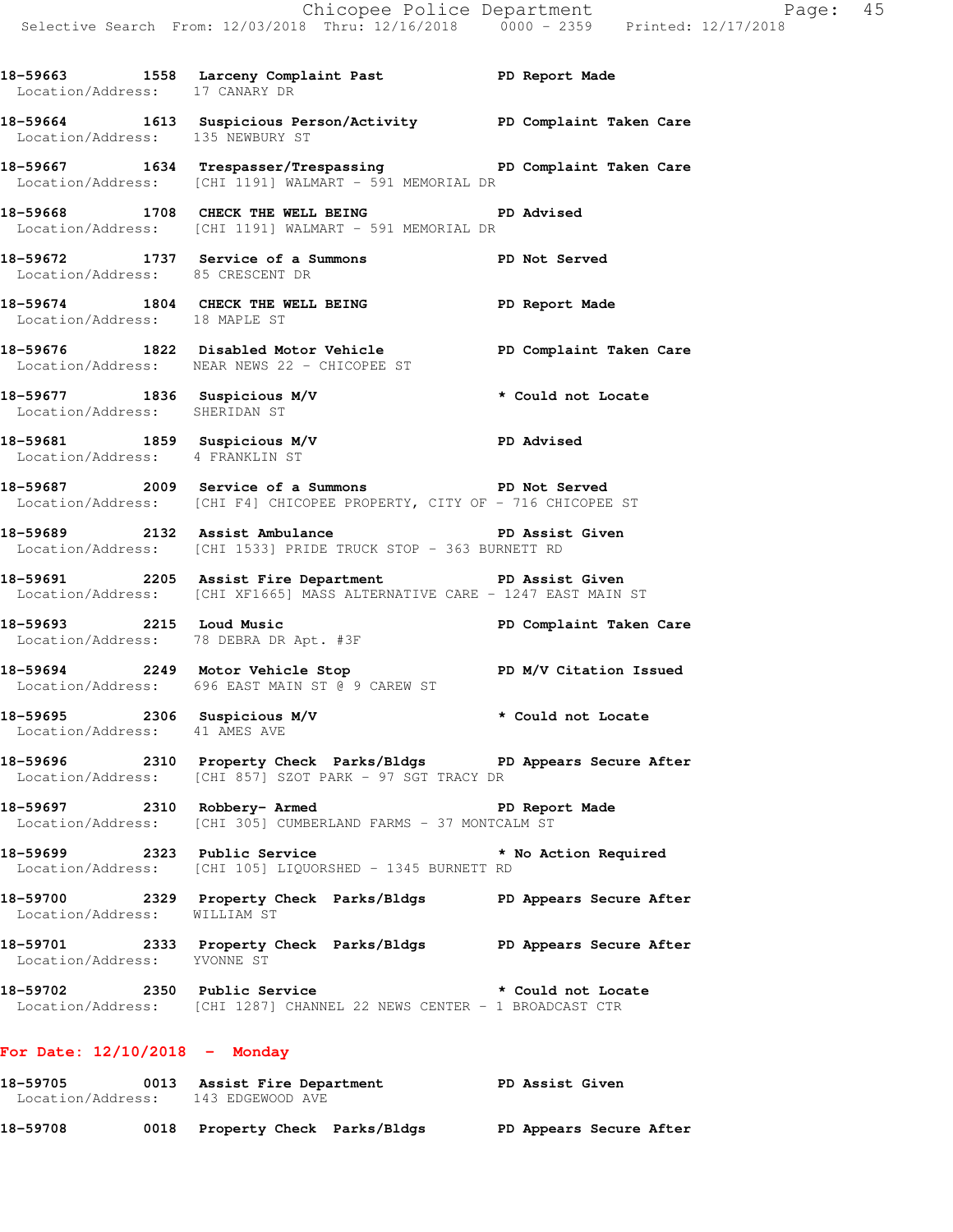Chicopee Police Department Page: 46 Selective Search From: 12/03/2018 Thru: 12/16/2018 0000 - 2359 Printed: 12/17/2018 Location/Address: [CHI 857] SZOT PARK - 97 SGT TRACY DR **18-59709 0034 Property Check Parks/Bldgs PD Appears Secure After**  Location/Address: [CHI 718] CVS 693 - 1616 MEMORIAL DR **18-59710 0035 Property Check Parks/Bldgs PD Appears Secure After**  Location/Address: [CHI F621] FAMILY DOLLAR - 209 EXCHANGE ST **18-59711 0040 Property Check Parks/Bldgs PD Appears Secure After**  Location/Address: [CHI 958] PION PONTIAC (BOB) - 333 MEMORIAL DR **18-59712 0052 Motor Vehicle Stop PD Advised**  Location/Address: 351 SPRINGFIELD ST **18-59713 0053 Property Check Parks/Bldgs PD Appears Secure After**  Location/Address: [CHI F988] F.L. ROBERTS CHICOPEE #04050 - 2012 MEMORIAL DR **18-59714 0058 Property Check Parks/Bldgs PD Appears Secure After**  Location/Address: [CHI F734] AMVETS CLUB POST 12 - 754 MONTGOMERY ST **18-59715 0106 Property Check Parks/Bldgs PD Appears Secure After**  Location/Address: [CHI F27] STOP & GO - 643 PROSPECT ST **18-59716 0112 Property Check Parks/Bldgs PD Appears Secure After**  Location/Address: 275 FAIRVIEW AVE **18-59717 0114 Motor Vehicle Stop PD M/V Citation Issued**  Location/Address: CITY TIRE - 1385 MEMORIAL DR **18-59718 0115 Property Check Parks/Bldgs PD Appears Secure After**  Location/Address: [CHI 849] RIVERS PARK - 19 ALDEN ST **18-59719 0129 Property Check Parks/Bldgs PD Appears Secure After**  Location/Address: [CHI F473] MY BROTHERS PLACE - 185 GROVE ST **18-59720 0135 Property Check Parks/Bldgs PD Appears Secure After**  Location/Address: [CHI 429] KNIGHTS OF COLUMBUS - 460 GRANBY RD **18-59721 0140 Property Check Parks/Bldgs PD Appears Secure After**  Location/Address: PLANTE CIR **18-59722 0141 Property Check Parks/Bldgs PD Appears Secure After**  Location/Address: [CHI 730] TOWN FAIR TIRE CENTERS INC - 886 MEMORIAL DR **18-59723 0145 Property Check Parks/Bldgs PD Appears Secure After**  Location/Address: [CHI 1196] SHELL - 95 WEST ST **18-59724 0147 Property Check Parks/Bldgs PD Appears Secure After**  Location/Address: [CHI F1150] CHICOPEE COMPREHENSIVE HIGH SCHOOL - 617 MONTGOMERY ST **18-59725 0151 Property Check Parks/Bldgs PD Appears Secure After**  Location/Address: 4 WOLFE ST **18-59726 0156 Property Check Parks/Bldgs PD Appears Secure After**  Location/Address: [CHI 847] RAY ASH PARK - 52 ARCADE ST 18-59727 **0159** Motor Vehicle Stop **PD** Advised Location/Address: FRONT ST **18-59728 0200 Property Check Parks/Bldgs PD Appears Secure After**  Location/Address: [CHI 56] WALGREENS - 583 JAMES ST **18-59729 0201 Service of a Summons PD Served in Hand**  Location/Address: [CHI F542] THE DUGOUT CAFE - 134 MEADOW ST **18-59730 0206 Property Check Parks/Bldgs PD Appears Secure After**  Location/Address: [CHI 563] RITE AID PHARMACY - 577 MEADOW ST **18-59731 0207 Property Check Parks/Bldgs PD Appears Secure After**  Location/Address: [CHI 305] CUMBERLAND FARMS - 37 MONTCALM ST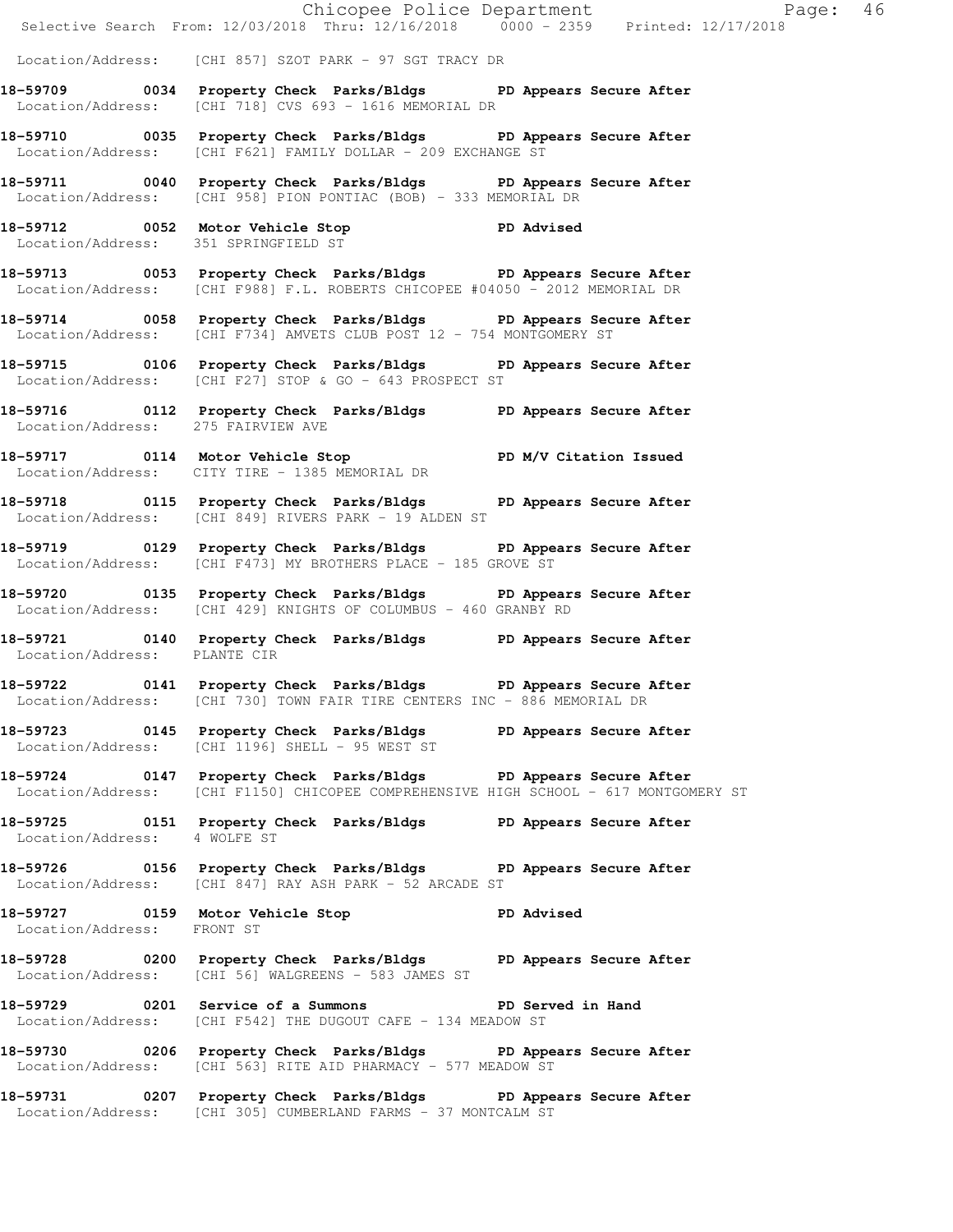Chicopee Police Department Page: 47 Selective Search From: 12/03/2018 Thru: 12/16/2018 0000 - 2359 Printed: 12/17/2018 **18-59732 0214 Assist Ambulance PD Assist Given**  Location/Address: [CHI F542] THE DUGOUT CAFE - 134 MEADOW ST **18-59733 0216 Motor Vehicle Stop PD Advised**  Location/Address: 197 GROVE ST @ 19 GROVE AVE **18-59735 0227 Property Check Parks/Bldgs PD Appears Secure After**  Location/Address: [CHI 677] SPEEDWAY - 1423 MEMORIAL DR **18-59736 0231 Property Check Parks/Bldgs PD Appears Secure After**  Location/Address: [CHI 1658] THE APARTMENTS AT AMES PRIVILEGE - 1 SPRINGFIELD ST **18-59737 0235 Property Check Parks/Bldgs PD Appears Secure After**  Location/Address: [CHI XF1652] FAMILY DOLLAR - 251 MEADOW ST **18-59739 0247 Assist Fire Department PD Assist Given**  Location/Address: 223 SHERIDAN ST **18-59740 0251 Property Check Parks/Bldgs PD Appears Secure After**  Location/Address: [CHI 839] STEFANIK SCHOOL, GENERAL. JOHN J. K-5 - 720 MEADOW ST **18-59741 0255 Property Check Parks/Bldgs PD Appears Secure After**  Location/Address: [CHI 848] DANA PARK - 263 NEWBURY ST **18-59744 0301 Property Check Parks/Bldgs PD Appears Secure After**  Location/Address: [CHI F684] CASTLE OF KNIGHTS - 1599 MEMORIAL DR **18-59745 0322 Property Check Parks/Bldgs PD Appears Secure After**  Location/Address: [CHI 286] TWINS VARIETY - 112 DUCHARME AVE **18-59746 0339 CHECK THE WELL BEING PD Advised**  Location/Address: 20 NASH ST **18-59747 0344 Property Check Parks/Bldgs PD Appears Secure After**  Location/Address: [CHI 188] PRIDE SERVICE STATION - 167 CHICOPEE ST **18-59748 0401 Property Check Parks/Bldgs PD Appears Secure After**  Location/Address: [CHI 366] HIGHLAND FARMS - 466 CHICOPEE ST **18-59749 0402 Property Check Parks/Bldgs PD Appears Secure After**  Location/Address: [CHI 1096] ARBOR KIDS, THE - 999 MEMORIAL DR **18-59750 0403 Property Check Parks/Bldgs PD Appears Secure After**  Location/Address: [CHI 188] PRIDE SERVICE STATION - 167 CHICOPEE ST **18-59751 0406 Property Check Parks/Bldgs PD Appears Secure After**  Location/Address: [CHI 832] BELLAMY MIDDLE SCHOOL, EDWARD 6-8 - 314 PENDLETON AVE **18-59752 0414 Property Check Parks/Bldgs PD Appears Secure After**  Location/Address: [CHI F621] FAMILY DOLLAR - 209 EXCHANGE ST **18-59753 0430 Property Check Parks/Bldgs PD Appears Secure After**  Location/Address: [CHI 566] SAM'S FOOD STORES (SUNOCO) - 810 MEADOW ST **18-59754 0447 Property Check Parks/Bldgs PD Appears Secure After**  Location/Address: [CHI 1356] PRIMA ELECTRO NORTH AMERICA INC - 711 EAST MAIN ST **18-59755 0455 Repossessed Motor Vehicle/Othe PD Assisted other Agency**  Location/Address: 158 NARRAGANSETT BLVD Apt. #2 **18-59756 0509 Assist Ambulance PD Assist Given**  Location/Address: 78 MADISON ST Apt. #1FL **18-59758 0521 Property Check Parks/Bldgs PD Appears Secure After**  Location/Address: [CHI F2500] RIVERMILLS CENTER - 5 WEST MAIN ST **18-59759 0522 Property Check Parks/Bldgs PD Appears Secure After**  Location/Address: [CHI F659] UNIQUE MOTORS - 1021 MEMORIAL DR **18-59760 0530 Property Check Parks/Bldgs PD Appears Secure After** 

Location/Address: [CHI 854] SARAH JANE PARK - 21 VIVIAN ST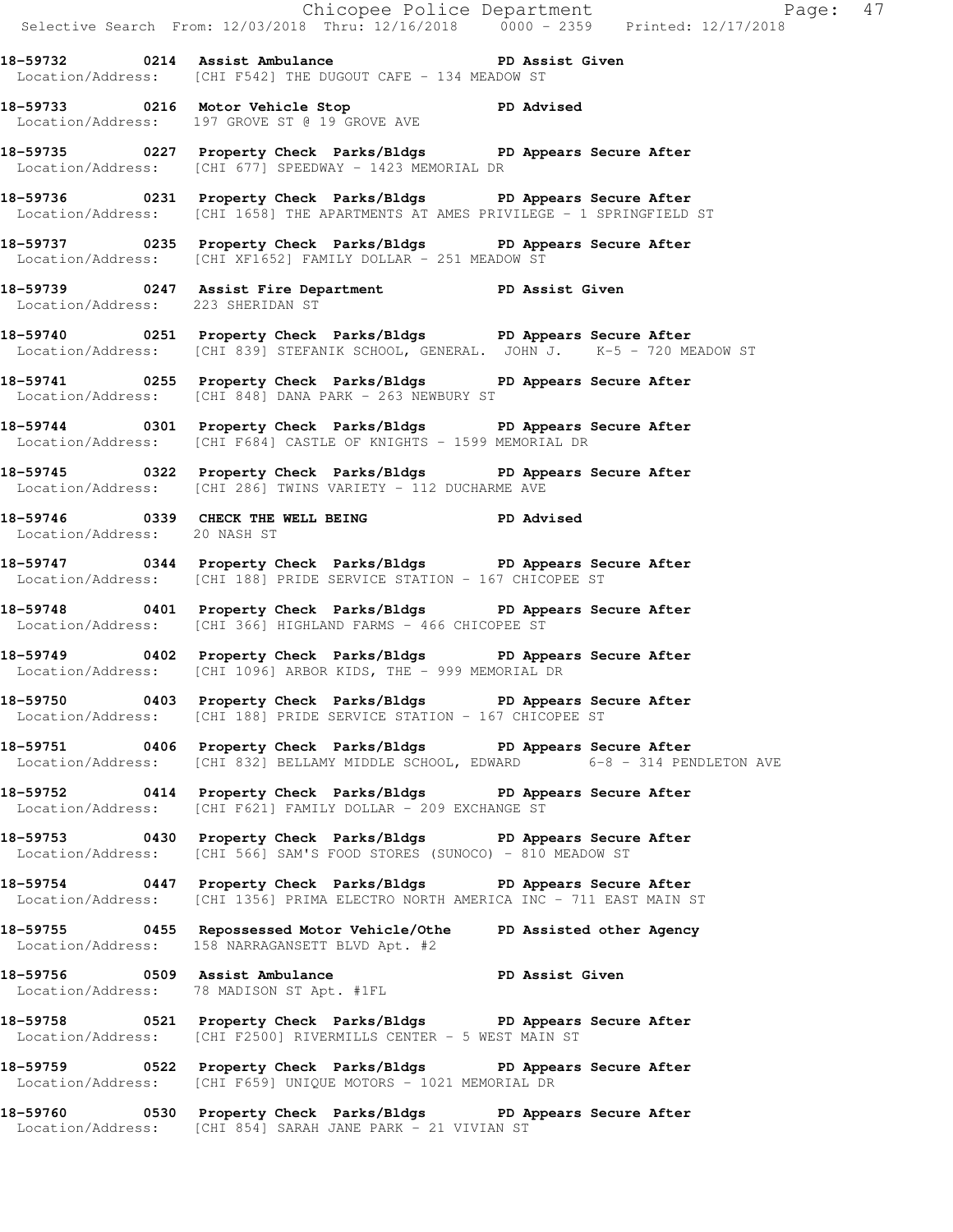Chicopee Police Department Fage: 48 Selective Search From: 12/03/2018 Thru: 12/16/2018 0000 - 2359 Printed: 12/17/2018 **18-59761 0535 Property Check Parks/Bldgs PD Appears Secure After**  Location/Address: [CHI 292] AMERICAN LEGION POST 452 - 43 EXCHANGE ST **18-59762 0546 Property Check Parks/Bldgs PD Appears Secure After**  Location/Address: [CHI 1567] FAIRVIEW EYECARE - 1176 MEMORIAL DR Apt. #STE B **18-59763 0602 Property Check Parks/Bldgs PD Appears Secure After**  Location/Address: [CHI 1909] CANINE DESIGN - 1195 MEMORIAL DR **18-59766 0625 Service of a Summons PD Served in Hand**  Location/Address: 71 WHITE BIRCH AVE **18-59767 0629 Service of a Summons PD Not Served**  Location/Address: 35 ST ONGE ST 18-59770 0642 Traffic Assignment **PD Appears Secure After** Location/Address: [CHI 832] BELLAMY MIDDLE SCHOOL, EDWARD 6-8 - 314 PENDLETON AVE **18-59771 0642 Traffic Assignment PD Complaint Taken Care**  Location/Address: [CHI F1150] CHICOPEE COMPREHENSIVE HIGH SCHOOL - 617 MONTGOMERY ST **18-59772 0643 Traffic Assignment PD Complaint Taken Care**  Location/Address: [CHI F1150] CHICOPEE COMPREHENSIVE HIGH SCHOOL - 617 MONTGOMERY ST **18-59774 0644 Traffic Assignment PD M/V Citation Issued**  Location/Address: 161 CHICOPEE ST @ 11 WILSON AVE **18-59776 0648 Traffic/Parking Complaint PD Complaint Taken Care**  Location/Address: BURNETT RD **18-59777 0649 Traffic Assignment PD Assist Given**  Location/Address: [CHI 842] DUPONT MEM MID SCHOOL, 1ST SGT. KEVIN A. - 650 FRONT ST **18-59778 0657 Traffic Assignment PD Complaint Taken Care**  Location/Address: [CHI 1065] CHICOPEE HIGH SCHOOL - 820 FRONT ST **18-59780 0716 Motor Vehicle Stop PD Citation/Warning Issu**  Location/Address: 151 HAMPDEN ST **18-59782 0722 Public Service PD Complaint Taken Care**  Location/Address: [CHI F825] MASS TRIAL COURT [CHICOPEE] - 30 CHURCH ST 18-59785 **0738** Assist Ambulance **PD Assist Given**  Location/Address: [CHI F1506] 5 BURTON ST - 5 BURTON ST Apt. #1F 18-59788 **0827** Traffic Assignment **PD M/V Citation Issued**  Location/Address: HAMPDEN ST **18-59789 0831 Traffic/Parking Complaint PD Complaint Taken Care**  Location/Address: [CHI 836] LAMBERT - LAVOIE SCHOOL K-5 - 99 KENDALL ST **18-59790 0837 Drug/Narcotic Activity PD Report Made**  Location/Address: [CHI 838] CHICOPEE ACADEMY @SELSER 6-12 - 12 DARE WAY **18-59791 0846 Motor Vehicle Stop PD M/V Citation Issued**  Location/Address: ASINOF AVE **18-59792 0857 Traffic/Parking Complaint PD Complaint Taken Care**  Location/Address: [CHI F1161] CHICOPEE MARKETPLACE - 591 MEMORIAL DR **18-59794 0919 Assist Fire Department \* Unfounded**  Location/Address: POPLAR ST **18-59796 0929 Animal Complaint \* Could not Locate**  Location/Address: EAST MAIN ST @ VETERANS BRDG

**18-59797 0929 Property Check Parks/Bldgs PD Appears Secure After**  Location/Address: [CHI 844] FAIRVIEW MEMORIAL ELEMENTARY SCHOOL K-5 - 26 MEMORIAL AVE

**18-59798 0930 Larceny Complaint Past PD Report Made**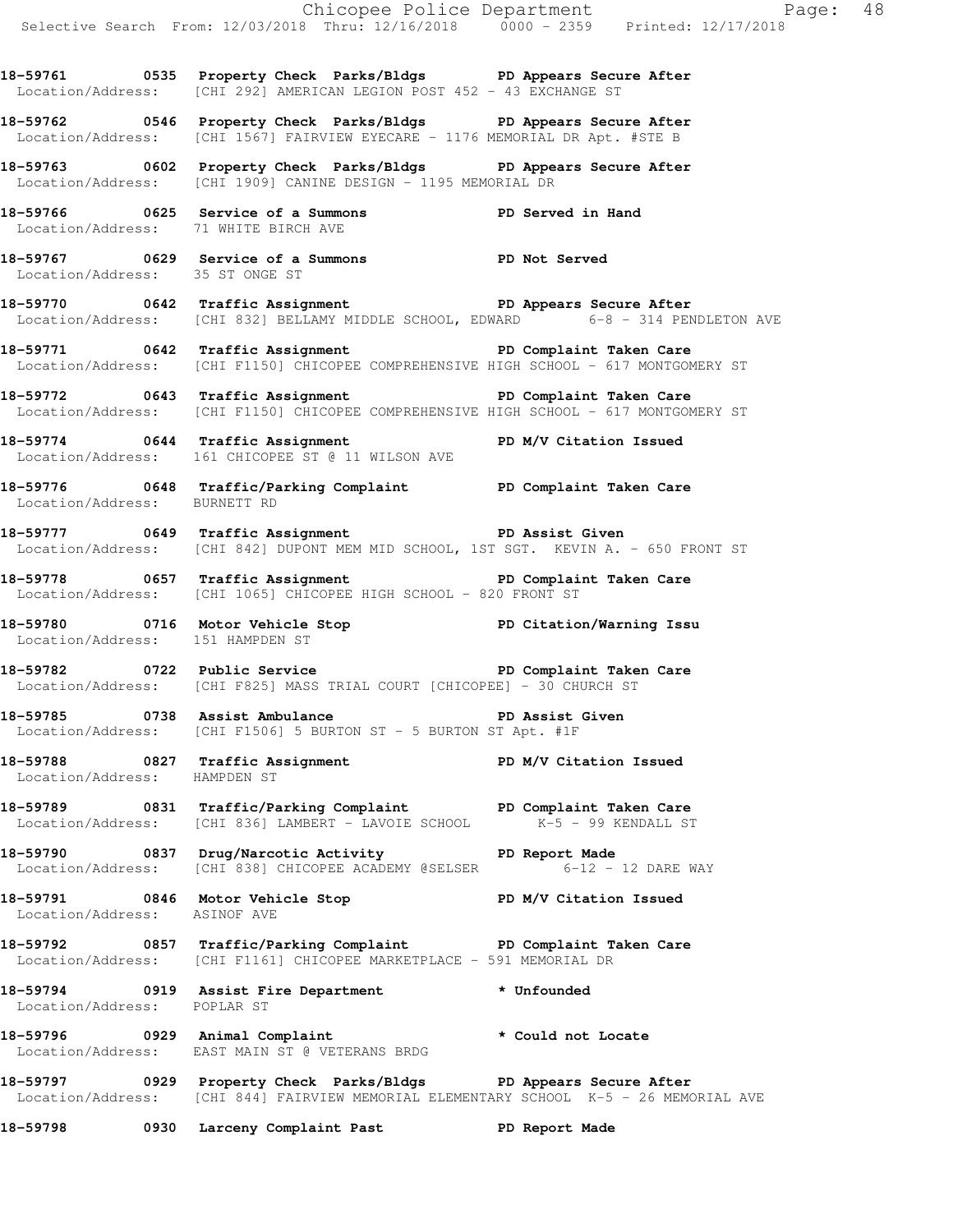|                                       |                                                                                                                                                       | Chicopee Police Department<br>Selective Search From: 12/03/2018 Thru: 12/16/2018 0000 - 2359 Printed: 12/17/2018 |  |
|---------------------------------------|-------------------------------------------------------------------------------------------------------------------------------------------------------|------------------------------------------------------------------------------------------------------------------|--|
|                                       |                                                                                                                                                       |                                                                                                                  |  |
|                                       | Location/Address: [CHI 919] BIG Y WORLD CLASS MARKETS - 650 MEMORIAL DR                                                                               |                                                                                                                  |  |
|                                       | 18-59800 0936 Property Check Parks/Bldgs PD Appears Secure After<br>Location/Address: [CHI 832] BELLAMY MIDDLE SCHOOL, EDWARD 6-8 - 314 PENDLETON AVE |                                                                                                                  |  |
| Location/Address: EAST MAIN ST        | 18-59801 0941 Traffic Assignment ND PD Complaint Taken Care                                                                                           |                                                                                                                  |  |
|                                       | 18-59803 0948 Property Check Parks/Bldgs PD Appears Secure After<br>Location/Address: [CHI 1173] WESTMASS DEVELOPMENT - 61 ROBBINS RD                 |                                                                                                                  |  |
|                                       | 18-59804 0952 Traffic Assignment<br>Location/Address: 309 GRATTAN ST @ 199 COLUMBA ST                                                                 |                                                                                                                  |  |
|                                       | 18-59805 0958 Property Check Parks/Bldgs PD Appears Secure After<br>Location/Address: [CHI 1191] WALMART - 591 MEMORIAL DR                            |                                                                                                                  |  |
|                                       | 18-59806 1002 Disturbance * Could not Locate<br>Location/Address: [CHI F825] MASS TRIAL COURT [CHICOPEE] - 30 CHURCH ST                               | * Could not Locate                                                                                               |  |
|                                       | 18-59807 1004 Disturbance * * Unfounded<br>Location/Address: [CHI 879] FAIRVIEW PEDIATRICS - 1176 MEMORIAL DR                                         |                                                                                                                  |  |
| Location/Address: 291 BEAUCHAMP TER   | 18-59808 1008 Firearms Investigation PD Report Made                                                                                                   |                                                                                                                  |  |
|                                       | 18-59811 1013 Property Check Parks/Bldgs PD Complaint Taken Care<br>Location/Address: [CHI F1161] CHICOPEE MARKETPLACE - 591 MEMORIAL DR              |                                                                                                                  |  |
| Location/Address: CHICOPEE ST         | 18-59815 1034 Traffic Assignment PD Complaint Taken Care                                                                                              |                                                                                                                  |  |
|                                       | 18-59814 1042 Property Check Parks/Bldgs PD Appears Secure After<br>Location/Address: [CHI 857] SZOT PARK - 97 SGT TRACY DR                           |                                                                                                                  |  |
| Location/Address: [SPR] 118 COLTON ST | 18-59817 1055 Investigation/Traffic * Could not Locate                                                                                                |                                                                                                                  |  |
|                                       | 18-59824 1125 Crash Property Damage PD Advised<br>Location/Address: [CHI 1297] GAME STOP - 649 MEMORIAL DR                                            |                                                                                                                  |  |
| 18-59825 1127 Service of a Summons    | Location/Address: 119 PROSPECT ST Apt. #3                                                                                                             | <b>PD</b> Served in Hand                                                                                         |  |
| Location/Address: 21 MELLINGER LN     | 18-59826 1132 Service of a Summons PD Served in Hand                                                                                                  |                                                                                                                  |  |
|                                       | 18-59827 1138 Property Check Parks/Bldgs PD Complaint Taken Care<br>Location/Address: [CHI 638] BJS WHOLESALE FOOD WAREHOUSE - 650 MEMORIAL DR        |                                                                                                                  |  |
|                                       | 18-59828 1142 Traffic/Parking Complaint PD Advised<br>Location/Address: [CHI 838] CHICOPEE ACADEMY @SELSER 6-12 - 12 DARE WAY                         |                                                                                                                  |  |
|                                       | 18-59829 1145 Service of a Summons TPD Served in Hand<br>Location/Address: [CHI 319] FURNARI JEWELERS - 1189 MEMORIAL DR                              |                                                                                                                  |  |
| Location/Address:                     | 18-59830 1151 Traffic/Parking Complaint PD Complaint Taken Care<br>[CHI F1161] CHICOPEE MARKETPLACE - 591 MEMORIAL DR                                 |                                                                                                                  |  |
|                                       | 18-59831 1202 Traffic/Parking Complaint<br>Location/Address: 324 SHAWINIGAN DR @ 900 FULLER RD                                                        | * Could not Locate                                                                                               |  |
| Location/Address: SHERIDAN ST         | 18-59832 1209 Traffic Assignment New PD Complaint Taken Care                                                                                          |                                                                                                                  |  |
| Location/Address: 740 JAMES ST        | 18-59835 1240 Assist Other Police Department PD Advised                                                                                               |                                                                                                                  |  |
|                                       | 18-59836 1258 Service of a Summons<br>Location/Address: 337 MONTCALM ST Apt. #2                                                                       | PD Served in Hand                                                                                                |  |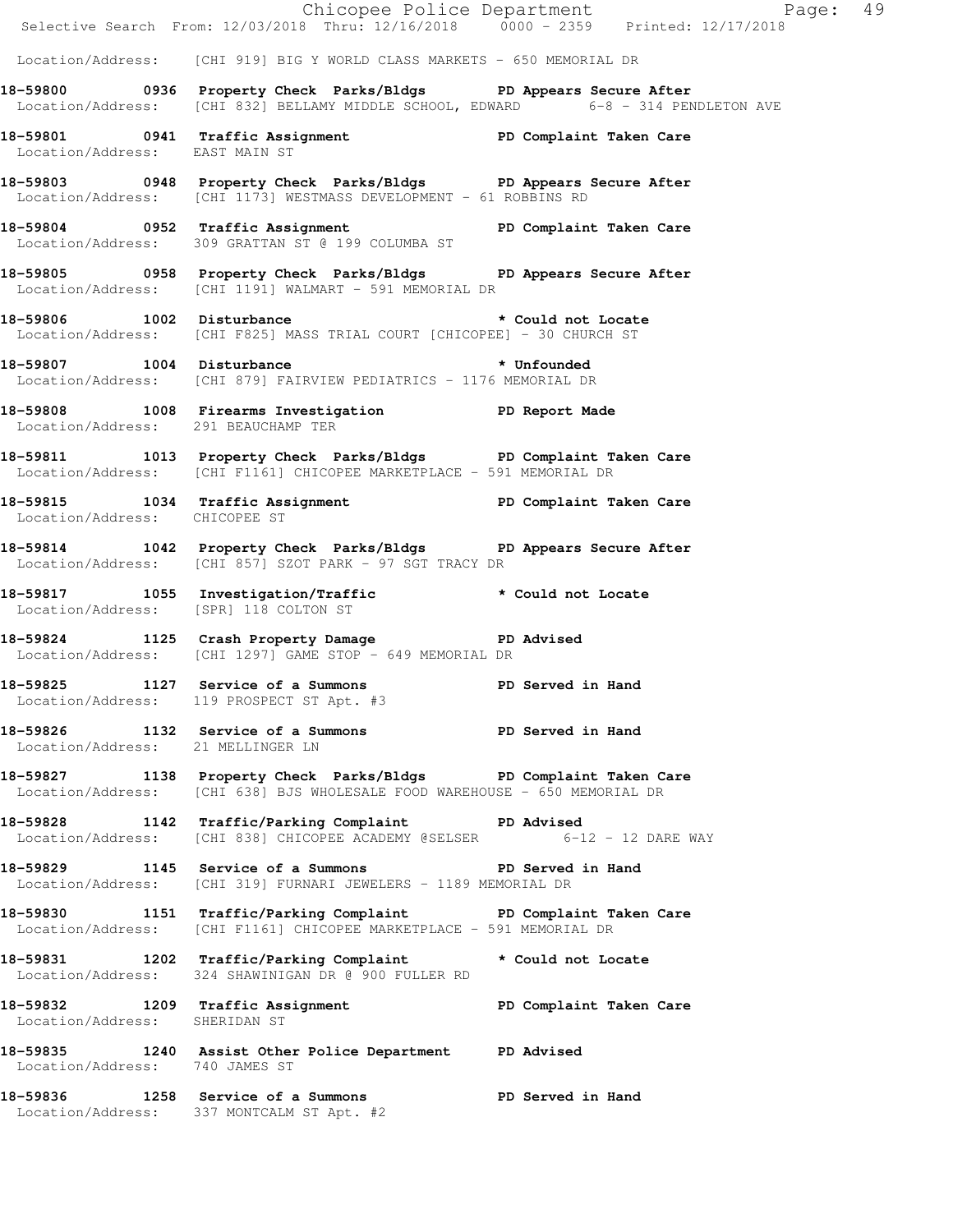|                                                                 |                                                                                                                                                | Chicopee Police Department<br>Selective Search From: 12/03/2018 Thru: 12/16/2018 0000 - 2359 Printed: 12/17/2018 |  |
|-----------------------------------------------------------------|------------------------------------------------------------------------------------------------------------------------------------------------|------------------------------------------------------------------------------------------------------------------|--|
|                                                                 | 18-59840 1318 Traffic/Parking Complaint * No Action Required<br>Location/Address: 32 EMPIRE ST @ 447 CHICOPEE ST                               |                                                                                                                  |  |
|                                                                 | 18-59841 1339 Abandoned 911 Call 18-59841<br>Location/Address: [CHI 563] RITE AID PHARMACY - 577 MEADOW ST                                     |                                                                                                                  |  |
|                                                                 | 18-59842 1346 Public Service New PD Assist Given<br>Location/Address: [CHI 842] DUPONT MEM MID SCHOOL, 1ST SGT. KEVIN A. - 650 FRONT ST        |                                                                                                                  |  |
|                                                                 | 18-59846 1404 Traffic Assignment New PD Complaint Taken Care<br>Location/Address: [CHI F1150] CHICOPEE COMPREHENSIVE HIGH SCHOOL - ROLF AVE    |                                                                                                                  |  |
|                                                                 | 18-59845 1407 Crash Personal Injury 10 PD Report Made<br>Location/Address: [CHI 565] MCDONALDS - 777 MEADOW ST                                 |                                                                                                                  |  |
|                                                                 | 18-59847 1433 Traffic/Parking Complaint PD Complaint Taken Care<br>Location/Address: [CHI 836] LAMBERT - LAVOIE SCHOOL K-5 - 99 KENDALL ST     |                                                                                                                  |  |
|                                                                 | 18-59850 1442 Traffic Assignment Number 2016 PD Complaint Taken Care<br>Location/Address: [CHI F740] BRADS SERVICE CENTER - 760 FRONT ST       |                                                                                                                  |  |
|                                                                 | 18-59851 1443 CHECK THE WELL BEING * No Action Required<br>Location/Address: [CHI F1342] CVS PHARMACY - 235 CENTER ST                          |                                                                                                                  |  |
| Location/Address: 560 NEW LUDLOW RD                             | 18-59852 1449 Traffic/Parking Complaint PD Complaint Taken Care                                                                                |                                                                                                                  |  |
|                                                                 | 18-59853 1454 Property Check Parks/Bldgs PD Complaint Taken Care<br>Location/Address: [CHI 638] BJS WHOLESALE FOOD WAREHOUSE - 650 MEMORIAL DR |                                                                                                                  |  |
| Location/Address: 85 CRESCENT DR                                | 18-59854 1456 Service of a Summons PD Not Served                                                                                               |                                                                                                                  |  |
|                                                                 | 18-59855 1500 Missing Person New York PD Complaint Taken Care<br>Location/Address: 106.5 MEETINGHOUSE RD                                       |                                                                                                                  |  |
| Location/Address: 26 CENTER ST                                  | 18-59856 1508 Traffic/Parking Complaint PD Citation/Warning Issu                                                                               |                                                                                                                  |  |
|                                                                 | 18-59858 1511 CHECK THE WELL BEING PD Advised<br>Location/Address: [CHI F3001] KIRBY SCHOOL APARTMENTS - 90 MCKINSTRY AVE Apt. #302            |                                                                                                                  |  |
|                                                                 | 18-59859 1511 Service of a Summons PD Not Served<br>Location/Address: [CHI F4] CHICOPEE PROPERTY, CITY OF - 716 CHICOPEE ST                    |                                                                                                                  |  |
|                                                                 | 18-59860 1516 Traffic/Parking Complaint PD Complaint Taken Care<br>Location/Address: 59 SPRINGFIELD ST @ 43 SPRING ST                          |                                                                                                                  |  |
| 18-59862 1522 Public Service<br>Location/Address: 110 CHURCH ST |                                                                                                                                                | PD Served in Hand                                                                                                |  |
|                                                                 | 18-59863 1526 Motor Vehicle Stop<br>Location/Address: 48 NEWBURY ST @ 11 ELDRIDGE ST                                                           | PD Criminal Complaint Re                                                                                         |  |
|                                                                 | 18-59864 1530 Disabled Motor Vehicle PD Complaint Taken Care<br>Location/Address: SPRINGFIELD ST @ FRONT ST                                    |                                                                                                                  |  |
| Location/Address: 36 WARREGAN ST                                | 18-59865 1535 Abandoned MV                                                                                                                     | * No Action Required                                                                                             |  |
|                                                                 | 18-59866 1543 Traffic/Parking Complaint PD Complaint Taken Care<br>Location/Address: [CHI F1161] CHICOPEE MARKETPLACE - 591 MEMORIAL DR        |                                                                                                                  |  |
| Location/Address: 275 FAIRVIEW AVE                              | 18-59870 1619 Property Check Parks/Bldgs PD Appears Secure After                                                                               |                                                                                                                  |  |
| Location/Address: 275 FAIRVIEW AVE                              | 18-59871 1621 Property Check Parks/Bldgs PD Appears Secure After                                                                               |                                                                                                                  |  |
|                                                                 | 18-59872 1625 Crash Property Damage PD Advised<br>Location/Address: [CHI F376] CURRY HONDA NISSAN - 767 MEMORIAL DR                            |                                                                                                                  |  |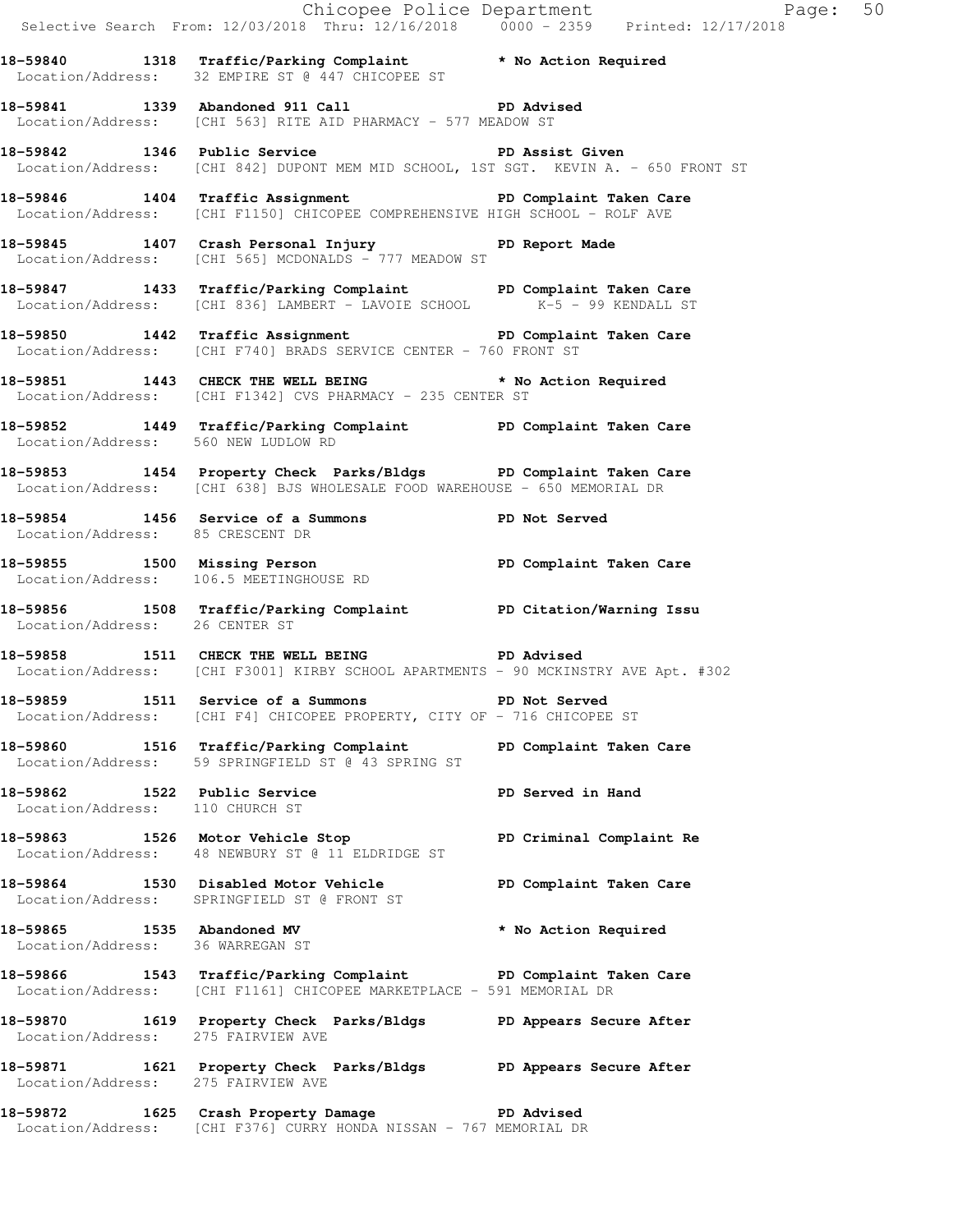**18-59873 1634 Service of a Summons PD Served in Hand** 

 Location/Address: 20 OLIVINE ST **18-59875 1637 Motor Vehicle Stop PD Advised**  Location/Address: [CHI 638] BJS WHOLESALE FOOD WAREHOUSE - 650 MEMORIAL DR **18-59879 1652 Property Check Parks/Bldgs PD Appears Secure After**  Location/Address: [CHI 848] DANA PARK - 263 NEWBURY ST **18-59884 1659 Service of a Summons PD Not Served**  Location/Address: 717 MCKINSTRY AVE **18-59881 1703 Property Check Parks/Bldgs PD Appears Secure After**  Location/Address: [CHI 856] NASH FIELD PARK - 90 CALL ST **18-59882 1704 Assist Ambulance PD Assist Given**  Location/Address: 22 COCHRAN ST **18-59885 1707 Service of a Summons PD Served in Hand**  Location/Address: 106.5 MEETINGHOUSE RD **18-59887 1714 Service of a Summons PD Served in Hand**  Location/Address: 60 TRILBY AVE **18-59886 1715 Crash Property Damage PD Report Made**  Location/Address: BROADWAY @ PINE ST **18-59890 1720 Neighbor/Landlord Dispute PD Complaint Taken Care**  Location/Address: 190 SHERIDAN ST **18-59891 1723 Service of a Summons PD Not Served**  Location/Address: 23 CHESTER ST **18-59892 1729 Service of a Summons PD Not Served**  Location/Address: 76 COTE AVE Apt. #2 **18-59893 1732 CHECK THE WELL BEING \* No Action Required**  Location/Address: 119 PROSPECT ST Apt. #2FL **18-59894 1737 Service of a Summons PD Served in Hand**  Location/Address: 48 STEWART ST **18-59895 1746 Abandoned 911 Call \* False Alarm**  Location/Address: [CHI 718] CVS 693 - 1616 MEMORIAL DR **18-59897 1757 Service of a Summons PD Served in Hand**  Location/Address: [CHI 188] PRIDE SERVICE STATION - 167 CHICOPEE ST **18-59899 1805 Crash Property Damage PD Report Made**  Location/Address: 52 CHARLES ST Apt. #2FL **18-59903** 1823 Assist Ambulance **PD Assist Given**<br>Location/Address: [CHI 832] BELLAMY MIDDLE SCHOOL, EDWARD 6-8 - 314 PENDLETON AVE Location/Address: [CHI 832] BELLAMY MIDDLE SCHOOL, EDWARD **18-59906 1851 Identity Fraud/Theft PD No Report Necessary**  Location/Address: [CHI F1120] CANTERBURY ARMS APTS - 165 EAST MAIN ST Apt. #502 **18-59907 1856 Property Check Parks/Bldgs PD Appears Secure After**  Location/Address: [CHI XP1989] KWIK MART - 447 SPRINGFIELD ST **18-59909 1921 ASSIST OTHER AGENCY PD Report Made**  Location/Address: 15 STEBBINS ST Apt. #2FL **18-59910 1923 CHECK THE WELL BEING PD Advised**  Location/Address: [CHI 1722] ALDI - 505 MEMORIAL DR

**18-59911 1930 ASSIST OTHER AGENCY PD Assist Given**  Location/Address: [CHI 938] HOME DEPOT - 655 MEMORIAL DR

**18-59913 1943 Service of a Summons PD Not Served**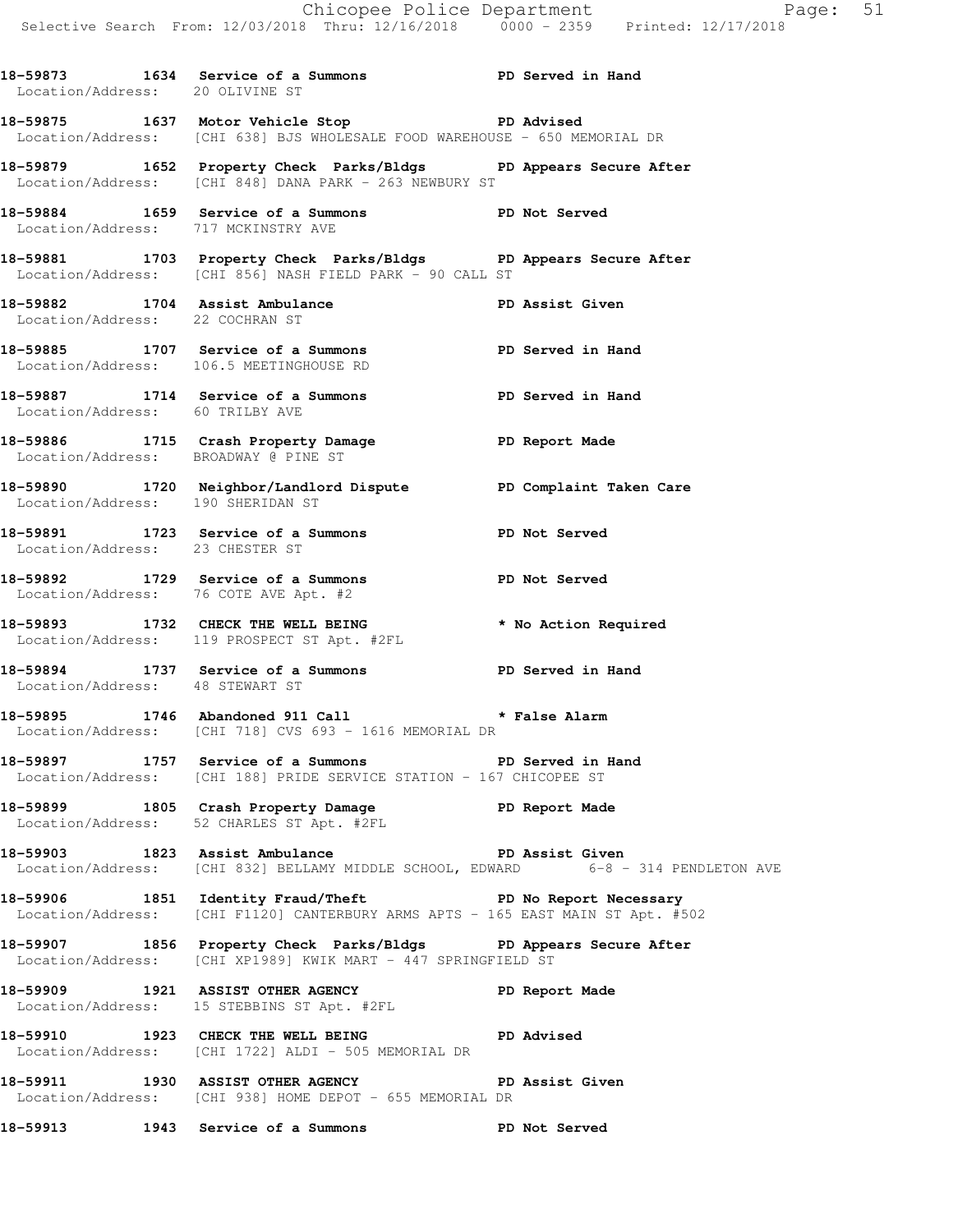|                                  | Chicopee Police Department<br>Selective Search From: 12/03/2018 Thru: 12/16/2018 0000 - 2359 Printed: 12/17/2018                                 | Page: 52 |  |
|----------------------------------|--------------------------------------------------------------------------------------------------------------------------------------------------|----------|--|
| Location/Address: 76 MEADOW ST   |                                                                                                                                                  |          |  |
|                                  | 18-59914 1956 Crash Property Damage PD Advised<br>Location/Address: 1177 GRATTAN ST @ 135 MEADOW ST                                              |          |  |
| Location/Address: 14 HOPE ST     | 18-59916 2015 Motor Vehicle Stop North PD Advised                                                                                                |          |  |
| Location/Address: 442 BRITTON ST | 18-59918 2020 Service of a Summons PD Served in Hand                                                                                             |          |  |
|                                  | 18-59920 2038 Motor Vehicle Stop PD Advised<br>Location/Address: VETERANS BRIDGE - EAST MAIN ST                                                  |          |  |
| Location/Address: 123 MARION ST  | 18-59921 2107 Traffic/Parking Complaint PD Advised                                                                                               |          |  |
|                                  | 18-59922 2118 Property Check Parks/Bldgs PD Appears Secure After<br>Location/Address: [CHI 857] SZOT PARK - 97 SGT TRACY DR                      |          |  |
|                                  | 18-59924 2120 Missing Person PD Report Made Location/Address: 429 FRONT ST Apt. #2FL                                                             |          |  |
| Location/Address: 93 FERNHILL ST | 18-59925 2132 Service of a Summons PD Not Served                                                                                                 |          |  |
|                                  | 18-59927 2146 Disturbance 2018 PD Advised<br>Location/Address: [CHI 1446] TIMBERLAND TRUCKING LLC - 330 MONTGOMERY ST                            |          |  |
|                                  | 18-59928 2152 Property Check Parks/Bldgs PD Appears Secure After<br>Location/Address: [CHI 854] SARAH JANE PARK - 21 VIVIAN ST                   |          |  |
|                                  | 18-59929 2221 Motor Vehicle Stop PD Criminal Complaint Re<br>Location/Address: 884 EAST MAIN ST @ 24 ETON ST                                     |          |  |
|                                  | 18-59930 2229 Traffic/Parking Complaint * No Action Required<br>Location/Address: 32 EMPIRE ST @ 447 CHICOPEE ST                                 |          |  |
|                                  | 18-59931 2232 Motor Vehicle Stop PD Criminal Complaint Re<br>Location/Address: 560 MEADOW ST @ 241 MCKINSTRY AVE                                 |          |  |
|                                  | 18-59932 2234 Motor Vehicle Stop 50 PD Advised<br>Location/Address: [CHI XP2040] ARBORS KIDS AT CHICOPEE - 999 MEMORIAL DR                       |          |  |
|                                  | 18-59933 2238 Motor Vehicle Stop 50 PD Arrest Made<br>Location/Address: [CHI XP2040] ARBORS KIDS AT CHICOPEE - 999 MEMORIAL DR                   |          |  |
|                                  | 18-59934 2248 Motor Vehicle Stop 50 PD Advised<br>Location/Address: [CHI XP2040] ARBORS KIDS AT CHICOPEE - 999 MEMORIAL DR                       |          |  |
|                                  | 18-59935 2254 Motor Vehicle Stop PD Advised<br>Location/Address: [CHI 670] CUMBERLAND FARMS - 1061 MEMORIAL DR                                   |          |  |
| Location/Address: YVONNE ST      | 18-59936 2303 Property Check Parks/Bldgs PD Appears Secure After                                                                                 |          |  |
|                                  | 18-59937 2306 Motor Vehicle Stop PD Advised<br>Location/Address: [CHI F659] UNIQUE MOTORS - 1021 MEMORIAL DR                                     |          |  |
| For Date: $12/11/2018$ - Tuesday |                                                                                                                                                  |          |  |
|                                  | 18-59940 0010 Property Check Parks/Bldgs PD Appears Secure After<br>Location/Address: [CHI F1328] GALLAGHER OLDE FASHIONED SERVICE - 560 EAST ST |          |  |
|                                  | 18-59941 0016 Property Check Parks/Bldgs PD Appears Secure After                                                                                 |          |  |

Location/Address: [CHI 574] PRIDE - 27 MONTGOMERY ST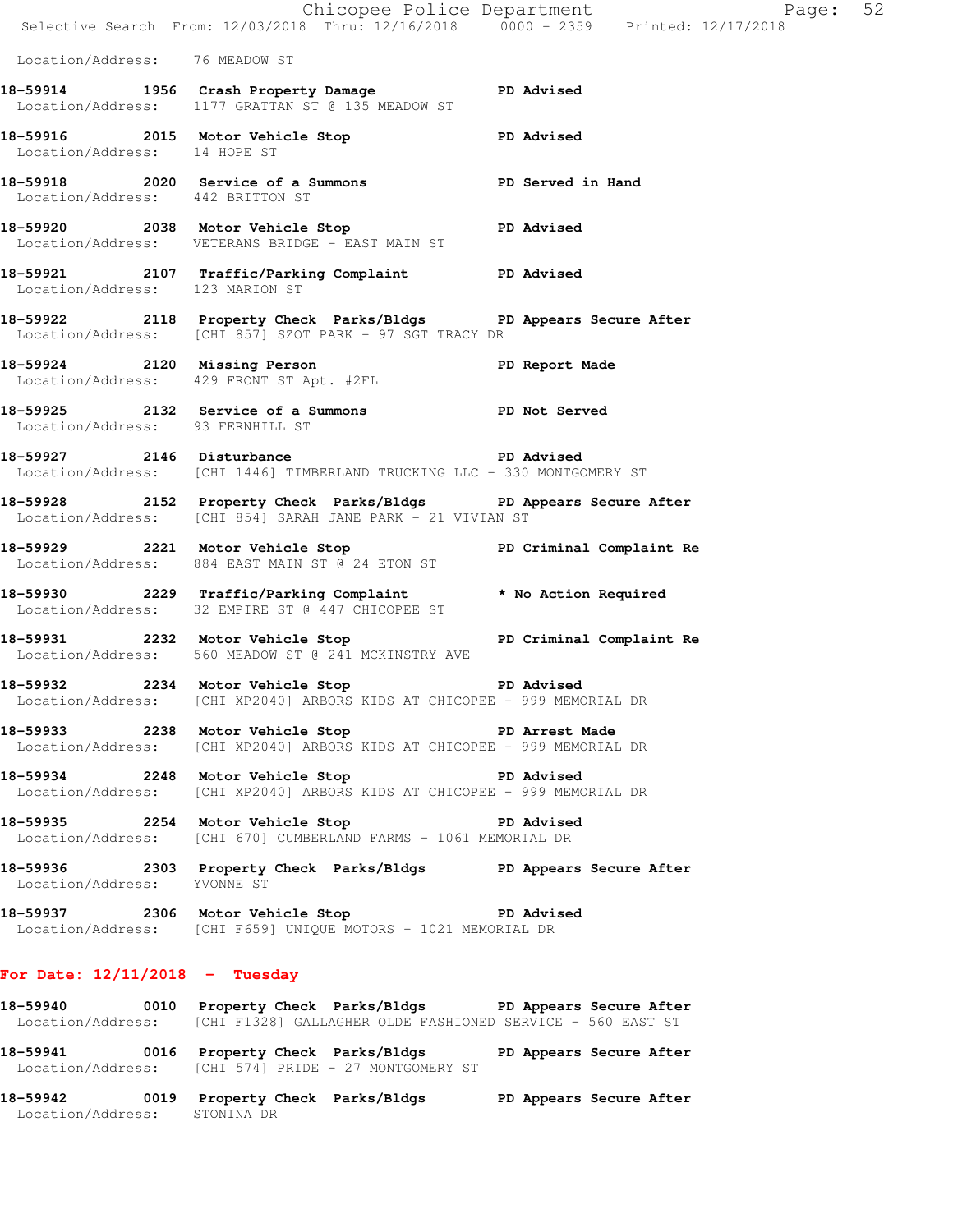Chicopee Police Department Fage: 53 Selective Search From: 12/03/2018 Thru: 12/16/2018 0000 - 2359 Printed: 12/17/2018 **18-59943 0019 Property Check Parks/Bldgs PD Appears Secure After**  Location/Address: [CHI 306] RITE AID PHARMACY - 1-5 ST JAMES AVE 18-59944 0021 Public Service **PD Complaint Taken Care**  Location/Address: [CHI 958] PION PONTIAC (BOB) - 333 MEMORIAL DR **18-59945 0022 Property Check Parks/Bldgs PD Appears Secure After**  Location/Address: [CHI 857] SZOT PARK - 97 SGT TRACY DR **18-59946 0025 Property Check Parks/Bldgs PD Appears Secure After**  Location/Address: [CHI F1301] FACE TO NAILS - 600 SPRINGFIELD ST **18-59947 0025 Property Check Parks/Bldgs PD Appears Secure After**  Location/Address: [CHI 1065] CHICOPEE HIGH SCHOOL - 820 FRONT ST **18-59948 0027 Property Check Parks/Bldgs PD Appears Secure After**  Location/Address: [CHI 636] DENNYS - 467 MEMORIAL DR **18-59949 0027 Property Check Parks/Bldgs PD Appears Secure After**  Location/Address: [CHI 574] PRIDE - 27 MONTGOMERY ST **18-59950 0030 Motor Vehicle Stop PD Advised**  Location/Address: [CHI 730] TOWN FAIR TIRE CENTERS INC - 886 MEMORIAL DR **18-59952 0036 Property Check Parks/Bldgs PD Appears Secure After**  Location/Address: [CHI 566] SAM'S FOOD STORES (SUNOCO) - 810 MEADOW ST **18-59953 0046 Property Check Parks/Bldgs PD Appears Secure After**  Location/Address: [CHI F1276] MASSES SEAFOOD - 1329 MEMORIAL DR **18-59954 0050 Property Check Parks/Bldgs PD Appears Secure After**  Location/Address: [CHI 670] CUMBERLAND FARMS - 1061 MEMORIAL DR **18-59955 0052 Property Check Parks/Bldgs PD Appears Secure After**  Location/Address: [CHI F621] FAMILY DOLLAR - 209 EXCHANGE ST **18-59956 0057 Property Check Parks/Bldgs PD Appears Secure After**  Location/Address: [CHI 849] RIVERS PARK - 19 ALDEN ST **18-59957 0059 Property Check Parks/Bldgs PD Appears Secure After**  Location/Address: [CHI 305] CUMBERLAND FARMS - 37 MONTCALM ST **18-59958 0100 Property Check Parks/Bldgs PD Appears Secure After**  Location/Address: [CHI 660] OCEAN STATE JOB LOT - 1451 MEMORIAL DR **18-59959 0103 Property Check Parks/Bldgs PD Appears Secure After**  Location/Address: [CHI F1048] HAMPTON INN CHICOPEE - 600 MEMORIAL DR **18-59960 0104 Property Check Parks/Bldgs PD Appears Secure After**  Location/Address: [CHI 854] SARAH JANE PARK - 21 VIVIAN ST **18-59961 0106 Property Check Parks/Bldgs PD Appears Secure After**  Location/Address: [CHI F1217] PATTIS 4-10 - 32 QUINCY AVE **18-59962 0109 Property Check Parks/Bldgs PD Appears Secure After**  Location/Address: [CHI 844] FAIRVIEW MEMORIAL ELEMENTARY SCHOOL K-5 - 26 MEMORIAL AVE **18-59963 0110 Property Check Parks/Bldgs PD Appears Secure After**  Location/Address: [CHI 670] CUMBERLAND FARMS - 1061 MEMORIAL DR **18-59964 0112 Property Check Parks/Bldgs PD Appears Secure After**  Location/Address: [CHI 188] PRIDE SERVICE STATION - 167 CHICOPEE ST **18-59965 0113 Property Check Parks/Bldgs PD Appears Secure After**  Location/Address: [CHI 719] PRICE RITE - 1600 MEMORIAL DR **18-59966 0114 Property Check Parks/Bldgs PD Appears Secure After**  Location/Address: [CHI F641] WENDYS OLD FASHIONED HAMBURGERS AREA OFFICE - 786 MEMORIAL DR **18-59967 0114 Property Check Parks/Bldgs PD Appears Secure After** 

Location/Address: [CHI 565] MCDONALDS - 777 MEADOW ST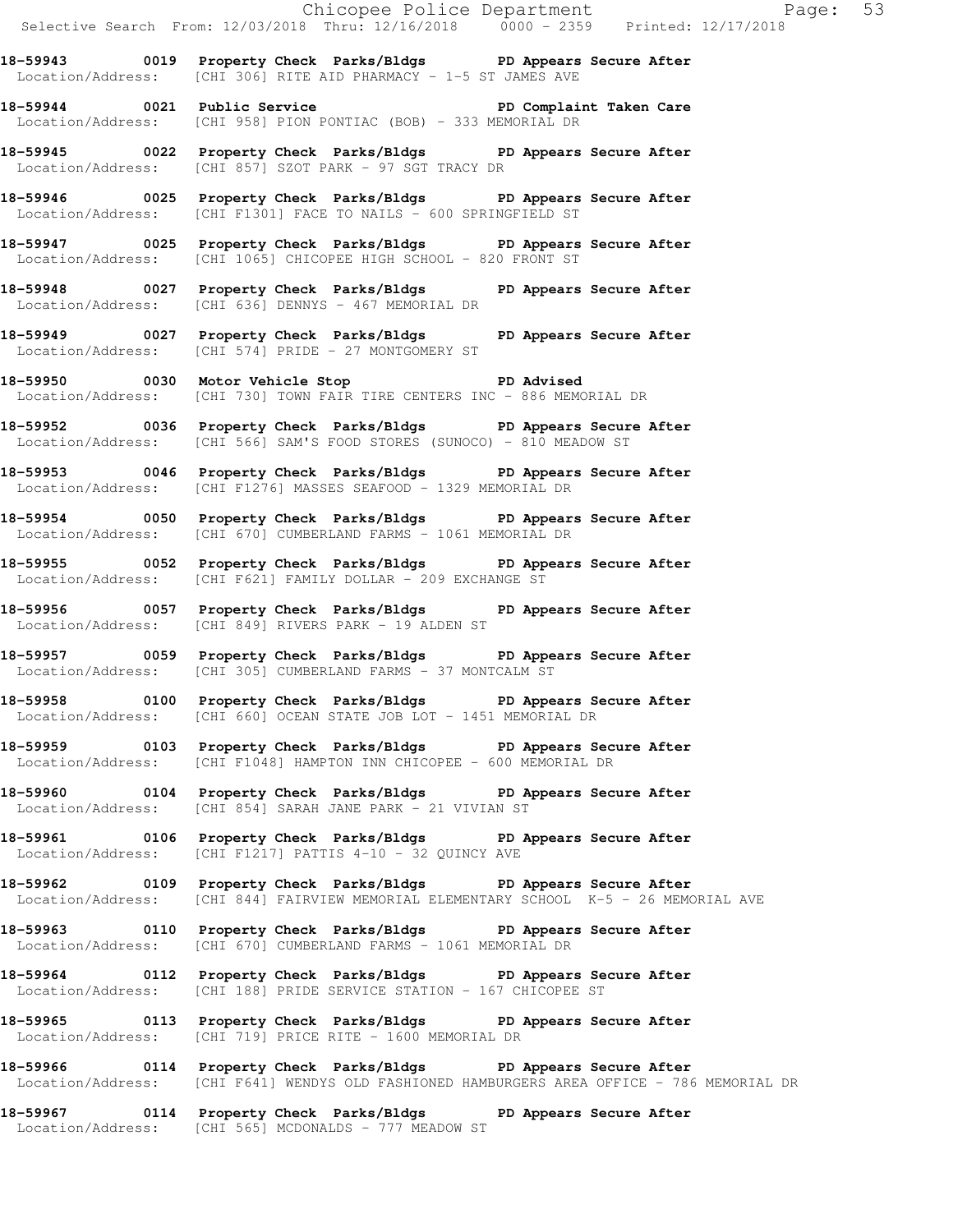18-59968 **0120** Motor Vehicle Stop **PD M/V Citation Issued** Location/Address: [CHI F894] INTERSTATE TOWING - 1660 WESTOVER RD

**18-59969 0123 Property Check Parks/Bldgs PD Appears Secure After**  Location/Address: [CHI 449] CVS 2339 - 1176 GRANBY RD

**18-59970 0123 Property Check Parks/Bldgs PD Appears Secure After**  Location/Address: [CHI 276] SUNOCO A PLUS MINI MART - 1031 CHICOPEE ST

**18-59971 0124 Disturbance PD Advised**  Location/Address: [CHI F832] MAGEDER HOUSE - 200 CHICOPEE ST

**18-59972 0128 Property Check Parks/Bldgs PD Appears Secure After**  Location/Address: [CHI 292] AMERICAN LEGION POST 452 - 43 EXCHANGE ST

**18-59973 0131 Property Check Parks/Bldgs PD Appears Secure After**  Location/Address: [CHI 980] SHOP SMART CONVENIENCE STORE INC. - 659 GRATTAN ST

**18-59974 0136 Property Check Parks/Bldgs PD Appears Secure After**  Location/Address: [CHI 836] LAMBERT - LAVOIE SCHOOL K-5 - 99 KENDALL ST

**18-59975 0138 Property Check Parks/Bldgs PD Appears Secure After**  Location/Address: [CHI 832] BELLAMY MIDDLE SCHOOL, EDWARD 6-8 - 314 PENDLETON AVE

**18-59976 0147 Property Check Parks/Bldgs PD Appears Secure After**  Location/Address: [CHI 334] CHICOPEE MOOSE FAMILY CENTER - 244 FULLER RD

**18-59977 0151 Property Check Parks/Bldgs PD Appears Secure After**  Location/Address: [CHI 857] SZOT PARK - 97 SGT TRACY DR

**18-59978 0155 Property Check Parks/Bldgs PD Appears Secure After**  Location/Address: [CHI 1808] DON ROY'S AUTO BODY & APPEARANCE CENTER - 1416 GRANBY RD

**18-59979 0156 Property Check Parks/Bldgs PD Appears Secure After**  Location/Address: 275 FAIRVIEW AVE

**18-59980 0201 Property Check Parks/Bldgs PD Appears Secure After**  Location/Address: [CHI 563] RITE AID PHARMACY - 577 MEADOW ST

**18-59981 0202 Property Check Parks/Bldgs PD Appears Secure After**  Location/Address: [CHI F122] SALTER COLLEGE - 645 SHAWINIGAN DR

**18-59982 0205 Property Check Parks/Bldgs PD Appears Secure After**  Location/Address: [CHI 958] PION PONTIAC (BOB) - 333 MEMORIAL DR

**18-59983 0205 Property Check Parks/Bldgs PD Appears Secure After**  Location/Address: [CHI F620] ALS DINER - 14 YELLE ST

**18-59984 0207 Property Check Parks/Bldgs PD Appears Secure After**  Location/Address: [CHI 1122] LIGHTHOUSE LIQUORS - 856 MEMORIAL DR

**18-59985 0208 Property Check Parks/Bldgs PD Appears Secure After**  Location/Address: [CHI 1600] MONTY'S ROADHOUSE - 733 CHICOPEE ST

**18-59986 0210 Property Check Parks/Bldgs PD Appears Secure After**  Location/Address: [CHI 162] MAXIMUM CAPACITY - 116 SCHOOL ST

**18-59987 0214 Property Check Parks/Bldgs PD Appears Secure After**  Location/Address: [CHI 1831] LAFLAMME TRUCKS - 347 MCKINSTRY AVE

**18-59988 0215 Property Check Parks/Bldgs PD Appears Secure After**  Location/Address: [CHI 1342] BULLSEYE BAR - 621 CENTER ST

**18-59989 0215 Property Check Parks/Bldgs PD Appears Secure After**  Location/Address: [CHI 592] SUNOCO - F.L. ROBERTS - 500 MONTGOMERY ST

**18-59990 0219 Property Check Parks/Bldgs PD Appears Secure After**  Location/Address: [CHI F208] CAVALIER RESTAURANT, ALCOA CATERING - 366 CHICOPEE ST

**18-59991 0222 Property Check Parks/Bldgs PD Appears Secure After**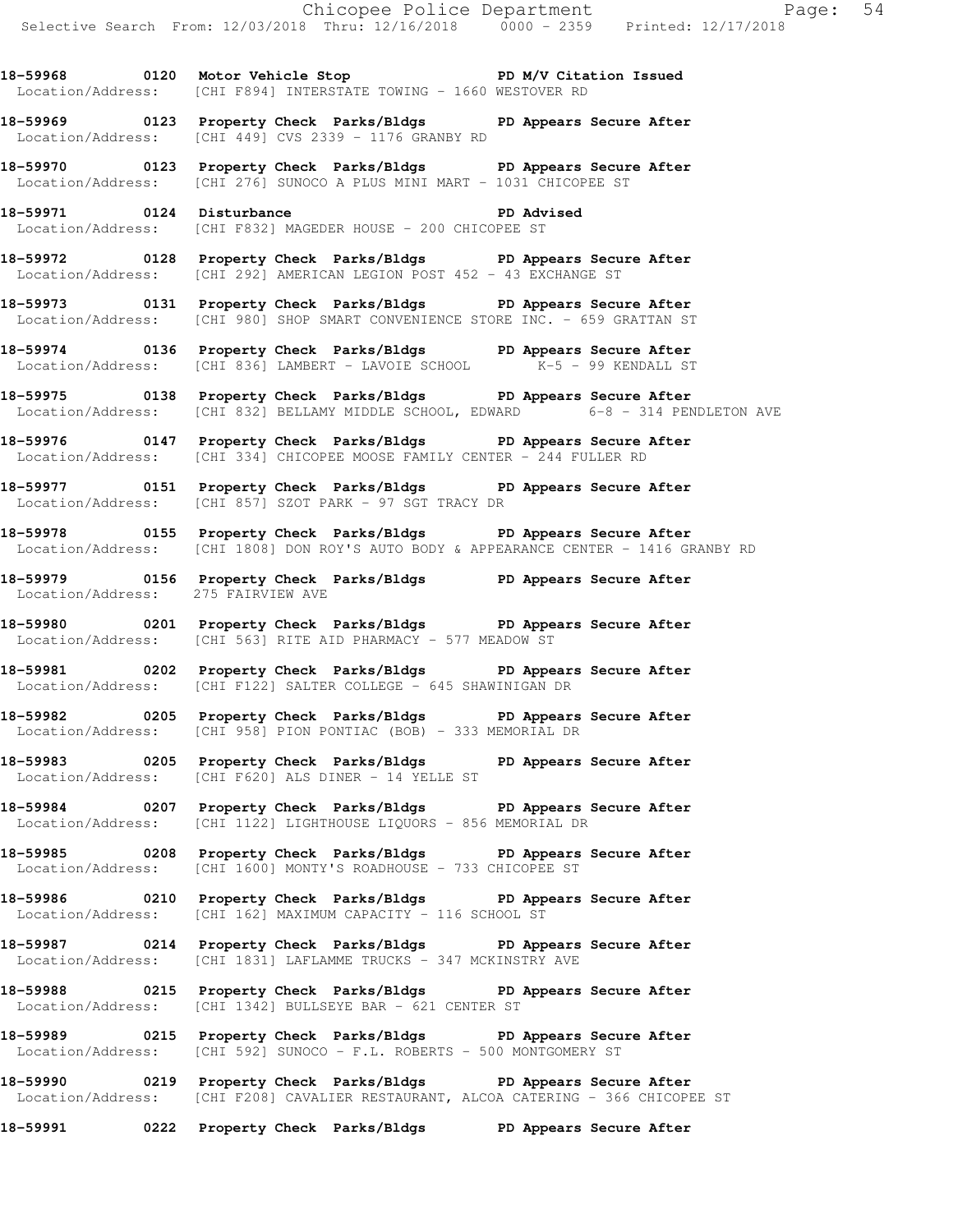|                                  |                                                                                                                                                           | E<br>Chicopee Police Department<br>Selective Search From: 12/03/2018 Thru: 12/16/2018 0000 - 2359 Printed: 12/17/2018 | Page: 55 |
|----------------------------------|-----------------------------------------------------------------------------------------------------------------------------------------------------------|-----------------------------------------------------------------------------------------------------------------------|----------|
|                                  | Location/Address: [CHI 162] MAXIMUM CAPACITY - 116 SCHOOL ST                                                                                              |                                                                                                                       |          |
|                                  | 18-59992 0235 Property Check Parks/Bldgs PD Appears Secure After<br>Location/Address: [CHI 286] TWINS VARIETY - 112 DUCHARME AVE                          |                                                                                                                       |          |
|                                  | 18-59993 0236 Property Check Parks/Bldgs PD Appears Secure After<br>Location/Address: [CHI 398] AMERICAN LEGION POST 275 - 41 ROBBINS RD                  |                                                                                                                       |          |
|                                  | 18-59995 0244 Property Check Parks/Bldgs PD Appears Secure After<br>Location/Address: [CHI F1442] GOOD DOG SPOT - 35 N CHICOPEE ST                        |                                                                                                                       |          |
|                                  | 18-59996 0249 Disturbance and the set of the set of the set of the set of the set of the set of the set of the<br>Location/Address: 16 ABBEY ST Apt. #2FL |                                                                                                                       |          |
|                                  | 18-59997 0305 Property Check Parks/Bldgs PD Appears Secure After<br>Location/Address: [CHI 188] PRIDE SERVICE STATION - 167 CHICOPEE ST                   |                                                                                                                       |          |
|                                  | 18-59998 0319 Disturbance Docation: JEFFREYS CORNER PD Arrest Made                                                                                        |                                                                                                                       |          |
|                                  | 18-59999 0343 Property Check Parks/Bldgs PD Appears Secure After<br>Location/Address: [CHI 834] BOWE SCHOOL, PATRICK E. K-5 - 115 HAMPDEN ST              |                                                                                                                       |          |
| Location/Address: 68 GLENDALE ST | 18-60000 0347 Assist Ambulance New PD Assist Given                                                                                                        |                                                                                                                       |          |
|                                  | 18-60002 0350 Property Check Parks/Bldgs PD Appears Secure After<br>Location/Address: [CHI 848] DANA PARK - 263 NEWBURY ST                                |                                                                                                                       |          |
|                                  | 18-60003 0351 Property Check Parks/Bldgs PD Appears Secure After<br>Location/Address: [CHI 563] RITE AID PHARMACY - 577 MEADOW ST                         |                                                                                                                       |          |
|                                  | 18-60004 0354 Assist Ambulance New PD Assist Given<br>Location/Address: 108 FRONT ST Apt. #2FL                                                            |                                                                                                                       |          |
|                                  | 18-60006 0404 Property Check Parks/Bldgs PD Appears Secure After<br>Location/Address: [CHI 1196] SHELL - 95 WEST ST                                       |                                                                                                                       |          |
|                                  | 18-60007 0404 Property Check Parks/Bldgs PD Appears Secure After<br>Location/Address: [CHI 718] CVS 693 - 1616 MEMORIAL DR                                |                                                                                                                       |          |
|                                  | 18-60008 0421 Property Check Parks/Bldgs PD Appears Secure After<br>Location/Address: [CHI 555] TELLIERS AUTO BODY INC - 386 MEADOW ST                    |                                                                                                                       |          |
|                                  | 18-60009 0434 Motor Vehicle Stop 50 PD Criminal Complaint Re<br>Location/Address: [CHI 269] JENROSE WINES & LIQUORS - 945 CHICOPEE ST                     |                                                                                                                       |          |
|                                  | 18-60010 0504 Property Check Parks/Bldgs PD Appears Secure After<br>Location/Address: [CHI 854] SARAH JANE PARK - 21 VIVIAN ST                            |                                                                                                                       |          |
|                                  | 18-60011 		 0507 Property Check Parks/Bldgs 		 PD Appears Secure After<br>Location/Address: [CHI F343] CABOTVILLE INDUSTRIAL PARK - 165 FRONT ST          |                                                                                                                       |          |
| Location/Address: 72 EASTERN DR  | 18-60014 0725 Assist Ambulance                                                                                                                            | PD Assist Given                                                                                                       |          |
| Location/Address: JAMES ST       | 18-60016 0807 Traffic Assignment The PD M/V Citation Issued                                                                                               |                                                                                                                       |          |
|                                  | 18-60017 0821 Disabled Motor Vehicle PD Complaint Taken Care<br>Location/Address: 26 CHICOPEE ST @ 43 GRANBY RD                                           |                                                                                                                       |          |
| Location/Address: 110 CHURCH ST  | 18-60018 1830 Transport Service 1983 PD Complaint Taken Care                                                                                              |                                                                                                                       |          |
| Location/Address: 142 JACOB ST   | 18-60021 		 0934 Abandoned 911 Call 		 PD Complaint Taken Care                                                                                            |                                                                                                                       |          |
| Location/Address: 210 EAST ST    | 18-60022 0945 Crash Property Damage PD Report Made                                                                                                        |                                                                                                                       |          |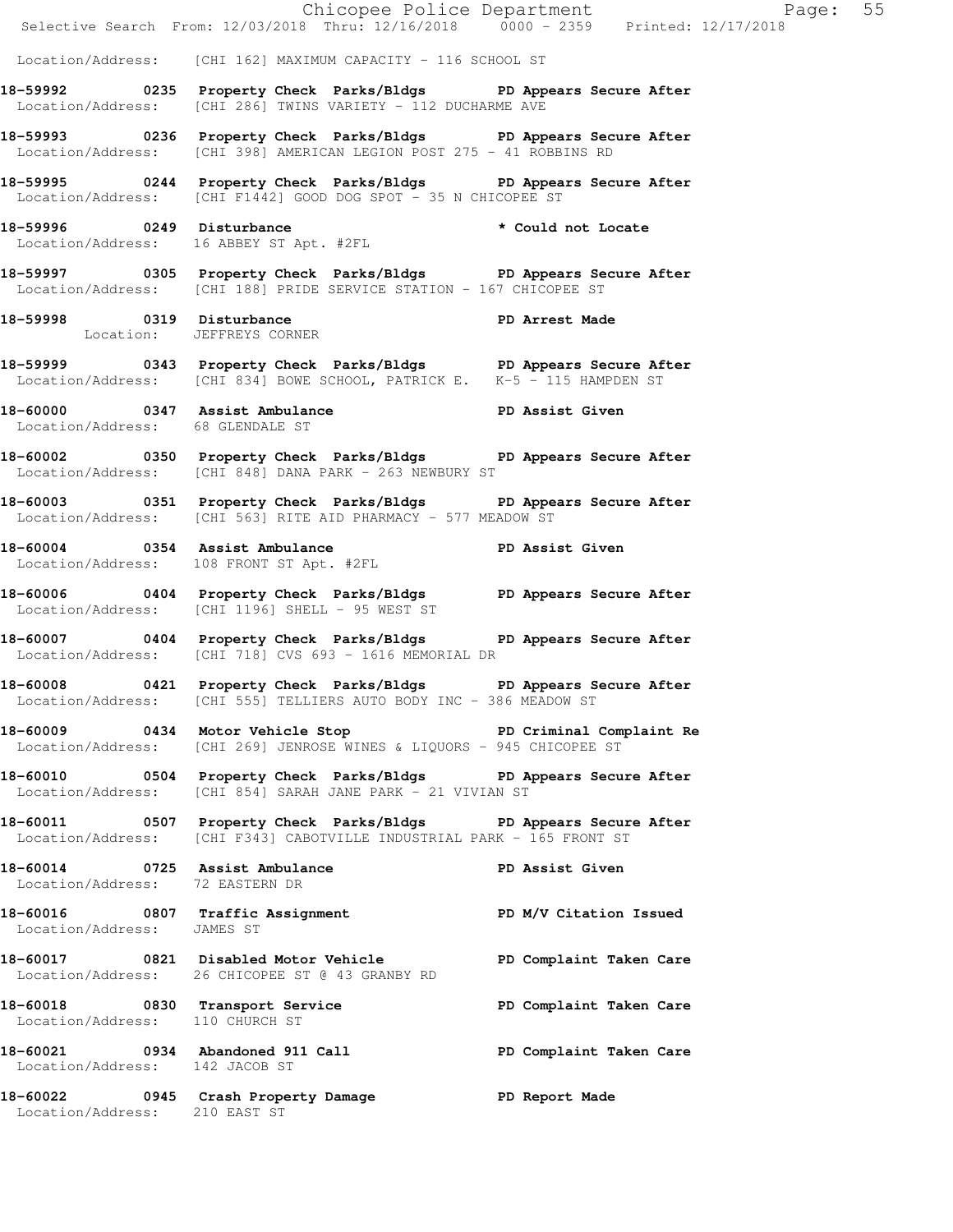|                                     |                                                                                                                                                        | Chicopee Police Department<br>Selective Search From: 12/03/2018 Thru: 12/16/2018 0000 - 2359 Printed: 12/17/2018 |  |
|-------------------------------------|--------------------------------------------------------------------------------------------------------------------------------------------------------|------------------------------------------------------------------------------------------------------------------|--|
|                                     |                                                                                                                                                        |                                                                                                                  |  |
|                                     | 18-60023 0947 Harassing Phone Calls 5 PD Report Made<br>Location/Address: [CHI F1209] PORTER AND CHESTER INSTITUTE - 1984 WESTOVER RD                  |                                                                                                                  |  |
|                                     | 18-60024 0951 Motor Vehicle Stop Notor PD Advised<br>Location/Address: 257 HAMPDEN ST @ 187 MARION ST                                                  |                                                                                                                  |  |
|                                     | 18-60025 0953 Abandoned 911 Call 20 PD Advised<br>Location/Address: [CHI F988] F.L. ROBERTS CHICOPEE #04050 - 2012 MEMORIAL DR                         |                                                                                                                  |  |
|                                     | 18-60027 1000 Shoplifter 2000 PD Arrest Made<br>Location/Address: [CHI 919] BIG Y WORLD CLASS MARKETS - 650 MEMORIAL DR                                |                                                                                                                  |  |
|                                     | 18-60031 1055 Property Check Parks/Bldgs PD Appears Secure After<br>Location/Address: [CHI 670] CUMBERLAND FARMS - 1061 MEMORIAL DR                    |                                                                                                                  |  |
| Location/Address: 93 FERNHILL ST    | 18-60033 1108 Service of a Summons PD Not Served                                                                                                       |                                                                                                                  |  |
|                                     | 18-60034 1113 Property Check Parks/Bldgs PD Appears Secure After<br>Location/Address: [CHI 595] ASH (ROBERT R) CPA - 665 PROSPECT ST                   |                                                                                                                  |  |
|                                     | 18-60038 1125 Juvenile Complaint (2008) PD Complaint Taken Care<br>Location/Address: MOORE ST @ HAFEY ST                                               |                                                                                                                  |  |
|                                     | 18-60040 1158 Property Check Parks/Bldgs PD Appears Secure After<br>Location/Address: [CHI 849] RIVERS PARK - 19 ALDEN ST                              |                                                                                                                  |  |
| Location/Address: 20 ROLF AVE       | 18-60042 1204 Service of a Summons PD Not Served                                                                                                       |                                                                                                                  |  |
| Location/Address: 717 MCKINSTRY AVE | 18-60043 1210 Service of a Summons PD Not Served                                                                                                       |                                                                                                                  |  |
|                                     | 18-60044 1218 Motor Vehicle Stop Notes and PD Advised<br>Location/Address: [CHI 1812] DRESS VAULT - 124 CABOT ST                                       |                                                                                                                  |  |
| Location/Address: 820 MCKINSTRY AVE | 18-60046 1220 Service of a Summons PD Served in Hand                                                                                                   |                                                                                                                  |  |
|                                     | 18-60047 1231 Assault & Battery Complaint PD Report Made<br>Location/Address: [CHI 838] CHICOPEE ACADEMY @SELSER 6-12 - 12 DARE WAY                    |                                                                                                                  |  |
| Location/Address: 59 WILMONT ST     | 18-60048 1236 Service of a Summons PD Not Served                                                                                                       |                                                                                                                  |  |
| Location/Address: 79 NEWELL ST      | 18-60049 1241 Service of a Summons PD Not Served                                                                                                       |                                                                                                                  |  |
| Location/Address: DEANE ST          | 18-60050 1243 Property Check Parks/Bldgs PD Appears Secure After                                                                                       |                                                                                                                  |  |
|                                     | 18-60052 1304 Service of a Summons PD Not Served<br>Location/Address: [CHI F1221] 71 MONTGOMERY ST - 71 MONTGOMERY ST Apt. #2FL                        |                                                                                                                  |  |
| Location/Address: 274 HAMPDEN ST    | 18-60054 1309 Motor Vehicle Stop PD Citation/Warning Issu Nocation/Address: 274 HAMPDEN ST                                                             |                                                                                                                  |  |
|                                     | 18-60055 1310 Juvenile Complaint that the valid not Locate<br>Location/Address: 300 PROSPECT ST @ 203 BUCKLEY BLVD                                     |                                                                                                                  |  |
|                                     | 18-60056 1313 Traffic/Parking Complaint PD Citation/Warning Issu<br>Location/Address: [CHI 919] BIG Y WORLD CLASS MARKETS - 650 MEMORIAL DR            |                                                                                                                  |  |
|                                     | 18-60057 1321 Traffic/Parking Complaint * No Action Required<br>Location/Address: [CHI 638] BJS WHOLESALE FOOD WAREHOUSE - 650 MEMORIAL DR             |                                                                                                                  |  |
|                                     | 18-60058 1327 Property Check Parks/Bldgs PD Appears Secure After<br>Location/Address: [CHI F208] CAVALIER RESTAURANT, ALCOA CATERING - 366 CHICOPEE ST |                                                                                                                  |  |
|                                     | 18-60060 1338 Traffic/Parking Complaint PD Citation/Warning Issu<br>Location/Address: [CHI 938] HOME DEPOT - 655 MEMORIAL DR                           |                                                                                                                  |  |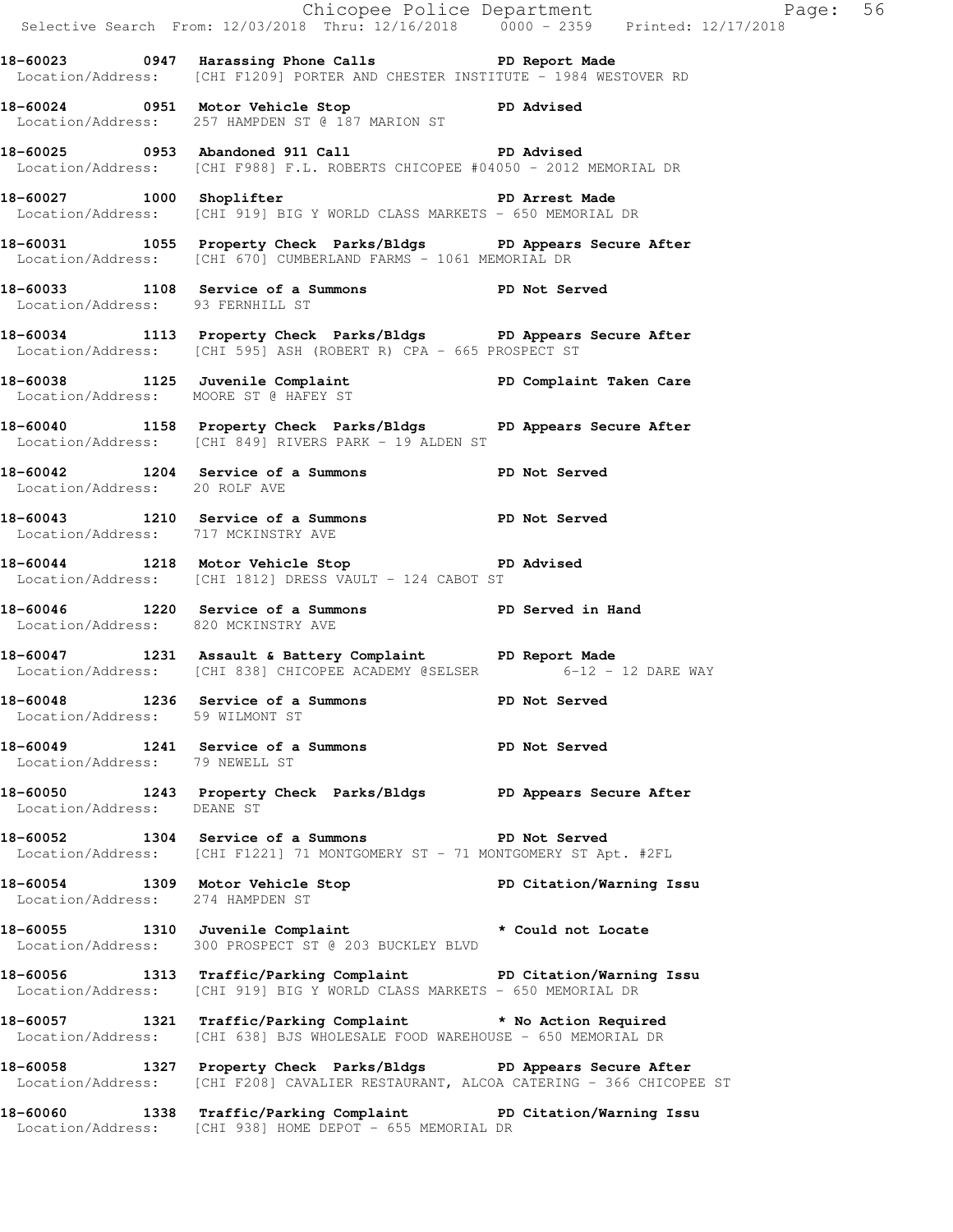**18-60061 1341 Breaking & Entering-Report PD No Report Necessary** 

**18-60062 1347 Traffic/Parking Complaint \* No Action Required**  Location/Address: [CHI 644] STOP & SHOP SUPERMARKET - 672 MEMORIAL DR

Location/Address: 7 CLINTON ST

**18-60064 1352 Motor Vehicle Stop PD M/V Citation Issued**  Location/Address: 114 CAREW ST **18-60065 1402 Property Check Parks/Bldgs PD Appears Secure After**  Location/Address: [CHI 660] OCEAN STATE JOB LOT - 1451 MEMORIAL DR **18-60066 1410 Suspicious M/V PD Criminal Complaint Re**  Location/Address: 24 SOUTHERN DR **18-60067 1416 Service of a Summons PD Served in Hand** Location/Address: 79 NEWELL ST Location/Address: **18-60068 1417 CHECK THE WELL BEING \* Could not Locate**  Location/Address: 43 BELL ST Apt. #1R **18-60069 1423 Public Service PD Complaint Taken Care**  Location/Address: 40 SULLIVAN ST **18-60070 1425 Identity Fraud/Theft PD Report Made**  Location/Address: 61 ABBEY MEMORIAL DR **18-60071 1435 Warrant Service PD Advised**  Location/Address: [CHI F825] MASS TRIAL COURT [CHICOPEE] - 30 CHURCH ST **18-60073 1441 Assist Ambulance PD Assist Given**  Location/Address: [CHI F1252] 26 BELCHER ST Apt. #2L **18-60074 1446 Disabled Motor Vehicle \* No Action Required**  Location/Address: [CHI 582] CHICOPEE MASON SUPPLIES - 451 MCKINSTRY AVE **18-60075 1453 Unwanted Party/Undesirable \* Could not Locate**  Location/Address: [CHI F1161] CHICOPEE MARKETPLACE - 591 MEMORIAL DR **18-60077 1507 Service of a Summons PD Not Served**  Location/Address: 339 GRATTAN ST Apt. #APT1 **18-60078 1514 Service of a Summons PD Not Served**  Location/Address: 138 GRATTAN ST Apt. #1FL **18-60079 1514 Disturbance PD Advised**  Location/Address: [CHI 1674] HARPER RESIDENCE (JAMES) - 91 BEMIS AVE **18-60081 1529 Stolen M/V L/P Report PD Report Made**  Location/Address: 393 IRENE ST Location/Address: [CHI 497] MOTEL 6 - 36 JOHNNY CAKE HOLLOW RD **18-60083 1548 Crash Property Damage PD Report Made**  Location/Address: EDGEWOOD APT - 659 PROSPECT ST Apt. #D4 **18-60085 1555 Missing Person PD Complaint Taken Care 18-60087 1615 Loud Music PD Advised** 

**18-60082 1532 Unwanted Party/Undesirable PD Complaint Taken Care** 

**18-60084 1553 Suspicious Person/Activity \* Could not Locate**  Location/Address: CATHERINE ST

Location/Address: 429 FRONT ST Apt. #2FL

 Location/Address: 69 SHEPHERD ST Apt. #1FL **18-60088 1629 Assist Ambulance \* No Action Required**  Location/Address: [CHI F1556] FALLS VIEW APARTMENTS - 132 EAST MAIN ST Apt. #G1

**18-60094 1656 Unwanted Party/Undesirable \* Could not Locate**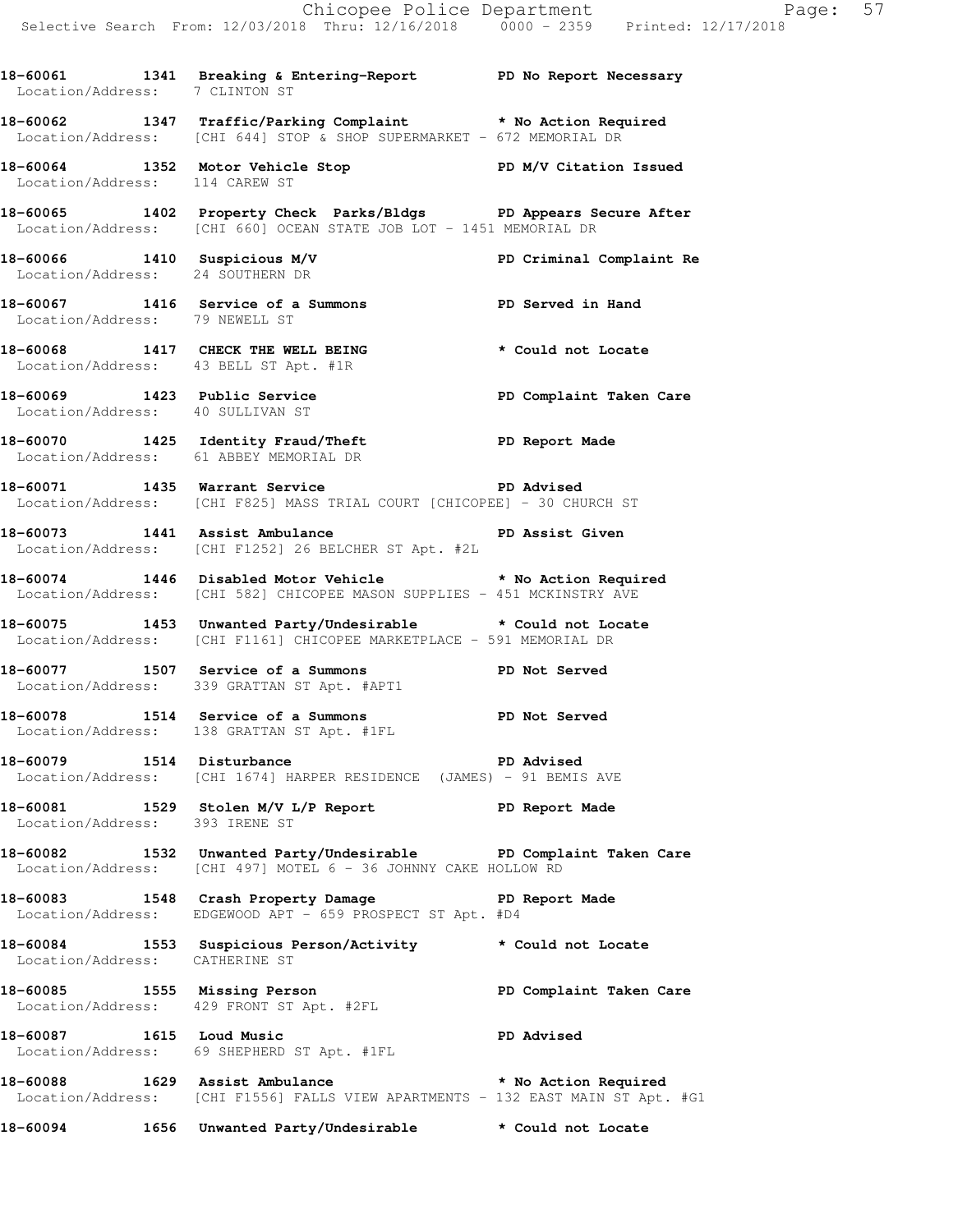|                                     | E Chicopee Police Department<br>Selective Search From: 12/03/2018 Thru: 12/16/2018 0000 - 2359 Printed: 12/17/2018                           | Page: 58                                                                                    |  |
|-------------------------------------|----------------------------------------------------------------------------------------------------------------------------------------------|---------------------------------------------------------------------------------------------|--|
|                                     | Location/Address: [CHI 497] MOTEL 6 - 36 JOHNNY CAKE HOLLOW RD                                                                               |                                                                                             |  |
| Location/Address: 31 BEAUDRY AVE    | 18-60092 1659 Breaking & Entering-Report PD Report Made                                                                                      |                                                                                             |  |
|                                     | 18-60096 1710 Assist Ambulance No PD Assist Given<br>Location/Address: [CHI 1929] HARVEY & MARJORIE LAFLEUR - 5 DUPRAT AVE                   |                                                                                             |  |
| Location/Address: 88 GILBERT AVE    | 18-60100 1744 Animal Complaint                                                                                                               | * Could not Locate                                                                          |  |
| Location/Address: HOMER AVE         | 18-60102 1759 Assist Fire Department * Unfounded                                                                                             |                                                                                             |  |
|                                     | 18-60104 1808 Unwanted Party/Undesirable PD Complaint Taken Care<br>Location/Address: [CHI 309] MCDONALDS - 350 BURNETT RD                   |                                                                                             |  |
|                                     | 18-60108 1829 Assist Ambulance New PD Assist Given                                                                                           | Location/Address: [CHI F863] PARTRIDGE HOLLOW APARTMENTS, LLC. - 59 NEW LUDLOW RD Apt. #14E |  |
|                                     | 18-60112 1940 CHECK THE WELL BEING<br>Location/Address: 31 MARY ST Apt. #3L                                                                  | <b>PD Advised</b>                                                                           |  |
|                                     | 18-60113 1948 Service of a Summons PD Not Served<br>Location/Address: 88 CHESTNUT ST Apt. #1C                                                |                                                                                             |  |
|                                     | 18-60115 2030 Unwanted Party/Undesirable PD Complaint Taken Care<br>Location/Address: [CHI 1191] WALMART - 591 MEMORIAL DR                   |                                                                                             |  |
| Location/Address: ABBEY MEMORIAL DR | 18-60116 2038 Disabled Motor Vehicle PD Complaint Taken Care                                                                                 |                                                                                             |  |
| Location/Address: 41 SERGEANT AVE   | 18-60118 2118 Disturbance                                                                                                                    | <b>PD Advised</b>                                                                           |  |
| Location/Address: MONTCALM ST       | 18-60119 2121 Motor Vehicle Stop PD Advised                                                                                                  |                                                                                             |  |
|                                     | 18-60120 2122 Motor Vehicle Stop 50 PD Advised<br>Location/Address: 5 MONTCALM ST @ 61 PROSPECT ST                                           |                                                                                             |  |
|                                     | 18-60122 2214 Suspicious Person/Activity PD Advised<br>Location/Address: [CHI F368] CITY HALL ANNEX - 274 FRONT ST                           |                                                                                             |  |
|                                     | 18-60123 2221 Motor Vehicle Stop 30 PD Advised<br>Location/Address: [CHI 269] JENROSE WINES & LIQUORS - 945 CHICOPEE ST                      |                                                                                             |  |
|                                     | 18-60124 2233 Motor Vehicle Stop PD Criminal Complaint Re<br>Location/Address: [CHI 1706] JAIN AMERICAS - 1000 SHERIDAN ST                   |                                                                                             |  |
|                                     | 18-60126 2233 Suspicious M/V PD Advised<br>Location/Address: [CHI F343] CABOTVILLE INDUSTRIAL PARK - 165 FRONT ST                            |                                                                                             |  |
| For Date: $12/12/2018$ - Wednesday  |                                                                                                                                              |                                                                                             |  |
|                                     | 18-60131 0008 Property Check Parks/Bldgs PD Appears Secure After<br>Location/Address: [CHI 834] BOWE SCHOOL, PATRICK E. K-5 - 115 HAMPDEN ST |                                                                                             |  |
|                                     | 18-60133 0015 Property Check Parks/Bldgs PD Appears Secure After<br>Location/Address: [CHI 670] CUMBERLAND FARMS - 1061 MEMORIAL DR          |                                                                                             |  |
|                                     | 18-60134 0016 Property Check Parks/Bldgs PD Appears Secure After<br>Location/Address: [CHI 1583] LIBERTY TAX - 17 BROADWAY                   |                                                                                             |  |
|                                     | 18-60135 0018 Property Check Parks/Bldgs PD Appears Secure After<br>Location/Address: [CHI 958] PION PONTIAC (BOB) - 333 MEMORIAL DR         |                                                                                             |  |
|                                     | 18-60137 0018 Disturbance<br>Location/Address: [CHI F464] COLLEGIAN COURT - 89 PARK ST                                                       | <b>PD Advised</b>                                                                           |  |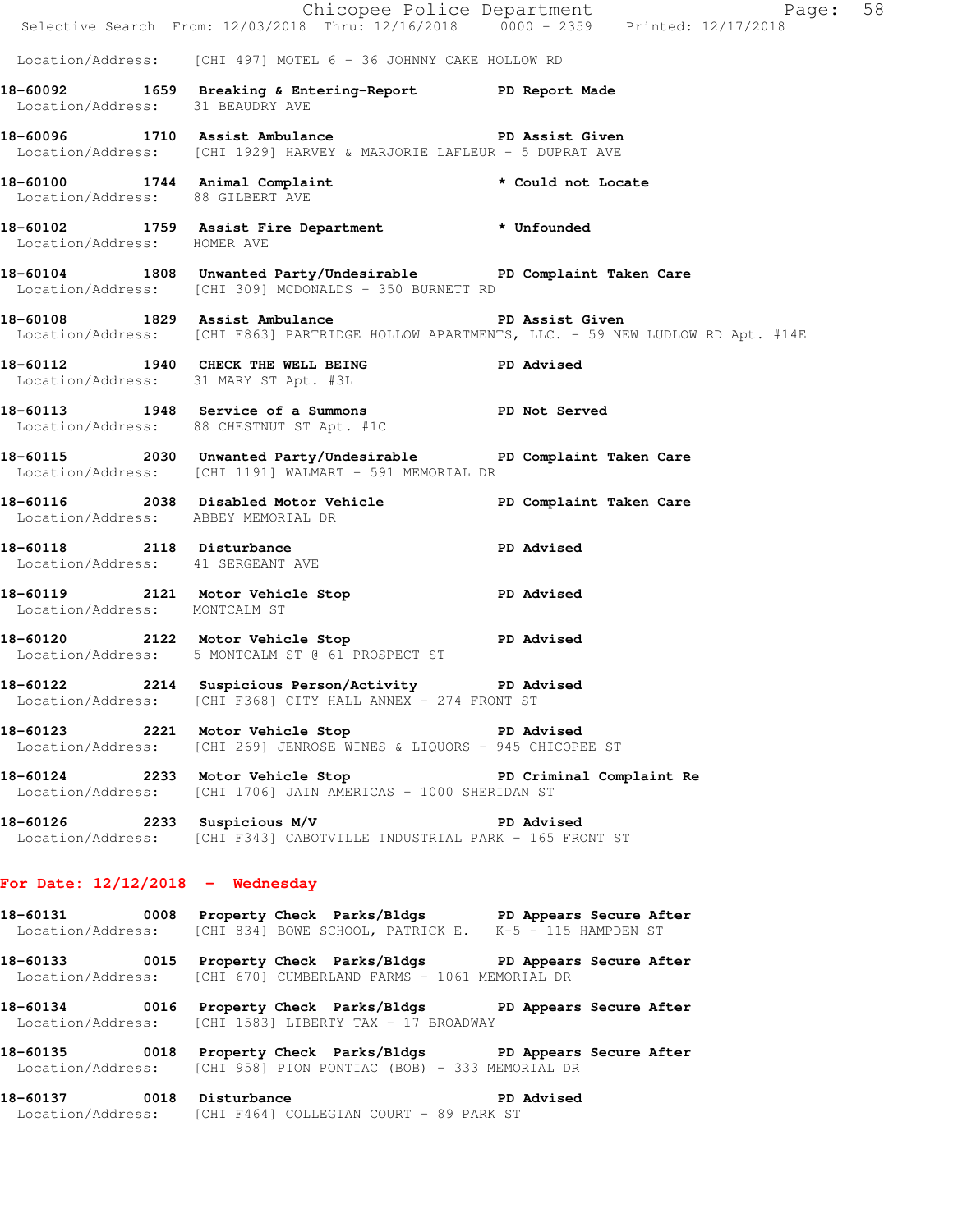Chicopee Police Department Page: 59 Selective Search From: 12/03/2018 Thru: 12/16/2018 0000 - 2359 Printed: 12/17/2018 **18-60136 0019 Property Check Parks/Bldgs PD Appears Secure After**  Location/Address: [CHI 188] PRIDE SERVICE STATION - 167 CHICOPEE ST **18-60138 0020 Motor Vehicle Stop PD M/V Citation Issued**  Location/Address: [CHI F805] HUKE LAU - 705 MEMORIAL DR **18-60139 0022 Motor Vehicle Stop PD M/V Citation Issued**  Location/Address: [CHI 674] KENTUCKY FRIED CHICKEN - 1307 MEMORIAL DR **18-60140 0033 Property Check Parks/Bldgs PD Appears Secure After**  Location/Address: [CHI 563] RITE AID PHARMACY - 577 MEADOW ST **18-60141 0040 Property Check Parks/Bldgs PD Appears Secure After**  Location/Address: [CHI F208] CAVALIER RESTAURANT, ALCOA CATERING - 366 CHICOPEE ST **18-60142 0042 Property Check Parks/Bldgs PD Appears Secure After**  Location/Address: [CHI 299] PRESTON PARK - 50 ACCESS RD **18-60143 0044 Property Check Parks/Bldgs PD Appears Secure After**  Location/Address: [CHI 639] BANK OF AMERICA - 638 MEMORIAL DR **18-60144 0046 Property Check Parks/Bldgs PD Appears Secure After**  Location/Address: [CHI 719] PRICE RITE - 1600 MEMORIAL DR **18-60145 0048 Motor Vehicle Stop PD Advised**  Location/Address: [CHI 907] TACO BELL - 1471 MEMORIAL DR **18-60146 0049 Property Check Parks/Bldgs PD Appears Secure After**  Location/Address: [CHI 854] SARAH JANE PARK - 21 VIVIAN ST **18-60147 0052 Motor Vehicle Stop PD M/V Citation Issued**  Location/Address: [CHI 854] SARAH JANE PARK - 21 VIVIAN ST **18-60148 0053 Property Check Parks/Bldgs PD Appears Secure After**  Location/Address: [CHI 857] SZOT PARK - 97 SGT TRACY DR **18-60149 0056 Property Check Parks/Bldgs PD Appears Secure After**  Location/Address: 1204 GRANBY RD **18-60150 0057 Property Check Parks/Bldgs PD Appears Secure After**  Location/Address: 4 WOLFE ST **18-60151 0058 Property Check Parks/Bldgs PD Appears Secure After**  Location/Address: [CHI F734] AMVETS CLUB POST 12 - 754 MONTGOMERY ST **18-60152 0059 Property Check Parks/Bldgs PD Appears Secure After**  Location/Address: [CHI 832] BELLAMY MIDDLE SCHOOL, EDWARD 6-8 - 314 PENDLETON AVE **18-60153 0101 Property Check Parks/Bldgs PD Appears Secure After**  Location/Address: [CHI 882] VIEW STREET TAVERN - 13 VIEW ST **18-60154 0103 Motor Vehicle Stop PD Report Made**  Location/Address: [CHI F641] WENDYS OLD FASHIONED HAMBURGERS AREA OFFICE - 786 MEMORIAL DR **18-60156 0123 Property Check Parks/Bldgs PD Appears Secure After**  Location/Address: [CHI 276] SUNOCO A PLUS MINI MART - 1031 CHICOPEE ST **18-60157 0127 Property Check Parks/Bldgs PD Appears Secure After**  Location/Address: [CHI 1761] RESIDENCE INN BY MARRIOTT - 500 MEMORIAL DR **18-60158 0129 Property Check Parks/Bldgs PD Appears Secure After**  Location/Address: [CHI 328] SAMS CONVENIENCE STORE - 147 BROADWAY **18-60159 0130 Property Check Parks/Bldgs PD Appears Secure After**  Location/Address: [CHI 1342] BULLSEYE BAR - 621 CENTER ST **18-60160 0134 Property Check Parks/Bldgs PD Appears Secure After**  Location/Address: [CHI F53] RIVERBEND MEDICAL GROUP - 444 MONTGOMERY ST **18-60161 0135 Property Check Parks/Bldgs PD Appears Secure After**  Location/Address: PLANTE CIR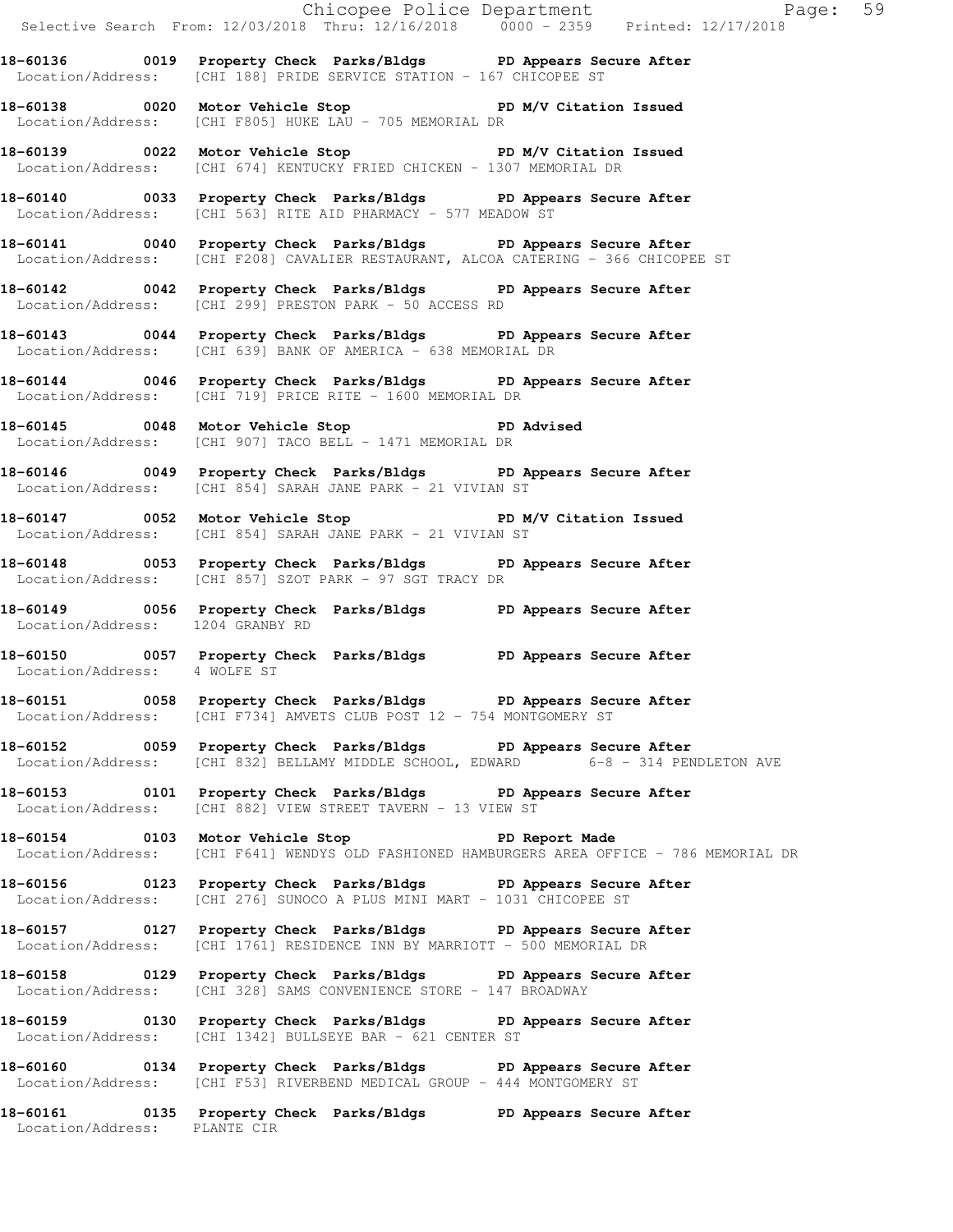**18-60162 0136 Motor Vehicle Stop PD Advised**  Location/Address: 9 CAREW ST @ 696 EAST MAIN ST

**18-60163 0138 Motor Vehicle Stop PD Citation/Warning Issu**  Location/Address: MCKINSTRY AVE

**18-60164 0141 Property Check Parks/Bldgs PD Appears Secure After**  Location/Address: [CHI 919] BIG Y WORLD CLASS MARKETS - 650 MEMORIAL DR

**18-60165 0155 Property Check Parks/Bldgs PD Appears Secure After**  Location/Address: [CHI 1196] SHELL - 95 WEST ST

**18-60166 0158 Property Check Parks/Bldgs PD Appears Secure After**  Location/Address: [CHI F1345] ALL STAR RENTAL - 399 MEMORIAL DR

**18-60167 0206 Property Check Parks/Bldgs PD Appears Secure After**  Location/Address: [CHI 1600] MONTY'S ROADHOUSE - 733 CHICOPEE ST

**18-60168 0207 Property Check Parks/Bldgs PD Appears Secure After**  Location/Address: [CHI 1191] WALMART - 591 MEMORIAL DR

**18-60169 0214 Property Check Parks/Bldgs PD Appears Secure After**  Location/Address: [CHI F621] FAMILY DOLLAR - 209 EXCHANGE ST

**18-60170 0219 Property Check Parks/Bldgs PD Appears Secure After**  Location/Address: [CHI 847] RAY ASH PARK - 52 ARCADE ST

**18-60171 0221 Property Check Parks/Bldgs PD Appears Secure After**  Location/Address: [CHI 269] JENROSE WINES & LIQUORS - 945 CHICOPEE ST

**18-60172 0233 Property Check Parks/Bldgs PD Appears Secure After**  Location/Address: [CHI 188] PRIDE SERVICE STATION - 167 CHICOPEE ST

**18-60173 0236 Property Check Parks/Bldgs PD Appears Secure After**  Location/Address: [CHI F458] EASTERN ETCHING & MFG - 35 LOWER GRAPE ST

**18-60175 0249 Property Check Parks/Bldgs PD Appears Secure After**  Location/Address: 275 FAIRVIEW AVE

**18-60174 0250 Property Check Parks/Bldgs PD Appears Secure After**  Location/Address: [CHI 167] NEW CORNER VARIETY - 1175 GRATTAN ST

**18-60176 0304 Property Check Parks/Bldgs PD Appears Secure After**  Location/Address: [CHI 56] WALGREENS - 583 JAMES ST

**18-60177 0311 Property Check Parks/Bldgs PD Appears Secure After**  Location/Address: [CHI F1272] LIFE POINT CHURCH - 603 NEW LUDLOW RD

**18-60178 0316 Property Check Parks/Bldgs PD Appears Secure After**  Location/Address: [CHI 305] CUMBERLAND FARMS - 37 MONTCALM ST

**18-60179 0324 Property Check Parks/Bldgs PD Appears Secure After**  Location/Address: [CHI 879] FAIRVIEW PEDIATRICS - 1176 MEMORIAL DR

**18-60180 0326 Property Check Parks/Bldgs PD Appears Secure After**  Location/Address: [CHI 857] SZOT PARK - 97 SGT TRACY DR

**18-60181 0351 Assist Ambulance PD Assist Given**  Location/Address: 1328 MEMORIAL DR Apt. #5D

**18-60184 0356 Property Check Parks/Bldgs PD Appears Secure After**  Location/Address: [CHI 366] HIGHLAND FARMS - 466 CHICOPEE ST

**18-60185 0412 Property Check Parks/Bldgs PD Appears Secure After**  Location/Address: [CHI 286] TWINS VARIETY - 112 DUCHARME AVE

**18-60186 0507 Property Check Parks/Bldgs PD Appears Secure After** Location/Address: [CHI 1356] PRIMA ELECTRO NORTH AMERICA INC - 711 EAST MAIN S [CHI 1356] PRIMA ELECTRO NORTH AMERICA INC - 711 EAST MAIN ST

**18-60187 0550 Property Check Parks/Bldgs PD Appears Secure After**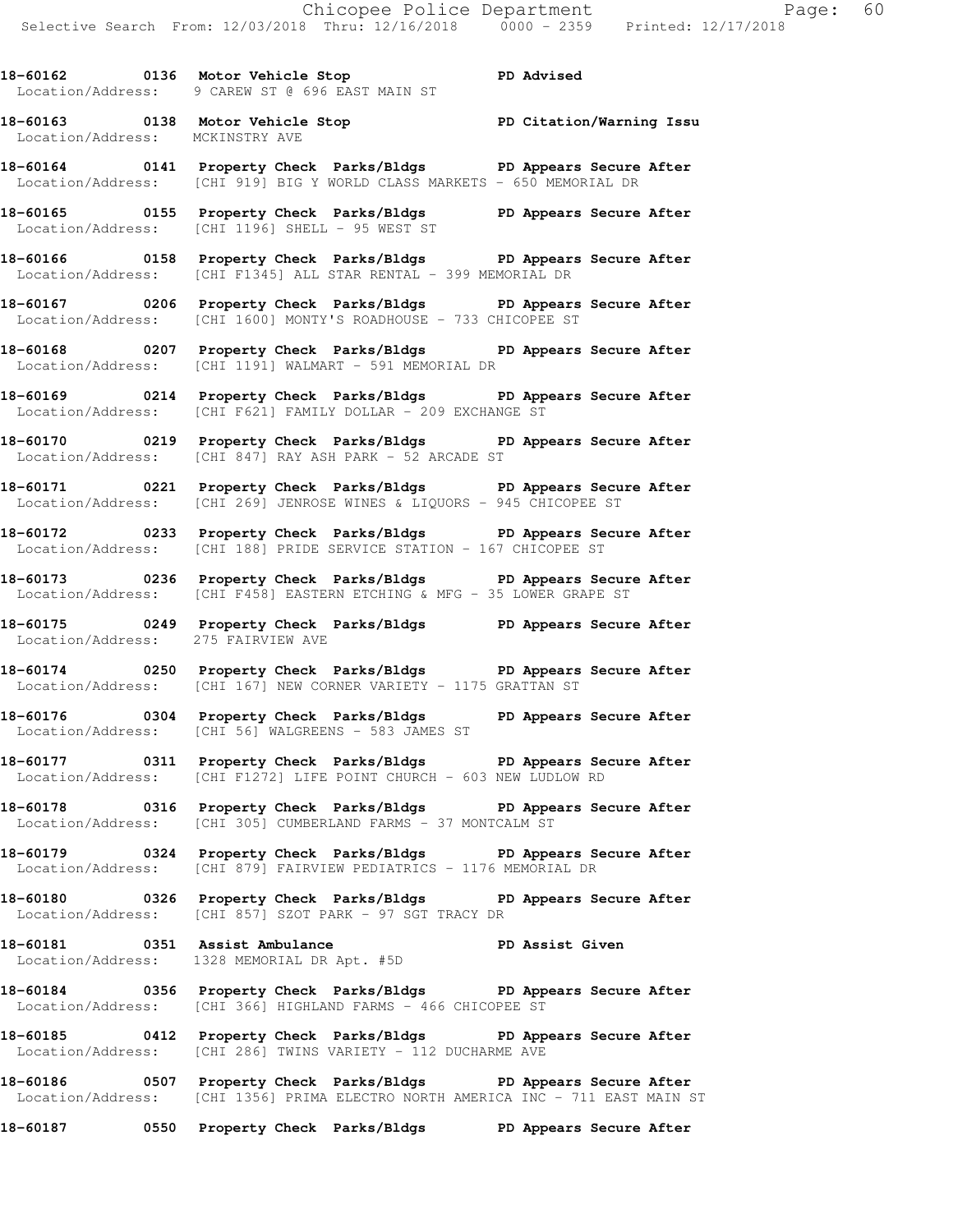|                                                                    |                                                                                                                                                            | Chicopee Police Department<br>Selective Search From: 12/03/2018 Thru: 12/16/2018 0000 - 2359 Printed: 12/17/2018 |  |
|--------------------------------------------------------------------|------------------------------------------------------------------------------------------------------------------------------------------------------------|------------------------------------------------------------------------------------------------------------------|--|
|                                                                    | Location/Address: [CHI 555] TELLIERS AUTO BODY INC - 386 MEADOW ST                                                                                         |                                                                                                                  |  |
|                                                                    | 18-60188 0600 Property Check Parks/Bldgs PD Appears Secure After<br>Location/Address: [CHI 817] LARRYS HEATING HARDWARE PLUMBING SUPPLY - 155 EAST MAIN ST |                                                                                                                  |  |
|                                                                    | 18-60190 0625 Motor Vehicle Stop 30 PD Advised<br>Location/Address: 732 MEMORIAL DR @ 196 BEAUREGARD TER                                                   |                                                                                                                  |  |
|                                                                    | 18-60191 0628 Traffic Assignment PD Complaint Taken Care<br>Location/Address: [CHI 1065] CHICOPEE HIGH SCHOOL - 820 FRONT ST                               |                                                                                                                  |  |
|                                                                    | 18-60192 		 0635 Traffic Assignment 		 PD Complaint Taken Care<br>Location/Address: [CHI F1150] CHICOPEE COMPREHENSIVE HIGH SCHOOL - 617 MONTGOMERY ST     |                                                                                                                  |  |
|                                                                    | 18-60193 0638 Traffic Assignment New PD Complaint Taken Care<br>Location/Address: [CHI 839] STEFANIK SCHOOL, GENERAL. JOHN J. K-5 - 720 MEADOW ST          |                                                                                                                  |  |
|                                                                    | 18-60194 0638 Traffic Assignment PD Complaint Taken Care<br>Location/Address: [CHI F1150] CHICOPEE COMPREHENSIVE HIGH SCHOOL - 617 MONTGOMERY ST           |                                                                                                                  |  |
| Location/Address: FRONT ST                                         | 18-60195 0638 Traffic Assignment 18-60195 PD Complaint Taken Care                                                                                          |                                                                                                                  |  |
| Location/Address: MEMORIAL DR                                      | 18-60196 0641 Traffic Assignment PD Complaint Taken Care                                                                                                   |                                                                                                                  |  |
| Location/Address: 1050 BURNETT RD                                  | 18-60197 0642 Traffic/Parking Complaint PD Complaint Taken Care                                                                                            |                                                                                                                  |  |
|                                                                    | 18-60200 0722 Crash Property Damage Name PD Report Made<br>Location/Address: [CHI 1116] CHILL N FILL - 1177 GRANBY RD                                      |                                                                                                                  |  |
|                                                                    | 18-60199 0723 Public Service 20 PD Complaint Taken Care<br>  Location/Address: [CHI F825] MASS TRIAL COURT [CHICOPEE] - 30 CHURCH ST                       |                                                                                                                  |  |
|                                                                    | 18-60202 		 0733 Property Check Parks/Bldgs 		 PD Appears Secure After<br>Location/Address: [CHI 425] ELKS, FRATERNAL ORDERS OF - 431 GRANBY RD            |                                                                                                                  |  |
| Location/Address: MADISON ST                                       | 18-60204 0827 Traffic Assignment National PD Complaint Taken Care                                                                                          |                                                                                                                  |  |
|                                                                    | 18-60205 0828 Property Check Parks/Bldgs PD Appears Secure After<br>Location/Address: [CHI F988] F.L. ROBERTS CHICOPEE #04050 - 2012 MEMORIAL DR           |                                                                                                                  |  |
| Location/Address: PLAINFIELD ST                                    | 18-60206 0836 Traffic/Parking Complaint * Could not Locate                                                                                                 |                                                                                                                  |  |
| 18-60207 0859 Public Service<br>Location/Address: 17 MONTGOMERY ST |                                                                                                                                                            | PD No Report Necessary                                                                                           |  |
| Location/Address: BURTON ST                                        | 18-60208 0922 Traffic/Parking Complaint PD Citation/Warning Issu                                                                                           |                                                                                                                  |  |
| Location/Address: MARION ST                                        | 18-60210 0932 Motor Vehicle Stop North PD Criminal Complaint Re                                                                                            |                                                                                                                  |  |
|                                                                    | 18-60211 0938 Public Service PD Advised<br>Location/Address: [CHI F1150] CHICOPEE COMPREHENSIVE HIGH SCHOOL - 617 MONTGOMERY ST                            |                                                                                                                  |  |
|                                                                    | 18-60212 18-60212 0939 Public Service 1980 18-60212<br>Location/Address: [CHI 832] BELLAMY MIDDLE SCHOOL, EDWARD 6-8 - 314 PENDLETON AVE                   |                                                                                                                  |  |
|                                                                    | 18-60213 0941 Disabled Motor Vehicle PD Complaint Taken Care<br>Location/Address: [CHI 1839] MCDONALDS - 639 MEMORIAL DR                                   |                                                                                                                  |  |
|                                                                    | 18-60214 0951 Breaking & Entering-Report TPD Report Made<br>Location/Address: 113 EXCHANGE ST Apt. #C                                                      |                                                                                                                  |  |
|                                                                    | 18-60219 1013 Property Check Parks/Bldgs PD Appears Secure After<br>Location/Address: [CHI 844] FAIRVIEW MEMORIAL ELEMENTARY SCHOOL K-5 - 26 MEMORIAL AVE  |                                                                                                                  |  |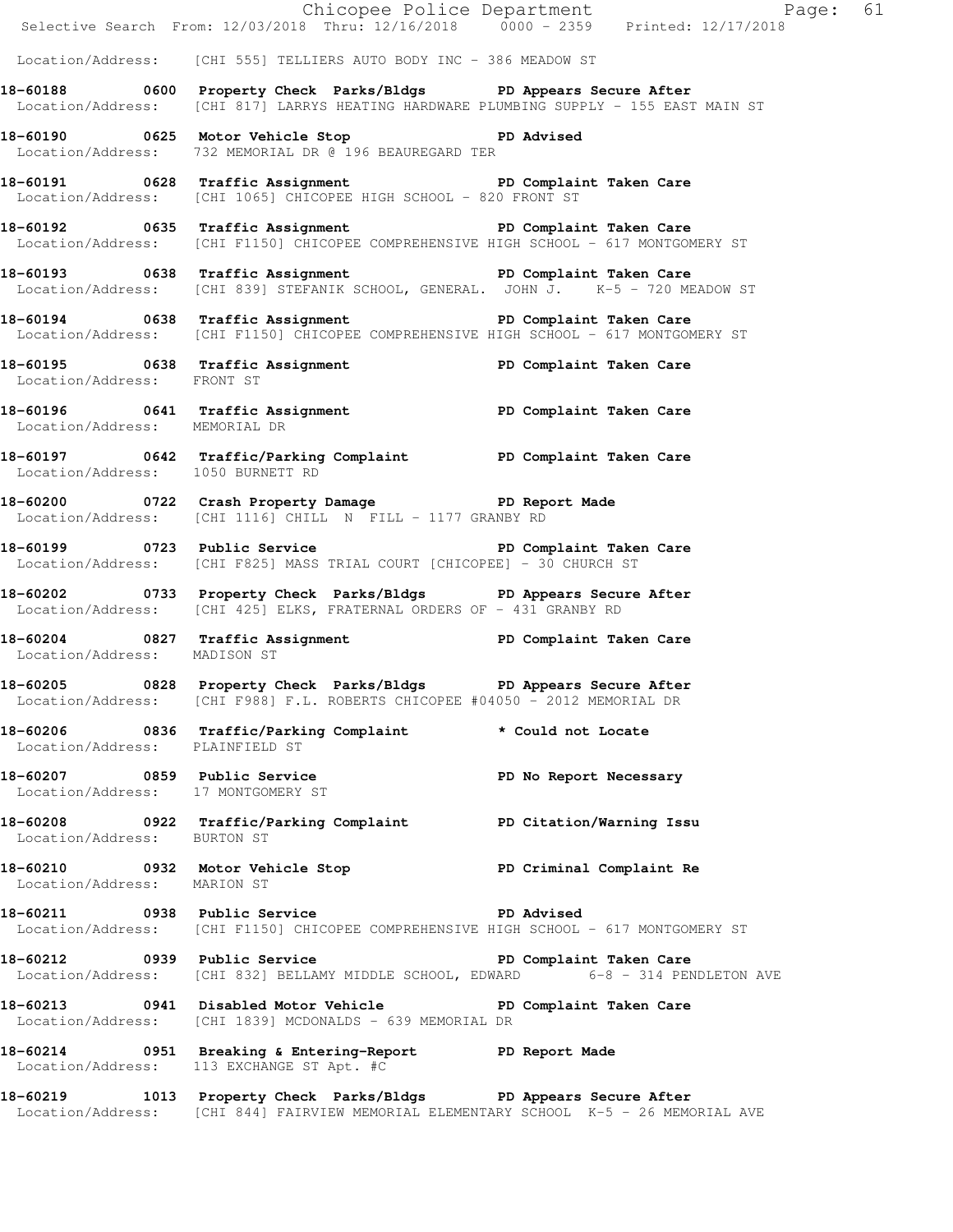Chicopee Police Department Fage: 62 Selective Search From: 12/03/2018 Thru: 12/16/2018 0000 - 2359 Printed: 12/17/2018 **18-60221 1025 Assist Ambulance PD Assist Given**  Location/Address: 87 COLLINS ST **18-60223 1057 Traffic/Parking Complaint \* No Action Required**  Location/Address: [CHI 638] BJS WHOLESALE FOOD WAREHOUSE - 650 MEMORIAL DR **18-60224 1101 Juvenile Complaint PD Assist Given**  Location/Address: [CHI 839] STEFANIK SCHOOL, GENERAL. JOHN J. K-5 - 720 MEADOW ST **18-60225 1107 Traffic/Parking Complaint \* No Action Required**  Location/Address: [CHI 919] BIG Y WORLD CLASS MARKETS - 650 MEMORIAL DR **18-60226 1108 Repossessed Motor Vehicle/Othe PD Complaint Taken Care**  Location/Address: 366 MEADOW ST **18-60227 1114 Crash Property Damage \* No Action Required**  Location/Address: [CHI 358] GOLDEN NOZZLE CAR WASH - 520 MONTGOMERY ST **18-60230 1126 Stolen M/V L/P Report PD Report Made**  Location/Address: 83 DALEY ST **18-60231 1129 Warrant Service PD Transport Complete**  Location/Address: [CHI 1342] BULLSEYE BAR - 621 CENTER ST **18-60232 1134 Malicious Damage-Past PD Report Made**  Location/Address: 67 PARK ST **18-60233 1211 Assist Fire Department PD Assisted other Agency**  Location/Address: FULLER RD 18-60236 1217 Assist Ambulance **PD Assist Given**  Location/Address: [CHI F1252] FRONT PORCH - 26 BELCHER ST **18-60239 1228 Traffic/Parking Complaint PD Complaint Taken Care**  Location/Address: [CHI F57] COPPERLINE EATERY/ CONVENIENCE STORE - 409 BROADWAY **18-60240 1240 Service of a Summons PD Not Served**  Location/Address: 310 CAREW ST **18-60245 1348 Property Check Parks/Bldgs PD Appears Secure After**  Location/Address: [CHI 718] CVS 693 - 1616 MEMORIAL DR **18-60247 1354 CHECK THE WELL BEING PD Advised**  Location/Address: 6 EDNSONS CT **18-60248 1358 Service of a Summons PD Served in Hand**  Location/Address: 85 CRESCENT DR **18-60249 1406 Abandoned 911 Call PD Appears Secure After**  Location/Address: [CHI F1247] 722 CHICOPEE ST - 722 CHICOPEE ST Apt. #4F 18-60250 1412 Public Service **PD Complaint Taken Care**  Location/Address: 110 CHURCH ST **18-60252 1441 Assist Ambulance PD Assist Given**  Location/Address: 28 MARY ST 18-60255 1505 Abandoned MV **PD Advised**  Location/Address: 20 PENDLETON AVE **18-60256 1519 Unwanted Party/Undesirable \* Could not Locate**  Location/Address: [CHI 1325] APPLEBEE'S - 597 MEMORIAL DR **18-60258 1541 Breaking & Entering-Report PD Report Made**  Location/Address: 88 RIVERS AVE **18-60259 1541 Abandoned 911 Call PD Advised**  Location/Address: [CHI F1120] CANTERBURY ARMS APTS - 165 EAST MAIN ST Apt. #502 **18-60260 1552 Suspicious Person/Activity \* Could not Locate**  Location/Address: 1840 WESTOVER RD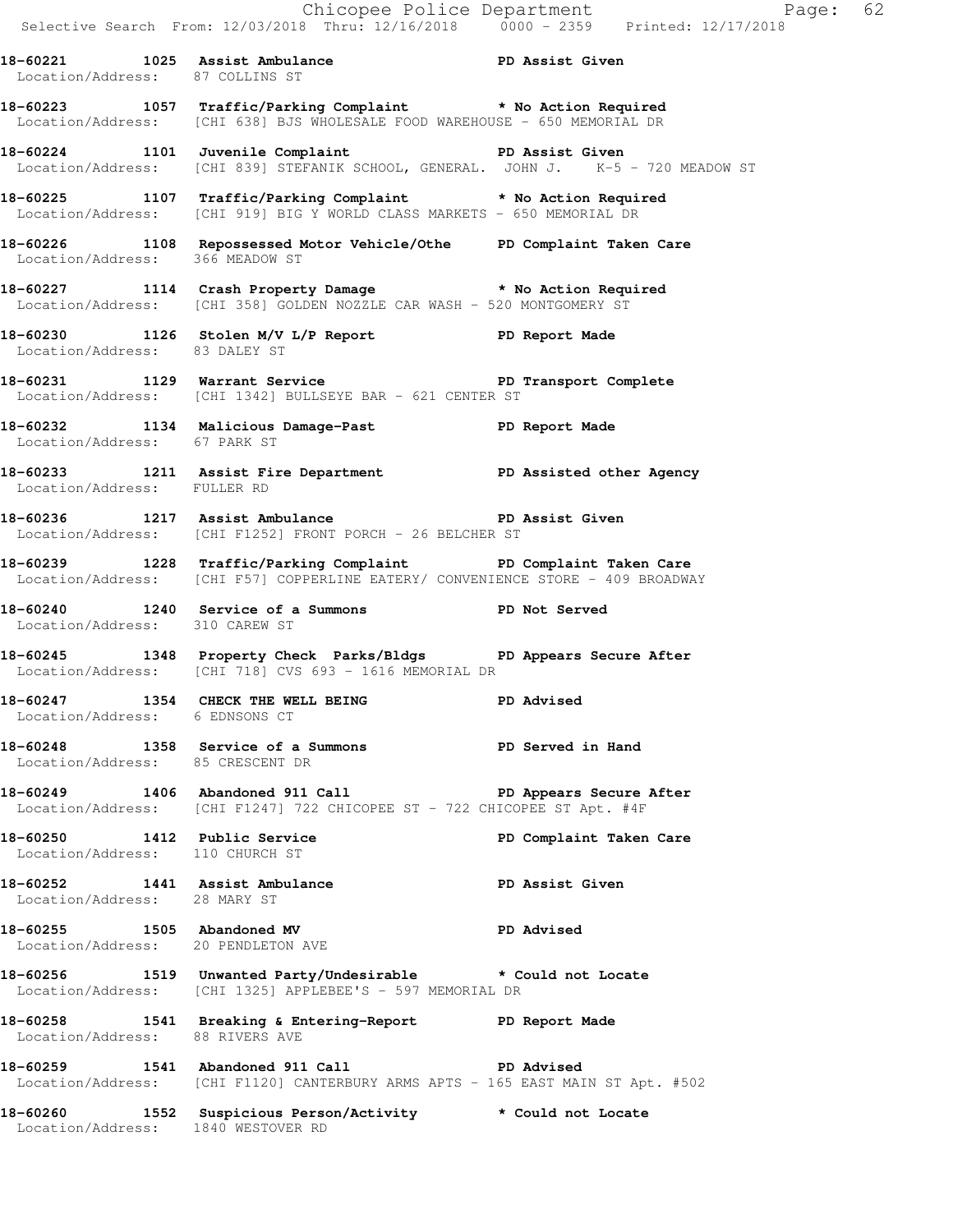**18-60261 1602 Traffic/Parking Complaint PD Citation/Warning Issu** 

Location/Address: 51 BELL ST

**18-60264 1641 Warrant Service PD Arrest Made**  Location/Address: [CHI F1506] 5 BURTON ST - 5 BURTON ST Apt. #2L **18-60265 1648 Crash Property Damage PD Report Made**  Location/Address: [CHI XP2050] FAMILY DOLLAR - 251 MEADOW ST **18-60266 1716 Crash Property Damage PD Report Made**  Location/Address: 25A DEPOT ST **18-60267 1716 Assist Ambulance \* False Alarm**  Location/Address: 64 RIVERVIEW TER Apt. #C **18-60272 1800 Stolen M/V L/P Report PD Criminal Complaint Re**  Location/Address: [CHI 449] CVS 2339 - 1176 GRANBY RD **18-60273 1852 Neighbor/Landlord Dispute PD Advised**  Location/Address: 77 ELM ST Apt. #3R **18-60274 1900 Larceny Complaint Past PD Report Made**  Location/Address: 52 CHARLES ST Apt. #2FL **18-60276 1902 Assist Fire Department PD Assist Given**  Location/Address: [CHI F1120] CANTERBURY ARMS APTS - 165 EAST MAIN ST **18-60278 1924 Suspicious Person/Activity \* Could not Locate**  Location/Address: FELIX ST **18-60279 1930 Crash Property Damage PD Citation/Warning Issu**  Location/Address: 5 GREENWOOD TER **18-60282 1937 Disturbance PD Advised**  Location/Address: 374 EAST MAIN ST Apt. #2FL **18-60283 1941 Harassing Phone Calls PD Criminal Complaint Re**  Location/Address: 40 ABBEY ST Apt. #1R **18-60286 2016 Suspicious M/V PD Advised**  Location/Address: OXFORD VALLEY CONDO'S - 283 FULLER RD **18-60287 2042 Disturbance \* Unfounded**  Location/Address: 374 EAST MAIN ST Apt. #2ND **18-60290 2101 Harassing Phone Calls PD Criminal Complaint Re**  Location/Address: 4 SOUTHERN DR **18-60291 2114 Unwanted Party/Undesirable PD Complaint Taken Care**  Location/Address: 38 NASH ST **18-60292 2117 Drug Overdose PD Report Made**  Location/Address: [CHI F1252] 26 BELCHER ST Apt. #1R **18-60294 2121 Suspicious M/V PD Advised**  Location/Address: [CHI F1227] RED FEZ LOUNGE - 70 EXCHANGE ST **18-60295 2141 Disturbance PD Arrest Made**  Location/Address: 41 BRIERE DR **18-60298 2206 Assist Fire Department PD Report Made**  Location/Address: 38 DORRANCE ST **18-60299 2213 Motor Vehicle Stop PD Advised**  Location/Address: [CHI 1196] SHELL - 95 WEST ST **18-60301 2248 Disturbance PD Complaint Taken Care**  Location/Address: [CHI 903] FRIENDLY LIQUOR STORE - 65 MAIN ST

**18-60302 2250 Unwanted Party/Undesirable PD Advised**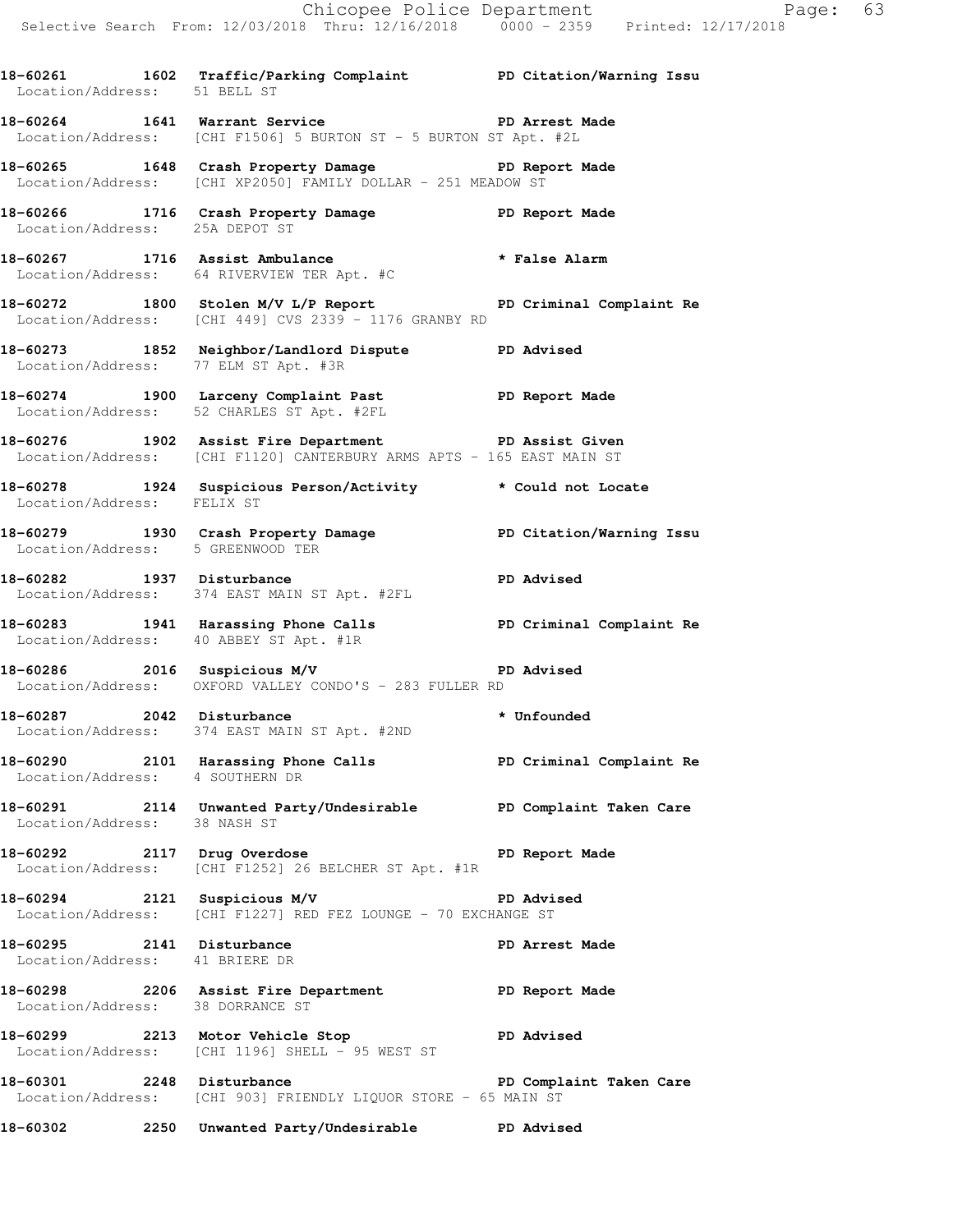|                                   | Selective Search From: 12/03/2018 Thru: 12/16/2018 0000 - 2359 Printed: 12/17/2018                                                                     |             |
|-----------------------------------|--------------------------------------------------------------------------------------------------------------------------------------------------------|-------------|
|                                   | Location/Address: 584 CHICOPEE ST Apt. #2FL                                                                                                            |             |
|                                   | 18-60303 2255 Disturbance<br>Location/Address: 10 WEST ST Apt. #10                                                                                     | * Unfounded |
| For Date: $12/13/2018$ - Thursday |                                                                                                                                                        |             |
|                                   | 18-60306 0017 Property Check Parks/Bldgs PD Appears Secure After<br>Location/Address: [CHI 594] WESTOVER METROPOLITAN AIRPORT - 255 PADGETTE ST        |             |
|                                   | 18-60308 0024 Property Check Parks/Bldgs PD Appears Secure After<br>Location/Address: [CHI 660] OCEAN STATE JOB LOT - 1451 MEMORIAL DR                 |             |
|                                   | 18-60309 0024 Property Check Parks/Bldgs PD Appears Secure After<br>Location/Address: [CHI F1048] HAMPTON INN CHICOPEE - 600 MEMORIAL DR               |             |
|                                   | 18-60310 0024 Property Check Parks/Bldgs PD Appears Secure After<br>Location/Address: [CHI 335] PAUL BUNYANS FARM & NURSERY - 516 FULLER RD            |             |
|                                   | 18-60312 0030 Property Check Parks/Bldgs PD Appears Secure After<br>Location/Address: [CHI 73] PRIDE CONVENIENCE - 363 BURNETT RD                      |             |
|                                   | 18-60313 0039 Property Check Parks/Bldgs PD Appears Secure After<br>Location/Address: [CHI 830] BARRY SCHOOL, ANNA E. K-5 - 44 CONNELL ST              |             |
|                                   | 18-60314 0042 Property Check Parks/Bldgs PD Appears Secure After<br>Location/Address: [CHI 105] LIQUORSHED - 1345 BURNETT RD                           |             |
|                                   | 18-60315 0045 Property Check Parks/Bldgs PD Appears Secure After<br>Location/Address: [CHI F787] METRO CHRYSLER DODGE JEEP - 650 MEMORIAL DR           |             |
|                                   | 18-60316 0053 Property Check Parks/Bldgs PD Appears Secure After<br>Location/Address: [CHI F1301] FACE TO NAILS - 600 SPRINGFIELD ST                   |             |
|                                   | 18-60317 0053 Property Check Parks/Bldgs PD Appears Secure After<br>Location/Address: [CHI 857] SZOT PARK - 97 SGT TRACY DR                            |             |
|                                   | 18-60318 0054 Property Check Parks/Bldgs PD Appears Secure After<br>Location/Address: [CHI 730] TOWN FAIR TIRE CENTERS INC - 886 MEMORIAL DR           |             |
|                                   | 18-60319 0059 Property Check Parks/Bldgs PD Appears Secure After<br>Location/Address: [CHI 992] CHICOPEE DEPT. OF PUBLIC WORKS - 115 BASKIN DR         |             |
|                                   | 18-60320 0059 Property Check Parks/Bldgs PD Appears Secure After<br>Location/Address: [CHI F208] CAVALIER RESTAURANT, ALCOA CATERING - 366 CHICOPEE ST |             |
| Location/Address: 699 GRATTAN ST  | 18-53516 0100 Assault & Battery Complaint PD Report Made                                                                                               |             |
|                                   | 18-60321 0101 Transport Service New PD Transport Complete<br>Location: [HOY] HOLYOKE MEDICAL CENTER                                                    |             |
|                                   | 18-60322 0101 Motor Vehicle Stop 50 PD Criminal Complaint Re<br>Location/Address: 324 SHAWINIGAN DR @ 900 FULLER RD                                    |             |
|                                   | 18-60323 0104 Property Check Parks/Bldgs PD Appears Secure After<br>Location/Address: [CHI 269] JENROSE WINES & LIQUORS - 945 CHICOPEE ST              |             |
|                                   | 18-60324 0105 Property Check Parks/Bldgs PD Appears Secure After<br>Location/Address: [CHI 718] CVS 693 - 1616 MEMORIAL DR                             |             |
|                                   | 18-60325 0106 Disturbance the total to the Unfounded<br>Location/Address: 16 ABBEY ST Apt. #2FL                                                        |             |
|                                   | 18-60326 0109 Property Check Parks/Bldgs PD Appears Secure After<br>Location/Address: REAR LOT SZOT PARK - ABBEY MEMORIAL DR                           |             |
|                                   |                                                                                                                                                        |             |

Chicopee Police Department Fage: 64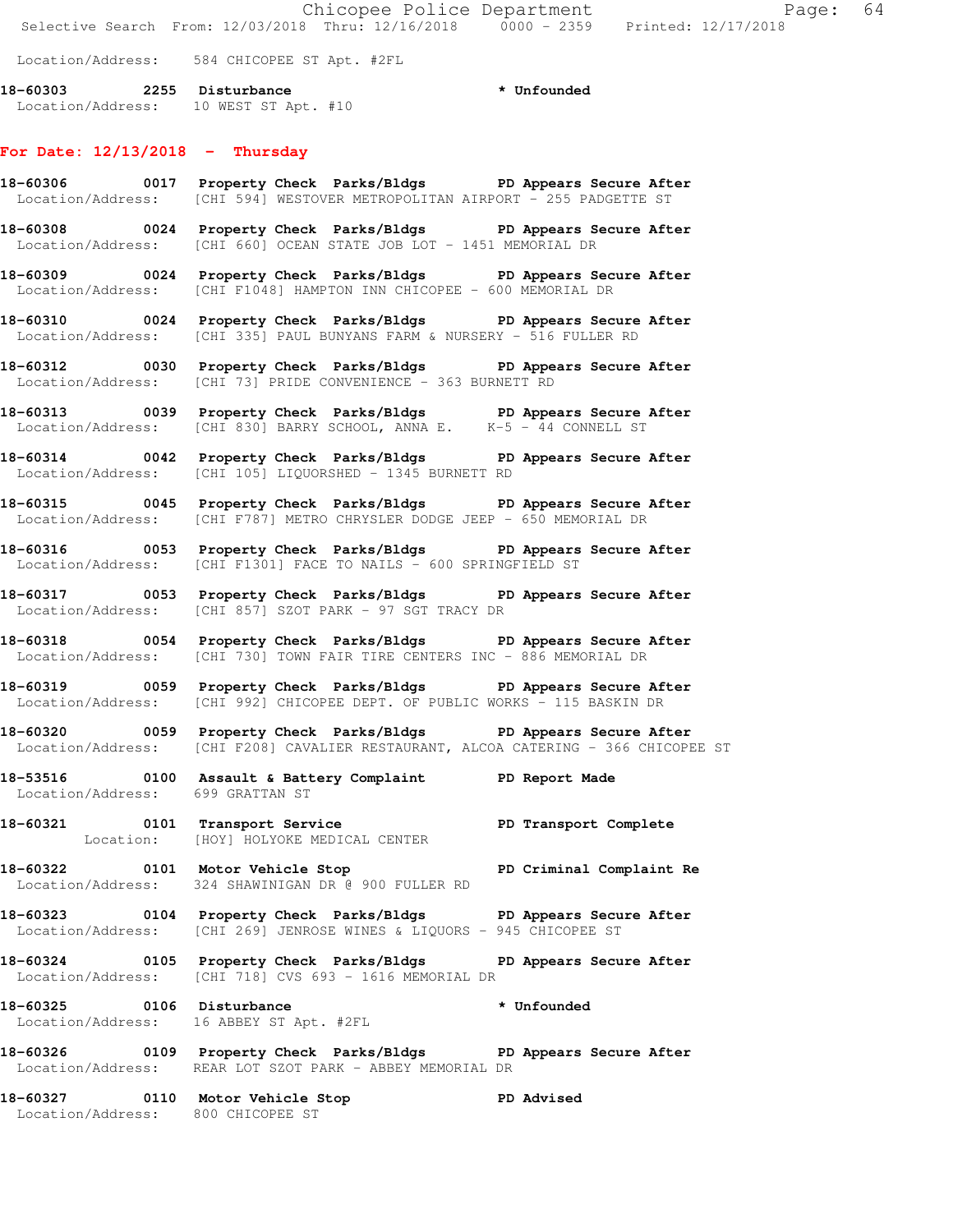**18-60328 0116 Property Check Parks/Bldgs PD Appears Secure After**  Location/Address: [CHI 589] UHAUL STORAGE - 499 MONTGOMERY ST

**18-60329 0118 Motor Vehicle Stop PD M/V Citation Issued**  Location/Address: [CHI 276] SUNOCO A PLUS MINI MART - 1031 CHICOPEE ST

**18-60330 0122 Property Check Parks/Bldgs PD Appears Secure After**  Location/Address: [CHI 1289] ALL STAR CAR AND TRUCK RENTAL - 385 MEMORIAL DR

**18-60331 0129 Property Check Parks/Bldgs PD Appears Secure After**  Location/Address: [CHI 719] PRICE RITE - 1600 MEMORIAL DR

**18-60332 0134 Property Check Parks/Bldgs PD Appears Secure After**  Location/Address: [CHI 529] ARNOLDS MEAT - 307 GRATTAN ST

**18-60333 0135 Property Check Parks/Bldgs PD Appears Secure After**  Location/Address: [CHI F620] ALS DINER - 14 YELLE ST

**18-60334 0138 Property Check Parks/Bldgs PD Appears Secure After**  Location/Address: [CHI 850] LINCOLN GROVE - PARK - 224 BROADWAY

**18-60335 0144 Property Check Parks/Bldgs PD Appears Secure After**  Location/Address: [CHI 328] SAMS CONVENIENCE STORE - 147 BROADWAY

**18-60338 0152 Loud Music PD Advised**  Location/Address: 22 ABBEY ST Apt. #1L

**18-60336 0153 Property Check Parks/Bldgs PD Appears Secure After**  Location/Address: [CHI 178] BASICS PLUS MINI MART - 190 EAST ST

**18-60337 0154 Property Check Parks/Bldgs PD Appears Secure After**  Location/Address: [CHI 1153] AUTO ZONE - 1360 MEMORIAL DR

**18-60339 0158 Property Check Parks/Bldgs PD Appears Secure After**  Location/Address: [CHI 856] NASH FIELD PARK - 90 CALL ST

**18-60340 0206 Traffic/Parking Complaint PD City Ordinance Violat**  Location/Address: EMERSON ST

**18-60341 0207 Property Check Parks/Bldgs PD Appears Secure After**  Location/Address: [CHI F1328] GALLAGHER OLDE FASHIONED SERVICE - 560 EAST ST

**18-60342 0210 Property Check Parks/Bldgs PD Appears Secure After**  Location/Address: [CHI F696] POPE FRANCIS HIGH SCHOOL - 134 SPRINGFIELD ST

**18-60343 0212 Property Check Parks/Bldgs PD Appears Secure After**  Location/Address: [CHI 848] DANA PARK - 263 NEWBURY ST

**18-60344 0213 Property Check Parks/Bldgs PD Appears Secure After**  Location/Address: [CHI 276] SUNOCO A PLUS MINI MART - 1031 CHICOPEE ST

**18-60345 0215 Property Check Parks/Bldgs PD Appears Secure After**  Location/Address: [CHI F1225] ATLAS PUB - 300 CAREW ST

**18-60346 0217 Property Check Parks/Bldgs PD Appears Secure After**  Location/Address: [CHI F343] CABOTVILLE INDUSTRIAL PARK - 165 FRONT ST

**18-60347 0217 Property Check Parks/Bldgs PD Appears Secure After**  Location/Address: [CHI 838] CHICOPEE ACADEMY @SELSER 6-12 - 12 DARE WAY

**18-60348 0221 Property Check Parks/Bldgs PD Appears Secure After**  Location/Address: YVONNE ST

**18-60350 0222 Property Check Parks/Bldgs PD Appears Secure After**  Location/Address: [CHI XF1665] MASS ALTERNATIVE CARE - 1247 EAST MAIN ST

**18-60349 0223 Property Check Parks/Bldgs PD Appears Secure After**  Location/Address: [CHI 653] DOLLAR GENERAL - 1968 MEMORIAL DR

**18-60351 0229 Property Check Parks/Bldgs PD Appears Secure After**  Location/Address: [CHI 361] CITGO, WYMAN - 451 GRATTAN ST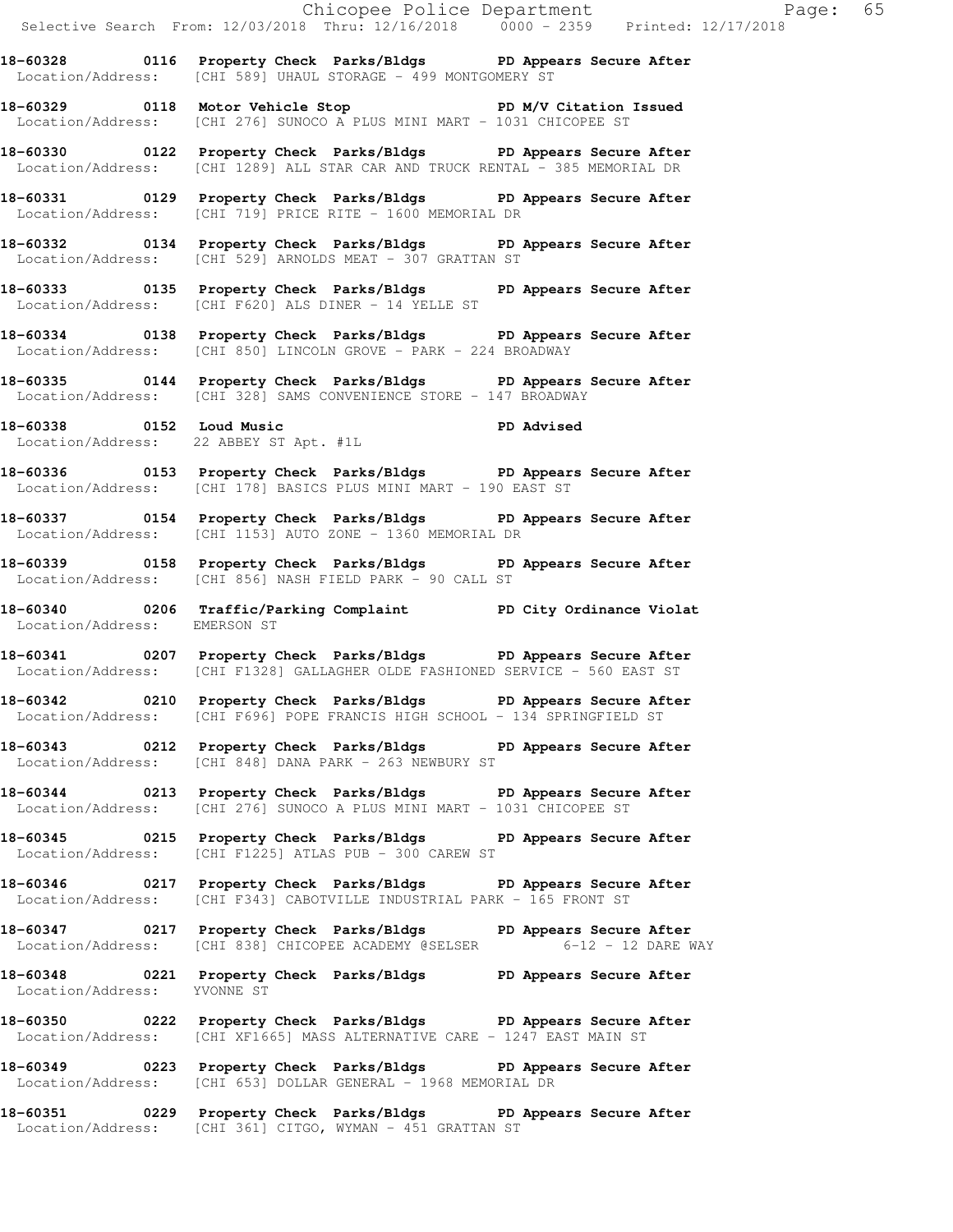**18-60352 0231 Motor Vehicle Stop PD Advised**  Location/Address: [CHI 677] SPEEDWAY - 1423 MEMORIAL DR

**18-60353 0231 Property Check Parks/Bldgs PD Appears Secure After**  Location/Address: EASTERN DR

**18-60354 0232 Property Check Parks/Bldgs PD Appears Secure After**  Location/Address: [CHI F734] AMVETS CLUB POST 12 - 754 MONTGOMERY ST

**18-60355 0235 Property Check Parks/Bldgs PD Appears Secure After**  Location/Address: [CHI 1243] ST. PAT'S CEMETERY - 155 FULLER RD

**18-60356 0238 Motor Vehicle Stop PD Citation/Warning Issu**  Location/Address: [CHI 834] BOWE SCHOOL, PATRICK E. K-5 - 115 HAMPDEN ST

**18-60357 0239 Property Check Parks/Bldgs PD Appears Secure After**  Location/Address: ROBBINS RD

**18-60358 0241 Property Check Parks/Bldgs PD Appears Secure After**  Location/Address: [CHI 11] BOSTON BAY PIZZA - 515 MONTGOMERY ST

**18-60359 0243 Property Check Parks/Bldgs PD Appears Secure After**  Location/Address: [CHI 297] BUFFALO CLUB - 333 JAMES ST

**18-60360 0246 Property Check Parks/Bldgs PD Appears Secure After**  Location/Address: [CHI F1434] WHITE BIRCH PLAZA - 480 BURNETT RD

**18-60361 0248 Property Check Parks/Bldgs PD Appears Secure After**  Location/Address: [CHI 844] FAIRVIEW MEMORIAL ELEMENTARY SCHOOL K-5 - 26 MEMORIAL AVE

**18-60362 0258 Property Check Parks/Bldgs PD Appears Secure After**  Location/Address: [CHI 598] DOVERBROOK ESTATES CONDOMINIUMS - 50 DOVERBROOK RD

**18-60363 0306 Property Check Parks/Bldgs PD Appears Secure After**  Location/Address: [CHI 670] CUMBERLAND FARMS - 1061 MEMORIAL DR

**18-60364 0311 Assist Ambulance PD Assist Given**  Location/Address: [CHI F874] SOUTH MIDDLESEX NON-PROFIT HOUSING (SMOC) - 111 SPRINGFIELD ST Apt. #10

**18-60365 0312 Traffic/Parking Complaint PD City Ordinance Violat**  Location/Address: LUCRETIA AVE

**18-60367 0328 Traffic/Parking Complaint PD City Ordinance Violat**  Location/Address: ADAMS ST

**18-60368 0340 Traffic/Parking Complaint PD City Ordinance Violat**  Location/Address: LESLIE ST

**18-60369 0344 Property Check Parks/Bldgs PD Appears Secure After**  Location/Address: [CHI 865] UNIQUE AUTO INC - 40 PROSPECT ST

**18-60370 0346 Traffic/Parking Complaint PD City Ordinance Violat**  Location/Address: SKEELE ST

**18-60371 0351 Property Check Parks/Bldgs PD Appears Secure After**  Location/Address: [CHI 879] FAIRVIEW PEDIATRICS - 1176 MEMORIAL DR

**18-60372 0405 Traffic/Parking Complaint PD City Ordinance Violat**  Location/Address: NARRAGANSETT BLVD

**18-60373 0407 Property Check Parks/Bldgs PD Appears Secure After**  Location/Address: [CHI 718] CVS 693 - 1616 MEMORIAL DR

**18-60374 0411 Traffic/Parking Complaint PD City Ordinance Violat**  Location/Address: CLARK ST

**18-60375 0420 Property Check Parks/Bldgs PD Appears Secure After**  Location/Address: [CHI 782] ELMS, COLLEGE OF OUR LADY OF THE - 291 SPRINGFIELD ST

**18-60376 0422 Traffic/Parking Complaint PD City Ordinance Violat**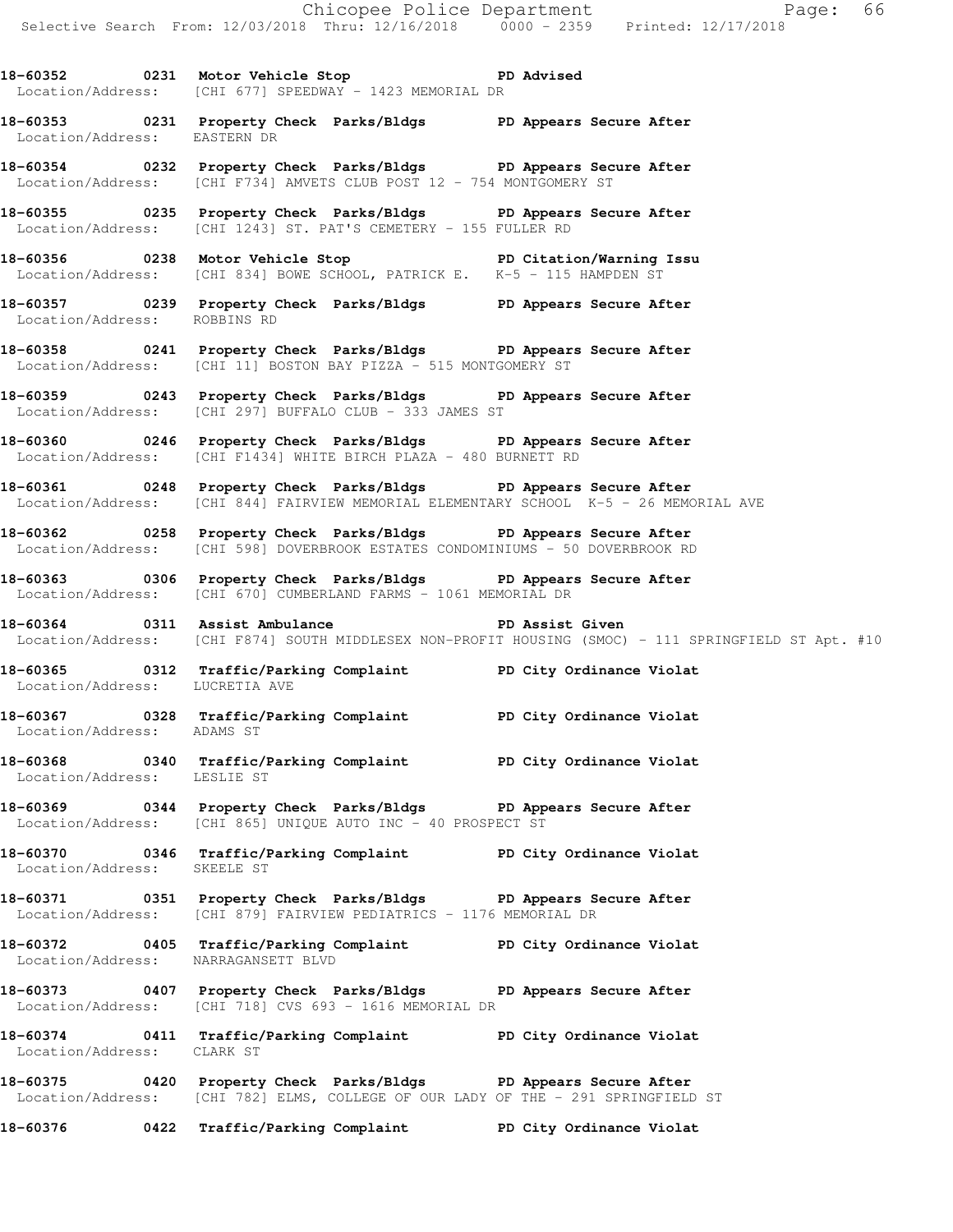|                                    |                                                                                                                                                       | Chicopee Police Department<br>Selective Search From: 12/03/2018 Thru: 12/16/2018 0000 - 2359 Printed: 12/17/2018 |  |
|------------------------------------|-------------------------------------------------------------------------------------------------------------------------------------------------------|------------------------------------------------------------------------------------------------------------------|--|
|                                    |                                                                                                                                                       |                                                                                                                  |  |
| Location/Address: BONNER ST        |                                                                                                                                                       |                                                                                                                  |  |
|                                    | 18-60377 0422 Property Check Parks/Bldgs PD Appears Secure After<br>Location/Address: [CHI 879] FAIRVIEW PEDIATRICS - 1176 MEMORIAL DR                |                                                                                                                  |  |
|                                    | 18-60379 0427 Property Check Parks/Bldgs PD Appears Secure After<br>Location/Address: [CHI 847] RAY ASH PARK - 52 ARCADE ST                           |                                                                                                                  |  |
| Location/Address: LINDA AVE        | 18-60380 0433 Traffic/Parking Complaint PD City Ordinance Violat                                                                                      |                                                                                                                  |  |
|                                    | 18-60381 0436 Traffic/Parking Complaint PD City Ordinance Violat<br>Location/Address: [CHI 1606] DION RESIDENCE (JOHN) - 32 TERRANCE AVE              |                                                                                                                  |  |
|                                    | 18-60382 0446 Property Check Parks/Bldgs PD Appears Secure After<br>Location/Address: [CHI 286] TWINS VARIETY - 112 DUCHARME AVE                      |                                                                                                                  |  |
|                                    | 18-60383 0449 Motor Vehicle Stop PD Citation/Warning Issu<br>Location/Address: [CHI 730] TOWN FAIR TIRE CENTERS INC - 886 MEMORIAL DR                 |                                                                                                                  |  |
| Location/Address: 14 SIMARD DR     | 18-60384 0507 Suspicious Person/Activity PD Advised                                                                                                   |                                                                                                                  |  |
|                                    | 18-60385 0515 Property Check Parks/Bldgs PD Appears Secure After<br>Location/Address: [CHI F1342] CVS PHARMACY - 235 CENTER ST                        |                                                                                                                  |  |
|                                    | 18-60386 0516 Property Check Parks/Bldgs PD Appears Secure After<br>Location/Address: [CHI 566] SAM'S FOOD STORES (SUNOCO) - 810 MEADOW ST            |                                                                                                                  |  |
|                                    | 18-60387 0521 Open Door/Window Number 20 PD Appears Secure After<br>Location/Address: [CHI 525] GRISE FUNERAL HOME - 280 SPRINGFIELD ST               |                                                                                                                  |  |
|                                    | Location/Address: [CHI F1440] BUFFALO WILD WINGS - 480 MEMORIAL DR                                                                                    |                                                                                                                  |  |
|                                    | 18-60388 0522 Property Check Parks/Bldgs PD Appears Secure After<br>Location/Address: [CHI 832] BELLAMY MIDDLE SCHOOL, EDWARD 6-8 - 314 PENDLETON AVE |                                                                                                                  |  |
|                                    | 18-60390 0529 Motor Vehicle Stop Noter PD Citation/Warning Issu<br>Location/Address: 0 GRAPE ST @ 0 AUBURN ST                                         |                                                                                                                  |  |
|                                    | 18-60391 0537 Public Service * * Could not Locate<br>Location/Address: 141 MEETINGHOUSE RD Apt. #B                                                    |                                                                                                                  |  |
|                                    | 18-60392 0540 Property Check Parks/Bldgs PD Appears Secure After<br>Location/Address: [CHI F684] CASTLE OF KNIGHTS - 1599 MEMORIAL DR                 |                                                                                                                  |  |
|                                    | 18-60393 0543 Property Check Parks/Bldgs PD Appears Secure After<br>Location/Address: [CHI 1] MCCELLENDS GARDENS - 123 ACADEMY ST                     |                                                                                                                  |  |
|                                    | 18-60394 0547 Motor Vehicle Stop N/V Citation Issued<br>Location/Address: 1043 CHICOPEE ST @ 31 PROSPECT ST                                           |                                                                                                                  |  |
|                                    | 18-60395 0548 Motor Vehicle Stop<br>Location/Address: 1043 CHICOPEE ST @ 31 PROSPECT ST                                                               | * No Action Required                                                                                             |  |
| Location/Address: 206 FAIRVIEW AVE | 18-60397 0558 Motor Vehicle Stop North PD Citation/Warning Issu                                                                                       |                                                                                                                  |  |
|                                    | 18-60398 0558 Motor Vehicle Stop N/V Citation Issued<br>Location/Address: 1043 CHICOPEE ST @ 31 PROSPECT ST                                           |                                                                                                                  |  |
|                                    | 18-60399 0559 Property Check Parks/Bldgs PD Appears Secure After<br>Location/Address: [CHI 702] JIFFY LUBE - 2017 MEMORIAL DR                         |                                                                                                                  |  |
|                                    | 18-60401 0612 Motor Vehicle Stop<br>Location/Address: 0 CHICOPEE ST @ 0 ERLINE ST                                                                     | PD M/V Citation Issued                                                                                           |  |
|                                    | 18-60402 0617 Motor Vehicle Stop 50 PD Citation/Warning Issu<br>Location/Address: 444 NEW LUDLOW RD                                                   |                                                                                                                  |  |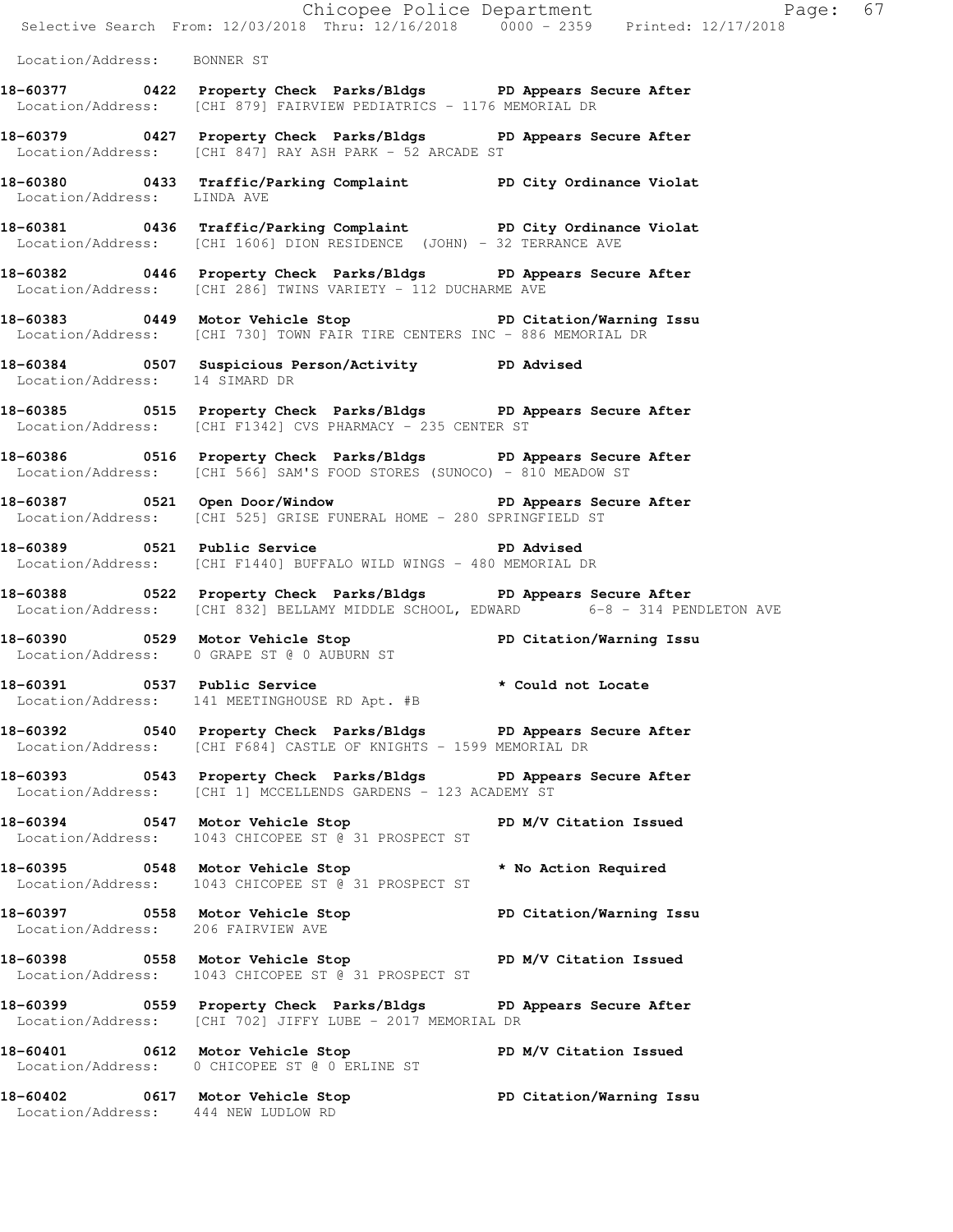|                                |                                                                                                                                                               | Chicopee Police Department Fage: 68<br>Selective Search From: 12/03/2018 Thru: 12/16/2018 0000 - 2359 Printed: 12/17/2018 |
|--------------------------------|---------------------------------------------------------------------------------------------------------------------------------------------------------------|---------------------------------------------------------------------------------------------------------------------------|
|                                | 18-60403 0622 Motor Vehicle Stop PD Arrest Made<br>Location/Address: [CHI 276] SUNOCO A PLUS MINI MART - 1031 CHICOPEE ST                                     |                                                                                                                           |
|                                | 18-60404 0631 Traffic Assignment New PD Complaint Taken Care<br>Location/Address: [CHI F740] BRADS SERVICE CENTER - 760 FRONT ST                              |                                                                                                                           |
|                                | 18-60406 0631 Assist Ambulance New PD Assist Given<br>Location/Address: [CHI F207] WESTOVER SUPER MART - 1782 WESTOVER RD Apt. #2                             |                                                                                                                           |
|                                | 18-60405 0634 Traffic Assignment<br>Location/Address: CHICOPEE COMPREHENSIVE HIGH SCHOOL - 617 MONTGOMERY ST                                                  |                                                                                                                           |
|                                | 18-60408 0638 Traffic Assignment <b>18-60408</b> PD Complaint Taken Care<br>Location/Address: FRONT ST                                                        |                                                                                                                           |
|                                | 18-60409 0641 Motor Vehicle Stop PD Advised<br>Location/Address: [CHI F1393] CHICK FIL A - 501 MEMORIAL DR                                                    |                                                                                                                           |
| Location/Address: FULLER RD    | 18-60410 0646 Traffic Assignment PD Complaint Taken Care                                                                                                      |                                                                                                                           |
|                                | 18-60411 0647 Traffic Assignment TPD M/V Citation Issued<br>Location/Address: 161 CHICOPEE ST @ 11 WILSON AVE                                                 |                                                                                                                           |
|                                | 18-60412 18-60412 0649 Motor Vehicle Stop 19 19 PD Citation/Warning Issu<br>Location/Address: [CHI 335] PAUL BUNYANS FARM & NURSERY - 516 FULLER RD           |                                                                                                                           |
| Location/Address: BEMIS AVE    | 18-60413 0651 Traffic Assignment New PD Complaint Taken Care                                                                                                  |                                                                                                                           |
|                                | 18-60414 18-60414 0653 Traffic Assignment 18-600 PD Complaint Taken Care<br>Location/Address: [CHI 832] BELLAMY MIDDLE SCHOOL, EDWARD 6-8 - 314 PENDLETON AVE |                                                                                                                           |
| Location/Address: 301 FRONT ST | 18-60415 0654 Motor Vehicle Stop North PD Citation/Warning Issu                                                                                               |                                                                                                                           |
| Location/Address: MEMORIAL DR  | 18-60416 18-60416 0655 Traffic Assignment 18-60416 PD Complaint Taken Care                                                                                    |                                                                                                                           |
|                                | 18-60417 0702 Assist Ambulance PD Assist Given<br>Location/Address: [CHI 146] MCKINLEY HOUSE APARTMENTS - 38 ASINOF AVE Apt. #260                             |                                                                                                                           |
|                                | 18-60419 18-0709 Motor Vehicle Stop 18-00 PD Citation/Warning Issu<br>Location/Address: 454 SHERIDAN ST @ 19 SLATE RD                                         |                                                                                                                           |
|                                | 18-60420 0715 Motor Vehicle Stop North PD Citation/Warning Issu<br>Location/Address: 1000 SHERIDAN ST @ 255 PADGETTE ST                                       |                                                                                                                           |
|                                | 18-60421 0722 Public Service New PD Served in Hand<br>Location/Address: [CHI F825] MASS TRIAL COURT [CHICOPEE] - 30 CHURCH ST                                 |                                                                                                                           |
|                                | 18-60422 		 0728 Public Service 			 * Could not Locate<br>Location/Address: 141 MEETINGHOUSE RD Apt. #B                                                       |                                                                                                                           |
| Location/Address: JAMES ST     | 18-60423 0814 Traffic Assignment No PD M/V Citation Issued                                                                                                    |                                                                                                                           |
|                                | 18-60424 0824 Property Check Parks/Bldgs PD Appears Secure After<br>Location/Address: [CHI XF1651] SUPER SAVER LAUNDROMAT - 199 EXCHANGE ST                   |                                                                                                                           |
|                                | 18-60425 0841 Property Check Parks/Bldgs PD Appears Secure After<br>Location/Address: [CHI 224] GROSSMAN BARGAIN OUTLET - 1956 MEMORIAL DR                    |                                                                                                                           |
|                                | 18-60426 		 0850 Property Check Parks/Bldgs 		 PD Appears Secure After<br>Location/Address: [CHI XP2059] RIVOLI THE - 41 SPRINGFIELD ST                       |                                                                                                                           |
|                                | 18-60427 0857 Transport Service <b>18 PD</b> Transport Complete<br>Location/Address: [CHI F825] MASS TRIAL COURT [CHICOPEE] - 30 CHURCH ST                    |                                                                                                                           |
|                                | 18-60428 0906 Traffic/Parking Complaint BD Complaint Taken Care<br>Location/Address: [CHI F1161] CHICOPEE MARKETPLACE - 591 MEMORIAL DR                       |                                                                                                                           |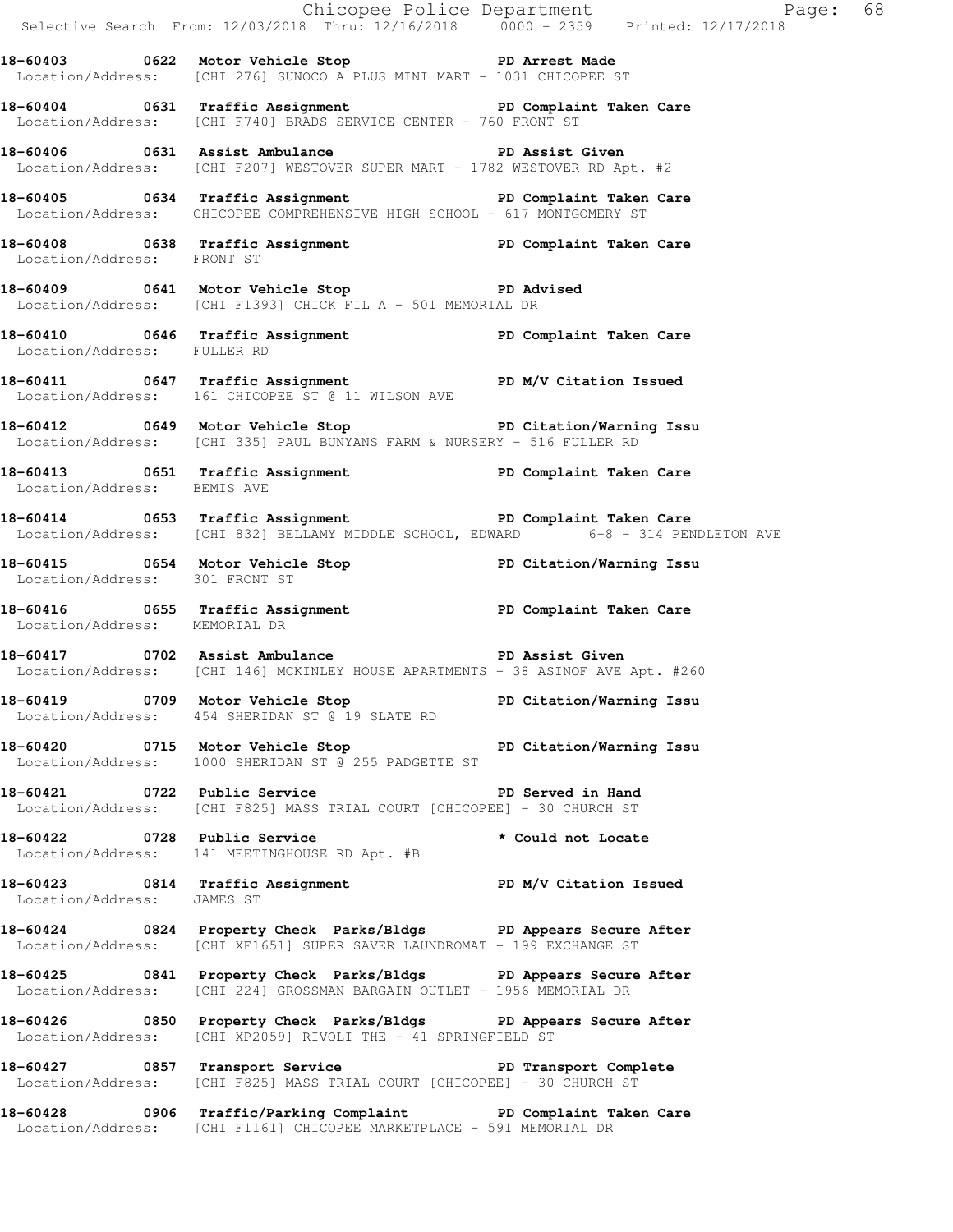|                                     |                                                                                                                                                   | Chicopee Police Department<br>Selective Search From: 12/03/2018 Thru: 12/16/2018 0000 - 2359 Printed: 12/17/2018 |  |
|-------------------------------------|---------------------------------------------------------------------------------------------------------------------------------------------------|------------------------------------------------------------------------------------------------------------------|--|
|                                     | 18-60429 0912 Motor Vehicle Stop PD M/V Citation Issued<br>Location/Address: 21 SPRINGFIELD ST @ 5 CENTER ST                                      |                                                                                                                  |  |
|                                     | 18-60430 0916 Motor Vehicle Stop PD Citation/Warning Issu<br>Location/Address: 477 PENDLETON AVE                                                  |                                                                                                                  |  |
| Location/Address: 88 EDMUND ST      | 18-60431 0917 CHECK THE WELL BEING PD Assist Given                                                                                                |                                                                                                                  |  |
|                                     | 18-60434 0925 Malicious Damage-Past <b>18-60434</b> PD Report Made<br>Location/Address: [CHI 1516] KAPINOS DDS - 661 FRONT ST                     |                                                                                                                  |  |
| Location/Address: 683 JAMES ST      | 18-60437 1002 Motor Vehicle Stop PD Citation/Warning Issu<br>Location/Address: 683 JAMES ST                                                       |                                                                                                                  |  |
|                                     | 18-60439 1007 Property Check Parks/Bldgs PD Complaint Taken Care<br>Location/Address: [CHI 837] LITWIN SCHOOL, SGT. ROBERT R. K-5 - 135 LITWIN LN |                                                                                                                  |  |
|                                     | 18-60440 1012 Crash Property Damage<br>Location/Address: [CHI 574] PRIDE - 27 MONTGOMERY ST                                                       | PD Report Made                                                                                                   |  |
| Location/Address: DALE ST           | 18-60441 1019 Motor Vehicle Stop North PD Citation/Warning Issu                                                                                   |                                                                                                                  |  |
|                                     | 18-60444 1028 Abandoned/Found Property PD Report Made<br>Location/Address: [CHI F1186] MONTCALM HEIGHTS - 419 MONTCALM ST                         |                                                                                                                  |  |
|                                     | 18-60442 1033 Service of a Summons * Could not Locate<br>Location/Address: 20 MARK ST                                                             |                                                                                                                  |  |
| Location/Address: DALE ST           | 18-60445 1042 Motor Vehicle Stop North PD Citation/Warning Issu                                                                                   |                                                                                                                  |  |
|                                     | 18-60446 1058 Property Check Parks/Bldgs PD Appears Secure After<br>Location/Address: [CHI 401] CHICOPEE PARKS & RECREATION DEPT - 687 FRONT ST   |                                                                                                                  |  |
|                                     | 18-60448 1111 Crash Property Damage Naport Made<br>Location/Address: 59 CENTER ST @ 188 SCHOOL ST                                                 |                                                                                                                  |  |
|                                     | 18-60449 1115 Motor Vehicle Stop North PD Citation/Warning Issu<br>Location/Address: 225 DALE ST @ 119 ROLF AVE                                   |                                                                                                                  |  |
| Location/Address: 107 CLARENDON AVE | 18-60450 1125 51a Check Child's Welfare PD Complaint Taken Care                                                                                   |                                                                                                                  |  |
| Location/Address: 32 FRONT ST       | 18-60451 1132 Neighbor/Landlord Dispute PD Report Made                                                                                            |                                                                                                                  |  |
|                                     | 18-60454 1135 Larceny Complaint Past PD Report Made<br>Location/Address: [CHI 508] TD'S SPORTS PUB - 699 GRATTAN ST                               |                                                                                                                  |  |
| Location/Address: 12 POND ST        | 18-60455 1136 Public Service                                                                                                                      | PD Complaint Taken Care                                                                                          |  |
|                                     | 18-60457 1152 Motor Vehicle Stop N/V Citation Issued<br>Location/Address: [CHI 1933] SHELL FOOD MART - 197 GROVE ST                               |                                                                                                                  |  |
|                                     | 18-60459 1157 Assist Fire Department PD Report Made<br>Location/Address: [CHI F1480] BUILDING 52 AIR SOFT ARENA - 52 BUCKLEY BLVD                 |                                                                                                                  |  |
| 18-60460 1205 Disturbance           | Location/Address: 51 BAY STATE RD @ 1141 GRANBY RD                                                                                                | PD Advised                                                                                                       |  |
| Location/Address: 105 PROSPECT ST   | 18-60462 1226 Traffic/Parking Complaint PD Complaint Taken Care                                                                                   |                                                                                                                  |  |
| Location/Address: CROSS ST          | 18-60464 1250 Neighbor/Landlord Dispute * Unfounded                                                                                               |                                                                                                                  |  |
| 18-60465                            | 1258 Traffic/Parking Complaint PD Complaint Taken Care                                                                                            |                                                                                                                  |  |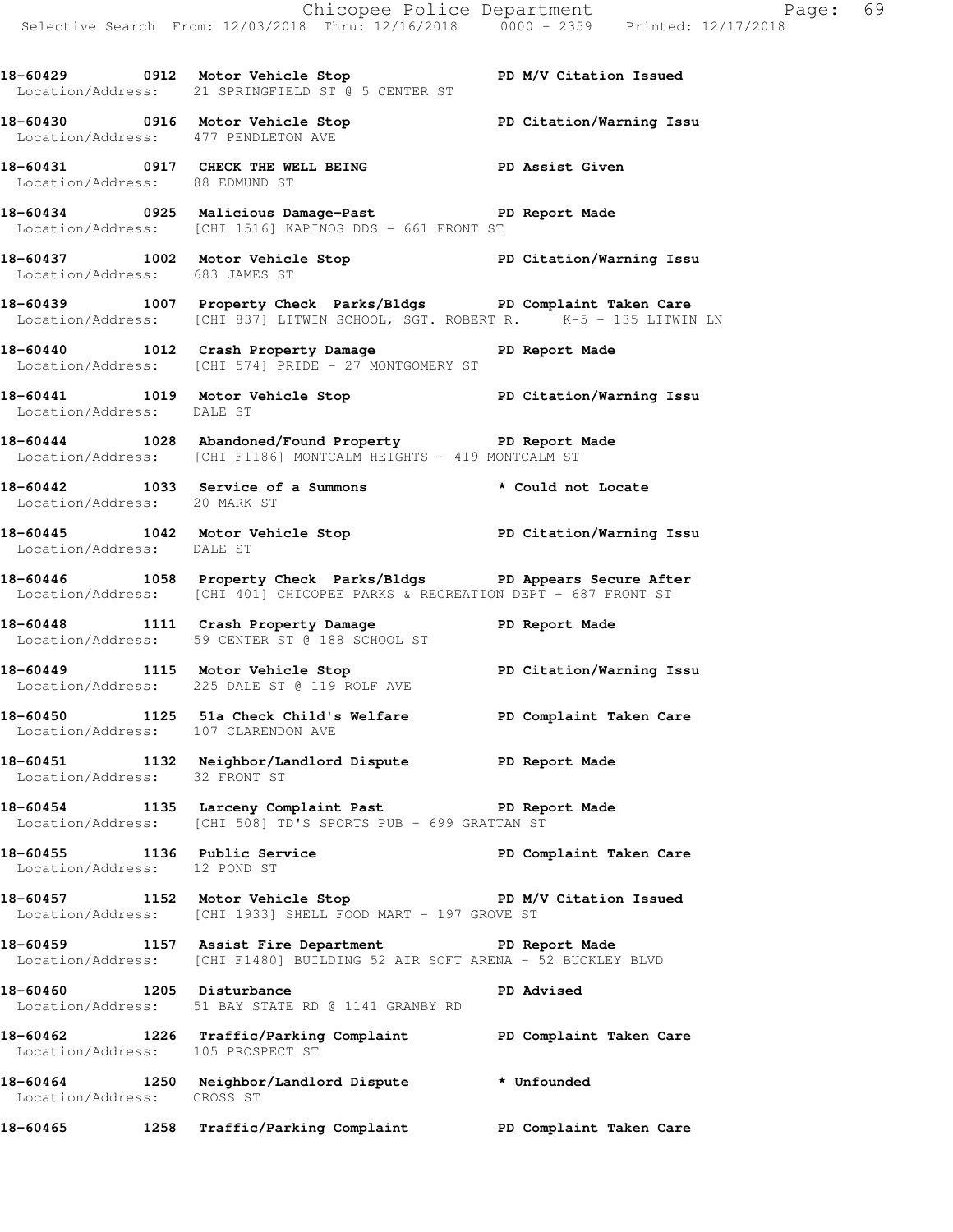|                                 |                                                                                                                                                              | Chicopee Police Department<br>Selective Search From: 12/03/2018 Thru: 12/16/2018 0000 - 2359 Printed: 12/17/2018 |
|---------------------------------|--------------------------------------------------------------------------------------------------------------------------------------------------------------|------------------------------------------------------------------------------------------------------------------|
|                                 | Location/Address: [CHI F1161] CHICOPEE MARKETPLACE - 591 MEMORIAL DR                                                                                         |                                                                                                                  |
|                                 | 18-60466 1300 Crash Property Damage PD Complaint Taken Care<br>Location/Address: 260 MEADOW ST @ 77 CHARPENTIER BLVD                                         |                                                                                                                  |
|                                 | 18-60467 1302 Abandoned/Found Property PD Complaint Taken Care<br>Location/Address: [CHI 1252] MARSHALL'S - 591P MEMORIAL DR                                 |                                                                                                                  |
|                                 | 18-60468 1318 Public Service 20 PD Complaint Taken Care<br>Location/Address: 141 MEETINGHOUSE RD Apt. #B                                                     |                                                                                                                  |
|                                 | 18-60469 1322 Crash Property Damage PD Report Made<br>Location/Address: 427 GRATTAN ST @ 892 GRANBY RD                                                       |                                                                                                                  |
|                                 | 18-60470 1330 Property Check Parks/Bldgs PD Appears Secure After<br>Location/Address: [CHI 188] PRIDE SERVICE STATION - 167 CHICOPEE ST                      |                                                                                                                  |
|                                 | 18-60471 1334 Suspicious Person/Activity PD Complaint Taken Care<br>Location/Address: [CHI F1057] DOLLAR TREE - 591 MEMORIAL DR Apt. #B                      |                                                                                                                  |
|                                 | 18-60473 1339 Bomb Scare 20 PD Report Made<br>Location/Address: [CHI 605] CHICOPEE HOUSING AUTHORITY - 128 MEETINGHOUSE RD                                   |                                                                                                                  |
|                                 | 18-60480 1412 Larceny Complaint Past PD Criminal Complaint Re<br>Location/Address: [CHI F740] BRADS SERVICE CENTER - 760 FRONT ST                            |                                                                                                                  |
|                                 | 18-60481 1417 Property Check Parks/Bldgs PD Appears Secure After<br>Location/Address: [CHI F343] CABOTVILLE INDUSTRIAL PARK - 165 FRONT ST                   |                                                                                                                  |
|                                 | 18-60482 1421 Crash Property Damage Name PD Complaint Taken Care<br>Location/Address: ABBEY MEMORIAL DR @ BROADWAY                                           |                                                                                                                  |
|                                 | 18-60483 1423 Crash Property Damage PD No Report Necessary<br>Location/Address: [CHI 671] PLANET FITNESS - 1183 MEMORIAL DR                                  |                                                                                                                  |
|                                 | 18-60484 1423 Traffic/Parking Complaint PD M/V Citation Issued<br>Location/Address: 53 MADISON ST @ 89 WASHINGTON ST                                         |                                                                                                                  |
|                                 | 18-60485 1429 Crash Property Damage PD Report Made<br>Location/Address: [CHI 1096] ARBOR KIDS, THE - 999 MEMORIAL DR                                         |                                                                                                                  |
|                                 | 18-60486 1433 Motor Vehicle Stop North PD Citation/Warning Issu<br>Location/Address: 208 MEETINGHOUSE RD                                                     |                                                                                                                  |
| Location/Address: 6 CHESTNUT ST | 18-60487 1437 Property Check Parks/Bldgs PD Appears Secure After                                                                                             |                                                                                                                  |
| Location/Address: 40 MADISON ST | 18-60488 1442 Motor Vehicle Stop PD Advised                                                                                                                  |                                                                                                                  |
|                                 | 18-60490 1449 Crash Property Damage PD Report Made<br>Location/Address: [CHI 246] CHICOPEE TIRE & AUTO SERVICE INC - 705 CHICOPEE ST                         |                                                                                                                  |
|                                 | 18-60492 1506 Crash Property Damage PD Report Made Location/Address: 1231 MEMORIAL DR @ 59 JAMROG DR                                                         |                                                                                                                  |
|                                 | 18-60493 1512 Property Check Parks/Bldgs PD Appears Secure After<br>Location/Address: [CHI 1160] CHICOPEE LIBRARY-EMILY PARTYKA CENTER BRANCH - 449 FRONT ST |                                                                                                                  |
|                                 | 18-60494 1514 Crash Property Damage PD Report Made<br>Location/Address: [CHI 1187] DOMINOS PIZZA - 1273 MEMORIAL DR                                          |                                                                                                                  |
|                                 | 18-60495 1535 Crash Property Damage 3 PD Report Made<br>Location/Address: 0 CHICOPEE ST @ 0 BEVERLY ST                                                       |                                                                                                                  |
|                                 | 18-60496 1541 Crash Property Damage PD Report Made<br>  Location/Address: [CHI F1059] BERNIES DINING DEPOT - 749 JAMES ST                                    |                                                                                                                  |
|                                 | 18-60500 1547 Assist Ambulance<br>Location/Address: 4 VALLEY VIEW CT Apt. #4                                                                                 | PD Assisted other Agency                                                                                         |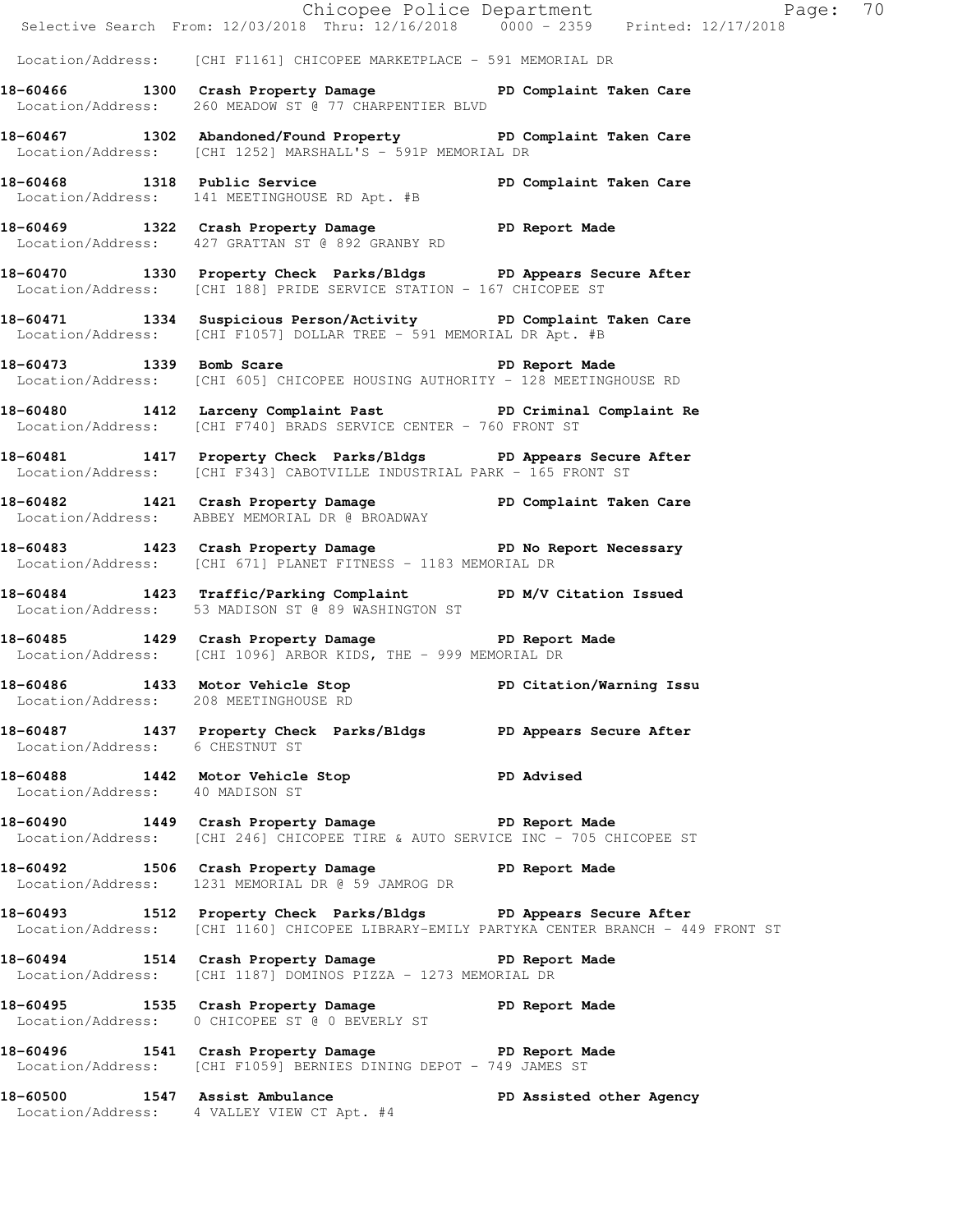|                                    |                                                                                                                                                          | Chicopee Police Department<br>Selective Search From: 12/03/2018 Thru: 12/16/2018 0000 - 2359 Printed: 12/17/2018 |  |
|------------------------------------|----------------------------------------------------------------------------------------------------------------------------------------------------------|------------------------------------------------------------------------------------------------------------------|--|
|                                    | 18-60503 1556 Crash Property Damage PD Advised<br>Location/Address: [CHI 854] SARAH JANE PARK - 21 VIVIAN ST                                             |                                                                                                                  |  |
|                                    | 18-60504 1559 Crash Property Damage PD Report Made<br>Location/Address: 0 CHICOPEE ST @ 0 JOY ST                                                         |                                                                                                                  |  |
|                                    | 18-60506 1635 CHECK THE WELL BEING PD Advised<br>Location/Address: [CHI 592] SUNOCO - F.L. ROBERTS - 500 MONTGOMERY ST                                   |                                                                                                                  |  |
| Location/Address: 41 DAVID ST      | 18-60507 1643 Public Service                                                                                                                             | PD Complaint Taken Care                                                                                          |  |
| Location/Address: 45 BEMIS ST      | 18-60511 1723 Assist Ambulance National PD Report Made                                                                                                   |                                                                                                                  |  |
| Location/Address: 99 BONNER ST     | 18-60512 1724 Traffic/Parking Complaint PD Report Made                                                                                                   |                                                                                                                  |  |
| Location/Address: FERRY ST         | 18-60515 1733 Stolen M/V L/P Report PD Advised                                                                                                           |                                                                                                                  |  |
| Location/Address: LAFAYETTE ST     | 18-60517 1735 Suspicious Person/Activity PD Complaint Taken Care                                                                                         |                                                                                                                  |  |
|                                    | 18-60519 1744 Service of a Summons PD Not Served<br>Location/Address: 88 CHESTNUT ST Apt. #1C                                                            |                                                                                                                  |  |
|                                    | 18-60521 1750 Public Service * Could not Locate<br>Location/Address: [CHI F1134] FRESENIUS CHICOPEE DIALYSIS CENTER - 317 MEADOW ST                      |                                                                                                                  |  |
|                                    | 18-60522 1804 Public Service New PD Complaint Taken Care<br>Location/Address: [CHI 832] BELLAMY MIDDLE SCHOOL, EDWARD 6-8 - 314 PENDLETON AVE            |                                                                                                                  |  |
|                                    | 18-60524 1813 Motor Vehicle Stop November 2014<br>Location/Address: [CHI F659] UNIQUE MOTORS - 1021 MEMORIAL DR                                          |                                                                                                                  |  |
|                                    | 18-60525 1841 Crash Property Damage PD Report Made<br>Location/Address: 447 CHICOPEE ST @ 32 EMPIRE ST                                                   |                                                                                                                  |  |
|                                    | 18-60526 1850 Trespasser/Trespassing PD Advised<br>Location/Address: [CHI F621] FAMILY DOLLAR - 209 EXCHANGE ST                                          |                                                                                                                  |  |
|                                    | 18-60528 1900 Disabled Motor Vehicle<br>Location/Address: 33 YELLE ST @ 14 SIMARD DR                                                                     | * Could not Locate                                                                                               |  |
|                                    | 18-60530 1900 Assist Fire Department PD Assisted other Agency<br>Location/Address: [CHI F682] DAIRY QUEEN - 1535 MEMORIAL DR                             |                                                                                                                  |  |
| Location/Address: 187 PROSPECT ST  | 18-60531 1915 Property Check Parks/Bldgs PD Appears Secure After                                                                                         |                                                                                                                  |  |
| Location/Address: CHICOPEE ST      | 18-60532 1927 Criminal Harassment Terminal PD Complaint Taken Care                                                                                       |                                                                                                                  |  |
| Location/Address: 183 NONOTUCK AVE | 18-60533 1933 Drug/Narcotic Activity 18-60533                                                                                                            |                                                                                                                  |  |
|                                    | 18-60536 1941 Assist Fire Department PD Assist Given<br>Location/Address: [CHI F1340] 12 CHAPMAN ST Apt. #A2                                             |                                                                                                                  |  |
|                                    | 18-60538 1950 Property Check Parks/Bldgs PD Appears Secure After<br>Location/Address: [CHI F1150] CHICOPEE COMPREHENSIVE HIGH SCHOOL - 617 MONTGOMERY ST |                                                                                                                  |  |
| Location/Address: 93 FERNHILL ST   | 18-60539 2019 Service of a Summons PD Served in Hand                                                                                                     |                                                                                                                  |  |
|                                    | 18-60540 2032 Stolen M/V L/P Report PD Report Made<br>Location/Address: 77 FERRY ST                                                                      |                                                                                                                  |  |
|                                    | 18-60543 2048 Transport Service PD Transport Complete Location/Address: 560 MEADOW ST @ 241 MCKINSTRY AVE                                                |                                                                                                                  |  |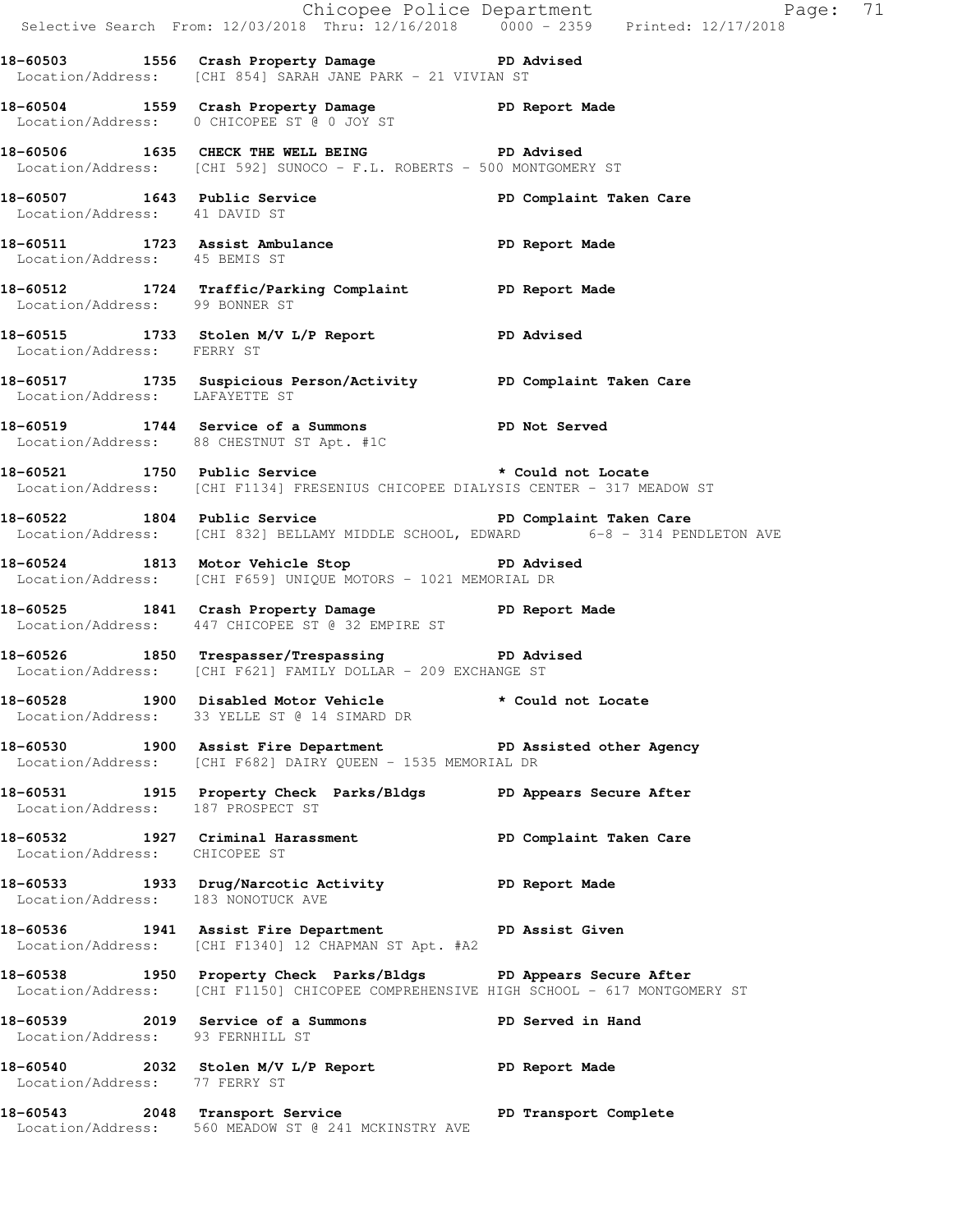**18-60544 2104 Service of a Summons PD Not Served**  Location/Address: 138 GRATTAN ST Apt. #1FL

**18-60545 2109 Transport Service PD Complaint Taken Care**  Location/Address: 241 MCKINSTRY AVE @ 560 MEADOW ST

**18-60546 2115 Animal Complaint PD Complaint Taken Care**  Location/Address: 58 BEAUCHAMP TER

**18-60547 2119 Service of a Summons PD Served in Hand**  Location/Address: 339 GRATTAN ST Apt. #1

**18-60548 2129 Service of a Summons PD Not Served**  Location/Address: 20 ROLF AVE Apt. #1FL

**18-60549 2137 Motor Vehicle Stop PD M/V Citation Issued**  Location/Address: 245 FAIRVIEW AVE

**18-60550 2138 Service of a Summons PD Served in Hand**  Location/Address: 59 WILMONT ST Apt. #2

**18-60552 2144 Disturbance PD Complaint Taken Care**  Location/Address: 75 CENTRAL AVE

**18-60554 2209 Traffic Assignment PD Complaint Taken Care**  Location/Address: 1041 MEMORIAL DR @ 591 PENDLETON AVE

**18-60555 2210 Motor Vehicle Stop PD M/V Citation Issued**  Location/Address: 0 FAIRVIEW AVE @ 0 VAN HORN ST

**18-60556 2215 Property Check Parks/Bldgs PD Appears Secure After**  Location/Address: [CHI 828] MAR AUTO SERVICE - 31 PROSPECT ST

**18-60557 2215 Traffic Assignment PD Complaint Taken Care**  Location/Address: EAST MAIN ST

**18-60558 2217 Property Check Parks/Bldgs PD Appears Secure After**  Location/Address: [CHI 837] LITWIN SCHOOL, SGT. ROBERT R. K-5 - 135 LITWIN LN

**18-60559 2219 Motor Vehicle Stop PD M/V Citation Issued**  Location/Address: 1041 MEMORIAL DR @ 591 PENDLETON AVE

**18-60561 2231 Suspicious M/V PD Complaint Taken Care**  Location/Address: [CHI XF1660] 36 ARTISAN ST - 36 ARTISAN ST

**18-60563 2324 CHECK THE WELL BEING \* Could not Locate**  Location/Address: [CHI F1406] CDM PROPERTIES - 926 CHICOPEE ST Apt. #43

18-60564 2331 Motor Vehicle Stop **PD M/V Citation Issued** Location/Address: [CHI 632] DAYS INN/ TRUMPETS - 450 MEMORIAL DR

**18-60565 2334 Public Service PD Advised**  Location/Address: [CHI 1839] MCDONALDS - 639 MEMORIAL DR

**18-60566 2342 Disturbance PD Arrest Made**  Location/Address: [CHI F1225] ATLAS PUB - 300 CAREW ST

**18-60567 2347 Neighbor/Landlord Dispute PD Report Made**  Location/Address: 391 SPRINGFIELD ST

## **For Date: 12/14/2018 - Friday**

**18-60569 0011 Property Check Parks/Bldgs PD Appears Secure After**  Location/Address: [CHI 398] AMERICAN LEGION POST 275 - 41 ROBBINS RD **18-60570 0021 Motor Vehicle Stop PD M/V Citation Issued**  Location/Address: 58 GRATTAN ST

**18-60571 0024 Abandoned 911 Call PD Complaint Taken Care**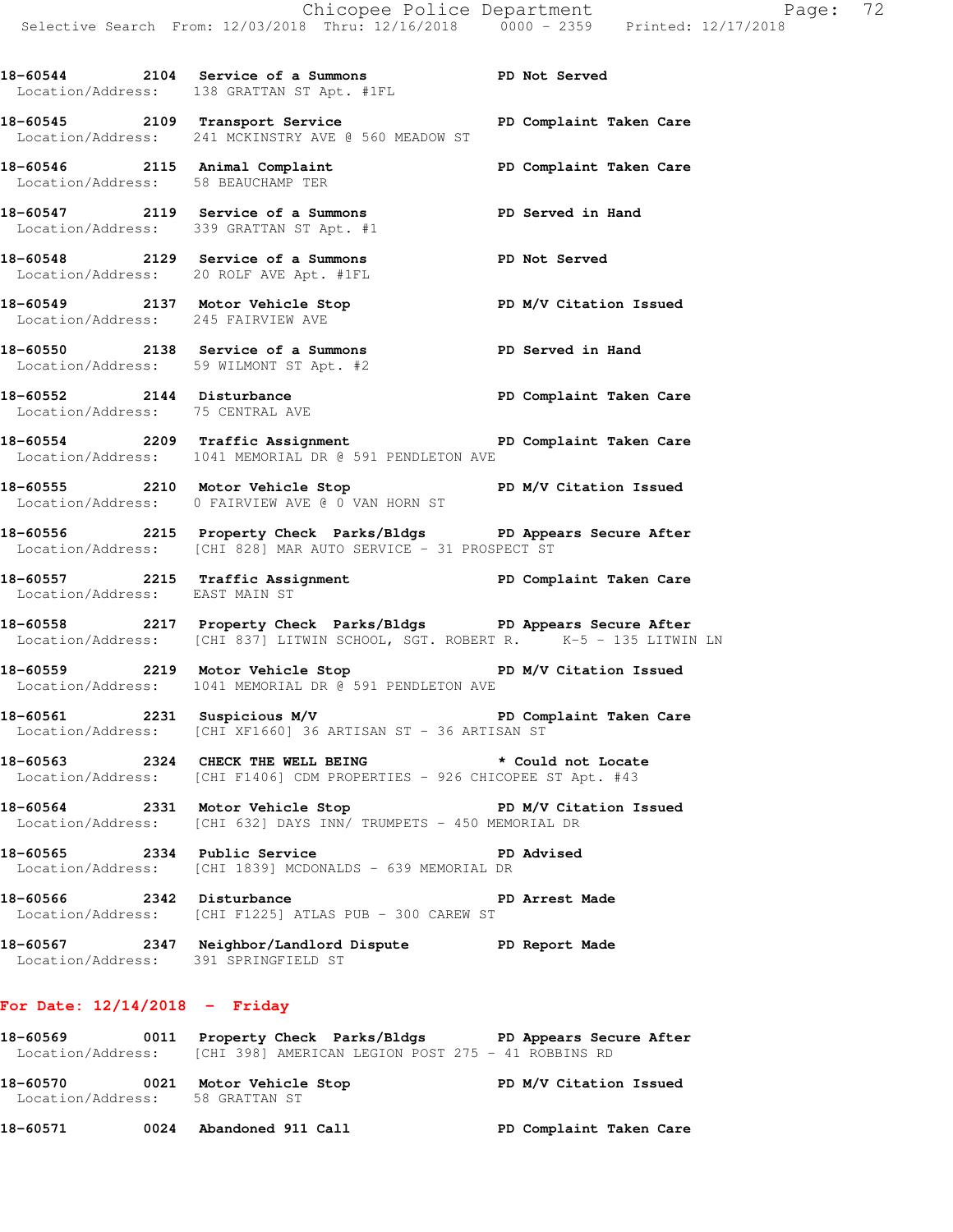| Chicopee Police Department<br>Selective Search From: 12/03/2018 Thru: 12/16/2018 0000 - 2359 Printed: 12/17/2018                                             |  |
|--------------------------------------------------------------------------------------------------------------------------------------------------------------|--|
| Location/Address: 772 CHICOPEE ST Apt. #F                                                                                                                    |  |
| 18-60572 0030 Property Check Parks/Bldgs PD Appears Secure After<br>Location/Address: [CHI F122] SALTER COLLEGE - 645 SHAWINIGAN DR                          |  |
| 18-60573 0032 Property Check Parks/Bldgs PD Appears Secure After<br>Location/Address: [CHI 510] ALDEN CREDIT UNION EXECUTIVE OFFICES - 688 GRATTAN ST        |  |
| 18-60574 0033 Property Check Parks/Bldgs PD Appears Secure After<br>Location/Address: [CHI 834] BOWE SCHOOL, PATRICK E. K-5 - 115 HAMPDEN ST                 |  |
| 18-60575 0033 Property Check Parks/Bldgs PD Appears Secure After<br>Location/Address: [CHI 857] SZOT PARK - 97 SGT TRACY DR                                  |  |
| 18-60576 0035 Property Check Parks/Bldgs PD Appears Secure After<br>Location/Address: [CHI 1196] SHELL - 95 WEST ST                                          |  |
| 18-60577 0035 Property Check Parks/Bldgs PD Appears Secure After<br>Location/Address: [CHI 882] VIEW STREET TAVERN - 13 VIEW ST                              |  |
| 18-60578 0039 Property Check Parks/Bldgs PD Appears Secure After<br>Location/Address: [CHI F1434] WHITE BIRCH PLAZA - 480 BURNETT RD                         |  |
| 18-60579 0040 Motor Vehicle Stop 50 PD M/V Citation Issued<br>Location/Address: [CHI F554] CALLAWAY GOLF BALL OPERATIONS INC. - 425 MEADOW ST                |  |
| 18-60580 0043 Property Check Parks/Bldgs PD Appears Secure After<br>Location/Address: [CHI 105] LIQUORSHED - 1345 BURNETT RD                                 |  |
| 18-60581 0048 Property Check Parks/Bldgs PD Appears Secure After<br>Location/Address: [CHI 1096] ARBOR KIDS, THE - 999 MEMORIAL DR                           |  |
| 18-60582 0053 Property Check Parks/Bldgs PD Appears Secure After<br>Location/Address: [CHI F1272] LIFE POINT CHURCH - 603 NEW LUDLOW RD                      |  |
| 18-60583 0054 Property Check Parks/Bldgs PD Appears Secure After<br>Location/Address: [CHI 958] PION PONTIAC (BOB) - 333 MEMORIAL DR                         |  |
| 18-60584 0054 Property Check Parks/Bldgs PD Appears Secure After<br>Location/Address: [CHI F343] CABOTVILLE INDUSTRIAL PARK - 165 FRONT ST                   |  |
| 18-60585 0056 Property Check Parks/Bldgs PD Appears Secure After<br>Location/Address: [CHI 1289] ALL STAR CAR AND TRUCK RENTAL - 385 MEMORIAL DR             |  |
| 18-60586 0100 Property Check Parks/Bldgs PD Appears Secure After<br>Location/Address: [CHI 992] CHICOPEE DEPT. OF PUBLIC WORKS - 115 BASKIN DR               |  |
| 18-60587 0105 Property Check Parks/Bldgs PD Appears Secure After<br>Location/Address: [CHI 735] ARBYS ROAST BEEF RESTUARANT - 1483 GRANBY RD                 |  |
| 18-60588 0106 Disabled Motor Vehicle PD Complaint Taken Care<br>Location/Address: [CHI 1831] LAFLAMME TRUCKS - 347 MCKINSTRY AVE                             |  |
| 18-60589 0109 Property Check Parks/Bldgs PD Appears Secure After<br>Location/Address: [CHI 730] TOWN FAIR TIRE CENTERS INC - 886 MEMORIAL DR                 |  |
| 18-60590 0113 Property Check Parks/Bldgs PD Appears Secure After<br>Location/Address: [CHI 837] LITWIN SCHOOL, SGT. ROBERT R. K-5 - 135 LITWIN LN            |  |
| 18-60591 0122 Property Check Parks/Bldgs PD Appears Secure After<br>Location/Address: [CHI 903] FRIENDLY LIQUOR STORE - 65 MAIN ST                           |  |
| 18-60592 0123 Property Check Parks/Bldgs PD Appears Secure After<br>Location/Address: [CHI 1160] CHICOPEE LIBRARY-EMILY PARTYKA CENTER BRANCH - 449 FRONT ST |  |
| 18-60593 0131 Property Check Parks/Bldgs PD Appears Secure After<br>Location/Address: [CHI 849] RIVERS PARK - 19 ALDEN ST                                    |  |
| 18-60594 0134 Property Check Parks/Bldgs PD Appears Secure After<br>Location/Address: [CHI 856] NASH FIELD PARK - 90 CALL ST                                 |  |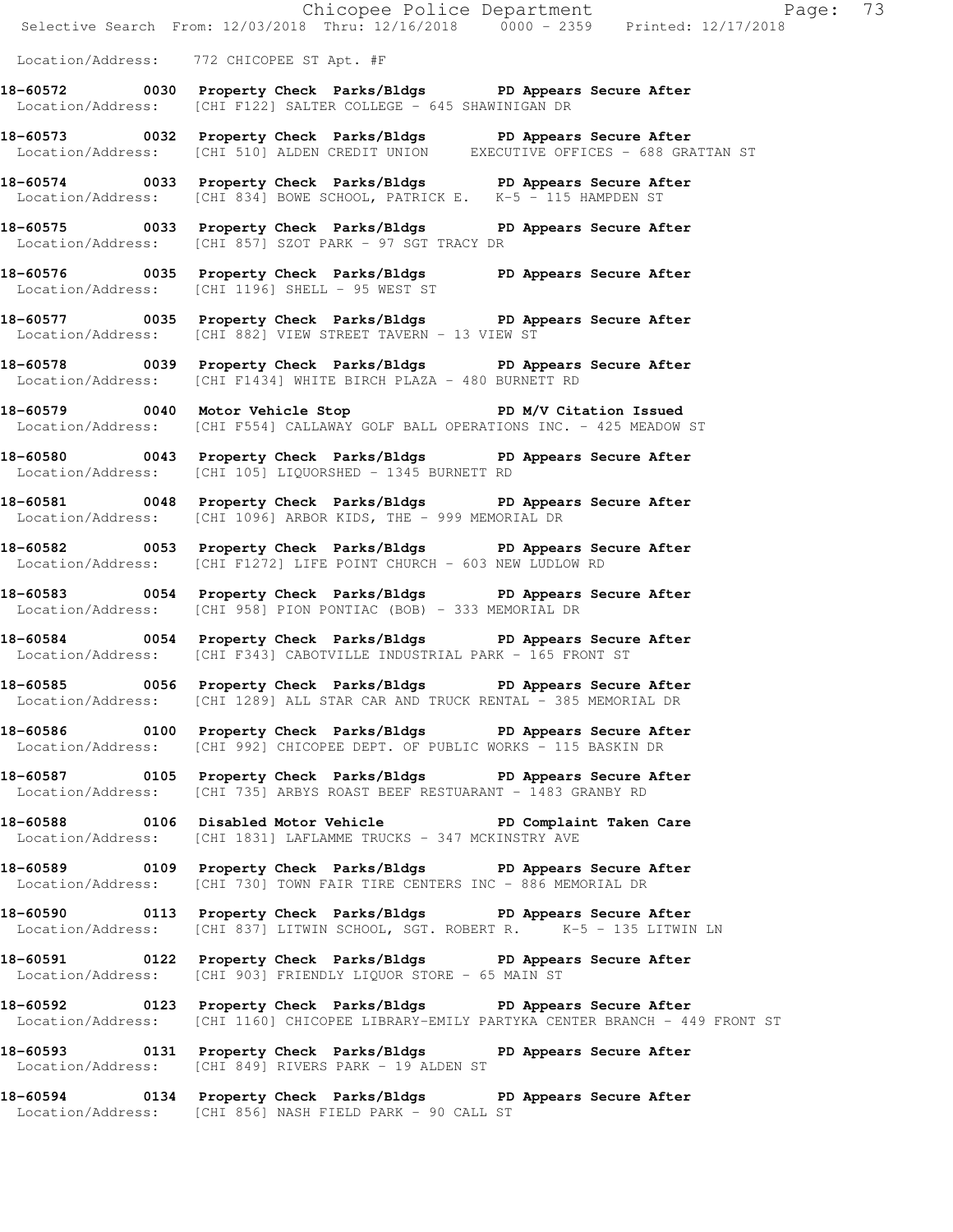|                                   | Page: 74<br>Selective Search From: 12/03/2018 Thru: 12/16/2018 0000 - 2359 Printed: 12/17/2018                                                        |  |
|-----------------------------------|-------------------------------------------------------------------------------------------------------------------------------------------------------|--|
|                                   | 18-60595 0146 Property Check Parks/Bldgs PD Appears Secure After<br>Location/Address: [CHI XF1656] MERCEDES-BENZ OF SPRINGFIELD - 295 BURNETT RD      |  |
| Location/Address: 197 PROSPECT ST | 18-60596 0153 Property Check Parks/Bldgs PD Appears Secure After                                                                                      |  |
|                                   | 18-60597 0153 Property Check Parks/Bldgs PD Appears Secure After<br>Location/Address: [CHI 284] MONEY STOP - 1098 CHICOPEE ST                         |  |
|                                   | 18-60598 0200 Suspicious M/V COMPRESS PD Advised<br>Location/Address: [CHI 325] BOAT RAMP, MEDINA STREET - 100 MEDINA ST                              |  |
|                                   | 18-60599 0208 Motor Vehicle Stop PD M/V Citation Issued<br>Location/Address: [CHI 938] HOME DEPOT - 655 MEMORIAL DR                                   |  |
|                                   | 18-60600 0212 Property Check Parks/Bldgs PD Appears Secure After<br>Location/Address: [CHI F621] FAMILY DOLLAR - 209 EXCHANGE ST                      |  |
|                                   | 18-60601 0225 Property Check Parks/Bldgs PD Appears Secure After<br>Location/Address: [CHI 938] HOME DEPOT - 655 MEMORIAL DR                          |  |
|                                   | 18-60602 0227 Transport Service New PD Transport Complete<br>Location/Address: [SPR F1] BAYSTATE MEDICAL CENTER - 759 CHESTNUT ST                     |  |
| Location/Address: YVONNE ST       | 18-60603 0230 Property Check Parks/Bldgs PD Appears Secure After                                                                                      |  |
|                                   | 18-60604 0234 Property Check Parks/Bldgs PD Appears Secure After<br>Location/Address: [CHI 782] ELMS, COLLEGE OF OUR LADY OF THE - 291 SPRINGFIELD ST |  |
|                                   | 18-60605 0240 Property Check Parks/Bldgs PD Appears Secure After<br>Location/Address: [CHI 830] BARRY SCHOOL, ANNA E. K-5 - 44 CONNELL ST             |  |
| Location/Address: 1179 GRATTAN ST | 18-60606 0241 Property Check Parks/Bldgs PD Advised                                                                                                   |  |
|                                   | 18-60607 0245 Property Check Parks/Bldgs PD Appears Secure After<br>Location/Address: [CHI F740] BRADS SERVICE CENTER - 760 FRONT ST                  |  |
|                                   | 18-60608 0248 Property Check Parks/Bldgs PD Appears Secure After<br>Location/Address: [CHI 309] MCDONALDS - 350 BURNETT RD                            |  |
|                                   | 18-60609 0248 Property Check Parks/Bldgs PD Appears Secure After<br>Location/Address: [CHI 1714] UNION MART-2 - 457 GRANBY RD                         |  |
|                                   | 18-60611 0254 Property Check Parks/Bldgs PD Appears Secure After<br>Location/Address: [CHI 449] CVS 2339 - 1176 GRANBY RD                             |  |
|                                   | 18-60612 0306 Property Check Parks/Bldgs PD Appears Secure After<br>Location/Address: [CHI 82] COUNTRY TRADING POST - 771 BURNETT RD                  |  |
|                                   | 18-60613 0312 Property Check Parks/Bldgs PD Appears Secure After<br>Location/Address: [CHI 86] FOOD BAG - 947 BURNETT RD                              |  |
|                                   | 18-60614 0316 Property Check Parks/Bldgs PD Appears Secure After<br>Location/Address: [CHI 188] PRIDE SERVICE STATION - 167 CHICOPEE ST               |  |
|                                   | 18-60615 0316 Property Check Parks/Bldgs PD Appears Secure After<br>Location/Address: [CHI 188] PRIDE SERVICE STATION - 167 CHICOPEE ST               |  |
|                                   | 18-60616   0319   Property Check Parks/Bldgs   PD Appears Secure After<br>Location/Address: [CHI 68] AMF LANES CHICOPEE - 291 BURNETT RD              |  |
|                                   | 18-60617 0344 Property Check Parks/Bldgs PD Appears Secure After<br>Location/Address: [CHI 146] MCKINLEY HOUSE APARTMENTS - 38 ASINOF AVE             |  |
| Location/Address: 187 PROSPECT ST | 18-60618 0417 Property Check Parks/Bldgs PD Appears Secure After                                                                                      |  |

**18-60619 0431 Property Check Parks/Bldgs PD Appears Secure After**  Location/Address: [CHI 854] SARAH JANE PARK - 21 VIVIAN ST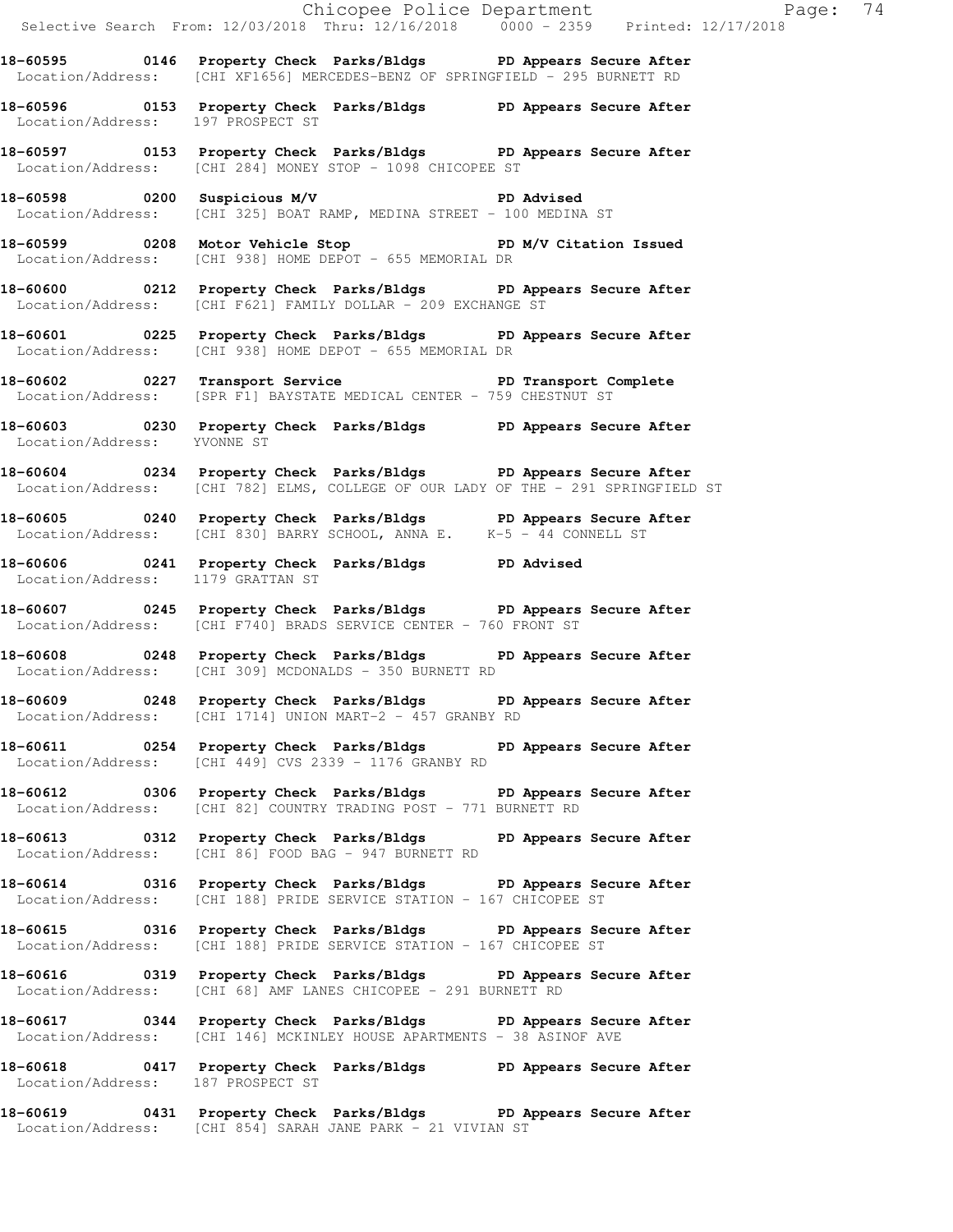**18-60620 0442 Property Check Parks/Bldgs PD Appears Secure After**  Location/Address: [CHI 478] AUTO DAMAGE APPRAISERS - 257 HAMPDEN ST

**18-60621 0447 Property Check Parks/Bldgs PD Appears Secure After**  Location/Address: [CHI F620] ALS DINER - 14 YELLE ST

**18-60622 0452 Property Check Parks/Bldgs PD Appears Secure After**  Location/Address: [CHI 297] BUFFALO CLUB - 333 JAMES ST

18-60623 **0452 Property Check Parks/Bldgs** PD Appears Secure After Location/Address: DEBRA DR Location/Address:

**18-60624 0509 Property Check Parks/Bldgs PD Appears Secure After**  Location/Address: [CHI 1027] DUNKIN DONUTS - 820 MEMORIAL DR

**18-60625 0522 Property Check Parks/Bldgs PD Appears Secure After**  Location/Address: [CHI 1342] BULLSEYE BAR - 621 CENTER ST

**18-60626 0525 Property Check Parks/Bldgs PD Appears Secure After**  Location/Address: [CHI F337] WHITE EAGLE LIQUORS - 620 FULLER RD

**18-60627 0526 Property Check Parks/Bldgs PD Appears Secure After**  Location/Address: [CHI 292] AMERICAN LEGION POST 452 - 43 EXCHANGE ST

**18-60628 0528 Property Check Parks/Bldgs PD Appears Secure After**  Location/Address: [CHI F971] PORTUGUESE AMERICAN CLUB - 147 EXCHANGE ST

**18-60629 0530 Property Check Parks/Bldgs PD Appears Secure After**  Location/Address: [CHI 162] POOR RICHARDS - 116 SCHOOL ST

**18-60630 0531 Property Check Parks/Bldgs PD Appears Secure After**  Location/Address: [CHI 153] CHICOPEE SAVINGS BANK MAIN BRANCH - 70 CENTER ST

**18-60631 0538 Property Check Parks/Bldgs PD Appears Secure After**  Location/Address: [CHI 920] CRICKETTS CORNER - 254 HAMPDEN ST

**18-60632 0553 Property Check Parks/Bldgs PD Appears Secure After**  Location/Address: [CHI F684] CASTLE OF KNIGHTS - 1599 MEMORIAL DR

**18-60633 0553 Property Check Parks/Bldgs PD Appears Secure After**  Location/Address: THEROUX DR

**18-60634 0554 Property Check Parks/Bldgs PD Appears Secure After**  Location/Address: [CHI 847] RAY ASH PARK - 52 ARCADE ST

**18-60635 0616 Assault & Battery Complaint PD Report Made**  Location/Address: [CHI F1150] CHICOPEE COMPREHENSIVE HIGH SCHOOL - 617 MONTGOMERY ST

**18-60636 0631 Traffic Assignment PD Complaint Taken Care**  Location/Address: [CHI 832] BELLAMY MIDDLE SCHOOL, EDWARD 6-8 - 314 PENDLETON AVE

**18-60637 0632 Traffic Assignment PD Complaint Taken Care**  Location/Address: [CHI 842] DUPONT MEM MID SCHOOL, 1ST SGT. KEVIN A. - 650 FRONT ST

**18-60638 0636 Traffic Assignment PD Complaint Taken Care**  Location/Address: [CHI F1150] CHICOPEE COMPREHENSIVE HIGH SCHOOL - 617 MONTGOMERY ST

**18-60640 0638 Abandoned 911 Call \* False Alarm**  Location/Address: [CHI F1542] AGRIMARK - 102 FIRST AVE

**18-60641 0642 Traffic Assignment PD Complaint Taken Care**  Location/Address: [CHI 1065] CHICOPEE HIGH SCHOOL - 820 FRONT ST

**18-60642 0650 Traffic Assignment PD Complaint Taken Care**  Location/Address: 161 CHICOPEE ST @ 11 WILSON AVE

**18-60643 0652 Traffic Assignment PD Complaint Taken Care**  Location/Address: SHAWINIGAN DR

**18-60644 0655 Traffic Assignment PD Complaint Taken Care**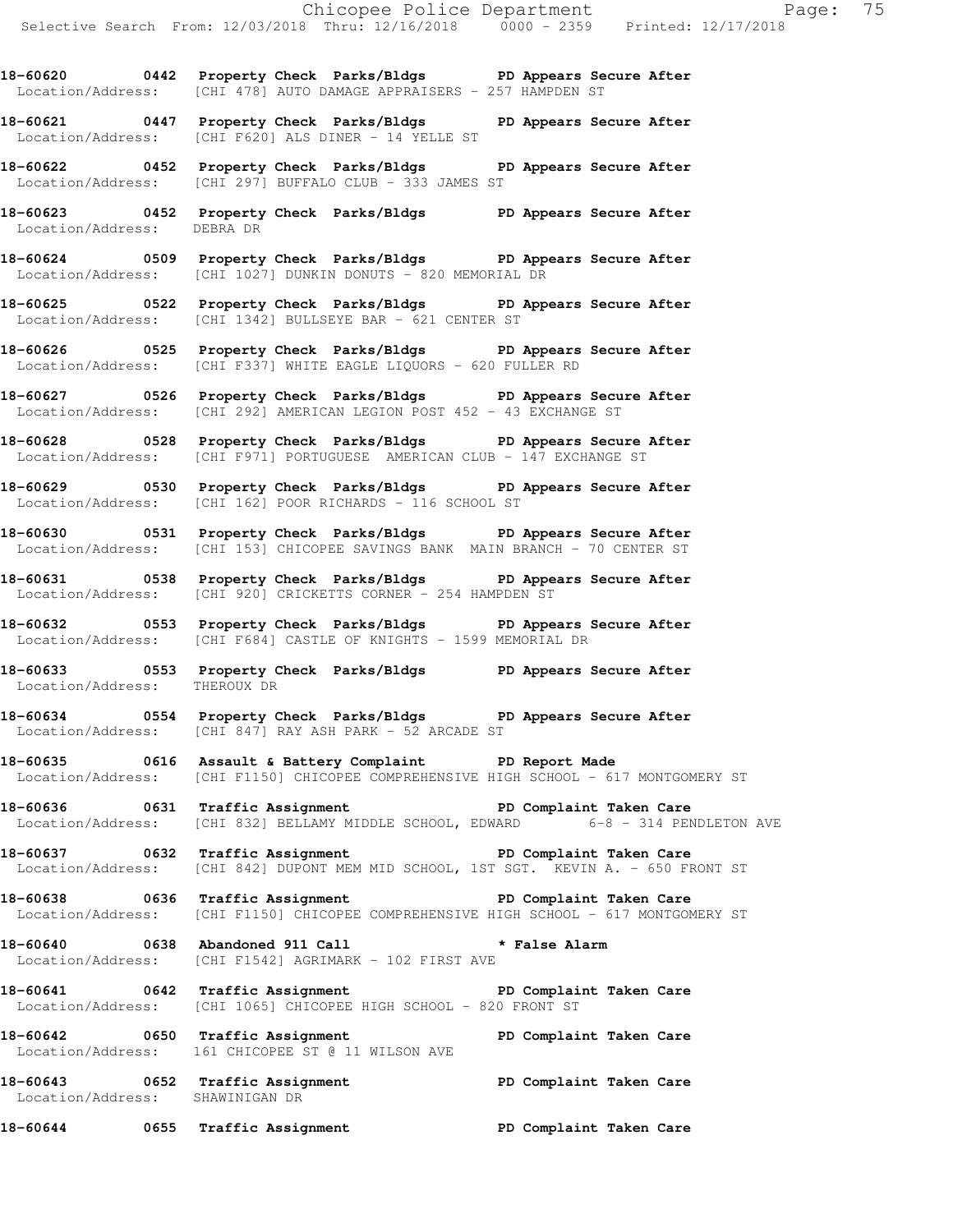|                                                                   | Chicopee Police Department<br>Selective Search From: 12/03/2018 Thru: 12/16/2018 0000 - 2359 Printed: 12/17/2018                               | Page: 76                                                                                   |  |
|-------------------------------------------------------------------|------------------------------------------------------------------------------------------------------------------------------------------------|--------------------------------------------------------------------------------------------|--|
| Location/Address: MONTGOMERY ST                                   |                                                                                                                                                |                                                                                            |  |
|                                                                   | 18-60645 0657 Property Check Parks/Bldgs PD Appears Secure After<br>Location/Address: [CHI 429] KNIGHTS OF COLUMBUS - 460 GRANBY RD            |                                                                                            |  |
|                                                                   | 18-60648 0724 Service of a Summons PD Not Served                                                                                               | Location/Address: [CHI F729] U-HAUL MOVING AND STORAGE OF MEMORIAL DRIVE - 878 MEMORIAL DR |  |
| Location/Address: STONINA DR                                      | 18-60649 0732 Traffic/Parking Complaint * No Action Required                                                                                   |                                                                                            |  |
|                                                                   | 18-60650 0736 Public Service New PD Complaint Taken Care<br>  Location/Address: [CHI F825] MASS TRIAL COURT [CHICOPEE] - 30 CHURCH ST          |                                                                                            |  |
| Location/Address: 24 MYRTLE ST                                    | 18-60651 0808 Animal Complaint 18-60651 PD Report Made                                                                                         |                                                                                            |  |
| Location/Address: 451 EAST MAIN ST                                | 18-60653 0818 Traffic Assignment PD Citation/Warning Issu                                                                                      |                                                                                            |  |
|                                                                   | 18-60654 0820 Suspicious Person/Activity * No Action Required<br>Location/Address: [CHI F1406] CDM PROPERTIES - 926 CHICOPEE ST                |                                                                                            |  |
|                                                                   | 18-60655 0828 Firearms Investigation PD Report Made<br>Location/Address: 15 DRESSER AVE                                                        |                                                                                            |  |
|                                                                   | 18-60656 0835 Crash Property Damage 5 PD Report Made<br>Location/Address: [CHI 205] 241 MCKINSTRY AVE @ 560 MEADOW ST                          |                                                                                            |  |
|                                                                   | 18-60661 0917 Property Check Parks/Bldgs PD Appears Secure After<br>Location/Address: [CHI F1161] CHICOPEE MARKETPLACE - 591 MEMORIAL DR       |                                                                                            |  |
| Location/Address: 75 SHERIDAN ST                                  | 18-60662 0923 Motor Vehicle Stop PD Advised                                                                                                    |                                                                                            |  |
|                                                                   | 18-60663 0929 Property Check Parks/Bldgs PD Appears Secure After<br>Location/Address: [CHI 325] BOAT RAMP, MEDINA STREET - 100 MEDINA ST       |                                                                                            |  |
|                                                                   | 18-60664 0929 Traffic/Parking Complaint PD Complaint Taken Care<br>Location/Address: [CHI F1161] CHICOPEE MARKETPLACE - 591 MEMORIAL DR        |                                                                                            |  |
| Location/Address: 67 SHERIDAN ST                                  | 18-60665 0934 Motor Vehicle Stop North PD Citation/Warning Issu                                                                                |                                                                                            |  |
|                                                                   | 18-60666 0950 Property Check Parks/Bldgs PD Complaint Taken Care<br>Location/Address: [CHI 638] BJS WHOLESALE FOOD WAREHOUSE - 650 MEMORIAL DR |                                                                                            |  |
|                                                                   | 18-60667 18-60667 0952 Crash Property Damage 18-60667 PD No Report Necessary<br>Location/Address: 203 BUCKLEY BLVD @ 300 PROSPECT ST           |                                                                                            |  |
|                                                                   | 18-60668 0953 Motor Vehicle Stop Communist PD Advised<br>Location/Address: 793 SHERIDAN ST @ 17 HOLIDAY CIR                                    |                                                                                            |  |
|                                                                   | 18-60669 1004 Larceny Complaint Past PD Report Made<br>Location/Address: [CHI F786] FIRST AMERICAN INSURANCE - 510 FRONT ST                    |                                                                                            |  |
| Location/Address: 15 DRESSER AVE                                  | 18-60670 1011 Firearms Investigation PD Complaint Taken Care                                                                                   |                                                                                            |  |
| Location/Address: 845 SHERIDAN ST                                 | 18-60671 1020 Motor Vehicle Stop PD Citation/Warning Issu                                                                                      |                                                                                            |  |
|                                                                   | 18-60672 1022 Malicious Damage-Past PD Report Made<br>Location/Address: [CHI F554] CALLAWAY GOLF BALL OPERATIONS INC. - 425 MEADOW ST          |                                                                                            |  |
| 18-60674 1043 Sudden Death<br>Location/Address: 1516 DONOHUE RD   |                                                                                                                                                | PD Report Made                                                                             |  |
| 18-60675 1044 Public Service<br>Location/Address: 79 BUCKLEY BLVD |                                                                                                                                                | PD Complaint Taken Care                                                                    |  |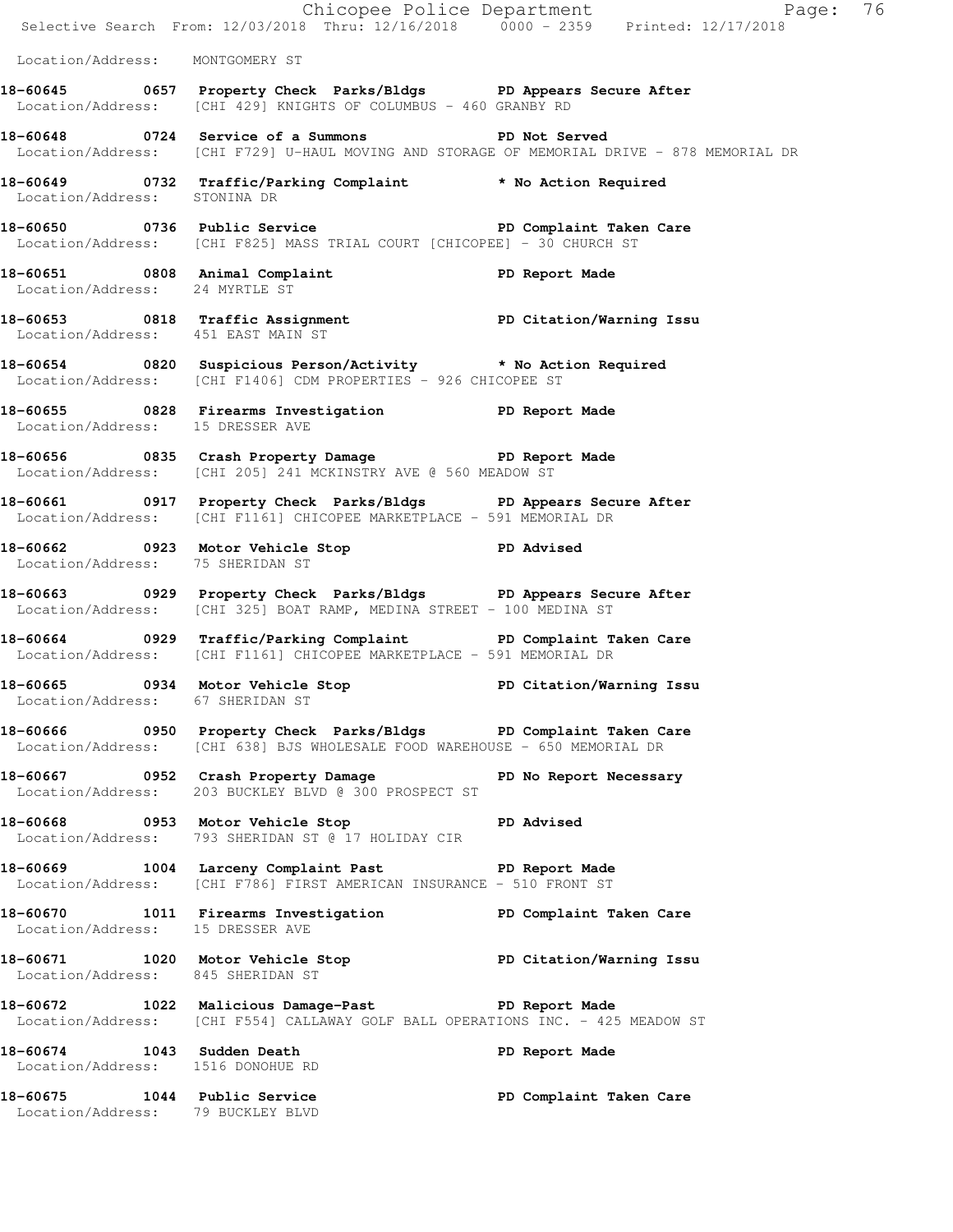Chicopee Police Department Page: 77 Selective Search From: 12/03/2018 Thru: 12/16/2018 0000 - 2359 Printed: 12/17/2018 **18-60677 1047 Crash Property Damage PD Report Made**  Location/Address: [CHI 1036] DUNKIN DONUTS - 953 FRONT ST **18-60678 1048 Motor Vehicle Stop PD Advised**  Location/Address: [CHI 718] CVS 693 - 1616 MEMORIAL DR **18-60679 1106 Crash Property Damage PD Report Made**  Location/Address: [CHI F368] CITY HALL ANNEX - 274 FRONT ST **18-60681 1135 Property Check Parks/Bldgs PD Appears Secure After**  Location/Address: [CHI F1161] CHICOPEE MARKETPLACE - 591 MEMORIAL DR **18-60685 1149 Motor Vehicle Stop PD M/V Citation Issued**  Location/Address: SPRINGFIELD ST **18-60686 1201 Crash Property Damage PD Report Made**  Location/Address: [CHI 1191] WALMART - 591 MEMORIAL DR 18-60690 1241 Shoplifter **PD** Report Made Location/Address: [CHI 563] RITE AID PHARMACY - 577 MEADOW ST **18-60692 1308 Property Check Parks/Bldgs PD Appears Secure After**  Location/Address: [CHI 1893] WILLIAMS PARK - 880 BURNETT RD **18-60694 1332 Abandoned 911 Call \* False Alarm**  Location/Address: [CHI 563] RITE AID PHARMACY - 577 MEADOW ST **18-60693 1333 Disabled Motor Vehicle \* No Action Required**  Location/Address: 5 HAMPDEN ST @ 227 CENTER ST 18-60696 1336 Assist Ambulance **PD Assisted other Agency**  Location/Address: 109 OLKO CIR **18-60698 1340 Motor Vehicle Stop PD Citation/Warning Issu**  Location/Address: 236 MONTCALM ST @ 15 LANGEVIN ST **18-60700 1341 Crash Property Damage PD Report Made**  Location/Address: 547 GRATTAN ST @ 9 TRILBY AVE **18-60701 1346 CHECK THE WELL BEING PD Complaint Taken Care**  Location/Address: 43 BELL ST **18-60702 1353 Motor Vehicle Stop PD Citation/Warning Issu**  Location/Address: 86 CAREW ST **18-60704 1356 Juvenile Complaint PD Advised**  Location/Address: [CHI 1530] VALLEY WEST SCHOOL - 69 BELL ST **18-60705 1358 Assist Ambulance PD Assist Given**  Location/Address: [CHI F863] PARTRIDGE HOLLOW APARTMENTS, LLC. - 59 NEW LUDLOW RD Apt. #12E **18-60707 1404 Motor Vehicle Stop PD Citation/Warning Issu**  Location/Address: 80 CAREW ST **18-60709 1416 Assault & Battery Complaint PD Report Made**  Location/Address: [CHI F499] WESTOVER JOB CORPS - 103 JOHNSON RD 18-60710 1420 CHECK THE WELL BEING **\*** Could not Locate Location/Address: 45 BELL ST **18-60711 1430 Traffic/Parking Complaint PD Complaint Taken Care Location/Address:** [CHI 836] LAMBERT - LAVOIE SCHOOL **K-5 - 99 KENDALL ST** Location/Address: [CHI 836] LAMBERT - LAVOIE SCHOOL **18-60712 1435 Traffic Assignment \* Unfounded**  Location/Address: 53 MADISON ST @ 89 WASHINGTON ST **18-60713 1447 CHECK THE WELL BEING \* Could not Locate**  Location/Address: 58 CRESCENT DR **18-60714 1448 Shoplifter PD Arrest Made**  Location/Address: [CHI 1191] WALMART - 591 MEMORIAL DR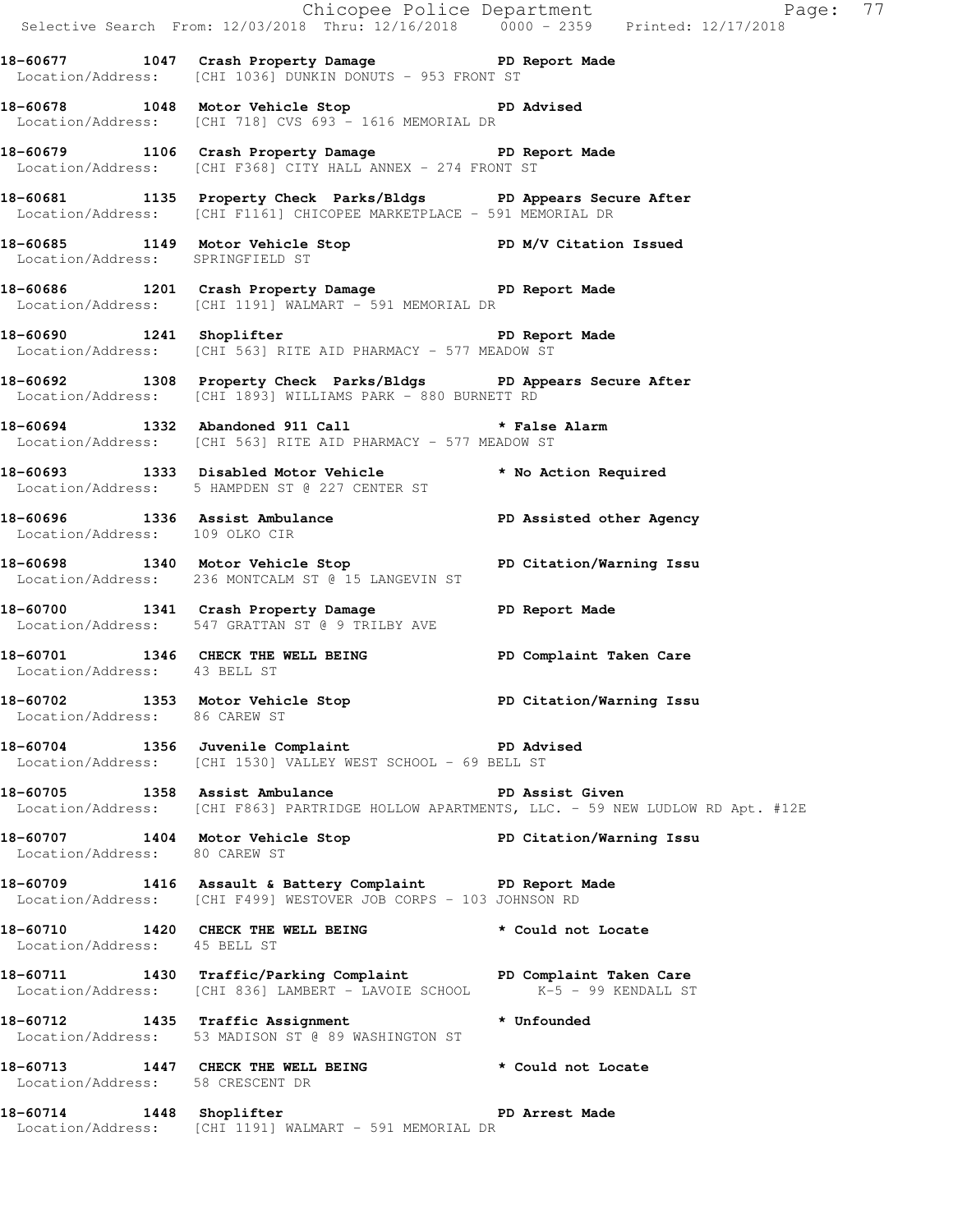Chicopee Police Department Page: 78 Selective Search From: 12/03/2018 Thru: 12/16/2018 0000 - 2359 Printed: 12/17/2018 **18-60715 1503 Property Check Parks/Bldgs PD Appears Secure After**  Location/Address: [CHI 1160] CHICOPEE LIBRARY-EMILY PARTYKA CENTER BRANCH - 449 FRONT ST **18-60716 1514 CHECK THE WELL BEING PD No Report Necessary**  Location/Address: 28 ELMER DR Apt. #165 **18-60717 1518 Juvenile Complaint PD Advised**  Location/Address: [CHI 1160] CHICOPEE LIBRARY-EMILY PARTYKA CENTER BRANCH - 449 FRONT ST **18-60718 1521 Motor Vehicle Stop PD Citation/Warning Issu**  Location/Address: 339 MONTCALM ST **18-60719 1521 Missing Person PD Report Made**  Location/Address: 305 BROADWAY **18-60722 1529 Neighbor/Landlord Dispute PD Advised**  Location/Address: 104 ELMER DR 18-60725 1548 CHECK THE WELL BEING **\*** Could not Locate Location/Address: [CHI 1600] 733 BAR AND GRILL - 733 CHICOPEE ST **18-60727 1605 Suspicious Person/Activity PD Advised**  Location/Address: 49 STEDMAN ST **18-60728 1611 Missing Person \* No Action Required**  Location/Address: 305 BROADWAY **18-60729 1613 Crash Property Damage PD Report Made**  Location/Address: 85 TRILBY AVE **18-60731 1629 CHECK THE WELL BEING PD Advised**  Location/Address: 32 GARDNER RD **18-60732 1637 Crash Property Damage PD Report Made**  Location/Address: [CHI F1212] CHICOPEE HEALTH CENTER - 505 FRONT ST **18-60735 1658 Service of a Summons \* Could not Locate**  Location/Address: [CHI F4] CHICOPEE PROPERTY, CITY OF - 716 CHICOPEE ST Apt. #3 **18-60736 1701 Assist Ambulance PD Assist Given**  Location/Address: 61 MONTGOMERY ST **18-60739 1708 Service of a Summons PD Served in Hand**  Location/Address: 252 MONTCALM ST **18-60740 1709 Service of a Summons PD Not Served**  Location/Address: 74 ELCON DR **18-60741 1718 Service of a Summons PD Served in Hand**  Location/Address: 54 BONNER ST Apt. #1 **18-60743 1726 Property Check Parks/Bldgs PD Appears Secure After**  Location/Address: [CHI 844] FAIRVIEW MEMORIAL ELEMENTARY SCHOOL K-5 - 26 MEMORIAL AVE **18-60744 1728 Crash Property Damage PD No Report Necessary**  Location/Address: [CHI 1191] WALMART - 591 MEMORIAL DR **18-60745 1742 Property Check Parks/Bldgs PD Appears Secure After**  Location/Address: [CHI F1446] FREEDOM CYCLES - 25 N CHICOPEE ST **18-60746 1747 Missing Person PD Report Made**  Location/Address: [CHI F1104] GOODWIN HOUSE - 187 FAIRVIEW AVE **18-60747 1757 CHECK THE WELL BEING \* Unfounded**  Location/Address: 65 BROADWAY Apt. #15 **18-60748 1804 THREATS MADE PD Report Made**  Location/Address: 1196 GRATTAN ST Apt. #3L **18-60749 1806 Service of a Summons PD Served in Hand**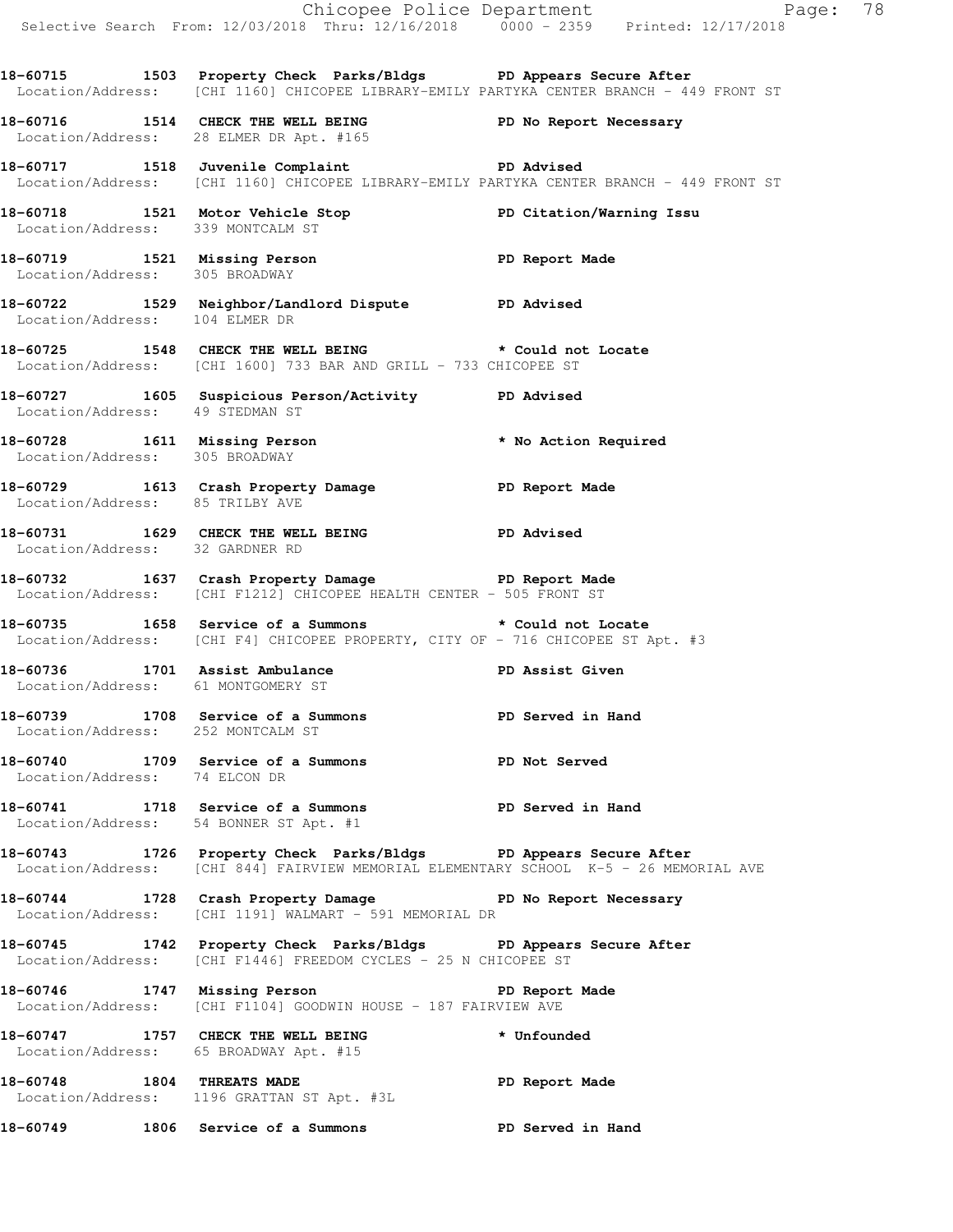|                                                                 |                                                                                                                                                          | Chicopee Police Department<br>Selective Search From: 12/03/2018 Thru: 12/16/2018 0000 - 2359 Printed: 12/17/2018 |
|-----------------------------------------------------------------|----------------------------------------------------------------------------------------------------------------------------------------------------------|------------------------------------------------------------------------------------------------------------------|
| Location/Address: 84 CRESCENT DR                                |                                                                                                                                                          |                                                                                                                  |
|                                                                 | 18-60751 1811 Disturbance 1981 PD Complaint Taken Care<br>Location/Address: [CHI F162] 30 CENTER ST - 30 CENTER ST                                       |                                                                                                                  |
| Location/Address: 60 WHITMAN ST                                 | 18-60752 1814 Abandoned 911 Call <a>&gt; PD Complaint Taken Care</a>                                                                                     |                                                                                                                  |
| Location/Address: 598 PROSPECT ST                               | 18-60753 1845 Motor Vehicle Stop 30 PD Advised                                                                                                           |                                                                                                                  |
|                                                                 | 18-60755 1900 Property Check Parks/Bldgs PD Appears Secure After<br>Location/Address: [CHI 299] PRESTON PARK - 50 ACCESS RD                              |                                                                                                                  |
|                                                                 | 18-60756 1900 Disabled Motor Vehicle PD Assist Given<br>Location/Address: 153 OLD FULLER RD @ 143 FULLER RD                                              |                                                                                                                  |
|                                                                 | 18-60757 1903 Unwanted Party/Undesirable PD Advised<br>Location/Address: [CHI 644] STOP & SHOP SUPERMARKET - 672 MEMORIAL DR                             |                                                                                                                  |
| 18-60759 1907 THREATS MADE<br>Location/Address: 306 MANDALAY RD |                                                                                                                                                          | <b>PD</b> Advised                                                                                                |
| Location/Address: 53 ROY ST                                     | 18-60761 1931 Drug Overdose 18-60761 Made                                                                                                                |                                                                                                                  |
| Location/Address: 104 ELMER DR                                  | 18-60763 1932 Neighbor/Landlord Dispute PD Complaint Taken Care                                                                                          |                                                                                                                  |
|                                                                 | 18-60764 1946 Motor Vehicle Stop North PD Advised<br>Location/Address: 11 SOUTH ST @ 176 SPRINGFIELD ST                                                  |                                                                                                                  |
|                                                                 | 18-60766 1953 Missing Person Number 2016 PD Assist Given<br>Location/Address: [CHI F1104] GOODWIN HOUSE - 187 FAIRVIEW AVE                               |                                                                                                                  |
|                                                                 | 18-60767 2002 Disabled Motor Vehicle PD Complaint Taken Care<br>Location/Address: [CHI 632] DAYS INN/ TRUMPETS - 450 MEMORIAL DR                         |                                                                                                                  |
|                                                                 | 18-60768 2006 Motor Vehicle Stop 50 PD Advised<br>Location/Address: [CHI 647] BURGER KING - 1284 MEMORIAL DR                                             |                                                                                                                  |
|                                                                 | 18-60771 2011 Motor Vehicle Stop 50 PD Advised<br>Location/Address: [CHI 1808] DON ROY'S AUTO BODY & APPEARANCE CENTER - 1416 GRANBY RD                  |                                                                                                                  |
|                                                                 | 18-60772 2017 Crash Property Damage PD Report Made<br>Location/Address: [CHI 637] FRIENDLYS ICE CREAM CORP - 529 MEMORIAL DR                             |                                                                                                                  |
|                                                                 | 18-60773 2022 Motor Vehicle Stop PD M/V Citation Issued<br>Location/Address: 0 MEMORIAL DR @ 0 MCCARTHY AVE                                              |                                                                                                                  |
|                                                                 | 18-60774 2032 Property Check Parks/Bldgs PD Appears Secure After<br>Location/Address: [CHI 718] CVS 693 - 1616 MEMORIAL DR                               |                                                                                                                  |
|                                                                 | 18-60775 2041 Motor Vehicle Stop North PD M/V Citation Issued<br>Location/Address: [CHI 1267] MASS MUTUAL LEARNING & CONFERENCE CENTER - 350 MEMORIAL DR |                                                                                                                  |
|                                                                 | 18-60776 2043 Property Check Parks/Bldgs PD Appears Secure After<br>Location/Address: [CHI 56] WALGREENS - 583 JAMES ST                                  |                                                                                                                  |
| Location/Address: 333 MEMORIAL DR                               | 18-60777 2049 Motor Vehicle Stop PD M/V Citation Issued                                                                                                  |                                                                                                                  |
|                                                                 | 18-60778 2106 Motor Vehicle Stop PD M/V Citation Issued<br>Location/Address: [CHI 1153] AUTO ZONE - 1360 MEMORIAL DR                                     |                                                                                                                  |
|                                                                 | 18-60779 2112 Motor Vehicle Stop 50 PD Advised<br>Location/Address: 0 MEMORIAL DR @ 0 LABRIE AVE                                                         |                                                                                                                  |
|                                                                 | 18-60780 2115 Motor Vehicle Stop N/V Citation Issued<br>Location/Address: MEMORIAL DR @ LYNN AVE                                                         |                                                                                                                  |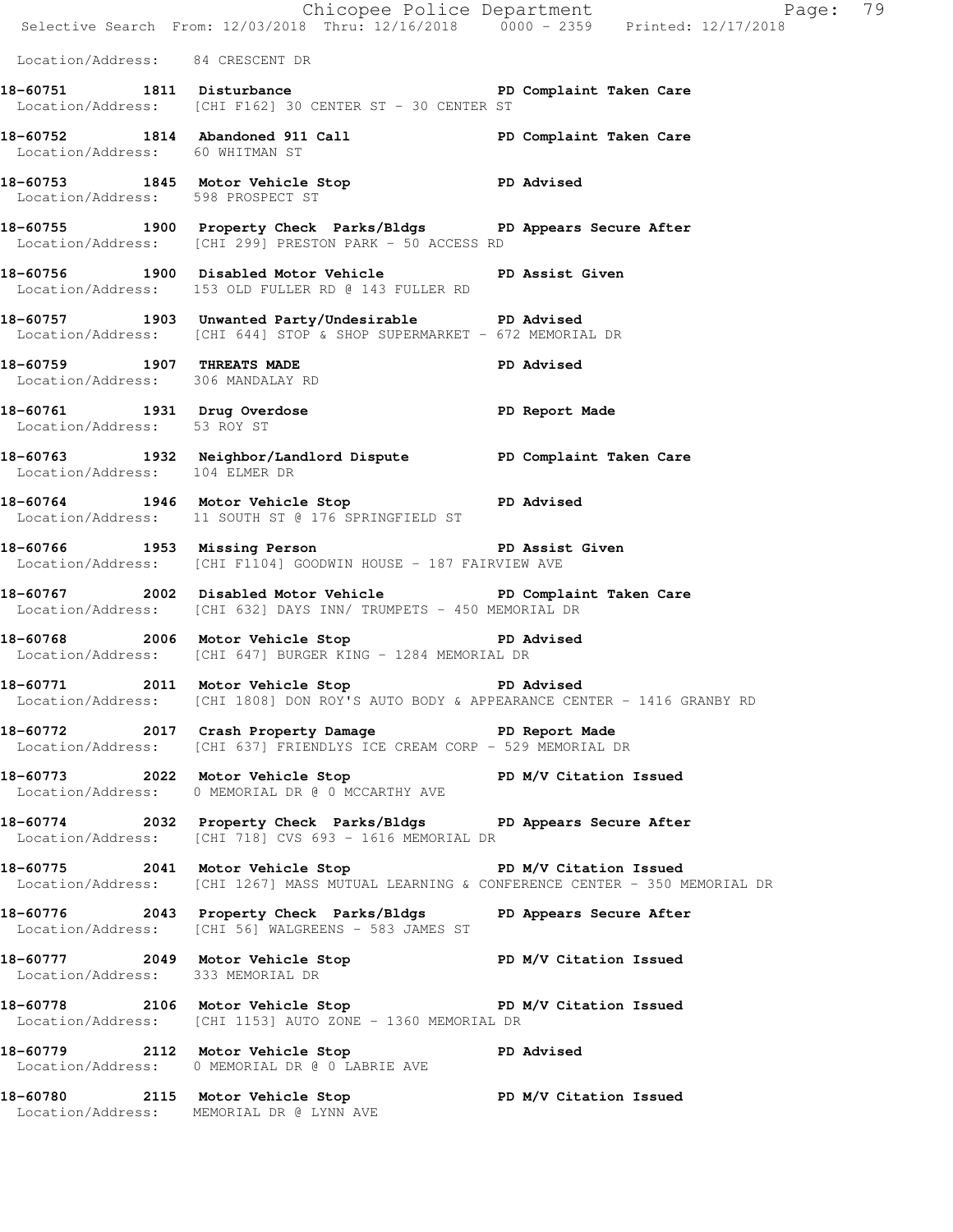|                                     |                                                                                                                                              | Chicopee Police Department Page: 80<br>Selective Search From: 12/03/2018 Thru: 12/16/2018 0000 - 2359 Printed: 12/17/2018 |  |
|-------------------------------------|----------------------------------------------------------------------------------------------------------------------------------------------|---------------------------------------------------------------------------------------------------------------------------|--|
|                                     | 18-60781 2128 Motor Vehicle Stop PD M/V Citation Issued<br>Location/Address: [CHI 637] FRIENDLYS ICE CREAM CORP - 529 MEMORIAL DR            |                                                                                                                           |  |
|                                     | 18-60782 2137 Motor Vehicle Stop North PD Advised                                                                                            | Location/Address: [CHI F641] WENDYS OLD FASHIONED HAMBURGERS AREA OFFICE - 786 MEMORIAL DR                                |  |
|                                     | 18-60783 2151 Motor Vehicle Stop PD M/V Citation Issued<br>Location/Address: 365 MEMORIAL DR @ 30 FULLER RD                                  |                                                                                                                           |  |
| Location/Address: COLLEGE ST        | 18-60784 2154 Motor Vehicle Stop North PD Advised                                                                                            |                                                                                                                           |  |
|                                     | 18-60785 2154 Motor Vehicle Stop PD Citation/Warning Issu<br>Location/Address: [CHI F1342] CVS PHARMACY - 235 CENTER ST                      |                                                                                                                           |  |
|                                     | 18-60787 2202 Motor Vehicle Stop N/V Citation Issued<br>Location/Address: [CHI F1286] CHIPOTLE MEXICAN GRILL #1580 - 530 MEMORIAL DR Apt. #4 |                                                                                                                           |  |
|                                     | 18-60788 2214 Assist Ambulance New PD Assist Given<br>Location/Address: [CHI 869] KIELBANIA RESIDENCE - 44 PEARL ST                          |                                                                                                                           |  |
| Location/Address: 31 POPLAR ST      | 18-60791 2221 Unwanted Party/Undesirable * Could not Locate                                                                                  |                                                                                                                           |  |
|                                     | 18-60792 2225 Investigation/DB PD Report Made<br>Location/Address: [CHI 1470] PRIYA INDIAN CUISINE - 460 MEMORIAL DR                         |                                                                                                                           |  |
|                                     | 18-60793 2226 Motor Vehicle Stop N/V Citation Issued<br>Location/Address: 365 MEMORIAL DR @ 30 FULLER RD                                     |                                                                                                                           |  |
|                                     | 18-60794 2233 Disturbance PD Complaint Taken Care<br>Location/Address: 36 SOUTHERN DR                                                        |                                                                                                                           |  |
|                                     | 18-60797 2242 CHECK THE WELL BEING PD Complaint Taken Care<br>Location/Address: 413 CHICOPEE ST @ 15 DAYTON ST                               |                                                                                                                           |  |
| 18-60796 2243 Disturbance           | Location/Address: [CHI F318] CABOT LIQUORS - 220 EXCHANGE ST                                                                                 | PD Arrest Made                                                                                                            |  |
| Location/Address: MEMORIAL DR       | 18-60798 2245 Motor Vehicle Stop North PD Advised                                                                                            |                                                                                                                           |  |
|                                     | 18-60799 2246 Disturbance <b>1898 1899 PD</b> Complaint Taken Care<br>Location/Address: [CHI 508] TD'S SPORTS PUB - 699 GRATTAN ST           |                                                                                                                           |  |
| Location/Address: 425 PENDLETON AVE | 18-60800 2250 Crash Property Damage Name PD Report Made                                                                                      |                                                                                                                           |  |
| 18-60803 2338 Loud Music            | Location/Address: 91 PROVIDENCE ST Apt. #3L                                                                                                  | <b>PD Advised</b>                                                                                                         |  |
|                                     | 18-60804 2348 Motor Vehicle Stop N/V Citation Issued<br>Location/Address: 805 MEMORIAL DR @ 1537 WESTOVER RD                                 |                                                                                                                           |  |
| 18-60806 2353 Disturbance           | Location/Address: 78 MARCELLE ST                                                                                                             | PD Complaint Taken Care                                                                                                   |  |
| Location/Address: 17 DAYTON ST      | 18-60805 2354 CHECK THE WELL BEING FOR PD Complaint Taken Care                                                                               |                                                                                                                           |  |
| For Date: $12/15/2018$ - Saturday   |                                                                                                                                              |                                                                                                                           |  |
|                                     | 18-60809 0027 Assist Ambulance New PD Assist Given<br>Location/Address: [CHI 252] DUNKIN DONUTS - 751 MEADOW ST                              |                                                                                                                           |  |
|                                     | 18-60810 0029 Suspicious Person/Activity * Could not Locate<br>Location/Address: [CHI F162] 30 CENTER ST - 30 CENTER ST                      |                                                                                                                           |  |

**18-60813 0102 Assist Other Police Department \* Could not Locate**  Location/Address: 141 SHERIDAN ST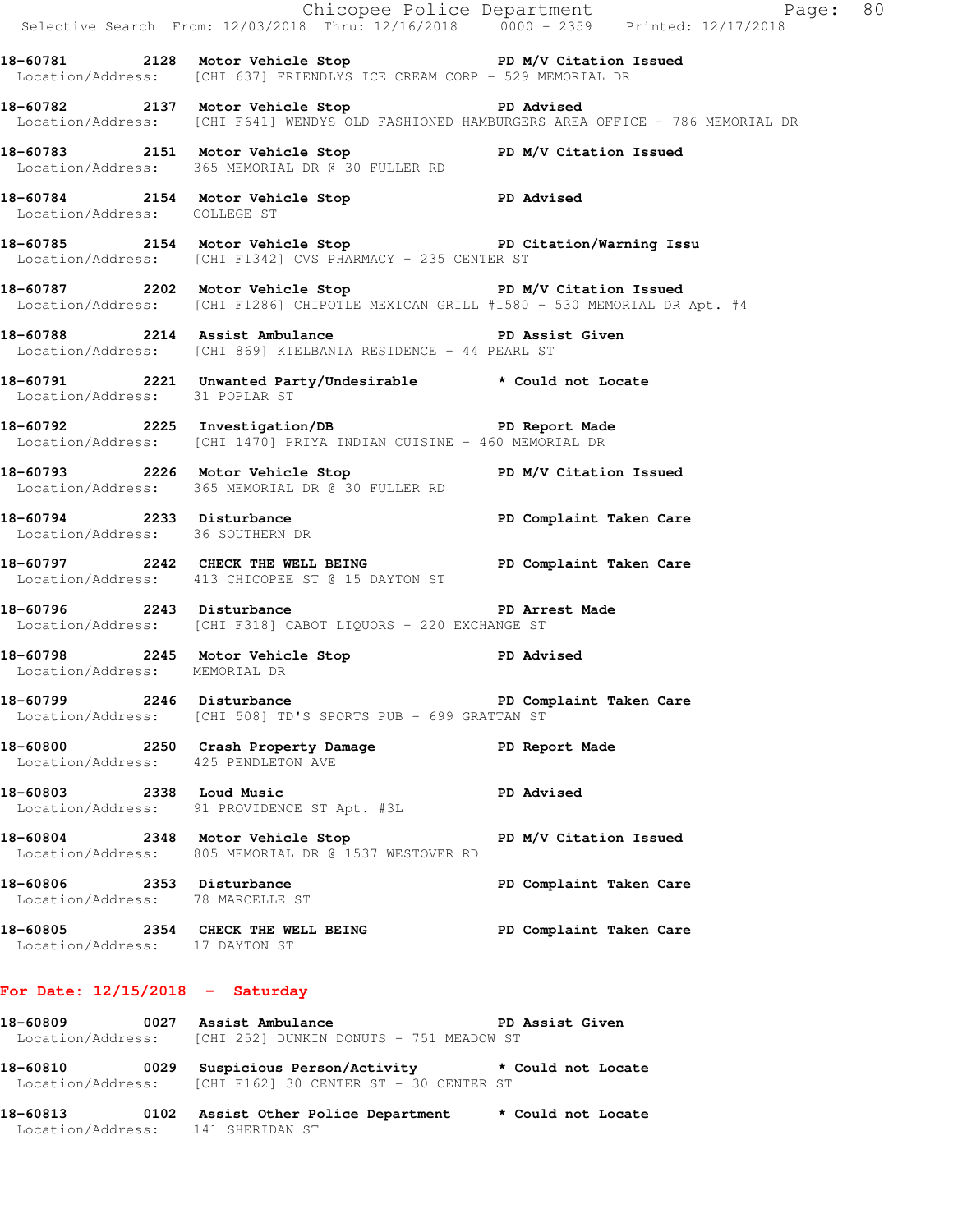**18-60816 0132 Property Check Parks/Bldgs PD Appears Secure After**  Location/Address: [CHI 1604] BELCHER SCHOOL K-2 - 125 MONTGOMERY ST

**18-60817 0133 Property Check Parks/Bldgs PD Appears Secure After**  Location/Address: [CHI 718] CVS 693 - 1616 MEMORIAL DR

**18-60819 0144 Property Check Parks/Bldgs PD Appears Secure After**  Location/Address: [CHI 856] NASH FIELD PARK - 90 CALL ST

**18-60820 0146 Property Check Parks/Bldgs PD Appears Secure After**  Location/Address: [CHI 938] HOME DEPOT - 655 MEMORIAL DR

**18-60821 0146 Property Check Parks/Bldgs PD Appears Secure After**  Location/Address: [CHI 56] WALGREENS - 583 JAMES ST

**18-60822 0149 Property Check Parks/Bldgs PD Appears Secure After**  Location/Address: [CHI 284] MONEY STOP - 1098 CHICOPEE ST

**18-60823 0156 Property Check Parks/Bldgs PD Appears Secure After**  Location/Address: [CHI F734] AMVETS CLUB POST 12 - 754 MONTGOMERY ST

**18-60824 0158 Property Check Parks/Bldgs PD Appears Secure After**  Location/Address: [CHI 730] TOWN FAIR TIRE CENTERS INC - 886 MEMORIAL DR

**18-60825 0202 Property Check Parks/Bldgs PD Appears Secure After**  Location/Address: [CHI F684] CASTLE OF KNIGHTS - 1599 MEMORIAL DR

**18-60826 0213 Suspicious Person/Activity PD Complaint Taken Care**  Location/Address: [CHI 1027] DUNKIN DONUTS - 820 MEMORIAL DR

**18-60827 0224 Suspicious M/V PD Assist Given**  Location/Address: 3 MONTGOMERY ST @ 31 GRATTAN ST

**18-60828 0227 Loud Music PD Advised**  Location/Address: 161 MEADOW ST Apt. #1FL

**18-60829 0243 Property Check Parks/Bldgs PD Appears Secure After**  Location/Address: [CHI F988] F.L. ROBERTS CHICOPEE #04050 - 2012 MEMORIAL DR

**18-60830 0249 Property Check Parks/Bldgs PD Appears Secure After**  Location/Address: [CHI 849] RIVERS PARK - 19 ALDEN ST

**18-60831 0312 Property Check Parks/Bldgs PD Appears Secure After**  Location/Address: [CHI 1122] LIGHTHOUSE LIQUORS - 856 MEMORIAL DR

**18-60832 0315 Property Check Parks/Bldgs PD Appears Secure After**  Location/Address:

**18-60833 0327 Property Check Parks/Bldgs PD Appears Secure After**  Location/Address: [CHI 328] SAMS CONVENIENCE STORE - 147 BROADWAY

**18-60834 0328 Property Check Parks/Bldgs PD Appears Secure After**  Location/Address: [CHI F1150] CHICOPEE COMPREHENSIVE HIGH SCHOOL - 617 MONTGOMERY ST

**18-60835 0329 Property Check Parks/Bldgs PD Appears Secure After**  Location/Address: [CHI F621] FAMILY DOLLAR - 209 EXCHANGE ST

**18-60836 0331 Property Check Parks/Bldgs PD Appears Secure After**  Location/Address: [CHI 670] CUMBERLAND FARMS - 1061 MEMORIAL DR

18-60837 **0332 Motor Vehicle Stop PD M/V Citation Issued** Location/Address: [CHI 1247] CHICOPEE SAVINGS BANK ATM ONLY - 229 EXCHANGE ST

**18-60838 0334 Property Check Parks/Bldgs PD Appears Secure After**  Location/Address: [CHI 677] SPEEDWAY - 1423 MEMORIAL DR

**18-60839 0335 Property Check Parks/Bldgs PD Appears Secure After**  Location/Address: [CHI 854] SARAH JANE PARK - 21 VIVIAN ST

**18-60840 0355 Property Check Parks/Bldgs PD Appears Secure After**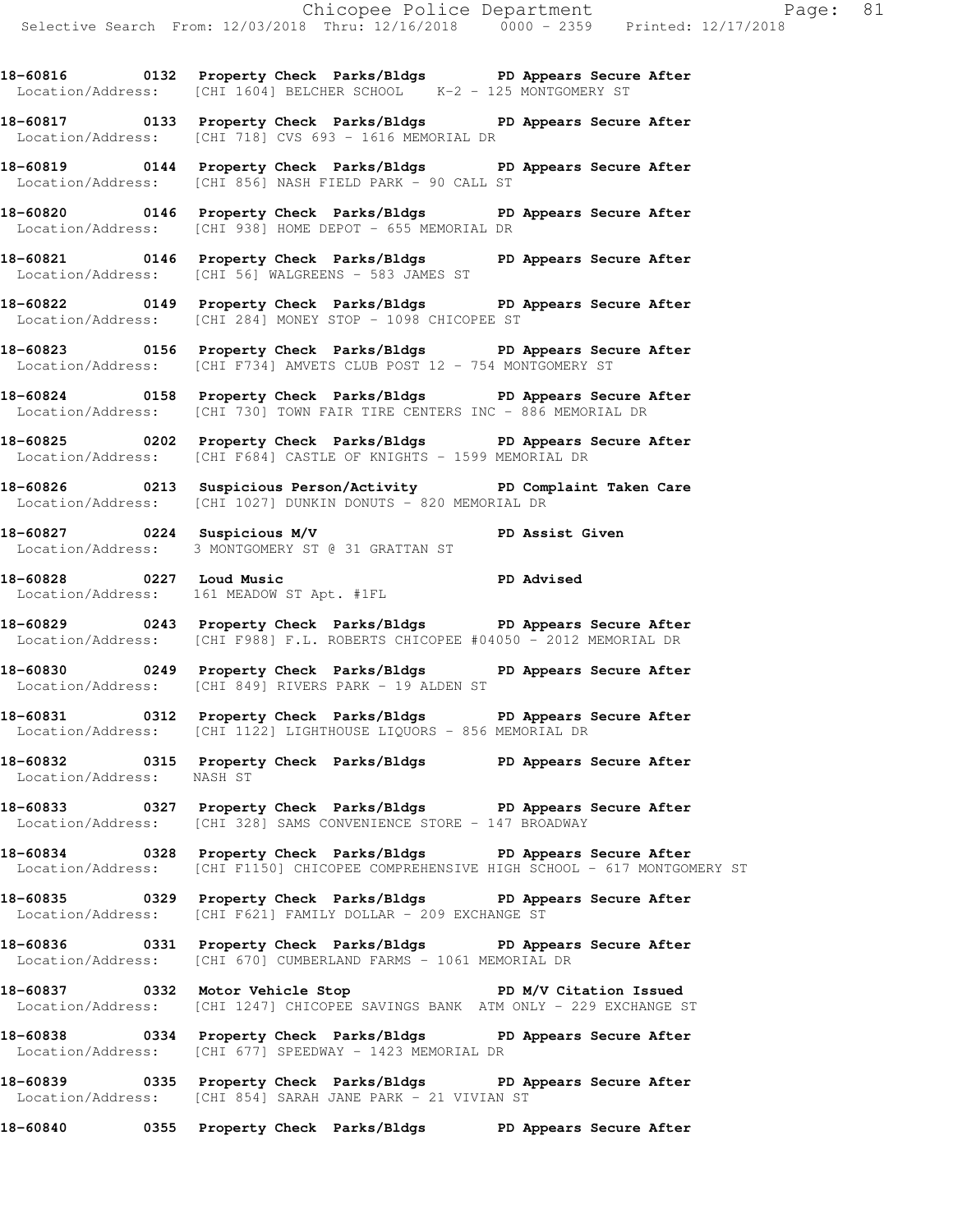|                                    | E<br>Chicopee Police Department<br>Selective Search From: 12/03/2018 Thru: 12/16/2018 0000 - 2359 Printed: 12/17/2018                                 | Page: 82                                                                                   |  |
|------------------------------------|-------------------------------------------------------------------------------------------------------------------------------------------------------|--------------------------------------------------------------------------------------------|--|
|                                    | Location/Address: [CHI 188] PRIDE SERVICE STATION - 167 CHICOPEE ST                                                                                   |                                                                                            |  |
| 18-60843 0402 THREATS MADE         | Location/Address: [CHI 120] 93 SHERIDAN ST                                                                                                            | PD Advised                                                                                 |  |
|                                    | 18-60845 0423 Disturbance The PD Appears Secure After<br>Location/Address: 2 CRESCENT DR @ 157 MCKINSTRY AVE                                          |                                                                                            |  |
|                                    | 18-60846 0424 Property Check Parks/Bldgs PD Appears Secure After                                                                                      | Location/Address: [CHI F729] U-HAUL MOVING AND STORAGE OF MEMORIAL DRIVE - 878 MEMORIAL DR |  |
|                                    | 18-60847 0430 Property Check Parks/Bldgs PD Appears Secure After<br>Location/Address: [CHI 566] SAM'S FOOD STORES (SUNOCO) - 810 MEADOW ST            |                                                                                            |  |
|                                    | 18-60848 0436 Property Check Parks/Bldgs PD Appears Secure After<br>Location/Address: [CHI 1096] ARBOR KIDS, THE - 999 MEMORIAL DR                    |                                                                                            |  |
|                                    | 18-60849 0455 Property Check Parks/Bldgs PD Appears Secure After<br>Location/Address: [CHI F1225] ATLAS PUB - 300 CAREW ST                            |                                                                                            |  |
|                                    | 18-60850 0507 Property Check Parks/Bldgs PD Appears Secure After<br>Location/Address: [CHI XF1590] DUNKIN DONUTS - 521 MEADOW ST                      |                                                                                            |  |
| Location/Address: 170 CRESTWOOD ST | 18-60851 0524 Property Check Parks/Bldgs PD Appears Secure After                                                                                      |                                                                                            |  |
|                                    | 18-60852 0525 Property Check Parks/Bldgs PD Appears Secure After<br>Location/Address: [CHI 832] BELLAMY MIDDLE SCHOOL, EDWARD 6-8 - 314 PENDLETON AVE |                                                                                            |  |
|                                    | 18-60853 0543 Property Check Parks/Bldgs PD Appears Secure After<br>Location/Address: [CHI F27] STOP & GO - 643 PROSPECT ST                           |                                                                                            |  |
|                                    | 18-60854 0551 Property Check Parks/Bldgs PD Appears Secure After<br>Location/Address: [CHI 563] RITE AID PHARMACY - 577 MEADOW ST                     |                                                                                            |  |
| 18-60855 0601 Assist Ambulance     | Location/Address: [CHI F1268] 14 CHARLES ST. - 14 CHARLES ST Apt. #3R                                                                                 | PD Assist Given                                                                            |  |
|                                    | 18-60856 0603 Property Check Parks/Bldgs PD Appears Secure After<br>Location/Address: [CHI 276] SUNOCO A PLUS MINI MART - 1031 CHICOPEE ST            |                                                                                            |  |
|                                    | 18-60858 0627 Property Check Parks/Bldgs PD Appears Secure After<br>Location/Address: [CHI F659] UNIQUE MOTORS - 1021 MEMORIAL DR                     |                                                                                            |  |
| 18-60859 0627 Assist Ambulance     | Location/Address: 22 JOHN ST Apt. #1                                                                                                                  | PD Assist Given                                                                            |  |
|                                    |                                                                                                                                                       |                                                                                            |  |
|                                    | 18-60864 0638 Property Check Parks/Bldgs PD Appears Secure After<br>Location/Address: [CHI 299] PRESTON PARK - 50 ACCESS RD                           |                                                                                            |  |
| Location/Address: 42 BEECH ST      | 18-60865 0645 CHECK THE WELL BEING PD Complaint Taken Care                                                                                            |                                                                                            |  |
|                                    | 18-60866 0721 Property Check Parks/Bldgs PD Appears Secure After<br>Location/Address: [CHI 1408] HEAD QUARTERS - 852 MEMORIAL DR                      |                                                                                            |  |
|                                    | 18-60868 0816 Property Check Parks/Bldgs PD Appears Secure After<br>Location/Address: [CHI F621] FAMILY DOLLAR - 209 EXCHANGE ST                      |                                                                                            |  |
|                                    | 18-60870 0834 Property Check Parks/Bldgs PD Appears Secure After<br>Location/Address: [CHI 325] BOAT RAMP, MEDINA STREET - 100 MEDINA ST              |                                                                                            |  |
|                                    | 18-60871 0836 Property Check Parks/Bldgs PD Appears Secure After<br>Location/Address: [CHI 1036] DUNKIN DONUTS - 953 FRONT ST                         |                                                                                            |  |
|                                    | 18-60872 		 0838 Service of a Summons 		 PD Served in Hand<br>Location/Address: 88 CHESTNUT ST Apt. #1C                                               |                                                                                            |  |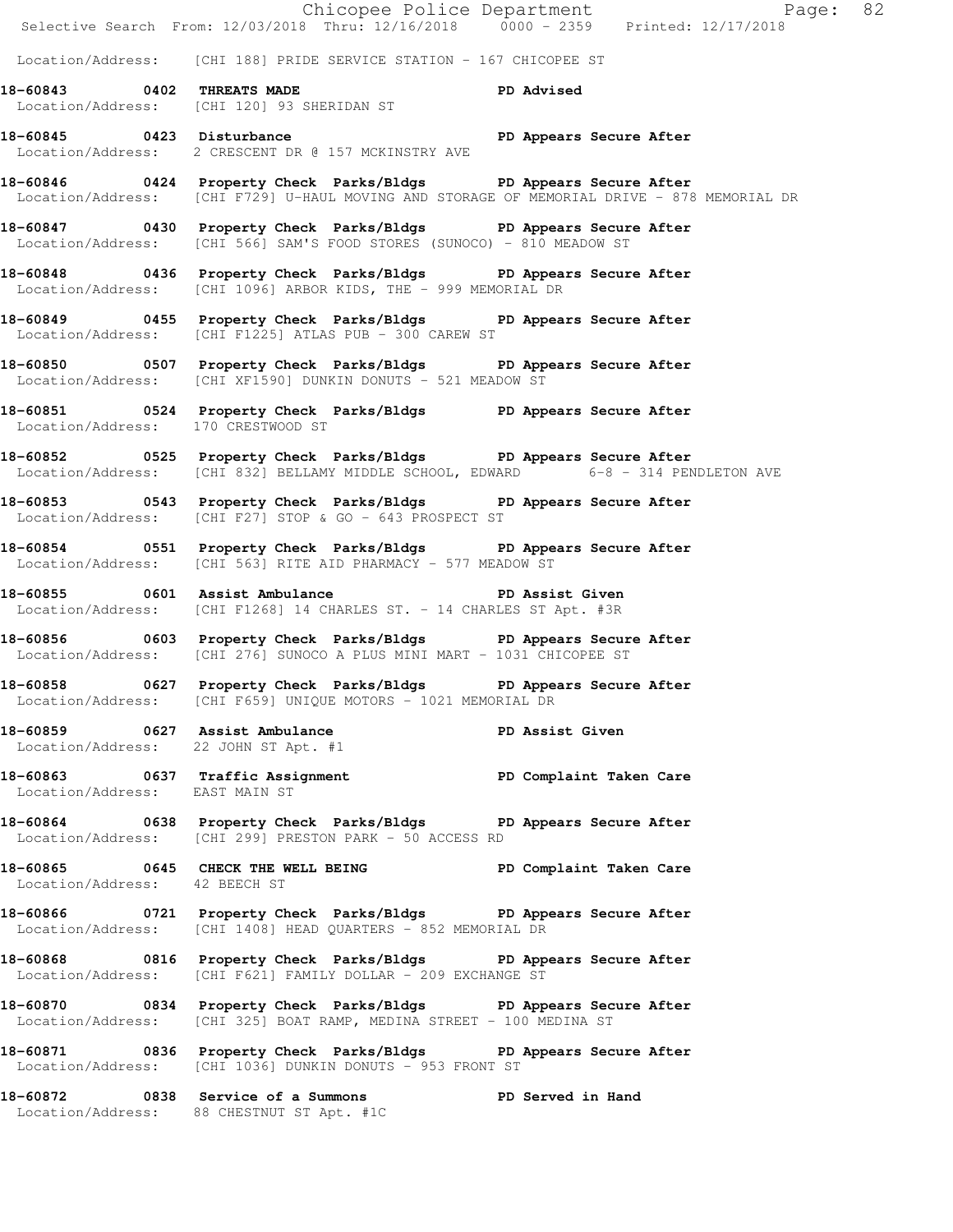|                                      |                                                                                                                                          | Chicopee Police Department<br>Selective Search From: 12/03/2018 Thru: 12/16/2018 0000 - 2359 Printed: 12/17/2018 |
|--------------------------------------|------------------------------------------------------------------------------------------------------------------------------------------|------------------------------------------------------------------------------------------------------------------|
| Location/Address: PENDLETON AVE      | 18-60875 0852 Traffic Assignment <b>18-60875</b> PD Complaint Taken Care                                                                 |                                                                                                                  |
|                                      | Location/Address: [CHI F1409] CHICKEN QUEEN - 1782 WESTOVER RD                                                                           |                                                                                                                  |
| Location/Address: 14 BURTON ST       | 18-60877 0908 Traffic/Parking Complaint PD Citation/Warning Issu                                                                         |                                                                                                                  |
| Location/Address: 24 BURTON ST       | 18-60879 0913 Traffic/Parking Complaint PD Citation/Warning Issu                                                                         |                                                                                                                  |
| Location/Address: 26 BURTON ST       | 18-60880 0916 Traffic/Parking Complaint PD Citation/Warning Issu                                                                         |                                                                                                                  |
| Location/Address: 258 PENDLETON AVE  | 18-60882 0928 Motor Vehicle Stop Contract PD Advised                                                                                     |                                                                                                                  |
|                                      | 18-60883 0931 Stolen M/V L/P Report 1 PD Report Made                                                                                     | Location/Address: [CHI 392] CHRIS BATISTA - OWNER AND W.SPFLD FIREFIGHTER - 172 CENTER ST Apt. #RIGHT            |
|                                      | 18-60884 0934 Assist Ambulance New PD Report Made<br>Location/Address: 44 DUBLIN ST Apt. #2FL                                            |                                                                                                                  |
|                                      | 18-60886 0938 Transport Service PD Transport Complete<br>Location/Address: [LUD] HOUSE OF CORRECTIONS - 627 RANDALL RD                   |                                                                                                                  |
|                                      | 18-60887 0943 Motor Vehicle Stop N/V Citation Issued<br>Location/Address: 65 FULLER RD @ 341 SHERIDAN ST                                 |                                                                                                                  |
|                                      | Location/Address: [LUD] HOUSE OF CORRECTIONS - 627 RANDALL RD                                                                            |                                                                                                                  |
|                                      | 18-60889 1000 Motor Vehicle Stop N/V Citation Issued<br>Location/Address: [CHI F1182] TECH ROOFING SERVICE, INC - 896 SHERIDAN ST        |                                                                                                                  |
| Location/Address: 46 ARMANELLA ST    | 18-60891 1001 Service of a Summons TPD Not Served                                                                                        |                                                                                                                  |
| Location/Address: BROADWAY           | 18-60892 1002 Crash Property Damage PD Report Made                                                                                       |                                                                                                                  |
|                                      | 18-60893 1021 Motor Vehicle Stop New PD M/V Citation Issued<br>Location/Address: [CHI F1182] TECH ROOFING SERVICE, INC - 896 SHERIDAN ST |                                                                                                                  |
|                                      | 18-60894 1042 Motor Vehicle Stop N/V Citation Issued<br>Location/Address: [CHI F1182] TECH ROOFING SERVICE, INC - 896 SHERIDAN ST        |                                                                                                                  |
|                                      | 18-60896 1054 Property Check Parks/Bldgs PD Appears Secure After<br>Location/Address: [CHI 1191] WALMART - 591 MEMORIAL DR               |                                                                                                                  |
|                                      | 18-60898 1059 Property Check Parks/Bldgs PD Appears Secure After<br>Location/Address: [CHI 856] NASH FIELD PARK - 90 CALL ST             |                                                                                                                  |
|                                      | 18-60899 1100 Identity Fraud/Theft<br>Location/Address: 59 LORD TERRACE NORTH                                                            | PD Report Made                                                                                                   |
| Location/Address: 171 DESLAURIERS ST | 18-60900 1106 Motor Vehicle Stop North PD Report Made                                                                                    |                                                                                                                  |
|                                      | 18-60901 1107 ASSIST OTHER AGENCY the second to cate<br>Location/Address: 82 DEBRA DR Apt. #3A                                           |                                                                                                                  |
| Location/Address: 74 ELCON DR        | 18-60904 1141 Service of a Summons TPD Served in Hand                                                                                    |                                                                                                                  |
|                                      | 18-60906 1144 Motor Vehicle Stop Neport Made<br>Location/Address: 248 CHICOPEE ST @ 15 AMERICA ST                                        |                                                                                                                  |
|                                      | 18-60907 1147 Larceny Complaint Past ND Advised<br>Location/Address: [CHI 638] BJS WHOLESALE FOOD WAREHOUSE - 650 MEMORIAL DR            |                                                                                                                  |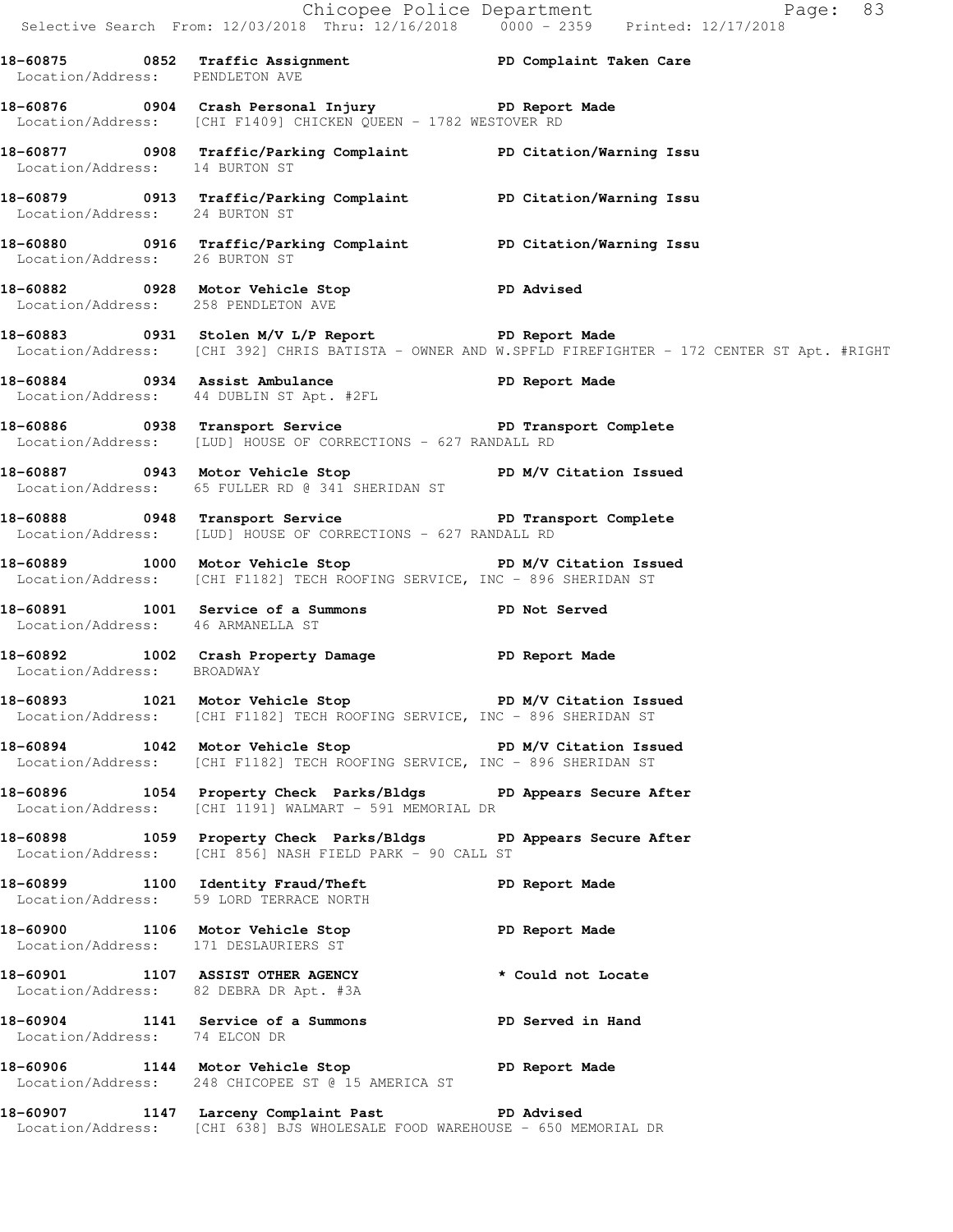**18-60908 1202 Property Check Parks/Bldgs PD Appears Secure After**  Location/Address: [CHI XP2059] RIVOLI THE - 41 SPRINGFIELD ST

**18-60909 1202 Assist Ambulance PD Assist Given**  Location/Address: [CHI 426] ARBORS (THE) AT CHICOPEE - 929 MEMORIAL DR

**18-60912 1222 Disabled Motor Vehicle PD Complaint Taken Care**  Location/Address: [CHI 636] DENNYS - 467 MEMORIAL DR

**18-60913 1224 Crash Property Damage PD Report Made**  Location/Address: 561 CHICOPEE ST

**18-60914 1225 Assault & Battery Complaint PD Advised**  Location/Address: 1036 CHICOPEE ST

18-60915 1231 Assist Ambulance **PD Assist Given** Location/Address: 2 GROCKI DR

18-60917 1240 Disturbance **\*** Unfounded Location/Address: [CHI F162] 30 CENTER ST - 30 CENTER ST

**18-60918 1250 Neighbor/Landlord Dispute PD Report Made**  Location/Address: 83 SHERMAN AVE Apt. #2FL

18-60922 1305 Crash Property Damage **PD No Report Necessary** Location/Address: [CHI 1297] GAME STOP - 649 MEMORIAL DR

**18-60923 1312 Property Check Parks/Bldgs PD Appears Secure After**  Location/Address: [CHI 334] CHICOPEE MOOSE FAMILY CENTER - 244 FULLER RD

**18-60924 1323 Assault & Battery Complaint PD Report Made**  Location/Address: [CHI 1763] SALLY BEAUTY SUPPLY - 591 MEMORIAL DR Apt. #BLD J

**18-60926 1326 Property Check Parks/Bldgs PD Appears Secure After**  Location/Address: [CHI F2500] RIVERMILLS CENTER - 5 WEST MAIN ST

**18-60927 1338 Disturbance PD Advised**  Location/Address: 30 THOMAS ST

**18-60928 1343 Suspicious M/V PD Advised**  Location/Address: [CHI 721] Stanley Berchulski boat ramp - 140 SYREK ST

**18-60929 1349 Service of a Summons PD Served in Hand**  Location/Address: 200 NARRAGANSETT BLVD

**18-60930 1355 Unwanted Party/Undesirable PD Advised**  Location/Address: [CHI F621] FAMILY DOLLAR - 209 EXCHANGE ST

**18-60931 1355 Abandoned/Found Property PD Report Made**  Location/Address: [CHI F1161] CHICOPEE MARKETPLACE - 591 MEMORIAL DR

**18-60933 1407 Service of a Summons PD Not Served**  Location/Address: 254 MEADOW ST Apt. #1FL

18-60934 1409 CHECK THE WELL BEING **PD Complaint Taken Care** Location/Address: 63 FAIRVIEW AVE

**18-60935 1410 CHECK THE WELL BEING \* Could not Locate**  Location/Address: [CHI 1658] THE APARTMENTS AT AMES PRIVILEGE - 1 SPRINGFIELD ST

**18-60936 1418 Motor Vehicle Stop PD M/V Citation Issued**  Location/Address: 389 EAST MAIN ST @ 15 ARMANELLA ST

**18-60938 1449 Neighbor/Landlord Dispute PD Report Made**  Location/Address: 994 MONTGOMERY ST

**18-60939 1453 Property Check Parks/Bldgs PD Appears Secure After**  Location/Address: [CHI 1792] EAST ST GRILL AND CREAMERY - 415 EAST ST

**18-60940 1500 Motor Vehicle Stop PD M/V Citation Issued**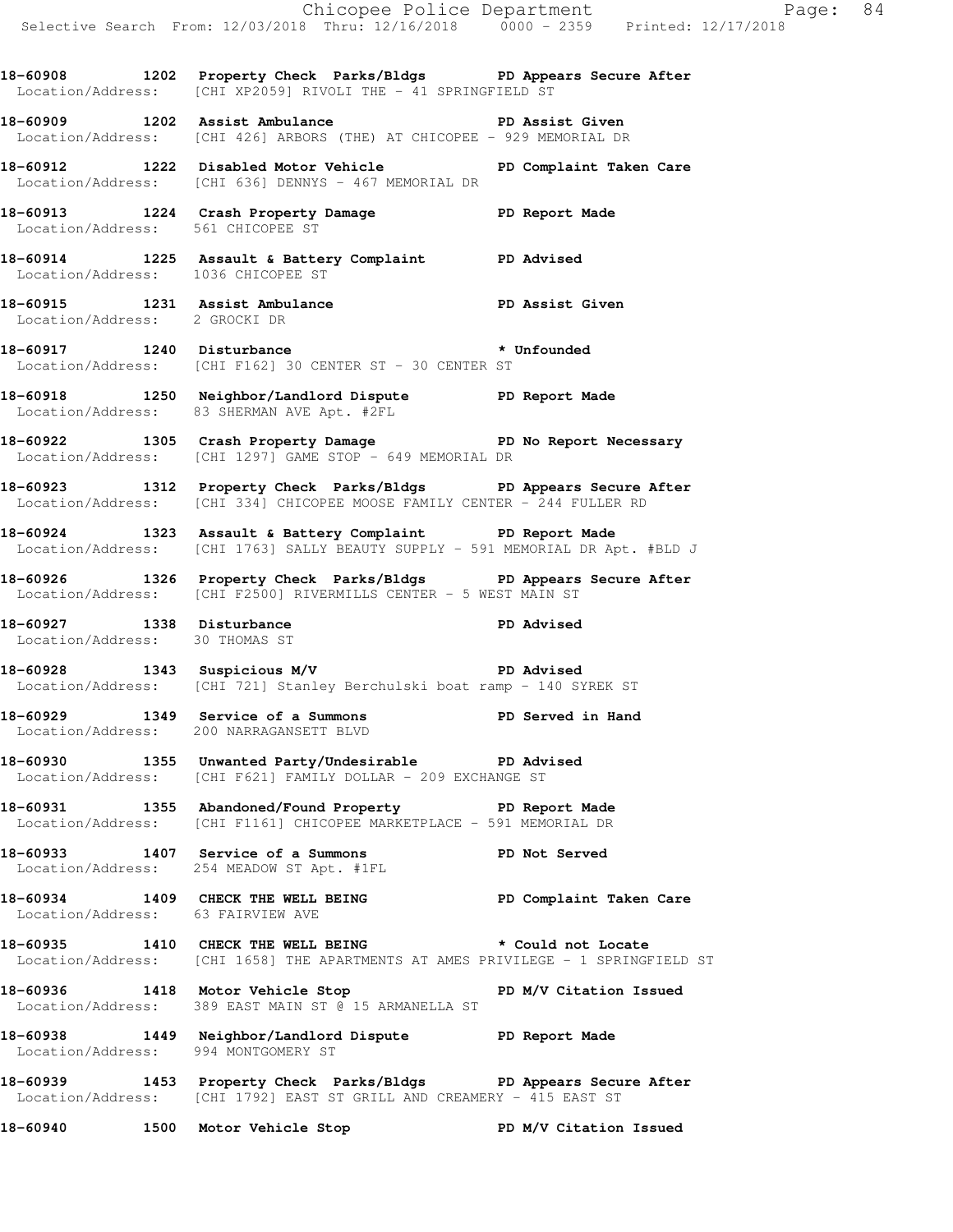|                                     | E<br>Chicopee Police Department<br>Selective Search From: 12/03/2018 Thru: 12/16/2018 0000 - 2359 Printed: 12/17/2018                            | Page: 85                |  |
|-------------------------------------|--------------------------------------------------------------------------------------------------------------------------------------------------|-------------------------|--|
|                                     | Location/Address: 696 EAST MAIN ST @ 9 CAREW ST                                                                                                  |                         |  |
|                                     | 18-60941 1501 Unwanted Party/Undesirable PD Advised<br>Location/Address: [CHI F307] CHICOPEE CONVENIENCE MART - 201 EXCHANGE ST                  |                         |  |
|                                     | 18-60942 1532 Service of a Summons PD Served in Hand<br>Location/Address: [CHI F1172] ST ANTHONYS CHURCH - 56 ST ANTHONY ST                      |                         |  |
| Location/Address: 245 EAST MAIN ST  | 18-60943 1608 Malicious Damage-Past 18-60943                                                                                                     |                         |  |
| Location/Address: PENDLETON AVE     | 18-60945 1608 Traffic/Parking Complaint * Could not Locate                                                                                       |                         |  |
| Location/Address: 91 GOODHUE AVE    | 18-60944 1609 Service of a Summons PD Served in Hand                                                                                             |                         |  |
|                                     | 18-60946 1619 Suspicious M/V<br>Location/Address: 19 HARDING ST                                                                                  | * Could not Locate      |  |
| Location/Address: 61 MONTGOMERY ST  | 18-60947 1623 Motor Vehicle Stop PD Criminal Complaint Re                                                                                        |                         |  |
| Location/Address: 276 EAST MAIN ST  | 18-60949 1635 Larceny Complaint Past PD Report Made                                                                                              |                         |  |
|                                     | 18-60950 1654 Property Check Parks/Bldgs PD Appears Secure After<br>Location/Address: [CHI F988] F.L. ROBERTS CHICOPEE #04050 - 2012 MEMORIAL DR |                         |  |
| Location/Address: 1440 GRANBY RD    | 18-60951 1701 Motor Vehicle Stop PD Criminal Complaint Re                                                                                        |                         |  |
|                                     | 18-60952 1704 Motor Vehicle Stop 50 PD Advised<br>Location/Address: [CHI 1567] FAIRVIEW EYECARE - 1176 MEMORIAL DR Apt. #STE B                   |                         |  |
|                                     | 18-60954 1731 Motor Vehicle Stop N/V Citation Issued<br>Location/Address: 638 MEADOW ST @ 7 ELCON DR                                             |                         |  |
|                                     | 18-60955 1757 Service of a Summons PD Not Served<br>Location/Address: 233 GROVE ST Apt. #2                                                       |                         |  |
| 18-60956 1800 Shoplifter            | Location/Address: [CHI 1191] WALMART - 591 MEMORIAL DR                                                                                           | PD Complaint Taken Care |  |
|                                     | 18-60958 1805 Service of a Summons PD Not Served<br>Location/Address: 42 HIGH ST Apt. #1R                                                        |                         |  |
|                                     | 18-60959 1815 Suspicious Person/Activity * Could not Locate<br>Location/Address: [CHI 638] BJS WHOLESALE FOOD WAREHOUSE - 650 MEMORIAL DR        |                         |  |
|                                     | 18-60960 1816 Service of a Summons PD Served in Hand<br>Location/Address: 611 FRONT ST Apt. #1                                                   |                         |  |
|                                     | 18-60961 1816 Shoplifter 2008 19 PD Criminal Complaint Re<br>Location/Address: [CHI 1394] WALGREENS DRUGS STORE - 1195 GRANBY RD                 |                         |  |
|                                     | 18-60962 1818 Assist Ambulance New PD Assist Given<br>Location/Address: [CHI XP1977] JOHN FOSTER - 186 GRATTAN ST                                |                         |  |
| Location/Address: 98 CHICOPEE ST    | 18-60963 1820 Motor Vehicle Stop North PD Citation/Warning Issu                                                                                  |                         |  |
| Location/Address: 59 HUNTINGTON AVE | 18-60964 1820 CHECK THE WELL BEING PD Complaint Taken Care                                                                                       |                         |  |
|                                     | 18-60966 1848 Suspicious M/V PD Complaint Taken Care<br>Location/Address: [CHI 856] NASH FIELD PARK - 90 CALL ST                                 |                         |  |
|                                     | 18-60967 1854 Crash Property Damage PD Advised<br>Location/Address: MASS PIKE ENTRANCE - MEMORIAL DR                                             |                         |  |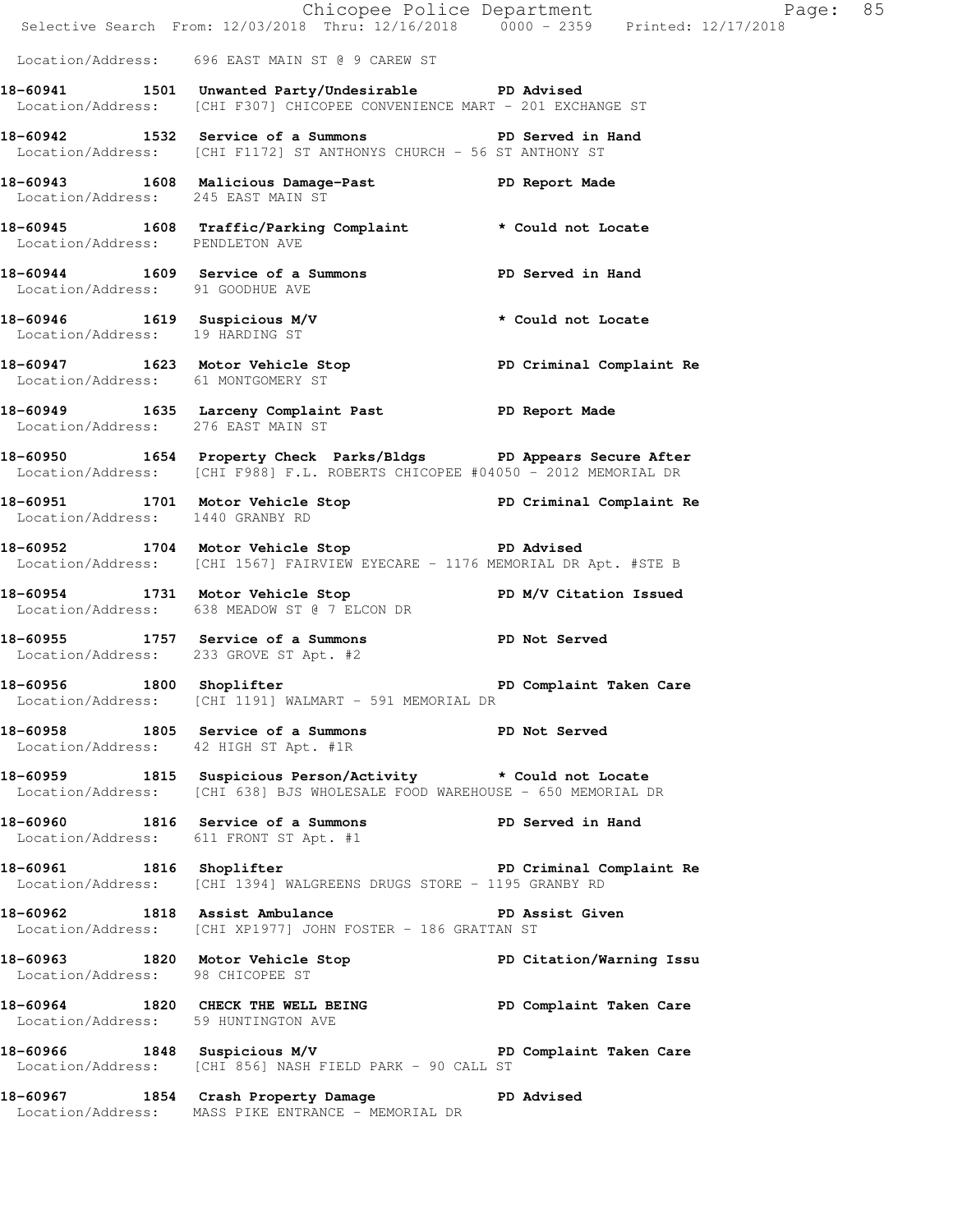|                                   | E Chicopee Police Department<br>Selective Search From: 12/03/2018 Thru: 12/16/2018 0000 - 2359 Printed: 12/17/2018                                                                          | Page: 86 |  |
|-----------------------------------|---------------------------------------------------------------------------------------------------------------------------------------------------------------------------------------------|----------|--|
|                                   | 18-60969 1959 Motor Vehicle Stop North PD M/V Citation Issued<br>Location/Address: CHICOPEE ST @ INTERSTATE 391/CHIC CTR                                                                    |          |  |
|                                   | 18-60973 2033 Motor Vehicle Stop 30 PD Advised<br>Location/Address: [CHI F482] OLDE TIME SERVICE - 2041 MEMORIAL DR                                                                         |          |  |
|                                   | 18-60974 2034 Motor Vehicle Stop N/V Citation Issued<br>Location/Address: [CHI 644] STOP & SHOP SUPERMARKET - 672 MEMORIAL DR                                                               |          |  |
|                                   | 18-60975 2058 Motor Vehicle Stop 30 PD Advised<br>Location/Address: [CHI F685] FRONTERA GRILL - 1625 MEMORIAL DR                                                                            |          |  |
|                                   | 18-60976 2110 CHECK THE WELL BEING * Unfounded<br>Location/Address: 48 ST JAMES AVE Apt. #2FL                                                                                               |          |  |
|                                   | 18-60977 2125 Warrant Service <b>18-60977</b> 2125 and the service that the service that the service that the service<br>Location/Address: [CHI 444] WESTOVER TRAILER PARK - 1246 GRANBY RD |          |  |
| Location/Address: 143 SKEELE ST   | 18-60978 2126 Animal Complaint PD Advised                                                                                                                                                   |          |  |
| Location/Address: 264 CHICOPEE ST | 18-60979 2137 Firearms/Shots Fired PD Report Made                                                                                                                                           |          |  |
|                                   | 18-60980 2145 Motor Vehicle Stop * Could not Locate<br>Location/Address: 208 CHICOPEE ST @ 11 POPLAR ST                                                                                     |          |  |
| Location/Address: CHICOPEE ST     | 18-60983 2205 Traffic/Parking Complaint * Could not Locate                                                                                                                                  |          |  |
|                                   | 18-60984 2210 Motor Vehicle Stop 50 PD Advised<br>Location/Address: [CHI F135] THE MUNICH HAUS - 13 CENTER ST                                                                               |          |  |
|                                   | 18-60985 2216 Motor Vehicle Stop North PD Citation/Warning Issu<br>Location/Address: [CHI 382] FRUIT FAIR MARKET - 398 FRONT ST                                                             |          |  |
| Location/Address: 32 HICKS ST     | 18-60987 2228 CHECK THE WELL BEING PD Complaint Taken Care                                                                                                                                  |          |  |
| Location/Address: 45 STEBBINS ST  | 18-60988 2246 Traffic/Parking Complaint PD Arrest Made                                                                                                                                      |          |  |

**18-60989 2327 Crash Property Damage PD Report Made**  Location/Address: 715 CHICOPEE ST @ 3 MEADOW ST

## **For Date: 12/16/2018 - Sunday**

**18-60991 0016 Property Check Parks/Bldgs PD Appears Secure After**  Location/Address: [CHI 958] PION PONTIAC (BOB) - 333 MEMORIAL DR

**18-60993 0017 Property Check Parks/Bldgs PD Appears Secure After**  Location/Address: [CHI 848] DANA PARK - 263 NEWBURY ST

**18-60992 0018 Motor Vehicle Stop PD M/V Citation Issued**  Location/Address: [CHI F641] WENDYS OLD FASHIONED HAMBURGERS AREA OFFICE - 786 MEMORIAL DR

**18-60995 0027 Property Check Parks/Bldgs PD Appears Secure After**  Location/Address: [CHI 832] BELLAMY MIDDLE SCHOOL, EDWARD 6-8 - 314 PENDLETON AVE

**18-60996 0040 Property Check Parks/Bldgs PD Appears Secure After**  Location/Address: [CHI 1196] SHELL - 95 WEST ST

**18-60998 0046 Property Check Parks/Bldgs PD Appears Secure After**  Location/Address: [CHI F621] FAMILY DOLLAR - 209 EXCHANGE ST

**18-60999 0046 Property Check Parks/Bldgs PD Appears Secure After**  Location/Address: [CHI F1272] LIFE POINT CHURCH - 603 NEW LUDLOW RD

**18-61000 0051 Property Check Parks/Bldgs PD Appears Secure After**  Location/Address: [CHI 847] RAY ASH PARK - 52 ARCADE ST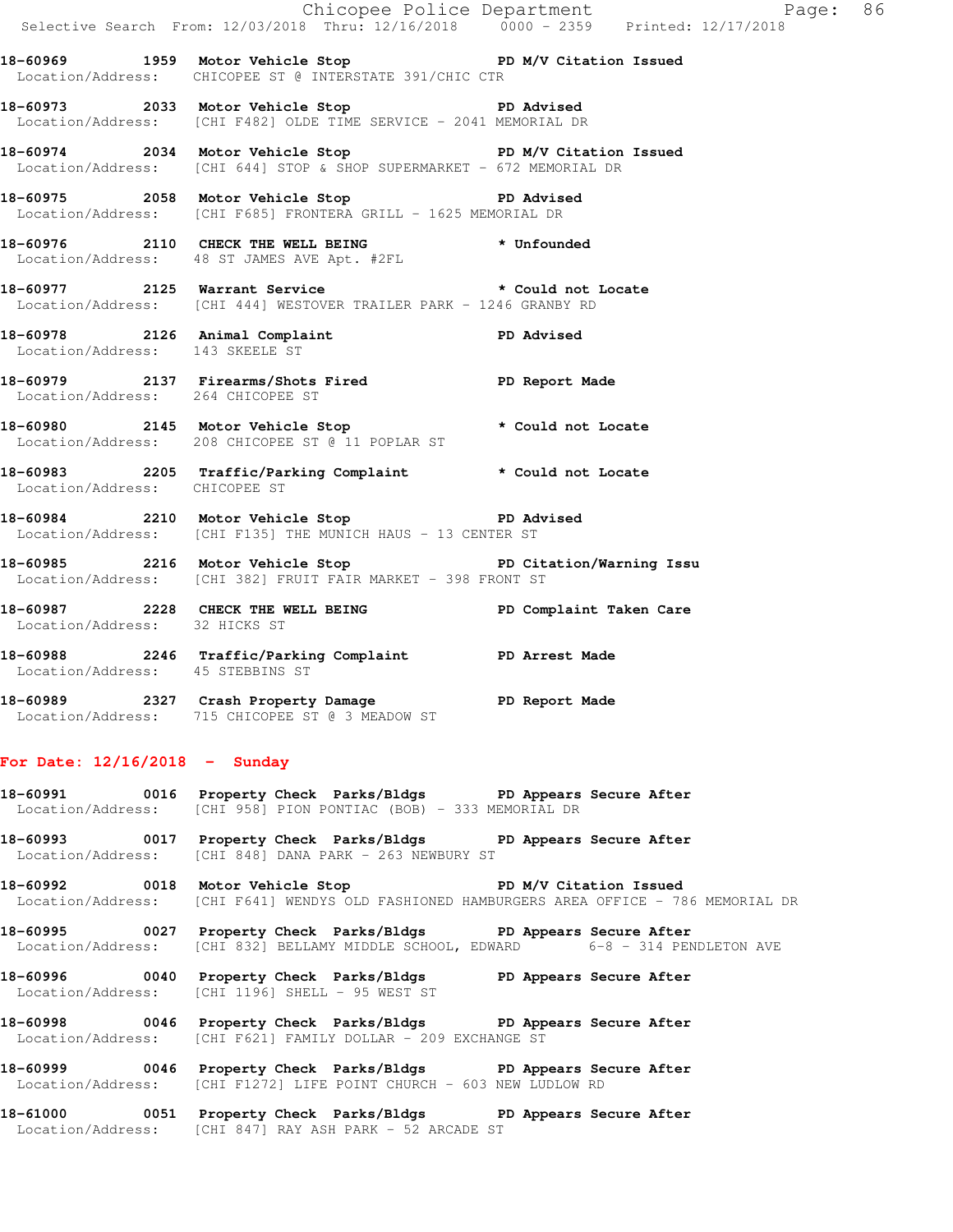**18-61001 0052 Property Check Parks/Bldgs PD Appears Secure After**  Location/Address: [CHI 856] NASH FIELD PARK - 90 CALL ST

**18-61002 0102 Property Check Parks/Bldgs PD Appears Secure After**  Location/Address: [CHI 670] CUMBERLAND FARMS - 1061 MEMORIAL DR

**18-61003 0103 Property Check Parks/Bldgs PD Appears Secure After**  Location/Address: [CHI 840] STREIBER SCHOOL, HUGH SCOTT K-5 - 40 STREIBER DR

**18-61004 0107 Property Check Parks/Bldgs PD Appears Secure After**  Location/Address: [CHI 730] TOWN FAIR TIRE CENTERS INC - 886 MEMORIAL DR

**18-61005 0110 Property Check Parks/Bldgs PD Appears Secure After**  Location/Address: [CHI F208] CAVALIER RESTAURANT, ALCOA CATERING - 366 CHICOPEE ST

18-61006 **0117** Motor Vehicle Stop **PD M/V Citation Issued** Location/Address: [CHI F1342] CVS PHARMACY - 235 CENTER ST

**18-61007 0118 Property Check Parks/Bldgs PD Appears Secure After**  Location/Address: [CHI F1150] CHICOPEE COMPREHENSIVE HIGH SCHOOL - 617 MONTGOMERY ST

**18-61009 0127 Loud Music \* Could not Locate**  Location/Address: 640 CHICOPEE ST

**18-61011 0131 Assault & Battery Complaint PD Report Made**  Location/Address: [CHI F168] EXCHANGE STREET BAR - 258 EXCHANGE ST

**18-61012 0223 Property Check Parks/Bldgs PD Appears Secure After**  Location/Address: [CHI 857] SZOT PARK - 97 SGT TRACY DR

**18-61013 0227 Property Check Parks/Bldgs PD Appears Secure After**  Location/Address: [CHI 1886] BROTHERS PIZZA - 653 GRATTAN ST

**18-61014 0228 Property Check Parks/Bldgs PD Appears Secure After**  Location/Address: [CHI 1839] MCDONALDS - 639 MEMORIAL DR

**18-61015 0237 Motor Vehicle Stop PD Arrest Made**  Location/Address: [CHI 744] POLISH NATIONAL CREDIT UNION - 46 MAIN ST

**18-61018 0309 Assist Other Police Department PD Assisted other Agency**  Location/Address: 33 ELMER DR

**18-61019 0321 Property Check Parks/Bldgs PD Appears Secure After**  Location/Address: [CHI F734] AMVETS CLUB POST 12 - 754 MONTGOMERY ST

**18-61020 0330 Suspicious Person/Activity \* Could not Locate**  Location/Address: [CHI F3001] KIRBY SCHOOL APARTMENTS - 90 MCKINSTRY AVE

**18-61022 0354 Property Check Parks/Bldgs PD Appears Secure After**  Location/Address: [CHI 582] CHICOPEE MASON SUPPLIES - 451 MCKINSTRY AVE

**18-61023 0355 Property Check Parks/Bldgs PD Appears Secure After**  Location/Address: [CHI 718] CVS 693 - 1616 MEMORIAL DR

**18-61025 0409 Property Check Parks/Bldgs PD Appears Secure After**  Location/Address: [CHI 188] PRIDE SERVICE STATION - 167 CHICOPEE ST

**18-61026 0436 Property Check Parks/Bldgs PD Appears Secure After**  Location/Address: [CHI XF1590] DUNKIN DONUTS - 521 MEADOW ST

**18-61027 0459 Property Check Parks/Bldgs PD Appears Secure After**  Location/Address: [CHI F458] EASTERN ETCHING & MFG - 35 LOWER GRAPE ST

18-61029 **0527** Assist Ambulance **PD Assist Given** Location/Address: [CHI F554] CALLAWAY GOLF BALL OPERATIONS INC. - 425 MEADOW ST

**18-61031 0541 Property Check Parks/Bldgs PD Appears Secure After**  Location/Address: [CHI 563] RITE AID PHARMACY - 577 MEADOW ST

**18-61034 0644 Property Check Parks/Bldgs PD Appears Secure After**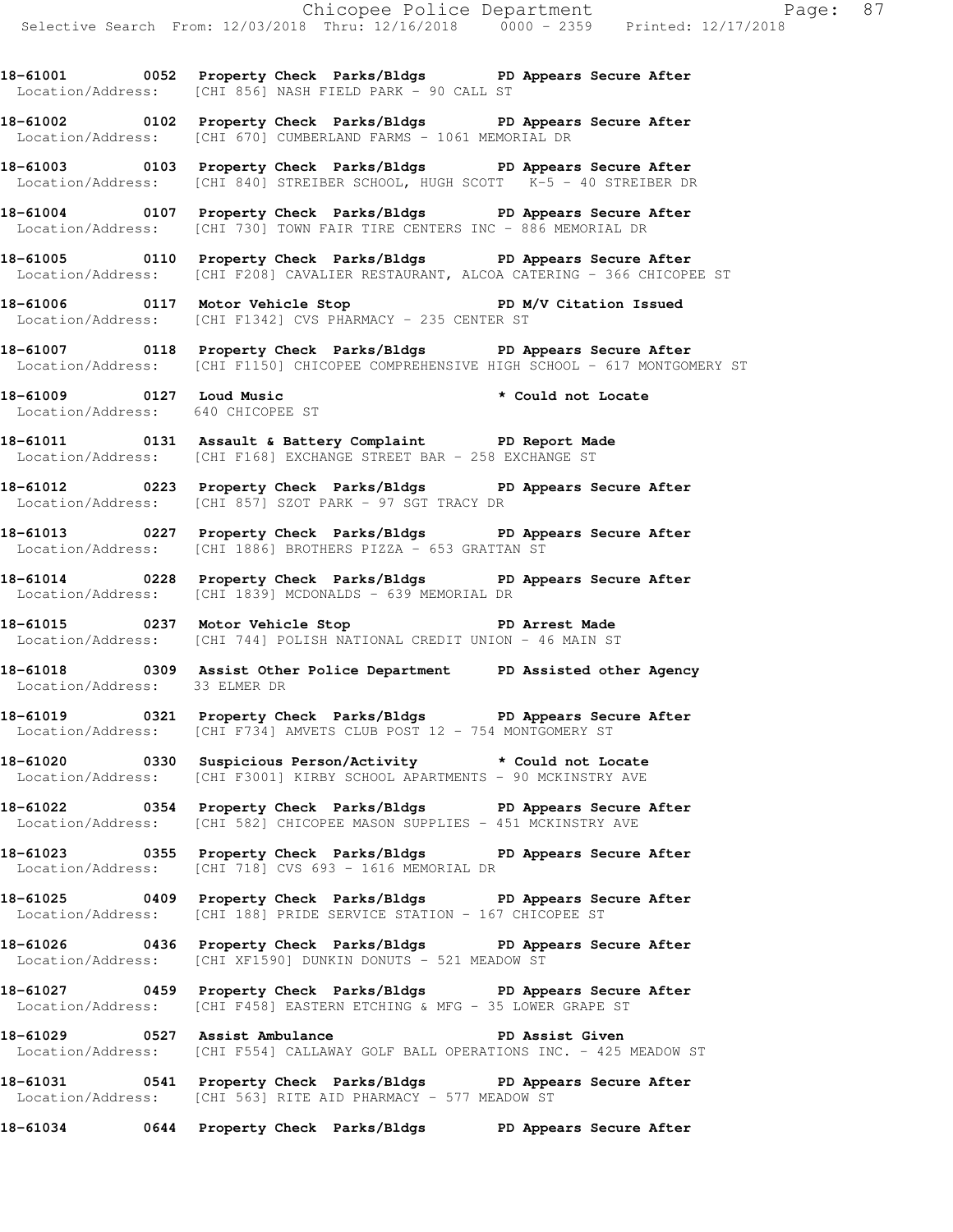|                                     | Chicopee Police Department<br>Selective Search From: 12/03/2018 Thru: 12/16/2018 0000 - 2359 Printed: 12/17/2018                                               |
|-------------------------------------|----------------------------------------------------------------------------------------------------------------------------------------------------------------|
|                                     |                                                                                                                                                                |
|                                     | Location/Address: [CHI 882] VIEW STREET TAVERN - 13 VIEW ST                                                                                                    |
|                                     | 18-61035 0706 Abandoned 911 Call 200 PD Complaint Taken Care<br>Location/Address: 174 PENDLETON AVE                                                            |
|                                     | 18-61036 0827 Property Check Parks/Bldgs PD Appears Secure After<br>Location/Address: [CHI F621] FAMILY DOLLAR - 209 EXCHANGE ST                               |
|                                     | 18-61037 0838 Assist Ambulance<br>PD Assist Given<br>Location/Address: [CHI 817] LARRYS HEATING HARDWARE PLUMBING SUPPLY - 155 EAST MAIN ST Apt. #2FL          |
|                                     | 18-61039 0848 Property Check Parks/Bldgs PD Appears Secure After<br>Location/Address: [CHI 299] PRESTON PARK - 50 ACCESS RD                                    |
|                                     | 18-61040 0856 Motor Vehicle Stop North PD Citation/Warning Issu<br>Location/Address: 1041 MEMORIAL DR @ 591 PENDLETON AVE                                      |
|                                     | 18-61041 		 0900 Property Check Parks/Bldgs 		 PD Appears Secure After<br>Location/Address: [CHI 1191] WALMART - 591 MEMORIAL DR                               |
|                                     | 18-61042 0900 Property Check Parks/Bldgs PD Appears Secure After<br>Location/Address: [CHI F734] AMVETS CLUB POST 12 - 754 MONTGOMERY ST                       |
| Location/Address: 48 DEBRA DR       | 18-61043 0908 CHECK THE WELL BEING PD Complaint Taken Care                                                                                                     |
|                                     | 18-61044 0910 Motor Vehicle Stop North PD Citation/Warning Issu<br>Location/Address: 1041 MEMORIAL DR @ 591 PENDLETON AVE                                      |
| Location/Address: 33 ELMER DR       | 18-61045 0919 Stolen M/V L/P Report PD Advised                                                                                                                 |
|                                     | Location/Address: [LUD] HOUSE OF CORRECTIONS - 627 RANDALL RD                                                                                                  |
| 18-61047 0932 Abandoned MV          | PD Complaint Taken Care<br>Location/Address: ON DIRT TRAIL IN WOODS - IRWIN ST                                                                                 |
| Location/Address: 1920 MEMORIAL DR  | 18-61048 0940 Crash Property Damage The Report Made                                                                                                            |
| Location/Address: 38 LINDEN ST      | 18-61050 0946 Traffic/Parking Complaint PD City Ordinance Violat                                                                                               |
|                                     | 18-61051 0949 Property Check Parks/Bldgs PD Appears Secure After<br>Location/Address: [CHI 152] WESTFIELD BANK OPERATIONS AND LENDING CENTER - 229 EXCHANGE ST |
| Location/Address: 703 MONTGOMERY ST | 18-61054 1026 Motor Vehicle Stop PD Citation/Warning Issu                                                                                                      |
|                                     | 18-61056 1038 Property Check Parks/Bldgs PD Appears Secure After<br>Location/Address: [CHI F2500] RIVERMILLS CENTER - 5 WEST MAIN ST                           |
| Location/Address: 665 GRANBY RD     | 18-61058 1052 Motor Vehicle Stop PD Citation/Warning Issu                                                                                                      |
|                                     | 18-61060 1102 Property Check Parks/Bldgs PD Appears Secure After<br>Location/Address: [CHI F122] SALTER COLLEGE - 645 SHAWINIGAN DR                            |
|                                     | 18-61062 1104 Property Check Parks/Bldgs PD Appears Secure After<br>Location/Address: [CHI 842] DUPONT MEM MID SCHOOL, 1ST SGT. KEVIN A. - 650 FRONT ST        |
|                                     | 18-61063 1105 Motor Vehicle Stop PD Citation/Warning Issu<br>Location/Address: [CHI 592] SUNOCO - F.L. ROBERTS - 500 MONTGOMERY ST                             |
|                                     | 18-61064 1107 Property Check Parks/Bldgs PD Appears Secure After<br>Location/Address: [CHI 325] BOAT RAMP, MEDINA STREET - 100 MEDINA ST                       |
|                                     | 18-61067 1121 Abandoned 911 Call 31 absolved to the Unfounded<br>Location/Address: [CHI F1526] 18 BEMIS ST - 18 BEMIS ST Apt. #3L                              |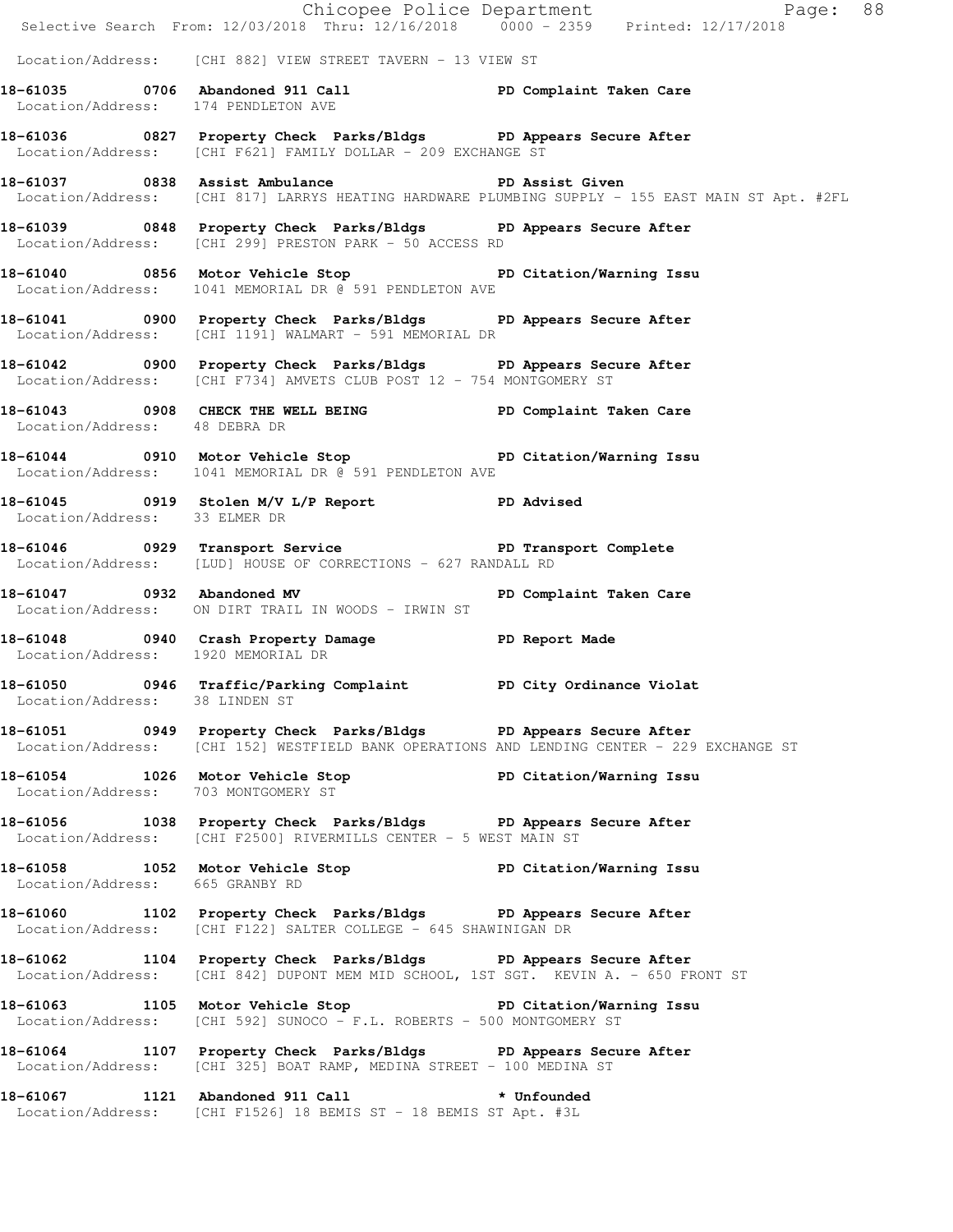|                                                                       |                                                                                                                                                 | Chicopee Police Department<br>Selective Search From: 12/03/2018 Thru: 12/16/2018 0000 - 2359 Printed: 12/17/2018 |
|-----------------------------------------------------------------------|-------------------------------------------------------------------------------------------------------------------------------------------------|------------------------------------------------------------------------------------------------------------------|
|                                                                       | 18-61066 1122 Motor Vehicle Stop PD Citation/Warning Issu<br>Location/Address: 365 MEMORIAL DR @ 30 FULLER RD                                   |                                                                                                                  |
|                                                                       | 18-61068 1127 Property Check Parks/Bldgs PD Appears Secure After<br>Location/Address: [CHI 1604] BELCHER SCHOOL K-2 - 125 MONTGOMERY ST         |                                                                                                                  |
|                                                                       | 18-61069 1130 Property Check Parks/Bldgs PD Appears Secure After<br>Location/Address: [CHI XP2059] RIVOLI THE - 41 SPRINGFIELD ST               |                                                                                                                  |
|                                                                       | 18-61071   1150   Suspicious M/V   PD No Report Necessary<br>Location/Address: 882   CHICOPEE ST                                                |                                                                                                                  |
|                                                                       | 18-61072 1158 Motor Vehicle Stop PD Advised<br>Location/Address: 218 CHICOPEE ST @ 32 GRANVILLE AVE                                             |                                                                                                                  |
|                                                                       | 18-61073 1202 Motor Vehicle Stop 50 PD Advised<br>Location/Address: [CHI F894] INTERSTATE TOWING - 1660 WESTOVER RD                             |                                                                                                                  |
|                                                                       | 18-61074 1203 Property Check Parks/Bldgs PD Advised<br>Location/Address: [CHI 1191] WALMART - 591 MEMORIAL DR                                   |                                                                                                                  |
|                                                                       | 18-61075 1207 Breaking & Entering-Report PD Report Made<br>Location/Address: BEYOND CRAYONS - 665 PROSPECT ST                                   |                                                                                                                  |
|                                                                       | 18-61077 1229 Property Check Parks/Bldgs PD Appears Secure After<br>Location/Address: [CHI 1792] EAST ST GRILL AND CREAMERY - 415 EAST ST       |                                                                                                                  |
| Location/Address: 80 DANIEL DR                                        | 18-61078 1229 Abandoned 911 Call PD Advised                                                                                                     |                                                                                                                  |
|                                                                       | 18-61079 1248 Motor Vehicle Stop N/V Citation Issued<br>Location/Address: [CHI 448] SOFT TOUCH AUTO WASH - 1469 GRANBY RD                       |                                                                                                                  |
|                                                                       | 18-61080 1256 Public Service New PD Advised<br>Location/Address: [CHI 614] GENOS AUTO SERVICE - 121 MEMORIAL DR                                 |                                                                                                                  |
| Location/Address: 11 RIVERDALE RD                                     | 18-61081 1259 CHECK THE WELL BEING PD Report Made                                                                                               |                                                                                                                  |
| Location/Address: END OF - KIMBALL ST                                 | 18-61082 1306 Drug/Narcotic Activity 19D Arrest Made                                                                                            |                                                                                                                  |
|                                                                       | 18-61086 1343 Motor Vehicle Stop November 2016<br>Location/Address: [CHI 832] BELLAMY MIDDLE SCHOOL, EDWARD 6-8 - 314 PENDLETON AVE             |                                                                                                                  |
|                                                                       | 18-61090 1414 Motor Vehicle Stop<br>Location/Address: 0 CHICOPEE ST @ 0 E MEADOW ST                                                             | PD Citation/Warning Issu                                                                                         |
| 18-61091 1443 Disturbance                                             | <b>PD</b> Advised<br>Location/Address: [CHI 1722] ALDI - 505 MEMORIAL DR                                                                        |                                                                                                                  |
|                                                                       | 18-61092 1505 Motor Vehicle Stop PD M/V Citation Issued<br>Location/Address: 21 SPRINGFIELD ST @ 5 CENTER ST                                    |                                                                                                                  |
|                                                                       | 18-61093 1506 Property Check Parks/Bldgs PD Appears Secure After<br>Location/Address: [CHI 401] CHICOPEE PARKS & RECREATION DEPT - 687 FRONT ST |                                                                                                                  |
| Location/Address: 200 STEBBINS ST                                     | 18-61094 1507 Malicious Damage-Past PD Report Made                                                                                              |                                                                                                                  |
|                                                                       | 18-61096 1518 Disturbance<br>Location/Address: [CHI F1249] 17 ASINOF AVE                                                                        | <b>PD Arrest Made</b>                                                                                            |
| 18-61100 1605 Assist Ambulance<br>Location/Address: 40 DESLAURIERS ST | <b>PD</b> Assist Given                                                                                                                          |                                                                                                                  |
| Location/Address: 139 PROSPECT ST                                     | 1631 Traffic/Parking Complaint PD Complaint Taken Care                                                                                          |                                                                                                                  |
|                                                                       | 18-61104 1658 Investigation/DB PD Report Made<br>Location/Address: [CHI F168] ROLLIN ROC TAVERN - 258 EXCHANGE ST                               |                                                                                                                  |